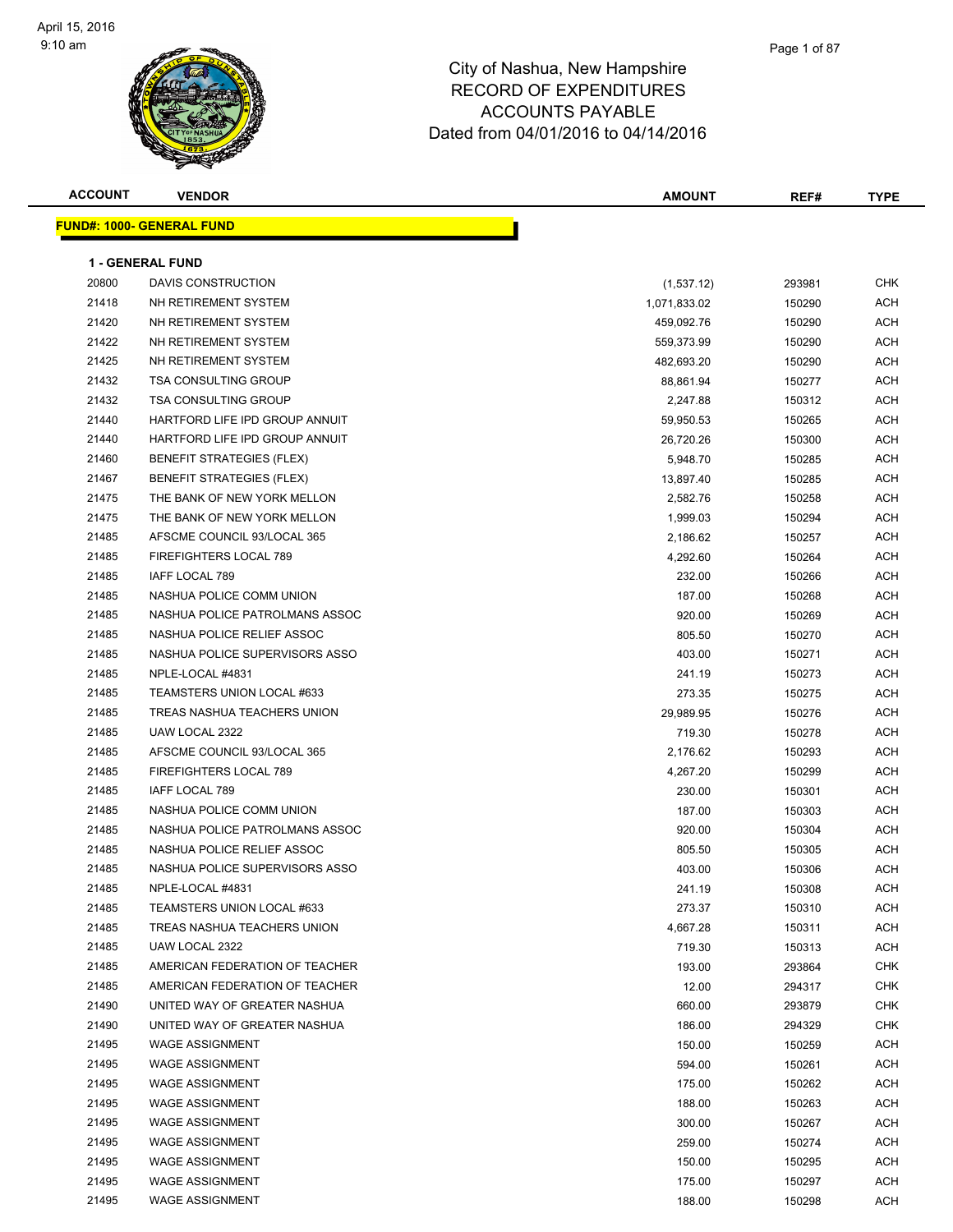#### Page 2 of 87

| <b>ACCOUNT</b> | <b>VENDOR</b>                    | <b>AMOUNT</b>  | REF#   | <b>TYPE</b> |
|----------------|----------------------------------|----------------|--------|-------------|
|                | <b>FUND#: 1000- GENERAL FUND</b> |                |        |             |
|                | <b>1 - GENERAL FUND</b>          |                |        |             |
| 21495          | <b>WAGE ASSIGNMENT</b>           | 300.00         | 150302 | <b>ACH</b>  |
| 21495          | <b>WAGE ASSIGNMENT</b>           | 259.00         | 150309 | <b>ACH</b>  |
| 21495          | <b>WAGE ASSIGNMENT</b>           | 1,344.79       | 293865 | <b>CHK</b>  |
| 21495          | <b>WAGE ASSIGNMENT</b>           | 1.15           | 293866 | <b>CHK</b>  |
| 21495          | <b>WAGE ASSIGNMENT</b>           | 56.25          | 293867 | <b>CHK</b>  |
| 21495          | <b>WAGE ASSIGNMENT</b>           | 60.53          | 293868 | <b>CHK</b>  |
| 21495          | <b>WAGE ASSIGNMENT</b>           | 82.68          | 293869 | <b>CHK</b>  |
| 21495          | <b>WAGE ASSIGNMENT</b>           | 149.76         | 293870 | <b>CHK</b>  |
| 21495          | <b>WAGE ASSIGNMENT</b>           | 103.85         | 293871 | <b>CHK</b>  |
| 21495          | <b>WAGE ASSIGNMENT</b>           | 104.00         | 293872 | <b>CHK</b>  |
| 21495          | <b>WAGE ASSIGNMENT</b>           | 1,644.89       | 293873 | <b>CHK</b>  |
| 21495          | <b>WAGE ASSIGNMENT</b>           | 11.54          | 293874 | <b>CHK</b>  |
| 21495          | <b>WAGE ASSIGNMENT</b>           | 11.54          | 293875 | <b>CHK</b>  |
| 21495          | <b>WAGE ASSIGNMENT</b>           | 311.88         | 293876 | <b>CHK</b>  |
| 21495          | <b>WAGE ASSIGNMENT</b>           | 237.00         | 293877 | <b>CHK</b>  |
| 21495          | <b>WAGE ASSIGNMENT</b>           | 75.00          | 293878 | <b>CHK</b>  |
| 21495          | <b>WAGE ASSIGNMENT</b>           | 576.08         | 293880 | <b>CHK</b>  |
| 21495          | <b>WAGE ASSIGNMENT</b>           | 161.75         | 293881 | <b>CHK</b>  |
| 21495          | <b>WAGE ASSIGNMENT</b>           | 1,400.13       | 294318 | <b>CHK</b>  |
| 21495          | <b>WAGE ASSIGNMENT</b>           | 1.15           | 294319 | <b>CHK</b>  |
| 21495          | <b>WAGE ASSIGNMENT</b>           | 56.25          | 294320 | <b>CHK</b>  |
| 21495          | <b>WAGE ASSIGNMENT</b>           | 87.83          | 294321 | <b>CHK</b>  |
| 21495          | <b>WAGE ASSIGNMENT</b>           | 165.69         | 294322 | <b>CHK</b>  |
| 21495          | <b>WAGE ASSIGNMENT</b>           | 104.00         | 294323 | <b>CHK</b>  |
| 21495          | <b>WAGE ASSIGNMENT</b>           | 1,368.39       | 294324 | <b>CHK</b>  |
| 21495          | <b>WAGE ASSIGNMENT</b>           | 11.54          | 294325 | <b>CHK</b>  |
| 21495          | <b>WAGE ASSIGNMENT</b>           | 311.88         | 294326 | CHK         |
| 21495          | <b>WAGE ASSIGNMENT</b>           | 237.00         | 294327 | <b>CHK</b>  |
| 21495          | <b>WAGE ASSIGNMENT</b>           | 25.00          | 294328 | <b>CHK</b>  |
| 21495          | <b>WAGE ASSIGNMENT</b>           | 229.12         | 294330 | <b>CHK</b>  |
| 21538          | NASHUA TEACHERS UNION            | 3,959.96       | 150272 | <b>ACH</b>  |
| 21538          | NASHUA TEACHERS UNION            | 84.56          | 150307 | <b>ACH</b>  |
| 21921          | STATE OF NH-MV                   | 23,234.04      | 150251 | ACH         |
| 21921          | STATE OF NH-MV                   | 20,282.74      | 150255 | ACH         |
| 21921          | STATE OF NH-MV                   | 13,673.52      | 150256 | ACH         |
| 21921          | STATE OF NH-MV                   | 17,973.58      | 150279 | ACH         |
| 21921          | STATE OF NH-MV                   | 9,200.92       | 150280 | ACH         |
| 21921          | STATE OF NH-MV                   | 14,904.81      | 150282 | <b>ACH</b>  |
| 21921          | STATE OF NH-MV                   | 14,065.79      | 150283 | <b>ACH</b>  |
| 21921          | STATE OF NH-MV                   | 13,721.75      | 150287 | ACH         |
| 21921          | STATE OF NH-MV                   | 13,355.25      | 150289 | ACH         |
| 21921          | STATE OF NH-MV                   | 3,941.58       | 150314 | ACH         |
| 21922          | NASHUA POLICE DEPARTMENT         | 14.75          | 294344 | CHK         |
| 21922          | STATE OF NH DEPT OF SAFETY       | 44.25          | 294374 | <b>CHK</b>  |
|                | <b>TOTAL 1 - GENERAL FUND</b>    | \$2,989,982.49 |        |             |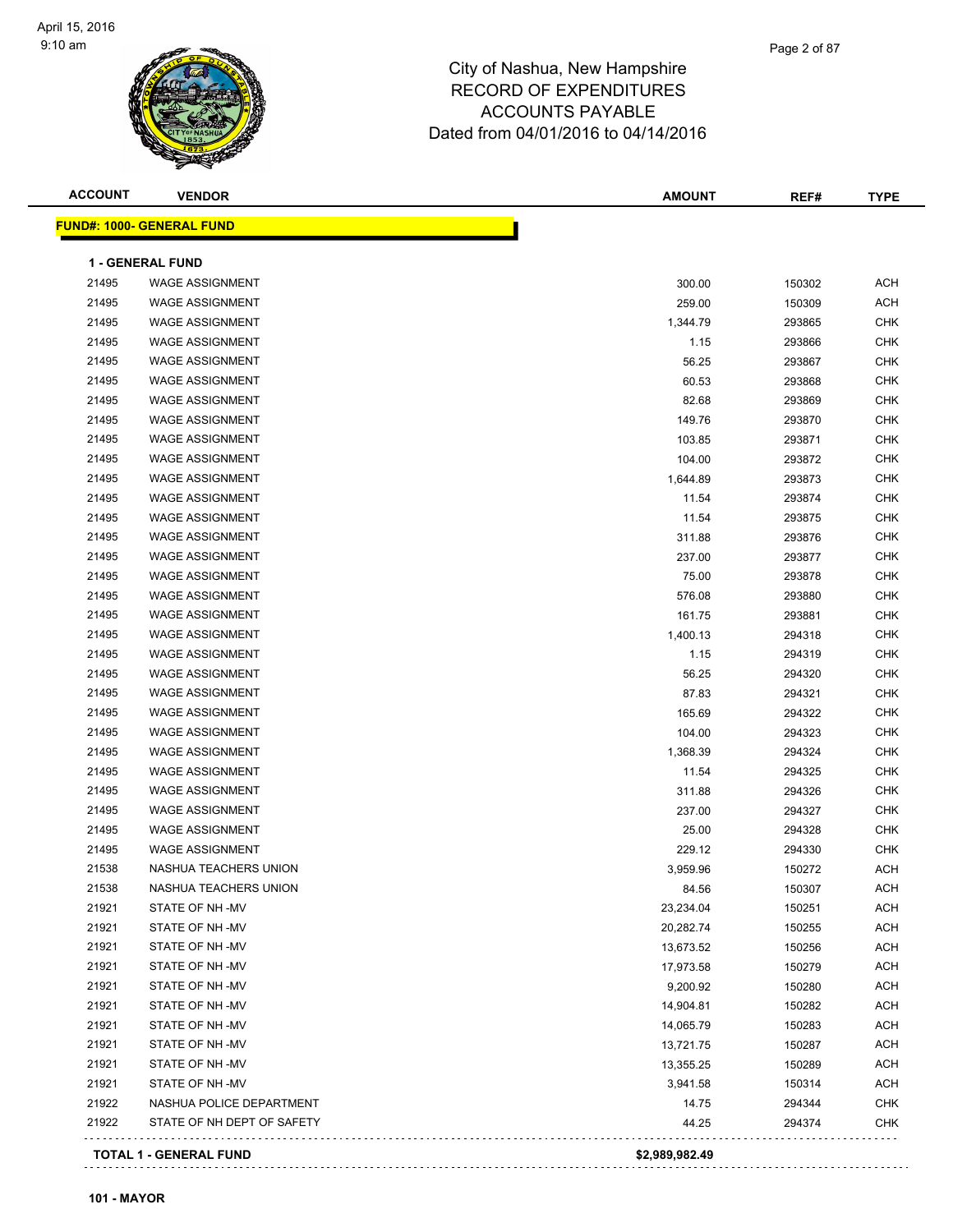| <b>ACCOUNT</b>     | <b>VENDOR</b>                         | <b>AMOUNT</b> | REF#   | <b>TYPE</b> |
|--------------------|---------------------------------------|---------------|--------|-------------|
|                    | <b>FUND#: 1000- GENERAL FUND</b>      |               |        |             |
| <b>101 - MAYOR</b> |                                       |               |        |             |
| 54828              | US BANK EQUIPMENT FINANCE             | 85.24         | 294309 | <b>CHK</b>  |
| 61100              | ANCO SIGNS & STAMPS INC               | 95.30         | 293953 | <b>CHK</b>  |
| 61910              | <b>GREATER NASHUA CHAMBER OF COMM</b> | 90.00         | 294362 | <b>CHK</b>  |
| 61910              | <b>CULINARY ARTS</b>                  | 208.25        | 294743 | <b>CHK</b>  |
|                    | TOTAL 101 - MAYOR                     | \$478.79      |        |             |
|                    | <b>102 - BOARD OF ALDERMEN</b>        |               |        |             |
| 54828              | US BANK EQUIPMENT FINANCE             | 150.40        | 294314 | <b>CHK</b>  |
|                    | <b>TOTAL 102 - BOARD OF ALDERMEN</b>  | \$150.40      |        |             |
| <b>103 - LEGAL</b> |                                       |               |        |             |
| 54828              | US BANK EQUIPMENT FINANCE             | 125.50        | 294313 | <b>CHK</b>  |
| 55300              | PETTY CASH                            | 47.20         | 294346 | <b>CHK</b>  |
| 55421              | PETTY CASH                            | 260.00        | 294350 | <b>CHK</b>  |
| 55495              | <b>HCSO</b>                           | 34.00         | 294446 | <b>CHK</b>  |
| 55614              | HILLSBOROUGH COUNTY SUPERIOR          | 260.00        | 294315 | <b>CHK</b>  |
| 55614              | NH CIRCUIT COURT                      | 125.00        | 294316 | <b>CHK</b>  |
| 55614              | HILLSBOROUGH COUNTY REGISTRY          | 8.00          | 294448 | <b>CHK</b>  |
| 61100              | WB MASON CO INC                       | 57.54         | 294085 | <b>CHK</b>  |
| 61650              | WB MASON CO INC                       | 189.30        | 294085 | <b>CHK</b>  |
| 61807              | MATTHEW BENDER & CO INC               | 455.61        | 294467 | <b>CHK</b>  |
|                    | TOTAL 103 - LEGAL                     | \$1,562.15    |        |             |
|                    | <b>107 - CITY CLERK</b>               |               |        |             |
| 42508              | TREASURER STATE OF NH                 | 1,333.00      | 293936 | <b>CHK</b>  |
| 44149              | TREASURER STATE OF NH                 | 7,442.00      | 293936 | <b>CHK</b>  |
| 53435              | PETTY CASH                            | 180.00        | 294346 | <b>CHK</b>  |
| 55307              | AMANDA MAZEROLLE                      | 46.00         | 293895 | <b>CHK</b>  |
| 55307              | MICHELE HARLEY                        | 40.88         | 293897 | <b>CHK</b>  |
| 55699              | OCCUPATIONAL DRUG TESTING LLC         | 585.00        | 294053 | <b>CHK</b>  |
| 61100              | WB MASON CO INC                       | 271.66        | 294524 | <b>CHK</b>  |
| 61299              | <b>VARIDESK LLC</b>                   | 395.00        | 294082 | <b>CHK</b>  |
|                    | <b>TOTAL 107 - CITY CLERK</b>         | \$10,293.54   |        |             |

|       | <b>TOTAL 109 - CIVIC &amp; COMMUNITY ACTIVITIES</b> | \$10,797.54 |        |     |
|-------|-----------------------------------------------------|-------------|--------|-----|
| 56228 | NASHUA SENIORS MEAL PROGRAM                         | 2.540.79    | 294477 | CHK |
| 56214 | HUMANE SOCIETY FOR GREATER                          | 8.256.75    | 294454 | СНК |

#### **111 - HUMAN RESOURCES**

| 53452 | CAREER CONNECTIONS | 3.060.00 | 294410 | СНК |
|-------|--------------------|----------|--------|-----|
| 55425 | PETTY CASH         | 90.00    | 294346 | CHK |
|       |                    | .        |        |     |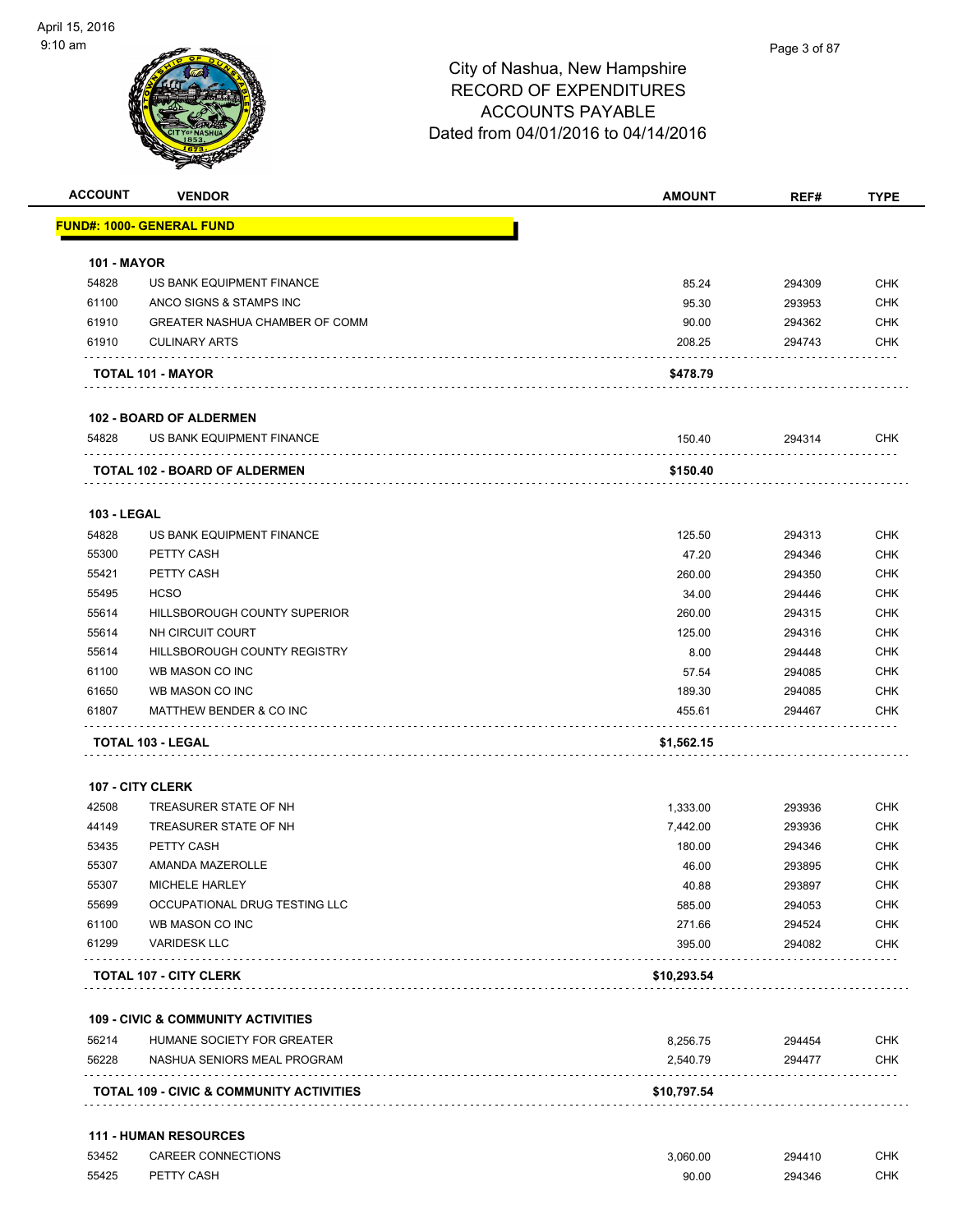| <b>ACCOUNT</b> | <b>VENDOR</b>                         | <b>AMOUNT</b> | REF#   | <b>TYPE</b> |
|----------------|---------------------------------------|---------------|--------|-------------|
|                | <u> FUND#: 1000- GENERAL FUND</u>     |               |        |             |
|                | <b>TOTAL 111 - HUMAN RESOURCES</b>    | \$3,150.00    |        |             |
| 113 - BENEFITS |                                       |               |        |             |
| 59580          | STATE OF NH UC                        | 9,704.78      | 294375 | CHK         |
|                | <b>TOTAL 113 - BENEFITS</b>           | \$9,704.78    |        |             |
|                | <b>120 - TELECOMMUNICATIONS</b>       |               |        |             |
| 55109          | <b>BAYRING COMMUNICATIONS</b>         | 2,171.56      | 294358 | <b>CHK</b>  |
| 55109          | <b>FAIRPOINT COMMUNICATIONS</b>       | 828.53        | 294360 | CHK         |
| 55109          | AMERICAN TELECOM SERVICES LLC         | 5,607.48      | 294388 | CHK         |
| 55109          | LANGUAGE LINE SERVICES                | 60.55         | 294461 | <b>CHK</b>  |
| 55118          | VERIZON WIRELESS-342053899-000        | 760.23        | 293942 | <b>CHK</b>  |
|                | <b>TOTAL 120 - TELECOMMUNICATIONS</b> | \$9,428.35    |        |             |
|                | <b>122 - INFORMATION TECH</b>         |               |        |             |
| 54400          | SHI INTERNATIONAL CORP                | 127.00        | 294502 | <b>CHK</b>  |
| 54407          | NITRO SOFTWARE, INC                   | 1.908.00      | 294052 | <b>CHK</b>  |
| 54407          | MHC SOFTWARE                          | 179.85        | 294470 | <b>CHK</b>  |
| 54414          | HEWLETT PACKARD ENTERPRISE            | 2,728.32      | 294447 | <b>CHK</b>  |
| 54428          | ATOS IT OUTSOURCING SERVICES          | 18,218.00     | 294393 | CHK         |
| 55118          | VERIZON WIRELESS-985557535            | 40.01         | 293940 | <b>CHK</b>  |
| 55607          | UNITED PARCEL SERVICE                 | 3.53          | 293937 | <b>CHK</b>  |
| 61615          | CONWAY OFFICE SOLUTIONS               | 302.00        | 294417 | <b>CHK</b>  |
| 71221          | CONWAY OFFICE SOLUTIONS               | 577.00        | 293977 | CHK         |
| 71221          | <b>DELL MARKETING LP</b>              |               |        | CHK         |
| 71228          | <b>MHC SOFTWARE</b>                   | 2,637.70      | 294421 |             |
|                |                                       | 500.00        | 294470 | CHK         |
|                | TOTAL 122 - INFORMATION TECH          | \$27,221.41   |        |             |
|                | <b>126 - FINANCIAL SERVICES</b>       |               |        |             |
| 41307          | HILLSBOROUGH COUNTY REGISTRY          | 162.41        | 294448 | <b>CHK</b>  |
| 42200          | CHRISTOPHER C MAJAUCKAS               | 135.20        | 294030 | <b>CHK</b>  |
| 42200          | RICHARD A MCDONALD                    | 123.20        | 294035 | <b>CHK</b>  |
| 42200          | AUDI OF NASHUA                        | 35.00         | 294394 | <b>CHK</b>  |
| 42200          | <b>BAE SYSTEMS INC</b>                | 12.00         | 294397 | <b>CHK</b>  |
| 42200          | ALFRED J BOUCHER                      | 215.00        | 294408 | <b>CHK</b>  |
| 42200          | ROSEMARY INFANTE                      | 190.00        | 294455 | <b>CHK</b>  |
| 42200          | K STEPHANIE REIS                      | 27.00         | 294495 | <b>CHK</b>  |
| 42200          | <b>RIVIER UNIVERSITY</b>              | 33.00         | 294497 | <b>CHK</b>  |
| 53114          | MELANSON HEATH & CO PC                | 20,500.00     | 294039 | <b>CHK</b>  |
| 54828          | US BANK EQUIPMENT FINANCE             | 28.14         | 294310 | <b>CHK</b>  |
| 55307          | DAVID FREDETTE                        | 262.46        | 293889 | <b>CHK</b>  |
| 55421          | <b>NHGFOA</b>                         | 160.00        | 293929 | CHK         |
| 55421          | NHC & TCA / SEACOAST REGION           | 50.00         | 294370 | <b>CHK</b>  |
| 55607          | MAILINGS UNLIMITED - MVR              | 1,470.00      | 150281 | <b>ACH</b>  |

US POSTAL SERVICES 200.00 294356 CHK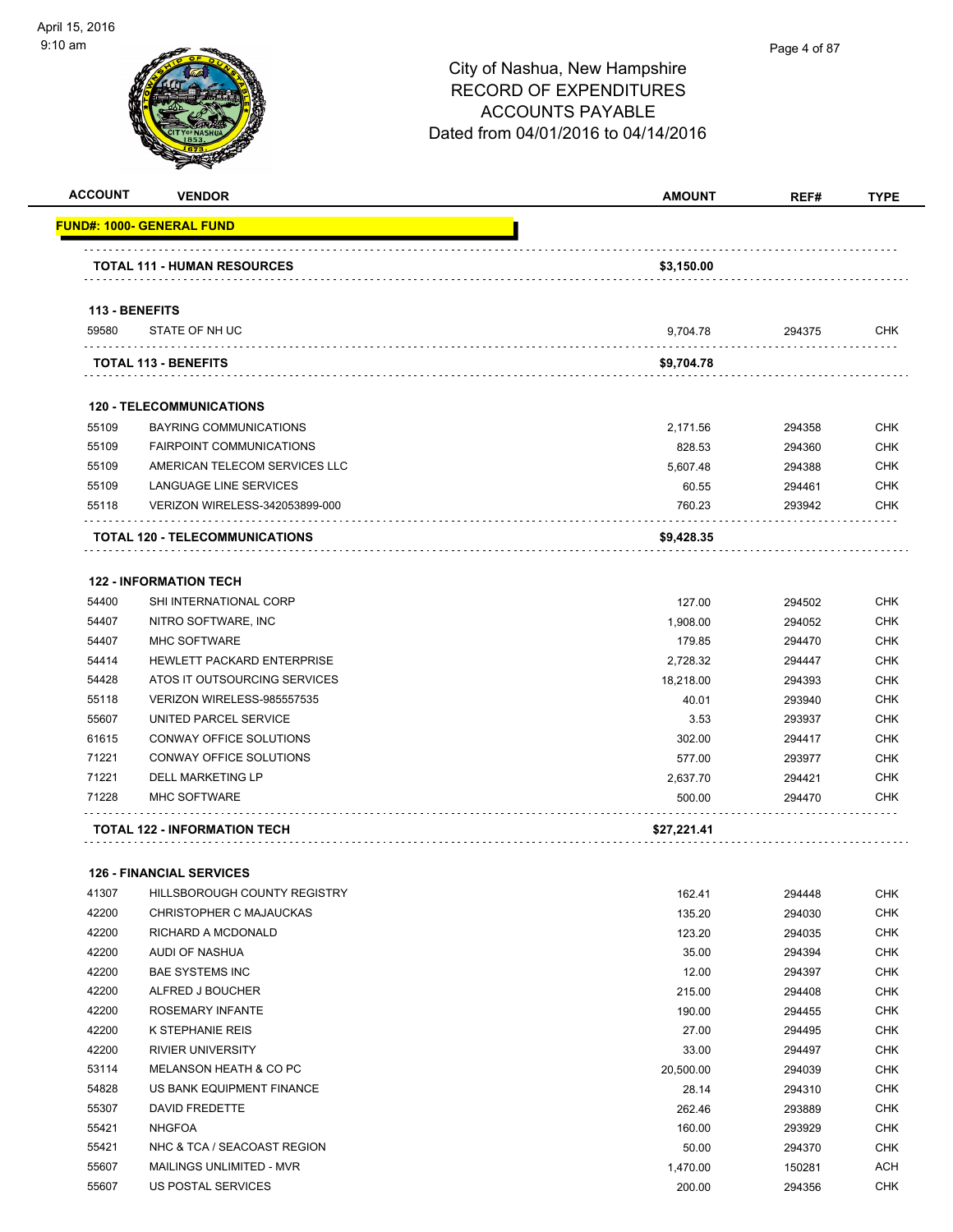

| <b>ACCOUNT</b> | <b>VENDOR</b>                         | <b>AMOUNT</b>      | REF#             | <b>TYPE</b> |
|----------------|---------------------------------------|--------------------|------------------|-------------|
|                | <u> FUND#: 1000- GENERAL FUND</u>     |                    |                  |             |
|                | <b>126 - FINANCIAL SERVICES</b>       |                    |                  |             |
| 61100          | WB MASON CO INC                       | 170.46             | 294085           | <b>CHK</b>  |
| 61100          | PETTY CASH                            | 43.74              | 294346           | CHK         |
|                | <b>TOTAL 126 - FINANCIAL SERVICES</b> | \$23,817.61        |                  |             |
|                | <b>129 - CITY BUILDINGS</b>           |                    |                  |             |
| 54114          | LIBERTY UTILITIES - NH                | 827.55             | 293923           | CHK         |
| 54114          | <b>DIRECT ENERGY BUSINESS</b>         | 1,185.10           | 293983           | <b>CHK</b>  |
| 54228          | BAIN PEST CONTROL SERVICE INC         | 75.00              | 293958           | <b>CHK</b>  |
| 54228          | BAIN PEST CONTROL SERVICE INC         | 75.00              | 294398           | <b>CHK</b>  |
| 54243          | SHATTUCK MALONE OIL CO                | 2,302.90           | 293934           | <b>CHK</b>  |
| 54243          | TOTAL AIR SUPPLY INC                  | 200.04             | 294514           | <b>CHK</b>  |
| 54280          | DMS PLUMBING & HEATING                | 970.00             | 293984           | <b>CHK</b>  |
| 54280          | <b>HAJOCA CORPORATION</b>             | 281.15             | 294009           | <b>CHK</b>  |
| 54280          | <b>KAMCO SUPPLY CORP</b>              | 87.94              | 294028           | <b>CHK</b>  |
| 54280          | STANLEY ELEVATOR CO INC               | 687.84             | 294072           | <b>CHK</b>  |
| 54280          | PROTECTION ONE ALARM MONTORING        | 281.52             | 294490           | <b>CHK</b>  |
| 61299          | WB MASON CO INC                       | 6.14               | 294085           | <b>CHK</b>  |
| 61428          | HILLYARD / MANCHESTER                 | 66.11              | 294013           | <b>CHK</b>  |
| 61499          | HOME DEPOT CREDIT SERVICE 3065        | 14.97              | 294015           | CHK         |
| 61499          | NASHUA WALLPAPER & PAINT CO           | 7.98               | 294049           | <b>CHK</b>  |
|                | <b>TOTAL 129 - CITY BUILDINGS</b>     | \$7,069.24         |                  |             |
|                | <b>130 - PURCHASING</b>               |                    |                  |             |
| 54421          | CONWAY OFFICE SOLUTIONS               | 2,050.32           | 294417           | <b>CHK</b>  |
| 54828          | US BANK EQUIPMENT FINANCE             |                    |                  | CHK         |
| 54828          | US BANK EQUIPMENT FINANCE             | 121.65<br>361.36   | 293938           | <b>CHK</b>  |
| 55400          | <b>DANIEL KOOKEN</b>                  | 39.91              | 294311           | <b>CHK</b>  |
| 55500          | MASSACHUSETTS MUNICIPAL ASSOC         | 595.00             | 294340<br>294032 | CHK         |
| 55500          | THE TELEGRAPH                         |                    | 294376           | <b>CHK</b>  |
| 55500          | UNION LEADER CORP--19828              | 1,185.45<br>166.60 | 294379           | <b>CHK</b>  |
|                | <b>TOTAL 130 - PURCHASING</b>         | \$4,520.29         |                  |             |
|                |                                       |                    |                  |             |
|                | <b>132 - ASSESSING</b>                |                    |                  |             |
| 55307          | DOUGLAS DAME                          | 41.58              | 293885           | <b>CHK</b>  |
| 55307          | ANGELO MARINO                         | 48.70              | 293894           | <b>CHK</b>  |
| 55307          | <b>GREG TURGISS</b>                   | 49.68              | 293914           | <b>CHK</b>  |
| 55307          | <b>GARY TURGISS</b>                   | 241.92             | 294078           | <b>CHK</b>  |
| 61100          | HUDSON TROPHY CO                      | 10.00              | 294452           | <b>CHK</b>  |
| 61830          | MATTHEW BENDER & CO INC               | 150.43             | 294467           | <b>CHK</b>  |
|                | <b>TOTAL 132 - ASSESSING</b>          | \$542.31           |                  |             |
|                | <b>142 - WOODLAWN CEMETERY</b>        |                    |                  |             |
| 54107          | MCLAUGHLIN OIL CO                     | 324.55             | 294036           | <b>CHK</b>  |

HOME DEPOT CREDIT SERVICE 3065 43.13 294015 CHK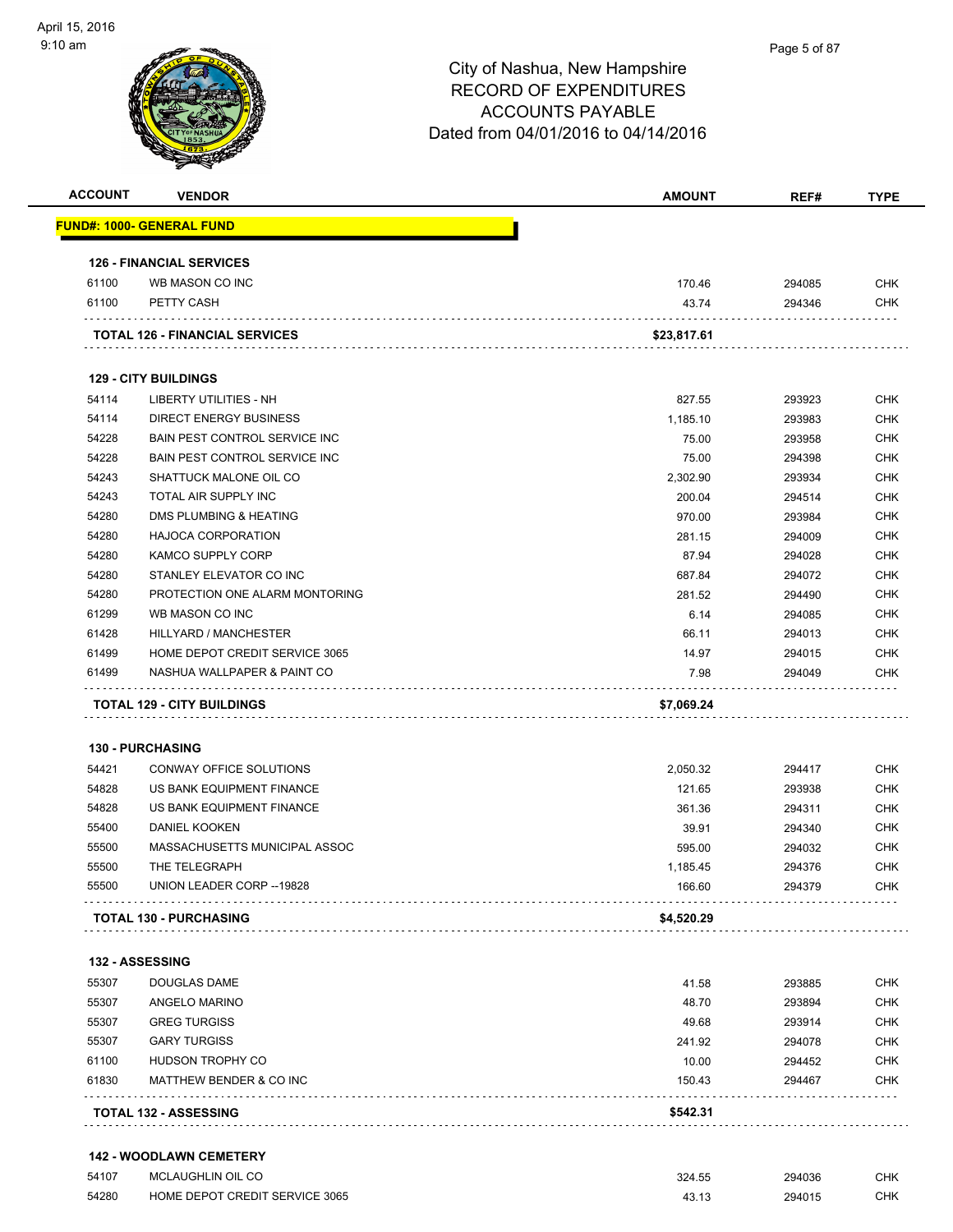

| <b>ACCOUNT</b> | <b>VENDOR</b>                                   | <b>AMOUNT</b> | REF#   | <b>TYPE</b> |
|----------------|-------------------------------------------------|---------------|--------|-------------|
|                | <u> FUND#: 1000- GENERAL FUND</u>               |               |        |             |
|                |                                                 |               |        |             |
|                | <b>142 - WOODLAWN CEMETERY</b>                  |               |        |             |
| 54280          | SETON IDENTIFICATION PRODUCTS                   | 71.19         | 294067 | <b>CHK</b>  |
| 54399          | <b>GRAINGER</b>                                 | 307.68        | 294002 | <b>CHK</b>  |
| 54399          | HUFF & GAUTHIER INC                             | 630.00        | 294453 | <b>CHK</b>  |
| 54487          | NASHUA OUTDOOR POWER EQUIPMENT                  | 486.01        | 294048 | <b>CHK</b>  |
| 54600          | E W SLEEPER CO                                  | 445.16        | 294426 | <b>CHK</b>  |
| 54600          | NORTHLAND INDUSTRIAL TRUCK CO                   | 1,503.07      | 294481 | <b>CHK</b>  |
|                | TOTAL 142 - WOODLAWN CEMETERY                   | \$3,810.79    |        |             |
|                | <b>144 - EDGEWOOD &amp; SUBURBAN CEMETERIES</b> |               |        |             |
| 54114          | <b>BOT L GAS INC</b>                            | 291.93        | 294407 | <b>CHK</b>  |
| 54141          | PENNICHUCK WATER WORKS INC                      | 261.56        | 294371 | <b>CHK</b>  |
| 55699          | PIONEER TREE SERVICE LLC                        | 1,500.00      | 294485 | <b>CHK</b>  |
| 61300          | DENNIS K BURKE INC                              | 417.48        | 294422 | <b>CHK</b>  |
| 61549          | <b>GRIFFIN GREENHOUSE SUPPLIES</b>              | 460.27        | 294007 | <b>CHK</b>  |
| 61799          | PETTY CASH                                      | 5.30          | 294346 | <b>CHK</b>  |
|                | TOTAL 144 - EDGEWOOD & SUBURBAN CEMETERIES      | \$2,936.54    |        |             |
|                |                                                 |               |        |             |
| 150 - POLICE   |                                                 |               |        |             |
| 42520          | NASHUA POLICE DEPARTMENT                        | 4.99          | 294344 | <b>CHK</b>  |
| 44177          | PETTY CASH                                      | 20.25         | 294348 | <b>CHK</b>  |
| 52809          | <b>KERRY BAXTER</b>                             | 100.00        | 293882 | <b>CHK</b>  |
| 52809          | <b>WILLIAM DILLON</b>                           | 100.00        | 293886 | <b>CHK</b>  |
| 52809          | MICHAEL HATZIPETROS                             | 200.00        | 293891 | <b>CHK</b>  |
| 52809          | <b>JORDAN KELLY</b>                             | 200.00        | 293892 | <b>CHK</b>  |
| 52809          | <b>GREGORY MILLER</b>                           | 200.00        | 293898 | <b>CHK</b>  |
| 52809          | ROBERT PAGE                                     | 49.00         | 293900 | <b>CHK</b>  |
| 52809          | <b>KEVIN ROURKE</b>                             | 100.00        | 293906 | <b>CHK</b>  |
| 52809          | <b>JOSEPH ROUSSEAU</b>                          | 200.00        | 293907 | <b>CHK</b>  |
| 52809          | <b>MICHAEL SULLIVAN</b>                         | 200.00        | 293910 | CHK         |
| 53135          | WARREN D FITZGERALD PHD                         | 450.00        | 294523 | <b>CHK</b>  |
| 53149          | ANIMAL HOSPITAL OF NASHUA INC                   | 105.50        | 294390 | <b>CHK</b>  |
| 53999          | AAA CREDIT SCREENING SERV LLC                   | 25.00         | 294382 | <b>CHK</b>  |
| 54107          | SHATTUCK MALONE OIL CO                          | 112.13        | 293934 | <b>CHK</b>  |
| 54141          | PENNICHUCK WATER WORKS INC                      | 24.07         | 294371 | <b>CHK</b>  |
| 54280          | FIMBEL GARAGE DOORS                             | 120.00        | 293994 | <b>CHK</b>  |
| 54280          | HOME DEPOT CREDIT SERVICE 3073                  | 9.94          | 294016 | <b>CHK</b>  |
| 54280          | METRO GROUP INC                                 | 211.00        | 294040 | <b>CHK</b>  |
| 54280          | REXEL                                           | 99.79         | 294065 | <b>CHK</b>  |
| 54280          | <b>B &amp; S LOCKSMITHS INC</b>                 | 29.50         | 294396 | <b>CHK</b>  |
| 54407          | <b>GOVCONNECTION INC</b>                        | 315.00        | 294001 | <b>CHK</b>  |
| 54407          | RELX INC DBA LEXISNEXIS                         | 320.00        | 294064 | <b>CHK</b>  |
| 54421          | CONWAY OFFICE SOLUTIONS                         | 960.00        | 294417 | <b>CHK</b>  |
| 54849          | PETER CINFO                                     | 45.96         | 293883 | <b>CHK</b>  |
| 54849          | <b>JOSHUA ST ONGE</b>                           | 45.96         | 293909 | <b>CHK</b>  |
| 54849          | COMCAST CABLE COMMUNICATIONS I                  | 219.85        | 293918 | <b>CHK</b>  |
| 54849          | <b>FAIRPOINT COMMUNICATIONS</b>                 | 35.40         | 293920 | <b>CHK</b>  |
|                |                                                 |               |        |             |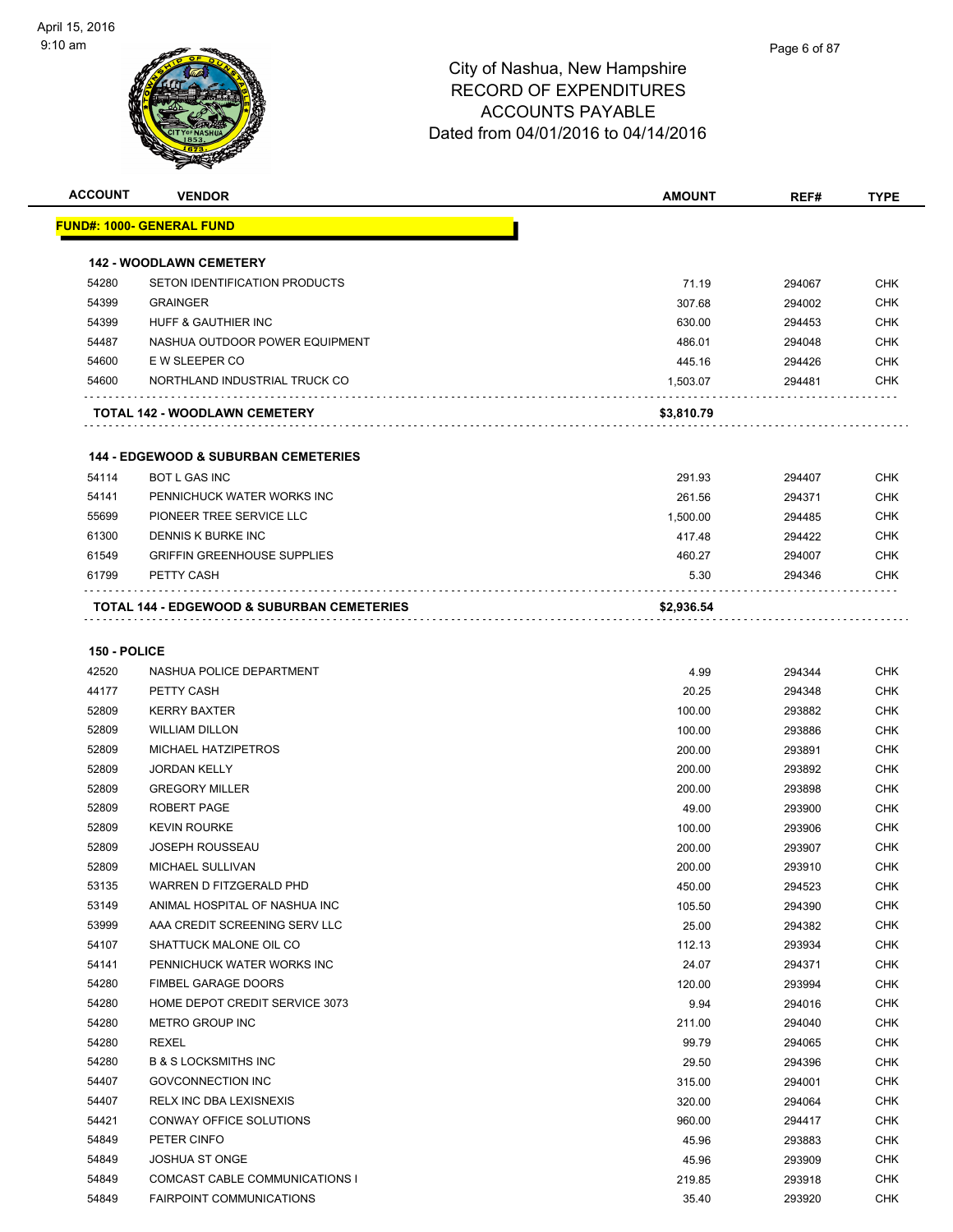| <b>ACCOUNT</b> | <b>VENDOR</b>                             | <b>AMOUNT</b> | REF#   | <b>TYPE</b> |
|----------------|-------------------------------------------|---------------|--------|-------------|
|                | <b>FUND#: 1000- GENERAL FUND</b>          |               |        |             |
|                |                                           |               |        |             |
| 150 - POLICE   |                                           |               |        |             |
| 54849          | VERIZON WIRELESS-286546928                | 1,253.93      | 293941 | <b>CHK</b>  |
| 54849          | <b>FAIRPOINT COMMUNICATIONS</b>           | 262.92        | 294360 | <b>CHK</b>  |
| 55307          | PETTY CASH                                | 1.50          | 294348 | CHK         |
| 55400          | PETTY CASH                                | 5.00          | 294348 | CHK         |
| 55500          | NORTH OF BOSTON MEDIA GROUP               | 533.52        | 293931 | <b>CHK</b>  |
| 55500          | SUCCESS ADVERTISING INC                   | 1,454.66      | 293935 | CHK         |
| 55500          | SOUTHCOMM BUSINESS MEDIA                  | 250.00        | 294070 | <b>CHK</b>  |
| 55500          | LOWELL PUBLISHING CO                      | 1,387.60      | 294363 | <b>CHK</b>  |
| 55500          | THE TELEGRAPH                             | 721.20        | 294376 | <b>CHK</b>  |
| 55600          | ALPHAGRAPHICS #219                        | 495.00        | 294387 | CHK         |
| 55607          | PETTY CASH                                | 0.50          | 294348 | CHK         |
| 55699          | <b>1ST PRIORITY TOWING &amp; RECOVERY</b> | 727.50        | 293943 | <b>CHK</b>  |
| 55699          | NASHUA MILLYARD ASSOC INC                 | 703.46        | 294047 | CHK         |
| 61100          | WB MASON CO INC                           | 191.76        | 294085 | CHK         |
| 61100          | PETTY CASH                                | 2.99          | 294348 | CHK         |
| 61100          | WB MASON CO INC                           | 467.16        | 294524 | <b>CHK</b>  |
| 61107          | <b>BEN'S UNIFORMS</b>                     | 54.99         | 293962 | CHK         |
| 61107          | ALECS SHOE STORE INC                      | 698.55        | 294386 | <b>CHK</b>  |
| 61107          | <b>BEN'S UNIFORMS</b>                     | 291.00        | 294404 | <b>CHK</b>  |
| 61110          | <b>BEN'S UNIFORMS</b>                     | 664.88        | 293962 | <b>CHK</b>  |
| 61110          | <b>GOODALES BIKE SHOP INC</b>             | 424.95        | 294442 | <b>CHK</b>  |
| 61121          | OPTICSPLANET.COM                          | 645.00        | 294056 | <b>CHK</b>  |
| 61142          | BOUND TREE MEDICAL, LLC                   | 214.66        | 293969 | <b>CHK</b>  |
| 61142          | TACTICAL MEDICAL SOLUTIONS INC            | 746.25        | 294073 | <b>CHK</b>  |
| 61185          | HOME DEPOT CREDIT SERVICE 3073            | 59.94         | 294016 | <b>CHK</b>  |
| 61185          | TRI-TECH FORENSICS INC                    | 66.68         | 294076 | <b>CHK</b>  |
| 61185          | PETTY CASH                                | 21.98         | 294349 | <b>CHK</b>  |
| 61185          | <b>SILICON FORENSICS</b>                  | 39.99         | 294503 | <b>CHK</b>  |
| 61185          | TRI-TECH FORENSICS INC                    | 63.25         | 294518 | <b>CHK</b>  |
| 61299          | HOME DEPOT CREDIT SERVICE 3073            | 57.60         | 294016 | <b>CHK</b>  |
| 61299          | PETTY CASH                                | 159.97        | 294347 | <b>CHK</b>  |
| 61299          | PETTY CASH                                | 10.00         | 294349 | <b>CHK</b>  |
| 61300          | PETTY CASH                                | 27.98         | 294348 | <b>CHK</b>  |
| 61428          | THE DURKIN CO INC                         | 81.23         | 293987 | <b>CHK</b>  |
| 61428          | CENTRAL PAPER PRODUCTS CO                 | 436.97        | 294412 | <b>CHK</b>  |
| 61428          | F W WEBB COMPANY                          | 18.16         | 294430 | <b>CHK</b>  |
| 61650          | WB MASON CO INC                           | 354.53        | 294524 | CHK         |
| 61799          | <b>BEST FORD</b>                          | 237.58        | 293964 | CHK         |
| 61799          | CARPARTS OF NASHUA                        | 453.86        | 293971 | <b>CHK</b>  |
| 61799          | FISHER AUTO PARTS INC                     |               |        |             |
|                | ADAMSON INDUSTRIES CORP                   | 5.59          | 293995 | CHK         |
| 61799          | <b>BELLETETES INC</b>                     | 104.90        | 294383 | CHK         |
| 61799          |                                           | 13.60         | 294403 | <b>CHK</b>  |
| 61799          | <b>BEN'S UNIFORMS</b>                     | 93.45         | 294404 | CHK         |
| 61799          | <b>BEST FORD</b>                          | 432.14        | 294405 | <b>CHK</b>  |
| 61799          | CARPARTS OF NASHUA                        | 35.33         | 294411 | <b>CHK</b>  |
| 61799          | MACMULKIN CHEVROLET INC                   | 38.50         | 294465 | CHK         |
| 61799          | NORTHERN FOREIGN CAR PARTS INC            | 337.42        | 294480 | CHK         |
| 61910          | PETTY CASH                                | 25.00         | 294349 | CHK         |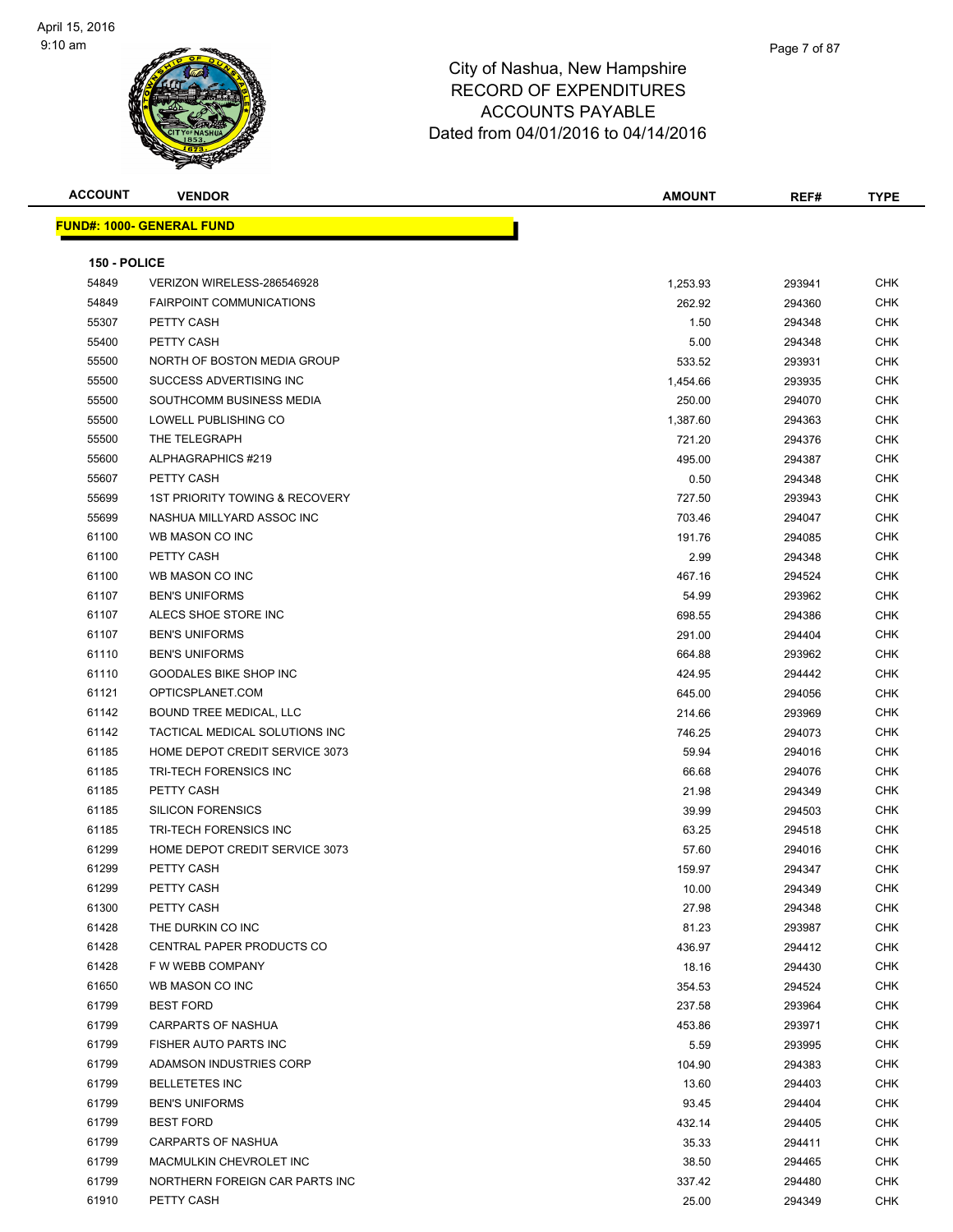

| <b>ACCOUNT</b>    | <b>VENDOR</b>                        | <b>AMOUNT</b> | REF#   | <b>TYPE</b> |
|-------------------|--------------------------------------|---------------|--------|-------------|
|                   | <b>FUND#: 1000- GENERAL FUND</b>     |               |        |             |
| 150 - POLICE      |                                      |               |        |             |
| 71221             | ADVANCED ELECTRONIC DESIGN INC       | 58.00         | 293946 | <b>CHK</b>  |
| 71221             | <b>TESSCO INC</b>                    | 16.35         | 294074 | <b>CHK</b>  |
| 71221             | HOME DEPOT CREDIT SERVICE 3073       | 29.10         | 294450 | <b>CHK</b>  |
| 71221             | WB MASON CO INC                      | 279.99        | 294524 | <b>CHK</b>  |
| 71400             | UNITED DIVERS                        | 5,323.00      | 294080 | <b>CHK</b>  |
| 71400             | ATLANTIC TACTICAL INC                | 34.20         | 294392 | <b>CHK</b>  |
| 71900             | <b>VARIDESK LLC</b>                  | 395.00        | 294082 | <b>CHK</b>  |
|                   | <b>TOTAL 150 - POLICE</b>            | \$26,013.61   |        |             |
| <b>152 - FIRE</b> |                                      |               |        |             |
| 52800             | <b>KARL GERHARD</b>                  | 935.25        | 294438 | <b>CHK</b>  |
| 52800             | <b>BRIAN RHODES</b>                  | 1,010.25      | 294496 | <b>CHK</b>  |
| 53142             | LABOMBARD ENGINEERING LLC            | 350.00        | 294460 | <b>CHK</b>  |
| 53455             | FIRE SERVICE TESTING CO INC          | 4,080.00      | 294432 | <b>CHK</b>  |
| 54100             | <b>EVERSOURCE</b>                    | 824.09        | 293919 | <b>CHK</b>  |
| 54114             | LIBERTY UTILITIES - NH               | 526.39        | 293925 | <b>CHK</b>  |
| 54114             | DIRECT ENERGY BUSINESS               | 591.18        | 293983 | <b>CHK</b>  |
| 54141             | PENNICHUCK WATER WORKS INC           | 648.85        | 294371 | <b>CHK</b>  |
| 54280             | PETTY CASH                           | 44.98         | 293903 | <b>CHK</b>  |
| 54280             | AE MECHANICAL INC                    | 2,313.35      | 293947 | <b>CHK</b>  |
| 54280             | AE MECHANICAL INC                    | 127.95        | 294385 | <b>CHK</b>  |
| 54487             | M & M ELECTRICAL SUPPLY CO INC       | 22.03         | 294463 | <b>CHK</b>  |
| 54487             | TRI STATE FIRE PROTECTION LLC        | 1,539.05      | 294517 | <b>CHK</b>  |
| 54600             | CHROMATE INDUSTRIAL CORP             | (75.09)       | 293975 | <b>CHK</b>  |
| 54600             | JACK YOUNG COMPANY INC               | 452.77        | 294022 | <b>CHK</b>  |
| 54600             | <b>MILL METALS CORP</b>              | 41.60         | 294042 | <b>CHK</b>  |
| 54600             | <b>CUES INC</b>                      | 2,100.00      | 294418 | <b>CHK</b>  |
| 54600             | DONOVAN SPRING CO INC                | 10.68         | 294425 | <b>CHK</b>  |
| 54828             | US BANK EQUIPMENT FINANCE            | 223.26        | 293939 | <b>CHK</b>  |
| 61100             | WB MASON CO INC                      | 124.82        | 294085 | <b>CHK</b>  |
| 61110             | BERGERON PROTECTIVE CLOTHING         | 596.91        | 293963 | <b>CHK</b>  |
| 61142             | FIRE TECH & SAFETY OF NEW ENGL       | 714.95        | 294433 | <b>CHK</b>  |
| 61428             | PETTY CASH                           | 55.66         | 293903 | <b>CHK</b>  |
| 61428             | NEW ENGLAND PAPER & SUPPLY           | 725.87        | 294478 | <b>CHK</b>  |
| 61435             | TRI STATE FIRE PROTECTION LLC        | 169.95        | 294517 | <b>CHK</b>  |
| 61499             | AE MECHANICAL INC                    | 190.00        | 293947 | <b>CHK</b>  |
| 61499             | <b>GRANITE CITY ELECTRIC SUPPLY</b>  | 351.07        | 294444 | <b>CHK</b>  |
| 61499             | M & M ELECTRICAL SUPPLY CO INC       | 58.29         | 294463 | <b>CHK</b>  |
| 61699             | ALLOY CASTINGS CO INC                | 2,734.10      | 293951 | CHK         |
| 61699             | <b>GRANITE CITY ELECTRIC SUPPLY</b>  | 10.94         | 294003 | <b>CHK</b>  |
| 61699             | POWER & TELEPHONE SUPPLY CO          | 625.84        | 294059 | <b>CHK</b>  |
| 61699             | R B ALLEN CO INC                     | 797.72        | 294492 | <b>CHK</b>  |
| 61799             | <b>BAILEYS TOWING &amp; AUTOBODY</b> | 1,380.00      | 293957 | <b>CHK</b>  |
| 61799             | CHROMATE INDUSTRIAL CORP             | 808.52        | 293975 | <b>CHK</b>  |
| 61799             | D & R TOWING INC                     | 250.00        | 293980 | <b>CHK</b>  |
| 61799             | F W WEBB COMPANY                     | 53.19         | 293990 | <b>CHK</b>  |
| 61799             | TST HYDRAULICS INC                   | 15.92         | 294077 | <b>CHK</b>  |
|                   |                                      |               |        |             |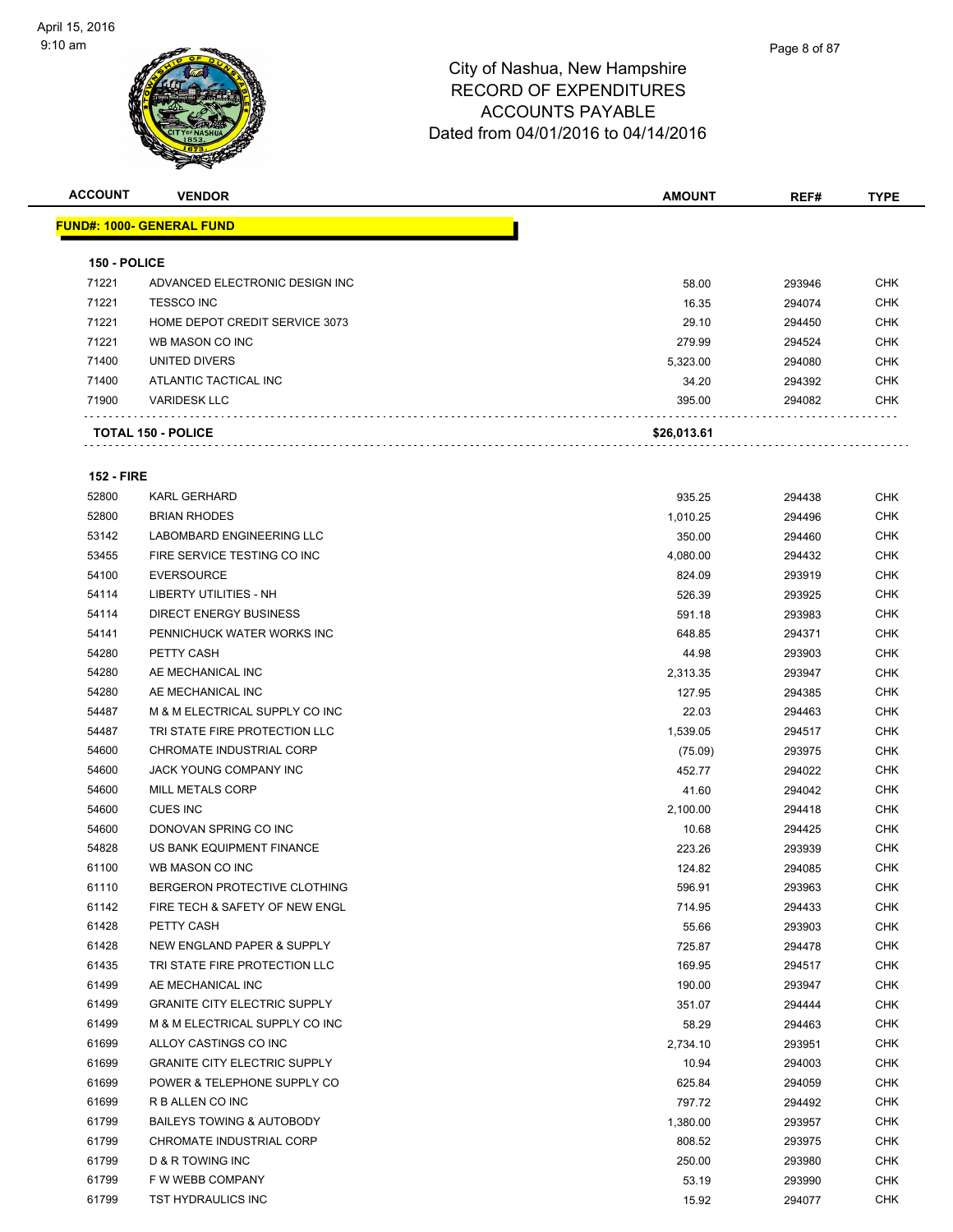

| <b>ACCOUNT</b>                   | <b>VENDOR</b>                                               | <b>AMOUNT</b> | REF#             | <b>TYPE</b>                                                        |
|----------------------------------|-------------------------------------------------------------|---------------|------------------|--------------------------------------------------------------------|
|                                  | <b>FUND#: 1000- GENERAL FUND</b>                            |               |                  |                                                                    |
| <b>152 - FIRE</b>                |                                                             |               |                  |                                                                    |
| 61830                            | <b>NHAFC DUES</b>                                           | 510.00        | 294369           | <b>CHK</b>                                                         |
| 71000                            | NEW ENGLAND PAPER & SUPPLY                                  | 101.38        | 294478           | <b>CHK</b>                                                         |
| 71400                            | FIRE TECH & SAFETY OF NEW ENGL                              | 103.50        | 294433           | <b>CHK</b>                                                         |
| 71432                            | INDUSTRIAL PROTECTION SERVICES                              | 647.50        | 294019           | <b>CHK</b>                                                         |
|                                  | <b>TOTAL 152 - FIRE</b>                                     | \$26,792.72   |                  |                                                                    |
|                                  | <b>153 - BUILDING INSPECTION</b>                            |               |                  |                                                                    |
| 55307                            | <b>WILLIAM CONDRA</b>                                       | 254.88        | 293884           | <b>CHK</b>                                                         |
| 55307                            | <b>TIMOTHY DUPONT</b>                                       | 367.48        | 293888           | <b>CHK</b>                                                         |
| 55307                            | <b>RUSS MARCUM</b>                                          | 408.19        | 293893           | <b>CHK</b>                                                         |
| 55307                            | <b>JEFFREY RICHARD</b>                                      | 352.62        | 293905           | <b>CHK</b>                                                         |
|                                  | <b>TOTAL 153 - BUILDING INSPECTION</b>                      | \$1,383.17    |                  |                                                                    |
|                                  | <b>155 - CODE ENFORCEMENT</b>                               |               |                  |                                                                    |
| 55307                            | <b>NELSON ORTEGA</b>                                        | 179.82        | 293899           | <b>CHK</b>                                                         |
| 55307                            | ROBERT SOUSA                                                | 354.24        | 293908           | <b>CHK</b>                                                         |
|                                  | <b>TOTAL 155 - CODE ENFORCEMENT</b>                         | \$534.06      |                  |                                                                    |
|                                  |                                                             |               |                  |                                                                    |
| 55421                            | <b>156 - EMERGENCY MANAGEMENT</b><br><b>BRIANNA BARBARO</b> | 25.00         | 294332           | <b>CHK</b>                                                         |
|                                  |                                                             |               |                  |                                                                    |
|                                  | TOTAL 156 - EMERGENCY MANAGEMENT                            | \$25.00       |                  |                                                                    |
|                                  | <b>157 - CITYWIDE COMMUNICATIONS</b>                        |               |                  |                                                                    |
| 54435                            | MOTOROLA SOLUTIONS INC                                      | 465.75        | 293927           | <b>CHK</b>                                                         |
| 55607                            | UNITED PARCEL SERVICE                                       | 12.27         | 294380           | <b>CHK</b>                                                         |
| 71207                            | MOTOROLA SOLUTIONS INC                                      | 1,076.40      | 294365           | <b>CHK</b>                                                         |
|                                  | <b>TOTAL 157 - CITYWIDE COMMUNICATIONS</b>                  | \$1,554.42    |                  |                                                                    |
|                                  | <b>160 - PW-ADMIN &amp; ENGINEERING</b>                     |               |                  |                                                                    |
| 54828                            | US BANK EQUIPMENT FINANCE                                   | 198.72        | 294314           | <b>CHK</b>                                                         |
| 55200                            | STEPHEN DOOKRAN                                             | 45.00         | 293887           | <b>CHK</b>                                                         |
| 55200                            | <b>APWA</b>                                                 | 230.00        | 294357           | <b>CHK</b>                                                         |
|                                  | <b>ROBERT MEUNIER</b>                                       | 132.30        | 293896           | <b>CHK</b>                                                         |
| 55307                            |                                                             | 34.56         | 293911           | <b>CHK</b>                                                         |
|                                  | <b>TODD WELCH</b>                                           |               |                  |                                                                    |
|                                  | <b>WILLIAM TOOMEY</b>                                       | 284.58        | 293912           |                                                                    |
|                                  | <b>MARY WOODS</b>                                           | 27.00         | 293915           |                                                                    |
| 55307<br>55307<br>55307<br>55421 | MICROCAD TRAINING & CONSULTING                              | 597.00        | 294364           |                                                                    |
| 55699                            | JAN PRO CLEANING SYSTEMS NE                                 | 665.00        |                  |                                                                    |
| 61100                            | WB MASON CO INC                                             | 157.34        | 294023<br>294085 | <b>CHK</b><br><b>CHK</b><br><b>CHK</b><br><b>CHK</b><br><b>CHK</b> |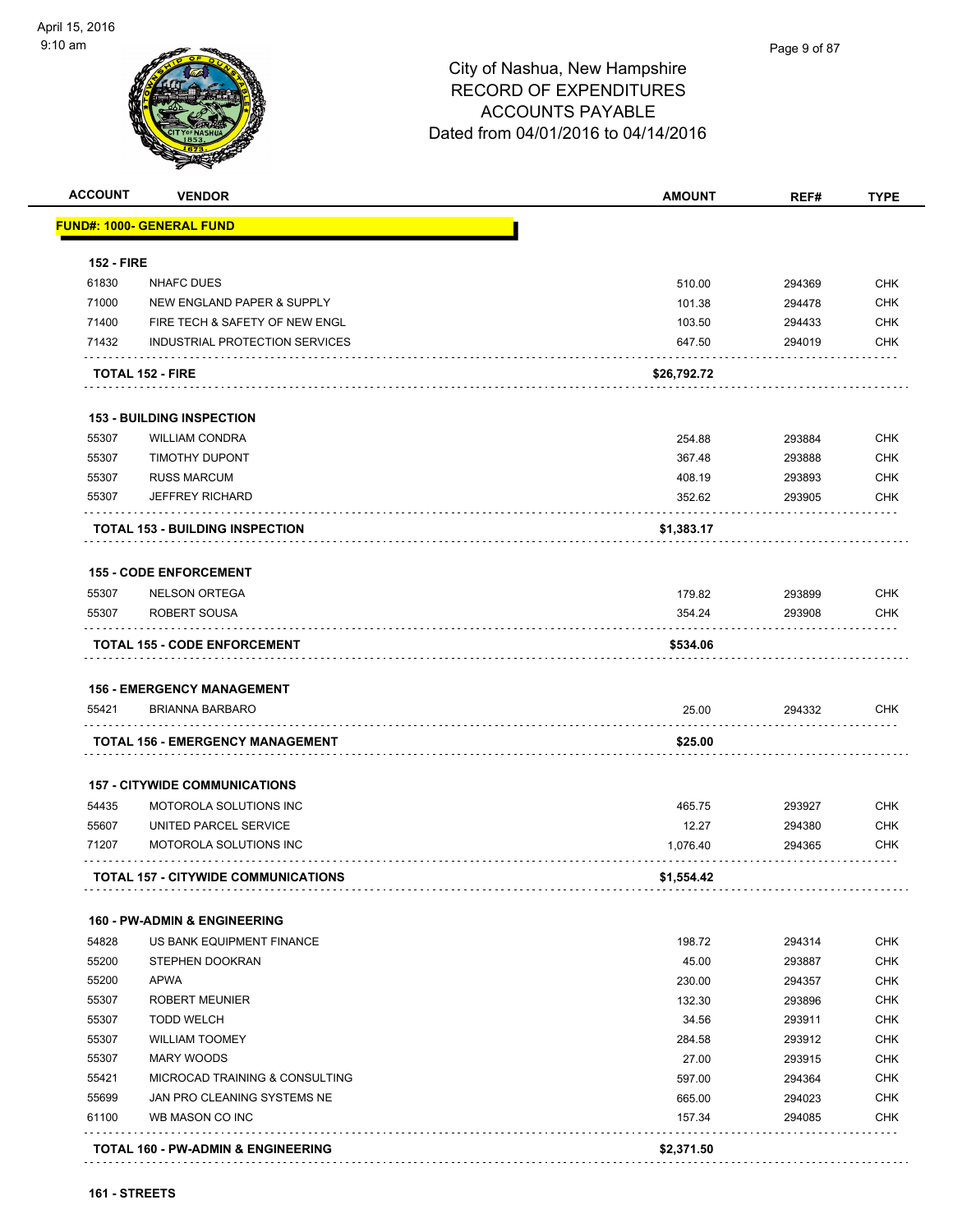

| <b>ACCOUNT</b> | <b>VENDOR</b>                    | <b>AMOUNT</b> | REF#   | <b>TYPE</b> |
|----------------|----------------------------------|---------------|--------|-------------|
|                | <b>FUND#: 1000- GENERAL FUND</b> |               |        |             |
| 161 - STREETS  |                                  |               |        |             |
| 54100          | <b>EVERSOURCE</b>                | 2,974.47      | 293919 | <b>CHK</b>  |
| 54100          | <b>EVERSOURCE</b>                | 3,247.52      | 294359 | <b>CHK</b>  |
| 54200          | BANNER SYSTEMS OF MASSACHUSETT   | 91.70         | 294400 | <b>CHK</b>  |
| 54200          | JAN PRO CLEANING SYSTEMS NE      | 855.00        | 294458 | <b>CHK</b>  |
| 54243          | <b>BLAKE GROUP</b>               | 1,672.25      | 293967 | <b>CHK</b>  |
| 54280          | M & M ELECTRICAL SUPPLY CO INC   | 739.00        | 294029 | <b>CHK</b>  |
| 54600          | <b>CARPARTS OF NASHUA</b>        | 34.52         | 293971 | <b>CHK</b>  |
| 54600          | DONOVAN EQUIPMENT CO INC         | 968.00        | 293985 | <b>CHK</b>  |
| 54600          | FELIX A MARINO CO INC            | 431.05        | 293992 | <b>CHK</b>  |
| 54600          | FISHER AUTO PARTS INC            | 53.60         | 293995 | <b>CHK</b>  |
| 54600          | <b>BEST FORD</b>                 | 391.16        | 294405 | <b>CHK</b>  |
| 54600          | <b>CARPARTS OF NASHUA</b>        | 36.36         | 294411 | <b>CHK</b>  |
| 54600          | <b>CHADWICK BAROSS INC</b>       | 38.08         | 294413 | <b>CHK</b>  |
| 54600          | DONOVAN EQUIPMENT CO INC         | 696.00        | 294424 | <b>CHK</b>  |
| 55118          | CRITICAL ALERT SYSTEMS, LLC      | 338.40        | 294308 | <b>CHK</b>  |
| 55400          | <b>APWA</b>                      | 1,000.00      | 293916 | <b>CHK</b>  |
| 55699          | HAYNER SWANSON INC               | 3,150.00      | 294011 | <b>CHK</b>  |
| 61100          | CONWAY OFFICE SOLUTIONS          | 8.64          | 293977 | <b>CHK</b>  |
| 61107          | UNIFIRST CORPORATION             | 462.32        | 294079 | <b>CHK</b>  |
| 61107          | UNIFIRST CORPORATION             | 546.58        | 294519 | <b>CHK</b>  |
| 61166          | <b>BOT L GAS INC</b>             | 127.00        | 293968 | <b>CHK</b>  |
| 61299          | <b>BELLETETES INC</b>            | 331.54        | 293961 | <b>CHK</b>  |
| 61299          | <b>FASTENAL CO</b>               | 37.79         | 293991 | <b>CHK</b>  |
| 61299          | HOME DEPOT CREDIT SERVICE 3065   | 39.34         | 294015 | <b>CHK</b>  |
| 61299          | NH BRAGG & SONS INC              | 827.74        | 294051 | <b>CHK</b>  |
| 61299          | BANNER SYSTEMS OF MASSACHUSETT   | 698.94        | 294400 | <b>CHK</b>  |
| 61299          | NH BRAGG & SONS INC              | 173.96        | 294479 | <b>CHK</b>  |
| 61300          | DENNIS K BURKE INC               | 9,301.31      | 293982 | <b>CHK</b>  |
| 61307          | SHATTUCK MALONE OIL CO           | 13,488.90     | 294372 | <b>CHK</b>  |
| 61507          | <b>BROX INDUSTRIES INC</b>       | 2,947.52      | 293970 | <b>CHK</b>  |
| 61514          | <b>EASTERN MINERALS INC</b>      | 8,579.90      | 294427 | <b>CHK</b>  |
| 61556          | OCEAN STATE SIGNAL CO            | 760.00        | 294054 | <b>CHK</b>  |
| 61562          | <b>FASTENAL CO</b>               | 7.37          | 294431 | <b>CHK</b>  |
| 61799          | JOHNSON SUPPLY CO INC            | 44.78         | 294025 | <b>CHK</b>  |
|                | <b>TOTAL 161 - STREETS</b>       | \$55,100.74   |        |             |

#### **162 - STREET LIGHTING**

| 54100 | EVERSOURCE                         | 67.743.21   | 293919 | СНК |
|-------|------------------------------------|-------------|--------|-----|
|       | <b>TOTAL 162 - STREET LIGHTING</b> | \$67,743.21 |        |     |
|       |                                    |             |        |     |

#### **166 - PARKING LOTS**

| 54280 | DUCT & VENT CLEANING        | 2.450.00 | 293986 | СНК |
|-------|-----------------------------|----------|--------|-----|
| 55699 | ASAP ALARM & ELECTRICAL LLC | .200.00  | 293956 | СНК |
| 61299 | ANCO SIGNS & STAMPS INC     | 27.75    | 294389 | СНК |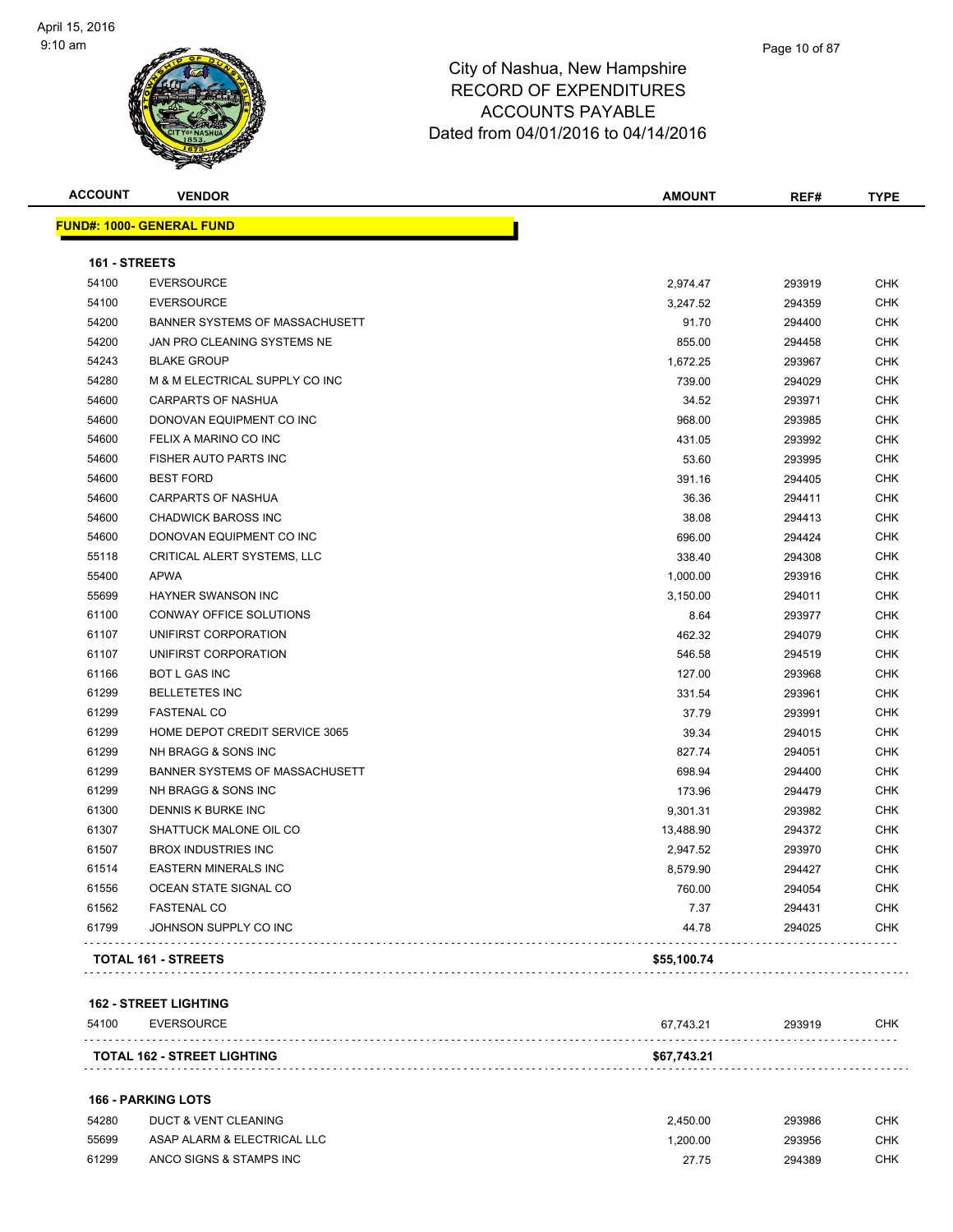

#### Page 11 of 87

| <b>ACCOUNT</b> | <b>VENDOR</b>                         | AMOUNT     | REF#   | <b>TYPE</b> |
|----------------|---------------------------------------|------------|--------|-------------|
|                | <u> FUND#: 1000- GENERAL FUND</u>     |            |        |             |
|                | <b>TOTAL 166 - PARKING LOTS</b>       | \$3,677.75 |        |             |
|                | <b>171 - COMMUNITY SERVICES</b>       |            |        |             |
| 54107          | SHATTUCK MALONE OIL CO                | 339.67     | 293934 | <b>CHK</b>  |
| 61100          | WB MASON CO INC                       | 23.10      | 294524 | <b>CHK</b>  |
| 68320          | POSITIVE PROMOTIONS INC               | 1,687.50   | 294487 | <b>CHK</b>  |
|                | <b>TOTAL 171 - COMMUNITY SERVICES</b> | \$2,050.27 |        |             |
|                | <b>172 - COMMUNITY HEALTH</b>         |            |        |             |
| 55307          | <b>SHANNON CASEY</b>                  | 94.38      | 294353 | <b>CHK</b>  |
| 61144          | SMITH MEDICAL PARTNERS LLC            | 1,544.36   | 294068 | <b>CHK</b>  |
|                | TOTAL 172 - COMMUNITY HEALTH          | \$1,638.74 |        |             |
|                | <b>173 - ENVIRONMENTAL HEALTH</b>     |            |        |             |
| 54487          | <b>EMD MILLIPORE CORPORATION</b>      | 1,077.72   | 293988 | <b>CHK</b>  |
| 55307          | <b>HEIDI PEEK-KUKULKA</b>             | 97.20      | 293901 | <b>CHK</b>  |
| 55400          | SAINT ANSELM COLLEGE                  | 385.00     | 293933 | <b>CHK</b>  |
| 55421          | <b>APRIL TORHAN</b>                   | 50.00      | 294513 | <b>CHK</b>  |
| 61135          | <b>NEHA</b>                           | 29.60      | 294367 | <b>CHK</b>  |
| 61299          | <b>NEHA</b>                           | 418.39     | 294367 | <b>CHK</b>  |
|                | TOTAL 173 - ENVIRONMENTAL HEALTH      | \$2,057.91 |        |             |
|                | <b>174 - WELFARE ADMINISTRATION</b>   |            |        |             |
| 55421          | NHLWAA                                | 30.00      | 293930 | <b>CHK</b>  |
|                | TOTAL 174 - WELFARE ADMINISTRATION    | \$30.00    |        |             |
|                | <b>175 - WELFARE ASSISTANCE</b>       |            |        |             |
| 55810          | 188 CONCORD ST LLC                    | 1,400.02   | 294287 | <b>CHK</b>  |
| 55810          | 23-25 TEMPLE ST REALTY LLC            | 440.00     | 294288 | <b>CHK</b>  |
| 55810          | 28-34 RAILROAD SQUARE LLC             | 1,150.00   | 294289 | <b>CHK</b>  |
| 55810          | 35-37 CROWN ST REALTY LLC             | 600.00     | 294290 | <b>CHK</b>  |
| 55810          | BISHOP REAL ESTATE MGMT INC           | 292.00     | 294291 | <b>CHK</b>  |
| 55810          | <b>COUNTRY BARN MOTEL</b>             | 1,258.72   | 294292 | <b>CHK</b>  |
| 55810          | DAVE RUSSELL PROPERTIES LLC           | 975.00     | 294293 | <b>CHK</b>  |
| 55810          | <b>IVON BOYER</b>                     | 720.00     | 294294 | <b>CHK</b>  |
| 55810          | JD PINE STREET APARTMENTS LLC         | 600.00     | 294295 | <b>CHK</b>  |
| 55810          | VAMP LLC                              | 674.00     | 294296 | <b>CHK</b>  |
| 55810          | WRN REAL ESTATE LLC                   | 800.00     | 294297 | <b>CHK</b>  |
| 55810          | 188 CONCORD ST LLC                    | 802.76     | 294716 | <b>CHK</b>  |
| 55810          | 23-25 TEMPLE ST REALTY LLC            | 600.00     | 294717 | <b>CHK</b>  |
| 55810          | <b>COUNTRY BARN MOTEL</b>             | 741.52     | 294718 | <b>CHK</b>  |
| 55810          | JOHN W LATVIS TRUSTEE                 | 905.00     | 294719 | CHK         |
| 55810          | <b>MARYANN PAQUIN</b>                 | 600.00     | 294720 | <b>CHK</b>  |
| 55810          | <b>SARA K MORSE</b>                   | 475.00     | 294721 | <b>CHK</b>  |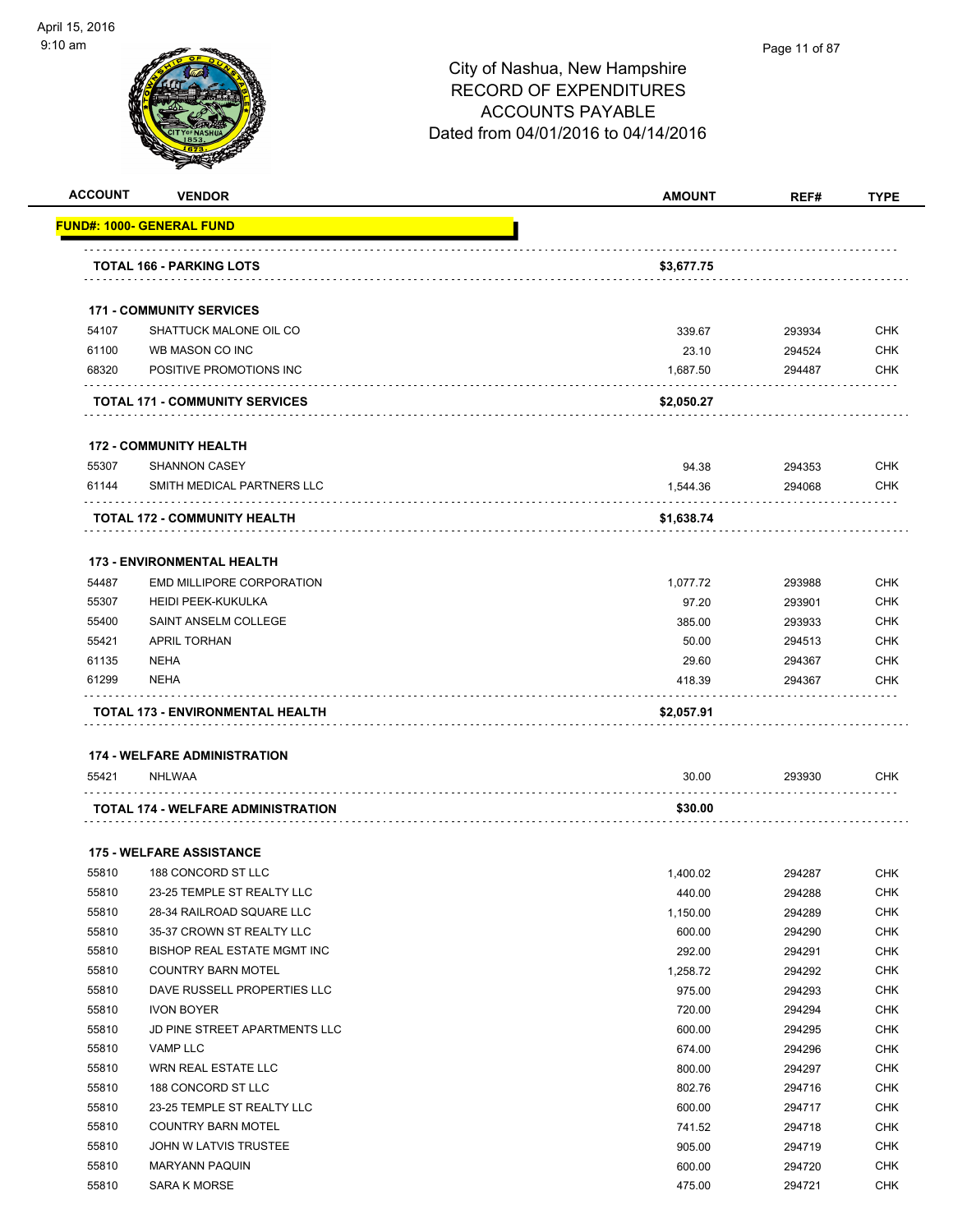| <b>ACCOUNT</b> | <b>VENDOR</b>                        | <b>AMOUNT</b> | REF#   | <b>TYPE</b> |
|----------------|--------------------------------------|---------------|--------|-------------|
|                | <u> FUND#: 1000- GENERAL FUND</u>    |               |        |             |
|                | <b>175 - WELFARE ASSISTANCE</b>      |               |        |             |
| 55810          | NASHUA HOUSING AUTHORITY             | 230.00        | 294722 | <b>CHK</b>  |
| 55810          | SOMERSET ASSOCIATES                  | 566.39        | 294723 | <b>CHK</b>  |
| 55814          | PENNICHUCK WATER WORKS INC           | 186.25        | 294286 | CHK         |
| 55814          | <b>EVERSOURCE</b>                    | 185.45        | 294715 | CHK         |
|                | TOTAL 175 - WELFARE ASSISTANCE       | \$14,202.11   |        |             |
|                | <b>177 - PARKS &amp; RECREATION</b>  |               |        |             |
| 54100          | <b>EVERSOURCE</b>                    | 5,199.04      | 293919 | <b>CHK</b>  |
| 54100          | <b>EVERSOURCE</b>                    | 8.98          | 294359 | CHK         |
| 54114          | LIBERTY UTILITIES - NH               | 65.81         | 293922 | <b>CHK</b>  |
| 54114          | <b>LIBERTY UTILITIES - NH</b>        | 541.22        | 293926 | <b>CHK</b>  |
| 54114          | <b>DIRECT ENERGY BUSINESS</b>        | 990.78        | 293983 | CHK         |
| 54141          | PENNICHUCK WATER WORKS INC           | 602.48        | 294371 | <b>CHK</b>  |
| 54253          | SOUTHERN NH TREE & LANDSCAPE L       | 1,500.00      | 294071 | CHK         |
| 54253          | PIONEER TREE SERVICE LLC             | 1,500.00      | 294485 | <b>CHK</b>  |
| 54280          | F W WEBB COMPANY                     | 128.82        | 293990 | <b>CHK</b>  |
| 54280          | JAN PRO CLEANING SYSTEMS NE          | 300.00        | 294023 | CHK         |
| 54280          | <b>B &amp; S LOCKSMITHS INC</b>      | 65.40         | 294396 | <b>CHK</b>  |
| 54280          | <b>CAPITOL PAINT &amp; WALLPAPER</b> | 104.98        | 294409 | CHK         |
| 54280          | F W WEBB COMPANY                     | 640.40        | 294430 | CHK         |
| 54280          | <b>FASTENAL CO</b>                   | 14.99         | 294431 | <b>CHK</b>  |
| 54280          | HOME DEPOT CREDIT SERVICE 3065       | 215.40        | 294449 | CHK         |
| 54280          | HUDSON QUARRY CORP                   | 160.51        | 294451 | CHK         |
| 55656          | GOLF CARS OF NEWHAMPSHIRE LLC        | 550.00        | 294000 | <b>CHK</b>  |
| 61100          | WB MASON CO INC                      | 54.73         | 294085 | CHK         |
| 61128          | <b>M &amp; N SPORTS LLC</b>          | 2,271.60      | 294342 | <b>CHK</b>  |
| 61128          | NASHUA COLLEGIATE BASEBALL INC       | 280.00        | 294476 | <b>CHK</b>  |
| 61299          | PIONEER MANUFACTURING COMPANY        | 263.60        | 294484 | CHK         |
| 61300          | DENNIS K BURKE INC                   | 1,348.85      | 293982 | <b>CHK</b>  |
| 61542          | MARSHALL SIGNS INC                   | 204.00        | 294031 | CHK         |
| 61799          | <b>CARPARTS OF NASHUA</b>            | 110.05        | 293971 | <b>CHK</b>  |
| 61799          | CARPARTS OF NASHUA                   | 278.33        | 294411 | CHK         |
| 61799          | MACMULKIN CHEVROLET INC              | 29.57         | 294465 | <b>CHK</b>  |
| 61799          | NAPA AUTO PARTS                      | 30.42         | 294475 | <b>CHK</b>  |
| 71025          | HOME DEPOT CREDIT SERVICE 3065       | 110.68        | 294449 | <b>CHK</b>  |
| 71625          | M E O'BRIEN & SONS INC               | 2,813.00      | 294464 | <b>CHK</b>  |
| 71999          | CHAPPELL TRACTOR SALES INC           | 67.85         | 293972 | <b>CHK</b>  |
| 71999          | CHAPPELL TRACTOR SALES INC           | 8.00          | 294414 | <b>CHK</b>  |
|                |                                      | \$20,459.49   |        |             |
|                | TOTAL 177 - PARKS & RECREATION       |               |        |             |

#### **179 - LIBRARY**

| 54280 | HOME DEPOT CREDIT SERVICE 3065 | 274.69 | 294015 | <b>CHK</b> |
|-------|--------------------------------|--------|--------|------------|
| 54280 | STANLEY ELEVATOR CO INC        | 436.50 | 294072 | <b>CHK</b> |
| 54280 | DMS PLUMBING & HEATING         | 700.00 | 294423 | <b>CHK</b> |
| 54280 | HOME DEPOT CREDIT SERVICE 3065 | 8.30   | 294449 | CHK        |
| 54428 | EVANCED SOLUTIONS LLC          | 501.00 | 294429 | CHK        |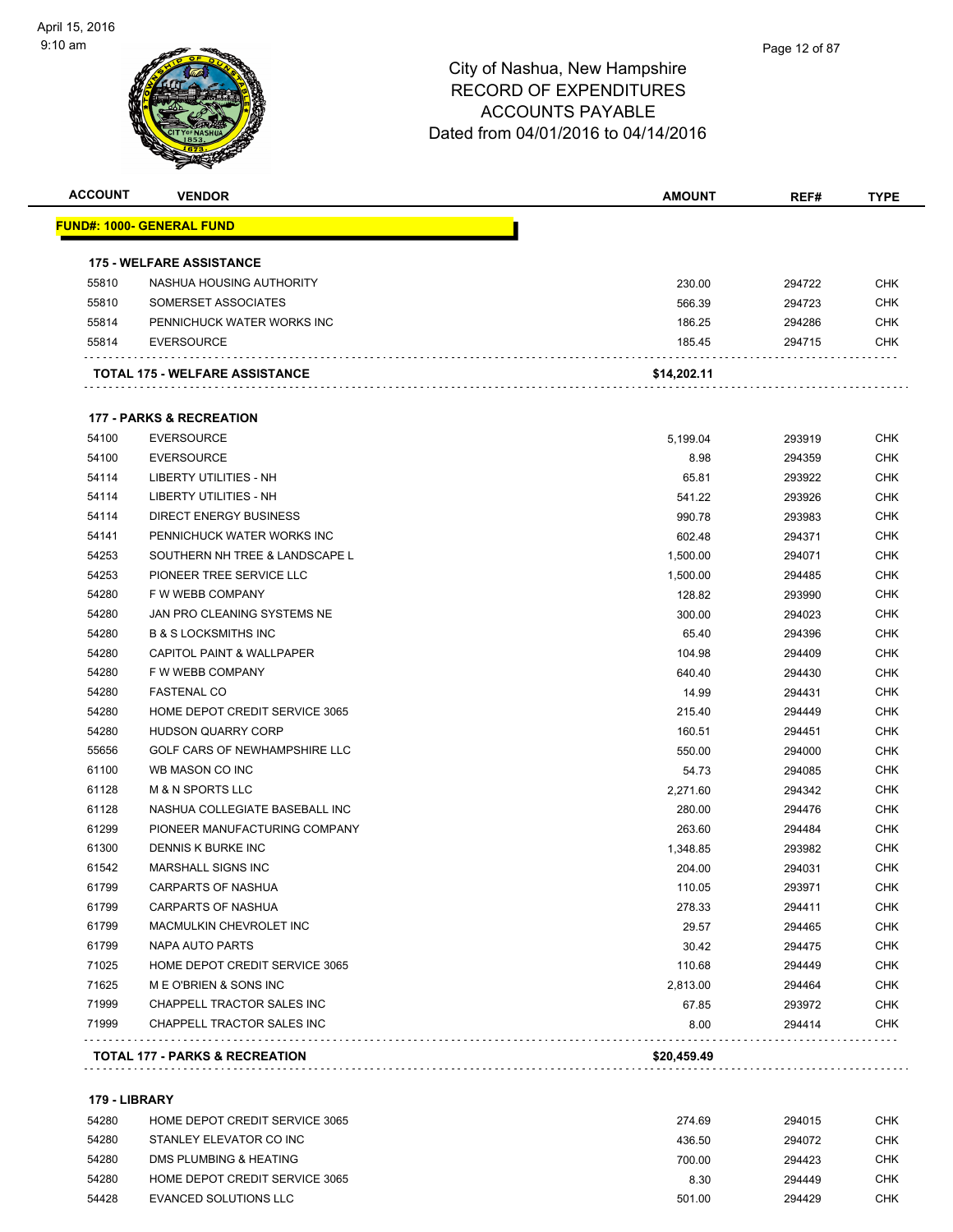

| <b>ACCOUNT</b> | <b>VENDOR</b>                    | <b>AMOUNT</b> | REF#   | <b>TYPE</b> |
|----------------|----------------------------------|---------------|--------|-------------|
|                | <b>FUND#: 1000- GENERAL FUND</b> |               |        |             |
| 179 - LIBRARY  |                                  |               |        |             |
| 54828          | US BANK EQUIPMENT FINANCE        | 133.06        | 294312 | <b>CHK</b>  |
| 55200          | NASHUA COLLEGIATE BASEBALL INC   | 100.00        | 294045 | <b>CHK</b>  |
| 55307          | PETTY CASH                       | 2.16          | 293902 | <b>CHK</b>  |
| 55607          | <b>COURTNEY STEELE</b>           | 197.36        | 294354 | <b>CHK</b>  |
| 61100          | HOLLINGER METAL EDGE INC         | 44.10         | 294014 | <b>CHK</b>  |
| 61100          | WB MASON CO INC                  | 49.62         | 294085 | <b>CHK</b>  |
| 61107          | <b>WORK N GEAR LLC</b>           | 149.00        | 294525 | <b>CHK</b>  |
| 61299          | NEVERETTS SEW & VAC INC          | 94.00         | 294368 | <b>CHK</b>  |
| 61299          | <b>MIDWEST TAPE</b>              | 323.96        | 294472 | <b>CHK</b>  |
| 61650          | WB MASON CO INC                  | 87.09         | 294085 | <b>CHK</b>  |
| 61807          | <b>BAKER &amp; TAYLOR</b>        | 2,910.27      | 293959 | <b>CHK</b>  |
| 61807          | <b>INGRAM LIBRARY SERVICES</b>   | 190.64        | 294020 | <b>CHK</b>  |
| 61807          | <b>BAKER &amp; TAYLOR</b>        | 579.19        | 294399 | <b>CHK</b>  |
| 61807          | <b>SIMON &amp; SCHUSTER</b>      | 17.64         | 294505 | <b>CHK</b>  |
| 61814          | PETTY CASH                       | 50.97         | 293902 | <b>CHK</b>  |
| 61814          | <b>BAKER &amp; TAYLOR</b>        | 122.33        | 293959 | <b>CHK</b>  |
| 61814          | <b>BLACKSTONE AUDIO INC</b>      | 78.00         | 293966 | <b>CHK</b>  |
| 61814          | <b>MIDWEST TAPE</b>              | 399.83        | 294041 | <b>CHK</b>  |
| 61814          | RANDOM HOUSE LLC                 | 127.50        | 294061 | <b>CHK</b>  |
| 61814          | <b>BAKER &amp; TAYLOR</b>        | 47.72         | 294399 | <b>CHK</b>  |
| 61814          | MICROMARKETING, LLC              | 40.48         | 294471 | <b>CHK</b>  |
| 61814          | <b>MIDWEST TAPE</b>              | 113.96        | 294472 | <b>CHK</b>  |
| 61814          | RANDOM HOUSE LLC                 | 37.50         | 294493 | <b>CHK</b>  |
| 61819          | <b>INGRAM LIBRARY SERVICES</b>   | 304.83        | 294020 | <b>CHK</b>  |
| 68322          | PETTY CASH                       | 144.15        | 293902 | <b>CHK</b>  |
| 68322          | ORIENTAL TRADING CO INC          | 81.73         | 294057 | <b>CHK</b>  |
| 68322          | <b>LINDSAY AUCELLA</b>           | 75.00         | 294341 | <b>CHK</b>  |
| 68322          | RICHARD SCOTT WHITE              | 100.00        | 294352 | <b>CHK</b>  |
| 68322          | SAM'S CLUB DIRECT-0860           | 43.26         | 294499 | <b>CHK</b>  |
| 68322          | <b>VICTORIA VOX</b>              | 250.00        | 294520 | CHK         |
| 71221          | SCHOOL OUTFITTERS, LLC           | 181.86        | 294501 | <b>CHK</b>  |
|                |                                  |               |        |             |

|       | <b>TOTAL 181 - COMMUNITY DEVELOPMENT</b> | \$388.01 |        |            |
|-------|------------------------------------------|----------|--------|------------|
| 61650 | JOSEPH MERRITT & COMPANY INC             | 23.82    | 294026 | <b>CHK</b> |
| 54828 | US BANK EQUIPMENT FINANCE                | 364.19   | 294314 | СНК        |

**182 - PLANNING AND ZONING**

| 55307 | PETTY CASH             | 4.97     | 294346 | <b>CHK</b> |
|-------|------------------------|----------|--------|------------|
| 55421 | <b>CARTER FALK</b>     | 1.384.72 | 294338 | CHK        |
| 55421 | ROGER HOUSTON          | 1.485.22 | 294339 | <b>CHK</b> |
| 55421 | LINDA PANNY            | 1.774.90 | 294345 | CHK        |
| 61299 | MORINS LANDSCAPING INC | 300.00   | 294473 | CHK        |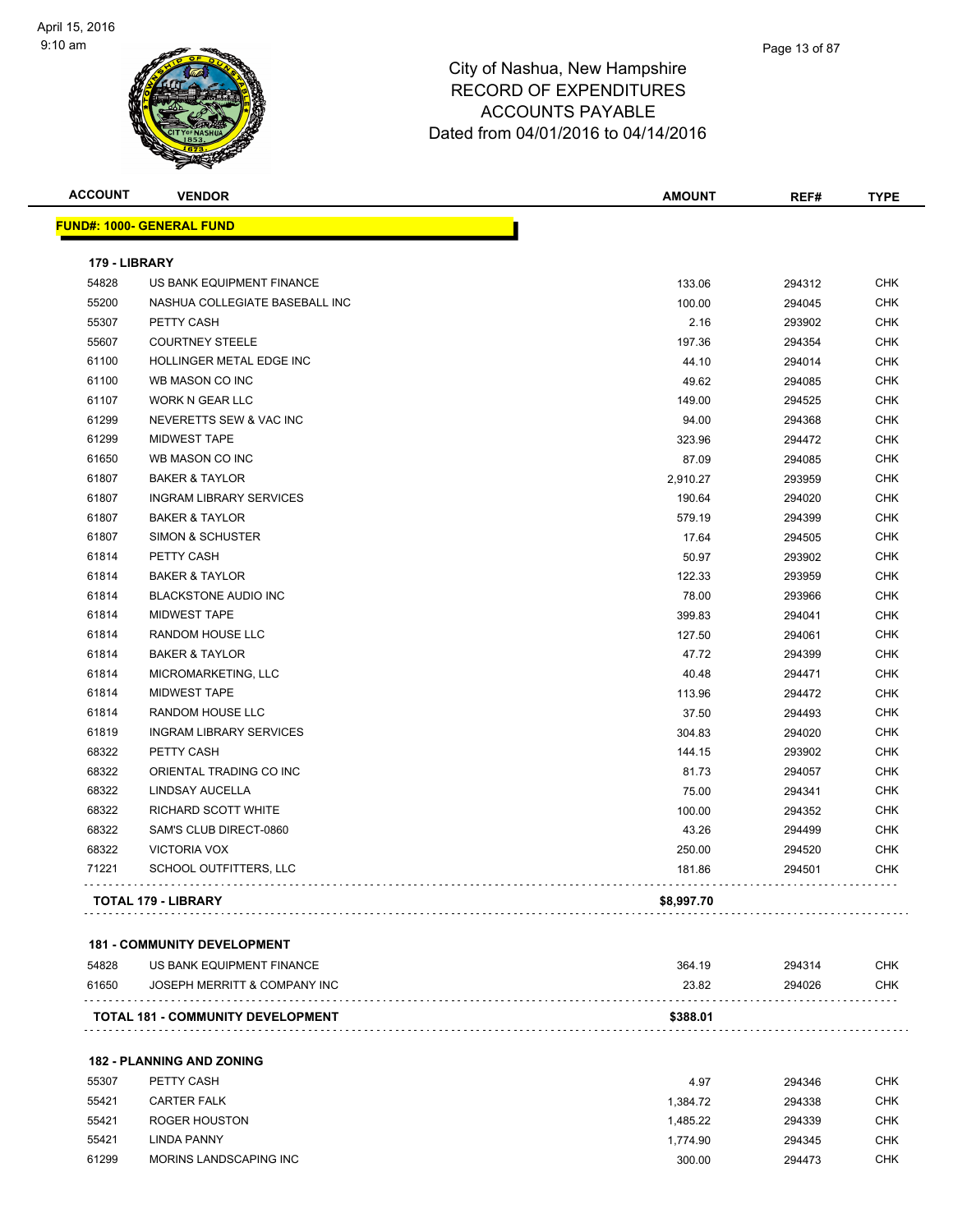| <b>ACCOUNT</b>      | <b>VENDOR</b>                           | <b>AMOUNT</b> | REF#   | <b>TYPE</b> |
|---------------------|-----------------------------------------|---------------|--------|-------------|
|                     | <b>FUND#: 1000- GENERAL FUND</b>        |               |        |             |
|                     | TOTAL 182 - PLANNING AND ZONING         | \$4,949.81    |        |             |
|                     |                                         |               |        |             |
|                     | <b>183 - ECONOMIC DEVELOPMENT</b>       |               |        |             |
| 54828               | US BANK EQUIPMENT FINANCE               | 85.24         | 294309 | CHK         |
| 55307               | <b>JANET GRAZIANO</b>                   | 38.22         | 293890 | CHK         |
|                     | <b>TOTAL 183 - ECONOMIC DEVELOPMENT</b> | \$123.46      |        |             |
| <b>191 - SCHOOL</b> |                                         |               |        |             |
| 44700               | <b>SCOTT MACDONALD</b>                  | 16.25         | 294209 | CHK         |
| 53600               | NASHUA ADULT LEARNING CENTER            | 29,217.10     | 294098 | <b>CHK</b>  |
| 53614               | COMPASSIONATE WELLNESS SER LLC          | 1,260.00      | 294129 | CHK         |
| 53614               | FIRST STUDENT INC                       | 130.00        | 294158 | <b>CHK</b>  |
| 53614               | <b>AMY MCCARTNEY</b>                    | 10,190.70     | 294217 | <b>CHK</b>  |
| 53614               | <b>CLARK ASSOC</b>                      | 40,902.50     | 294569 | CHK         |
| 53614               | COMPASSIONATE WELLNESS SER LLC          | 1,203.75      | 294573 | <b>CHK</b>  |
| 53614               | <b>MAS MEDICAL STAFFING</b>             | 266.50        | 294636 | <b>CHK</b>  |
| 53628               | STATE OF NH CRIMINAL RECORDS            | 389.75        | 294095 | <b>CHK</b>  |
| 53628               | TREASURER STATE OF NH                   | 75.00         | 294096 | <b>CHK</b>  |
| 53628               | <b>FAIRGROUNDS ELEMENTARY SAF</b>       | 600.00        | 294154 | CHK         |
| 53628               | RICHARD J LINDBERG                      | 600.00        | 294202 | CHK         |
| 53628               | <b>METRO GROUP INC</b>                  | 825.00        | 294220 | CHK         |
| 53628               | <b>MULTI STATE BILLING SERVICES L</b>   | 3,660.79      | 294226 | CHK         |
| 53628               | PERFORMANCE REHAB INC                   | 5,424.40      | 294242 | <b>CHK</b>  |
| 53628               | PRO AV SYSTEMS INC                      | 415.68        | 294245 | <b>CHK</b>  |
| 53628               | <b>SECURADYNE SYSTEMS</b>               | 248.00        | 294265 | CHK         |
| 53628               | <b>DANIELLE TROY</b>                    | 430.00        | 294277 | <b>CHK</b>  |
| 53628               | STATE OF NH CRIMINAL RECORDS            | 269.50        | 294533 | <b>CHK</b>  |
| 53628               | MULTI STATE BILLING SERVICES L          | 2,078.43      | 294643 | <b>CHK</b>  |
| 53628               | <b>SECURADYNE SYSTEMS</b>               | 3,554.18      | 294671 | CHK         |
| 53628               | <b>DANIELLE TROY</b>                    | 430.00        | 294681 | CHK         |
| 53628               | <b>TWIN STATE</b>                       | 350.25        | 294683 | CHK         |
| 54100               | <b>EVERSOURCE</b>                       | 19,203.15     | 294088 | <b>CHK</b>  |
| 54100               | <b>EVERSOURCE</b>                       | 22,934.38     | 294526 | <b>CHK</b>  |
| 54114               | <b>DIRECT ENERGY BUSINESS</b>           | 27,660.41     | 294090 | <b>CHK</b>  |
| 54114               | <b>LIBERTY UTILITIES</b>                | 1,751.37      | 294092 | <b>CHK</b>  |
| 54114               | <b>LIBERTY UTILITIES</b>                | 4,908.79      | 294527 | <b>CHK</b>  |
| 54114               | <b>DIRECT ENERGY BUSINESS</b>           | 8,391.75      | 294528 | <b>CHK</b>  |
| 54114               | ENERGYNORTH PROPANE                     | 313.37        | 294584 | <b>CHK</b>  |
| 54141               | PENNICHUCK WATER WORKS INC              | 2,463.86      | 294089 | <b>CHK</b>  |
| 54243               | CONTROL TECHNOLOGIES INC                | 112.00        | 294133 | <b>CHK</b>  |
| 54280               | <b>B &amp; S LOCKSMITHS INC</b>         | 309.41        | 294102 | CHK         |
| 54280               | GATE CITY FENCE CO INC                  | 1,725.00      | 294162 | <b>CHK</b>  |
| 54280               | MARVELL PLATE GLASS INC                 | 67.32         | 294213 | <b>CHK</b>  |
| 54280               | RC WELDING LLC                          | 180.00        | 294250 | <b>CHK</b>  |
| 54280               | <b>B &amp; S LOCKSMITHS INC</b>         | 63.87         | 294540 | <b>CHK</b>  |
| 54280               | NASHUA GLASS                            | 126.00        | 294644 | <b>CHK</b>  |
| 54280               | TRANE U.S. INC                          | 10,425.00     | 294679 | <b>CHK</b>  |
|                     |                                         |               |        |             |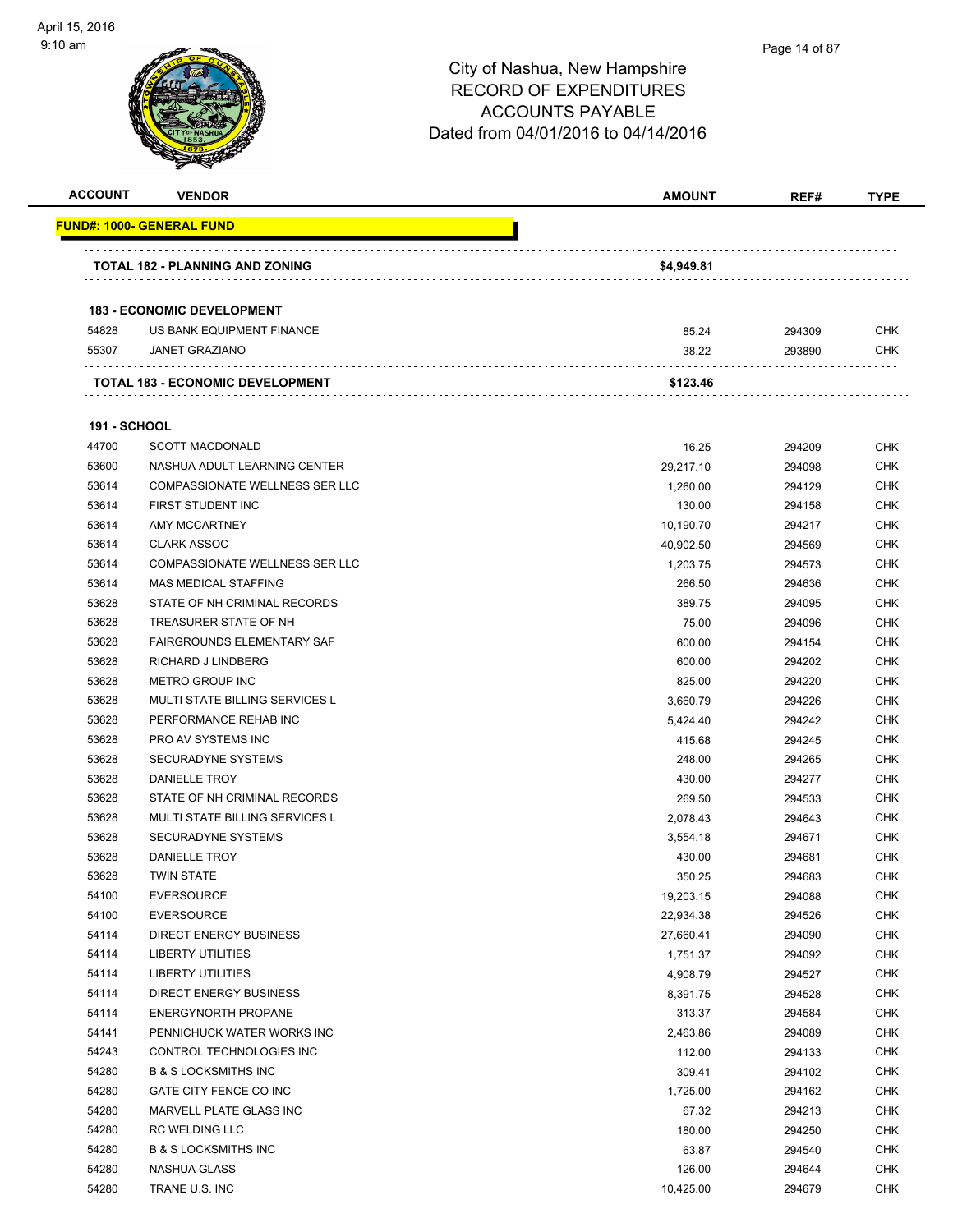#### Page 15 of 87

| <b>ACCOUNT</b>      | <b>VENDOR</b>                    | <b>AMOUNT</b> | REF#   | <b>TYPE</b> |
|---------------------|----------------------------------|---------------|--------|-------------|
|                     | <b>FUND#: 1000- GENERAL FUND</b> |               |        |             |
|                     |                                  |               |        |             |
| <b>191 - SCHOOL</b> |                                  |               |        |             |
| 54487               | <b>BSN SPORTS LLC</b>            | 973.41        | 294116 | <b>CHK</b>  |
| 54487               | MARVELL PLATE GLASS INC          | 129.96        | 294213 | <b>CHK</b>  |
| 54487               | CHAMPIONS CHOICE INC             | 400.00        | 294566 | <b>CHK</b>  |
| 54487               | HILLYARD / MANCHESTER            | 371.51        | 294609 | CHK         |
| 54487               | <b>ALLAN SAULNIER</b>            | 494.00        | 294666 | CHK         |
| 54487               | <b>SNAP-ON INDUSTRIAL</b>        | 43.23         | 294675 | <b>CHK</b>  |
| 54600               | <b>BEST FORD</b>                 | 357.04        | 294107 | <b>CHK</b>  |
| 54600               | CARPARTS OF NASHUA               | 328.18        | 294121 | <b>CHK</b>  |
| 54600               | <b>MAYNARD &amp; LESIEUR INC</b> | 108.85        | 294215 | <b>CHK</b>  |
| 54600               | SANEL AUTO PARTS CO              | 832.44        | 294258 | <b>CHK</b>  |
| 54600               | <b>CARPARTS OF NASHUA</b>        | 1,600.60      | 294561 | <b>CHK</b>  |
| 54600               | SANEL AUTO PARTS CO              | 508.06        | 294665 | <b>CHK</b>  |
| 54899               | <b>CONWAY ARENA</b>              | 25,600.00     | 294576 | <b>CHK</b>  |
| 55109               | <b>FAIRPOINT COMMUNICATIONS</b>  | 860.26        | 294360 | <b>CHK</b>  |
| 55109               | <b>BAYRING COMMUNICATIONS</b>    | 2,249.80      | 294529 | <b>CHK</b>  |
| 55109               | <b>EARTHLINK BUSINESS</b>        | 281.93        | 294530 | <b>CHK</b>  |
| 55109               | <b>FAIRPOINT COMMUNICATIONS</b>  | 94.57         | 294531 | <b>CHK</b>  |
| 55200               | <b>BIG TEAMS LLC</b>             | 447.00        | 294110 | <b>CHK</b>  |
| 55200               | CHANNING BETE CO INC             | 314.96        | 294125 | <b>CHK</b>  |
| 55200               | <b>BRIANNE BIASTOFF</b>          | 128.00        | 294550 | <b>CHK</b>  |
| 55200               | NASHUA REGIONAL PLANNING COMM    | 1,250.00      | 294646 | <b>CHK</b>  |
| 55200               | <b>KRISTIN OLSEN</b>             | 128.00        | 294650 | CHK         |
| 55300               | NASHUA SCHOOL DISTRICT 42        | 1,375.00      | 150317 | <b>ACH</b>  |
| 55300               | <b>NHAEOP</b>                    | 540.00        | 294094 | CHK         |
| 55300               | <b>NHASEA</b>                    | 1,750.00      | 294236 | CHK         |
| 55300               | MICHELLE PAPANICOLAU             | 121.77        | 294238 | CHK         |
| 55300               | <b>KEITH RICHARD</b>             | 33.48         | 294255 | <b>CHK</b>  |
| 55300               | ARVILLA MASTROMARINO             | 71.49         | 294637 | <b>CHK</b>  |
| 55307               | <b>MARCIA BAGLEY</b>             | 150.80        | 294103 | <b>CHK</b>  |
| 55307               | <b>CHRISTINE BREEN</b>           | 101.47        | 294115 | <b>CHK</b>  |
| 55307               | <b>MARIANNE BUSTEED</b>          | 41.85         | 294118 | <b>CHK</b>  |
| 55307               | CLAUDIA CASTANO-VELEZ            | 26.73         | 294122 | <b>CHK</b>  |
| 55307               | <b>MARK CONRAD</b>               | 275.02        | 294132 | <b>CHK</b>  |
| 55307               | DANIEL DONOVAN                   | 21.60         | 294146 | <b>CHK</b>  |
| 55307               | <b>MARIANNE DUSTIN</b>           | 85.32         | 294148 | <b>CHK</b>  |
| 55307               | LISA GINGRAS                     | 348.11        | 294166 | <b>CHK</b>  |
| 55307               | LORRAINE HORNE                   | 47.52         | 294182 | <b>CHK</b>  |
| 55307               | LISA JANOSIK                     | 60.20         | 294191 | <b>CHK</b>  |
| 55307               | <b>JOANNE LAKE</b>               | 26.35         | 294195 | <b>CHK</b>  |
| 55307               | <b>MARK LUCAS</b>                | 34.96         | 294206 | CHK         |
| 55307               | <b>BARBARA PUKT</b>              | 7.45          | 294247 | CHK         |
| 55307               | <b>JOHN RICHARD</b>              | 54.00         | 294254 | <b>CHK</b>  |
| 55307               | <b>RENEE SCHWARZ</b>             | 42.93         | 294264 | <b>CHK</b>  |
| 55307               | DEBRA ST LAWRENCE                | 55.89         | 294273 | <b>CHK</b>  |
| 55307               | LEE ALVES                        | 104.76        | 294537 | <b>CHK</b>  |
| 55307               | ROBERT ANASTAS                   | 32.67         | 294539 | <b>CHK</b>  |
| 55307               | JANET CLINE                      | 10.91         | 294570 | <b>CHK</b>  |
| 55307               | PATRICIA DAVIDSON                | 33.00         | 294579 | <b>CHK</b>  |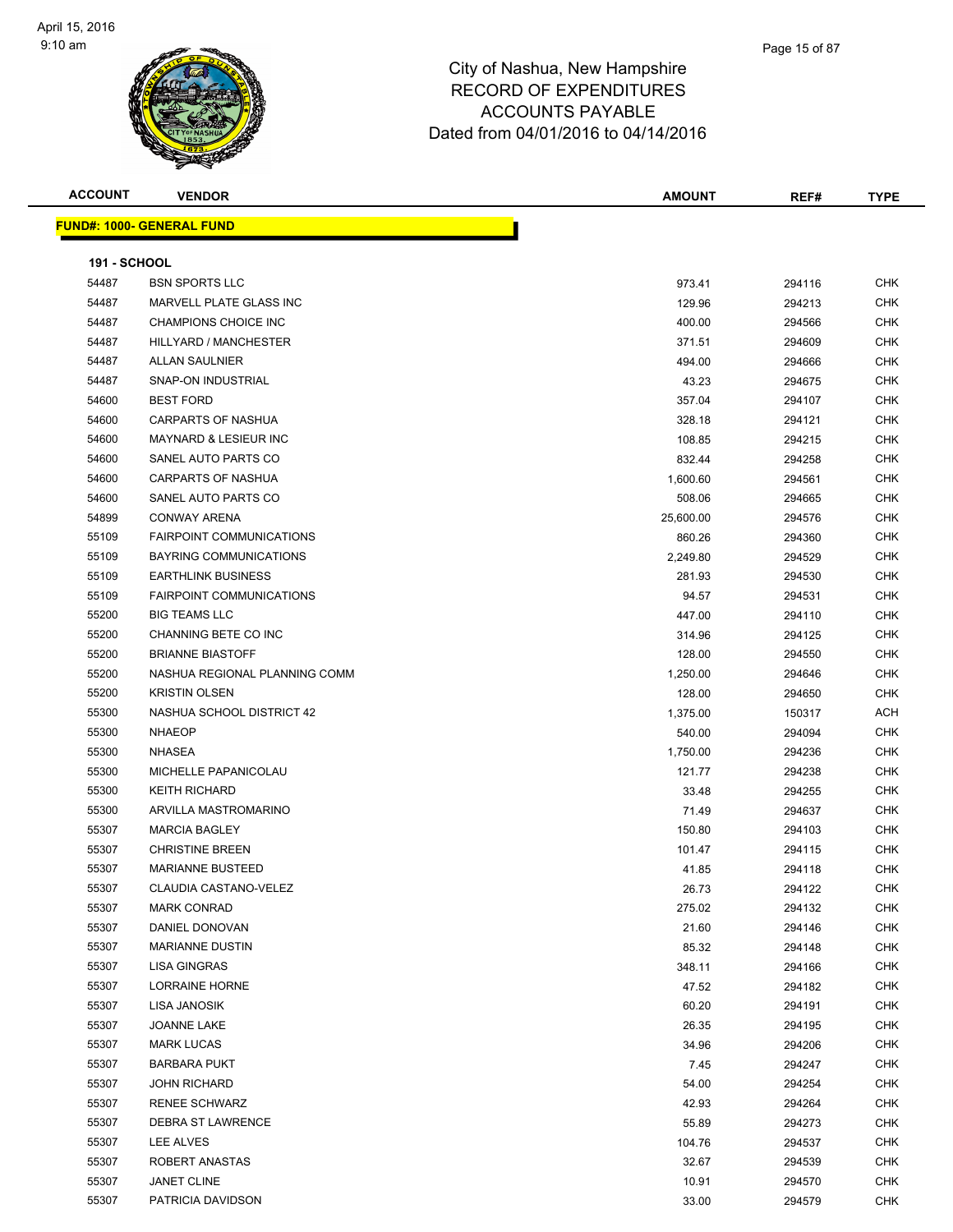| <b>ACCOUNT</b>      | <b>VENDOR</b>                    | <b>AMOUNT</b> | REF#   | <b>TYPE</b> |
|---------------------|----------------------------------|---------------|--------|-------------|
|                     | <b>FUND#: 1000- GENERAL FUND</b> |               |        |             |
|                     |                                  |               |        |             |
| <b>191 - SCHOOL</b> |                                  |               |        |             |
| 55307               | <b>ERIN FALABELLA</b>            | 29.16         | 294586 | <b>CHK</b>  |
| 55307               | <b>CARMEN KOSOW</b>              | 8.64          | 294623 | <b>CHK</b>  |
| 55307               | DONNA LATINA                     | 83.43         | 294628 | CHK         |
| 55307               | NATHAN MAZEROLLE                 | 178.16        | 294639 | CHK         |
| 55307               | ANN MARIE WELLMAN                | 22.03         | 294690 | CHK         |
| 55307               | <b>JESSICA WOJCIK</b>            | 161.60        | 294695 | CHK         |
| 55400               | <b>HEINEMANN</b>                 | 478.00        | 294177 | <b>CHK</b>  |
| 55400               | LANGUAGE, LITERACY & LEARNING    | 975.00        | 294198 | <b>CHK</b>  |
| 55400               | PETER MICHAELS                   | 199.99        | 294221 | <b>CHK</b>  |
| 55400               | <b>KATHLEEN BERRY</b>            | 538.96        | 294547 | <b>CHK</b>  |
| 55400               | RICHARD FARRENKOPF               | 538.96        | 294587 | CHK         |
| 55400               | LANGUAGE, LITERACY & LEARNING    | 225.00        | 294627 | <b>CHK</b>  |
| 55400               | DONNA LATINA                     | 538.96        | 294628 | CHK         |
| 55400               | <b>SARAH MARANDOS</b>            | 538.96        | 294634 | CHK         |
| 55400               | <b>NHASP</b>                     | 1,503.00      | 294648 | CHK         |
| 55400               | <b>SUSAN WILBORG</b>             | 538.96        | 294691 | CHK         |
| 55500               | LOWELL PUBLISHING CO             | 509.00        | 294363 | CHK         |
| 55500               | THE TELEGRAPH                    | 850.00        | 294376 | <b>CHK</b>  |
| 55500               | UNION LEADER CORP -- 19828       | 306.00        | 294379 | <b>CHK</b>  |
| 55600               | THE COPY SHOP                    | 440.00        | 294134 | <b>CHK</b>  |
| 55600               | <b>JOSTENS INC</b>               | 2,153.19      | 294193 | <b>CHK</b>  |
| 55600               | PREMIER AGENDAS                  | 2,070.00      | 294244 | <b>CHK</b>  |
| 55607               | FAIRGROUNDS MIDDLE SCH PETTY C   | 4.26          | 294091 | <b>CHK</b>  |
| 55607               | <b>USPS HASLER</b>               | 2,000.00      | 294278 | CHK         |
| 55607               | <b>POSTMASTER</b>                | 225.00        | 294532 | CHK         |
| 55607               | CMRS-POC                         | 887.00        | 294571 | CHK         |
| 55607               | <b>US POSTAL SERVICE</b>         | 81.00         | 294684 | CHK         |
| 55607               | <b>US POSTAL SERVICE</b>         | 740.00        | 294685 | CHK         |
| 55628               | DAVE'S QUALITY DRY CLEANING      | 1,200.00      | 294142 | <b>CHK</b>  |
| 55635               | NASHUA SCHOOL DISTRICT 42        | (50.00)       | 150317 | ACH         |
| 55642               | <b>DAVID PELLETIER</b>           | 66.00         | 294241 | <b>CHK</b>  |
| 55642               | <b>BARRY REDDICK</b>             | 152.00        | 294252 | <b>CHK</b>  |
| 55642               | <b>THOMAS R STUMPF</b>           | 120.00        | 294274 | <b>CHK</b>  |
| 55642               | <b>ALISON WINER</b>              | 66.00         | 294284 | <b>CHK</b>  |
| 55642               | DANIEL BELLIVEAU SR              | 86.00         | 294546 | CHK         |
| 55642               | DANA BOURASSA                    | 66.00         | 294558 | CHK         |
| 55642               | RONALD DOHERTY                   | 66.00         | 294581 | <b>CHK</b>  |
| 55642               | <b>THOMAS GIBSON</b>             | 66.00         | 294598 | CHK         |
| 55642               | MICHAEL HENDERSON                | 66.00         | 294607 | <b>CHK</b>  |
| 55642               | <b>CHRISTOPHER J KELLEHER</b>    | 200.00        | 294621 | <b>CHK</b>  |
| 55642               | <b>MATTHEW LEVINE</b>            | 66.00         | 294629 | <b>CHK</b>  |
| 55642               | <b>DENNIS MELANSON</b>           | 286.00        | 294640 | <b>CHK</b>  |
| 55642               | <b>DENIS MESSIER</b>             | 200.00        | 294641 | <b>CHK</b>  |
| 55642               | DAVID PELLETIER                  | 172.00        | 294653 | CHK         |
| 55642               | <b>VINCENT PERRONI</b>           | 266.00        | 294656 | CHK         |
| 55642               | <b>CONNER ROOT</b>               | 66.00         | 294660 | CHK         |
| 55642               | <b>MATTHEW ROY</b>               | 86.00         | 294661 | CHK         |
| 55642               | <b>GEORGE RUPPEL</b>             | 86.00         | 294662 | <b>CHK</b>  |
|                     |                                  |               |        |             |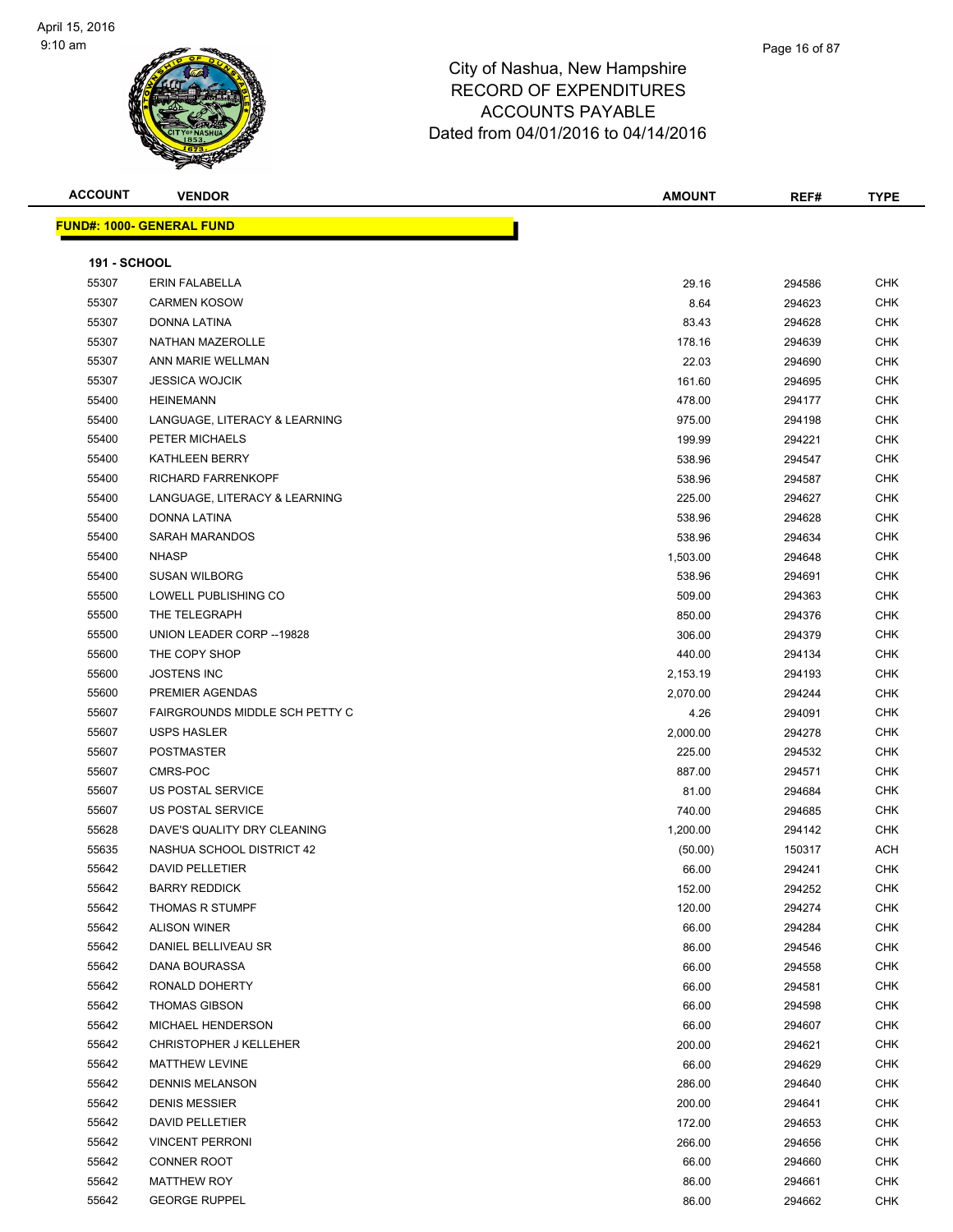

| <b>ACCOUNT</b>      | <b>VENDOR</b>                            | <b>AMOUNT</b> | REF#   | <b>TYPE</b> |
|---------------------|------------------------------------------|---------------|--------|-------------|
|                     | <u> FUND#: 1000- GENERAL FUND</u>        |               |        |             |
|                     |                                          |               |        |             |
| <b>191 - SCHOOL</b> |                                          |               |        |             |
| 55642               | <b>KEVIN SIMONEAU</b>                    | 122.00        | 294674 | <b>CHK</b>  |
| 55642               | <b>JIM TUFTS</b>                         | 200.00        | 294682 | CHK         |
| 55642               | DAVID WEBSTER                            | 66.00         | 294689 | CHK         |
| 55642               | <b>ALISON WINER</b>                      | 86.00         | 294693 | CHK         |
| 55690               | FIRST STUDENT INC                        | 163.01        | 294158 | CHK         |
| 55690               | FIRST STUDENT INC                        | 717.25        | 294589 | CHK         |
| 55691               | <b>BRAD CANFIELD</b>                     | 1,134.00      | 294119 | <b>CHK</b>  |
| 55691               | SARAH WINSLOW                            | 205.63        | 294694 | <b>CHK</b>  |
| 55694               | NASHUA ADULT LEARNING CENTER             | 29,323.50     | 294098 | CHK         |
| 55694               | <b>BOOTHBY THERAPY SERVICES LLC</b>      | 1,178.57      | 294113 | CHK         |
| 55694               | CROTCHED MOUNTAIN REHAB CTR              | 19,670.15     | 294139 | <b>CHK</b>  |
| 55694               | <b>GATEWAYS COMMUNITY SERVICES</b>       | 761.40        | 294163 | <b>CHK</b>  |
| 55694               | LEARNING CENTER FOR THE DEAF             | 7,531.36      | 294200 | <b>CHK</b>  |
| 55694               | LEARNING PREP SCHOOL                     | 3,633.46      | 294201 | <b>CHK</b>  |
| 55694               | LITCHFIELD SCHOOL DISTRICT               | 487.50        | 294204 | CHK         |
| 55694               | <b>MARLENE S MORGAN</b>                  | 1,012.50      | 294224 | CHK         |
| 55694               | MOUNT PROSPECT ACADEMY INC               | 18,508.17     | 294225 | CHK         |
| 55694               | NASHOBA LEARNING GROUP                   | 29,185.34     | 294229 | CHK         |
| 55694               | <b>NEW HAMPSHIRE HOSPITAL</b>            | 105.00        | 294234 | CHK         |
| 55694               | NFI NORTH INC                            | 4,054.38      | 294235 | CHK         |
| 55694               | <b>REGIONAL SERVICES &amp; EDUCATION</b> | 14,870.59     | 294253 | CHK         |
| 55694               | <b>SEVEN HILLS</b>                       | 8,032.72      | 294266 | <b>CHK</b>  |
| 55694               | SPAULDING YOUTH CENTER                   | 8,461.37      | 294271 | CHK         |
| 55694               | ST ANNS HOME INC                         | 4,077.92      | 294272 | CHK         |
| 55694               | LITCHFIELD SCHOOL DISTRICT               | 1,170.00      | 294630 | <b>CHK</b>  |
| 55694               | SPAULDING YOUTH CENTER                   | 7,429.23      | 294676 | CHK         |
| 61100               | <b>SCHOOL SPECIALTY</b>                  | 326.54        | 294263 | CHK         |
| 61100               | WB MASON CO INC                          | 2,142.95      | 294281 | CHK         |
| 61100               | <b>CHRISTIAN PARTY RENTAL</b>            | 113.40        | 294567 | <b>CHK</b>  |
| 61100               | <b>JANET VALERI</b>                      | 143.92        | 294686 | CHK         |
| 61100               | WB MASON CO INC                          | 2,702.07      | 294688 | CHK         |
| 61135               | <b>GRAINGER</b>                          | 349.00        | 294002 | <b>CHK</b>  |
| 61135               | FAIRGROUNDS MIDDLE SCH PETTY C           | 57.54         | 294091 | CHK         |
| 61135               | AMSTERDAM PRINTING & LITHO               | 233.31        | 294099 | CHK         |
| 61135               | <b>LESLIE ANTON</b>                      | 201.98        | 294100 | CHK         |
| 61135               | <b>BELLETETES INC</b>                    | 77.94         | 294105 | CHK         |
| 61135               | BEST BUY BUSINESS ADVANTAGE              | 229.74        | 294106 | <b>CHK</b>  |
| 61135               | BICENTENNIAL SCHOOL PETTY CASH           | 67.94         | 294109 | CHK         |
| 61135               | <b>BLUE ROBOTICS INC</b>                 | 3,534.20      | 294112 | CHK         |
| 61135               | BURMAX CO INC                            | 1,728.23      | 294117 | <b>CHK</b>  |
| 61135               | CAROLINA BIOLOGICAL SUPPLY CO            | 208.15        | 294120 | <b>CHK</b>  |
| 61135               | <b>CARPARTS OF NASHUA</b>                | 215.44        | 294121 | <b>CHK</b>  |
| 61135               | COMPUTER HUT dba IT INSIDERS             | 349.99        | 294130 | <b>CHK</b>  |
| 61135               | JOHN D CONNOLLY                          | 45.94         | 294131 | <b>CHK</b>  |
| 61135               | <b>CPO SCIENCE</b>                       | 2,187.97      | 294137 | <b>CHK</b>  |
| 61135               | <b>KATIE CRISMAN</b>                     | 58.29         | 294138 | CHK         |
| 61135               | <b>CURRICULUM ASSOCIATES LLC</b>         | 323.39        | 294140 | CHK         |
| 61135               | DECKER SCHOOL FIX                        | 159.59        | 294143 | <b>CHK</b>  |
|                     |                                          |               |        |             |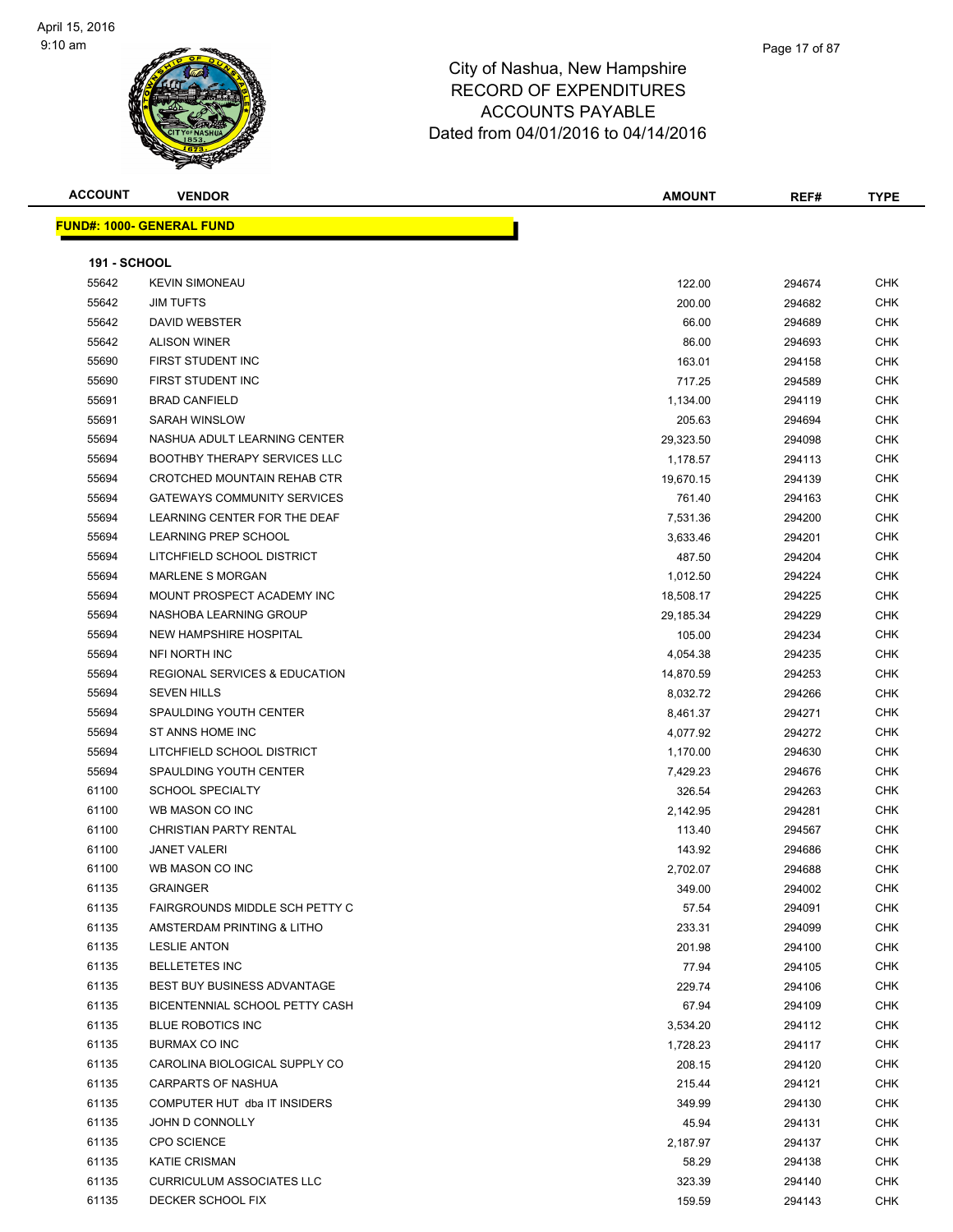

| <u> FUND#: 1000- GENERAL FUND</u><br><b>191 - SCHOOL</b><br><b>CHK</b><br>61135<br><b>DELTA EDUCATION</b><br>89.88<br>294144<br>61135<br><b>DEMCO</b><br><b>CHK</b><br>530.35<br>294145<br>61135<br><b>CYNTHIA DOW</b><br>20.69<br><b>CHK</b><br>294147<br>61135<br><b>ELECTRONIX EXPRESS</b><br>CHK<br>241.90<br>294150<br>61135<br>FILM AROBICS INC<br>218.55<br>294156<br><b>CHK</b><br>61135<br><b>GOPHER SPORT</b><br>CHK<br>1,139.63<br>294168<br>61135<br><b>HANNAFORD</b><br>178.64<br><b>CHK</b><br>294174<br>61135<br>HOME DEPOT CREDIT SERVICE<br>45.80<br><b>CHK</b><br>294180<br>61135<br><b>JW PEPPER &amp; SON INC</b><br>235.04<br><b>CHK</b><br>294189<br>61135<br>J W PEPPER & SONS INC<br><b>CHK</b><br>601.74<br>294190<br>61135<br><b>ERIN KNOETIG</b><br><b>CHK</b><br>131.78<br>294194<br>61135<br>LAKESHORE LEARNING MATERIALS<br>245.95<br><b>CHK</b><br>294196<br>61135<br><b>KYLE MARIE LANGILLE</b><br><b>CHK</b><br>137.48<br>294197<br>61135<br>60.60<br><b>MAKERBOT INDUSTRIES LLC</b><br>294211<br><b>CHK</b><br>61135<br>MARKET BASKET ACCT 2589096<br><b>CHK</b><br>414.30<br>294212<br>61135<br><b>MATH'S MATE USA</b><br>1,925.00<br>294214<br><b>CHK</b><br>61135<br><b>MUSIC IS ELEMENTARY</b><br>CHK<br>192.08<br>294227<br>61135<br><b>NASCO</b><br>610.25<br>294228<br><b>CHK</b><br>61135<br>NASHUA OUTDOOR POWER EQUIPMENT<br>5.60<br>CHK<br>294231<br>61135<br><b>TARA OSINSKI</b><br>134.96<br>294237<br>CHK<br>61135<br>PAXTON PATTERSON<br><b>CHK</b><br>17.36<br>294240<br>61135<br>PREMIER AGENDAS<br><b>CHK</b><br>1,960.00<br>294244<br>61135<br><b>DAVID PURINGTON</b><br>CHK<br>105.49<br>294248<br>61135<br>RED HOT SPORTS PROMOTIONS<br>299.95<br>294251<br><b>CHK</b><br>61135<br><b>CHK</b><br><b>DENEEN ROBIE</b><br>54.95<br>294256<br>61135<br><b>SARGENT WELCH</b><br><b>CHK</b><br>87.24<br>294259<br>61135<br><b>SCHOLASTIC INC</b><br>103.75<br>294260<br><b>CHK</b><br>61135<br><b>SCHOOL SPECIALTY</b><br>CHK<br>2,301.69<br>294263<br>61135<br><b>SOCIAL THINKING</b><br>680.30<br>294270<br><b>CHK</b><br>61135<br>SWEETWATER SOUND INC<br>126.95<br>CHK<br>294275<br>61135<br>63.95<br><b>CHK</b><br><b>TEACHERS DISCOVERY</b><br>294276<br>61135<br>WAL-MART<br>857.66<br>294279<br>CHK<br>61135<br><b>WARD'S SCIENCE</b><br>209.70<br><b>CHK</b><br>294280<br>61135<br><b>CHK</b><br>WB MASON CO INC<br>2,738.42<br>294281<br>61135<br><b>WIESER EDUCATIONAL</b><br><b>CHK</b><br>117.63<br>294283<br>61135<br><b>CHK</b><br><b>BARNES &amp; NOBLE INC</b><br>396.14<br>294541<br>61135<br><b>BATTERY JUNCTION</b><br>126.00<br>294543<br><b>CHK</b><br>61135<br><b>BOND AUTO PARTS INC</b><br><b>CHK</b><br>195.12<br>294553<br>61135<br>CARPARTS OF NASHUA<br>622.44<br><b>CHK</b><br>294561<br>61135<br>CARTRIDGE WORLD NASHUA<br>71.00<br><b>CHK</b><br>294562<br>61135<br>CEN-COM<br>497.95<br>CHK<br>294564<br>61135<br>JOHN D CONNOLLY<br>71.21<br><b>CHK</b><br>294575<br>61135<br>LAURA DIONNE<br>208.70<br><b>CHK</b><br>294580<br>61135<br>ELECTRONIX EXPRESS<br>345.50<br><b>CHK</b><br>294583<br>61135<br><b>CHK</b><br>FLINN SCIENTIFIC INC<br>277.20<br>294590<br>61135<br><b>FREY SCIENTIFIC</b><br>1,787.00<br>294595<br><b>CHK</b><br>61135<br><b>CHK</b><br><b>GRAINGER</b><br>(73.64)<br>294601 | <b>ACCOUNT</b> | <b>VENDOR</b>    | <b>AMOUNT</b> | REF#   | <b>TYPE</b> |
|--------------------------------------------------------------------------------------------------------------------------------------------------------------------------------------------------------------------------------------------------------------------------------------------------------------------------------------------------------------------------------------------------------------------------------------------------------------------------------------------------------------------------------------------------------------------------------------------------------------------------------------------------------------------------------------------------------------------------------------------------------------------------------------------------------------------------------------------------------------------------------------------------------------------------------------------------------------------------------------------------------------------------------------------------------------------------------------------------------------------------------------------------------------------------------------------------------------------------------------------------------------------------------------------------------------------------------------------------------------------------------------------------------------------------------------------------------------------------------------------------------------------------------------------------------------------------------------------------------------------------------------------------------------------------------------------------------------------------------------------------------------------------------------------------------------------------------------------------------------------------------------------------------------------------------------------------------------------------------------------------------------------------------------------------------------------------------------------------------------------------------------------------------------------------------------------------------------------------------------------------------------------------------------------------------------------------------------------------------------------------------------------------------------------------------------------------------------------------------------------------------------------------------------------------------------------------------------------------------------------------------------------------------------------------------------------------------------------------------------------------------------------------------------------------------------------------------------------------------------------------------------------------------------------------------------------------------------------------------------------------------------------------------------------------------------------------------------------------------------------------------------------------------------------------------------------------------------------------------------------------------------------------------------------|----------------|------------------|---------------|--------|-------------|
|                                                                                                                                                                                                                                                                                                                                                                                                                                                                                                                                                                                                                                                                                                                                                                                                                                                                                                                                                                                                                                                                                                                                                                                                                                                                                                                                                                                                                                                                                                                                                                                                                                                                                                                                                                                                                                                                                                                                                                                                                                                                                                                                                                                                                                                                                                                                                                                                                                                                                                                                                                                                                                                                                                                                                                                                                                                                                                                                                                                                                                                                                                                                                                                                                                                                                            |                |                  |               |        |             |
|                                                                                                                                                                                                                                                                                                                                                                                                                                                                                                                                                                                                                                                                                                                                                                                                                                                                                                                                                                                                                                                                                                                                                                                                                                                                                                                                                                                                                                                                                                                                                                                                                                                                                                                                                                                                                                                                                                                                                                                                                                                                                                                                                                                                                                                                                                                                                                                                                                                                                                                                                                                                                                                                                                                                                                                                                                                                                                                                                                                                                                                                                                                                                                                                                                                                                            |                |                  |               |        |             |
|                                                                                                                                                                                                                                                                                                                                                                                                                                                                                                                                                                                                                                                                                                                                                                                                                                                                                                                                                                                                                                                                                                                                                                                                                                                                                                                                                                                                                                                                                                                                                                                                                                                                                                                                                                                                                                                                                                                                                                                                                                                                                                                                                                                                                                                                                                                                                                                                                                                                                                                                                                                                                                                                                                                                                                                                                                                                                                                                                                                                                                                                                                                                                                                                                                                                                            |                |                  |               |        |             |
|                                                                                                                                                                                                                                                                                                                                                                                                                                                                                                                                                                                                                                                                                                                                                                                                                                                                                                                                                                                                                                                                                                                                                                                                                                                                                                                                                                                                                                                                                                                                                                                                                                                                                                                                                                                                                                                                                                                                                                                                                                                                                                                                                                                                                                                                                                                                                                                                                                                                                                                                                                                                                                                                                                                                                                                                                                                                                                                                                                                                                                                                                                                                                                                                                                                                                            |                |                  |               |        |             |
|                                                                                                                                                                                                                                                                                                                                                                                                                                                                                                                                                                                                                                                                                                                                                                                                                                                                                                                                                                                                                                                                                                                                                                                                                                                                                                                                                                                                                                                                                                                                                                                                                                                                                                                                                                                                                                                                                                                                                                                                                                                                                                                                                                                                                                                                                                                                                                                                                                                                                                                                                                                                                                                                                                                                                                                                                                                                                                                                                                                                                                                                                                                                                                                                                                                                                            |                |                  |               |        |             |
|                                                                                                                                                                                                                                                                                                                                                                                                                                                                                                                                                                                                                                                                                                                                                                                                                                                                                                                                                                                                                                                                                                                                                                                                                                                                                                                                                                                                                                                                                                                                                                                                                                                                                                                                                                                                                                                                                                                                                                                                                                                                                                                                                                                                                                                                                                                                                                                                                                                                                                                                                                                                                                                                                                                                                                                                                                                                                                                                                                                                                                                                                                                                                                                                                                                                                            |                |                  |               |        |             |
|                                                                                                                                                                                                                                                                                                                                                                                                                                                                                                                                                                                                                                                                                                                                                                                                                                                                                                                                                                                                                                                                                                                                                                                                                                                                                                                                                                                                                                                                                                                                                                                                                                                                                                                                                                                                                                                                                                                                                                                                                                                                                                                                                                                                                                                                                                                                                                                                                                                                                                                                                                                                                                                                                                                                                                                                                                                                                                                                                                                                                                                                                                                                                                                                                                                                                            |                |                  |               |        |             |
|                                                                                                                                                                                                                                                                                                                                                                                                                                                                                                                                                                                                                                                                                                                                                                                                                                                                                                                                                                                                                                                                                                                                                                                                                                                                                                                                                                                                                                                                                                                                                                                                                                                                                                                                                                                                                                                                                                                                                                                                                                                                                                                                                                                                                                                                                                                                                                                                                                                                                                                                                                                                                                                                                                                                                                                                                                                                                                                                                                                                                                                                                                                                                                                                                                                                                            |                |                  |               |        |             |
|                                                                                                                                                                                                                                                                                                                                                                                                                                                                                                                                                                                                                                                                                                                                                                                                                                                                                                                                                                                                                                                                                                                                                                                                                                                                                                                                                                                                                                                                                                                                                                                                                                                                                                                                                                                                                                                                                                                                                                                                                                                                                                                                                                                                                                                                                                                                                                                                                                                                                                                                                                                                                                                                                                                                                                                                                                                                                                                                                                                                                                                                                                                                                                                                                                                                                            |                |                  |               |        |             |
|                                                                                                                                                                                                                                                                                                                                                                                                                                                                                                                                                                                                                                                                                                                                                                                                                                                                                                                                                                                                                                                                                                                                                                                                                                                                                                                                                                                                                                                                                                                                                                                                                                                                                                                                                                                                                                                                                                                                                                                                                                                                                                                                                                                                                                                                                                                                                                                                                                                                                                                                                                                                                                                                                                                                                                                                                                                                                                                                                                                                                                                                                                                                                                                                                                                                                            |                |                  |               |        |             |
|                                                                                                                                                                                                                                                                                                                                                                                                                                                                                                                                                                                                                                                                                                                                                                                                                                                                                                                                                                                                                                                                                                                                                                                                                                                                                                                                                                                                                                                                                                                                                                                                                                                                                                                                                                                                                                                                                                                                                                                                                                                                                                                                                                                                                                                                                                                                                                                                                                                                                                                                                                                                                                                                                                                                                                                                                                                                                                                                                                                                                                                                                                                                                                                                                                                                                            |                |                  |               |        |             |
|                                                                                                                                                                                                                                                                                                                                                                                                                                                                                                                                                                                                                                                                                                                                                                                                                                                                                                                                                                                                                                                                                                                                                                                                                                                                                                                                                                                                                                                                                                                                                                                                                                                                                                                                                                                                                                                                                                                                                                                                                                                                                                                                                                                                                                                                                                                                                                                                                                                                                                                                                                                                                                                                                                                                                                                                                                                                                                                                                                                                                                                                                                                                                                                                                                                                                            |                |                  |               |        |             |
|                                                                                                                                                                                                                                                                                                                                                                                                                                                                                                                                                                                                                                                                                                                                                                                                                                                                                                                                                                                                                                                                                                                                                                                                                                                                                                                                                                                                                                                                                                                                                                                                                                                                                                                                                                                                                                                                                                                                                                                                                                                                                                                                                                                                                                                                                                                                                                                                                                                                                                                                                                                                                                                                                                                                                                                                                                                                                                                                                                                                                                                                                                                                                                                                                                                                                            |                |                  |               |        |             |
|                                                                                                                                                                                                                                                                                                                                                                                                                                                                                                                                                                                                                                                                                                                                                                                                                                                                                                                                                                                                                                                                                                                                                                                                                                                                                                                                                                                                                                                                                                                                                                                                                                                                                                                                                                                                                                                                                                                                                                                                                                                                                                                                                                                                                                                                                                                                                                                                                                                                                                                                                                                                                                                                                                                                                                                                                                                                                                                                                                                                                                                                                                                                                                                                                                                                                            |                |                  |               |        |             |
|                                                                                                                                                                                                                                                                                                                                                                                                                                                                                                                                                                                                                                                                                                                                                                                                                                                                                                                                                                                                                                                                                                                                                                                                                                                                                                                                                                                                                                                                                                                                                                                                                                                                                                                                                                                                                                                                                                                                                                                                                                                                                                                                                                                                                                                                                                                                                                                                                                                                                                                                                                                                                                                                                                                                                                                                                                                                                                                                                                                                                                                                                                                                                                                                                                                                                            |                |                  |               |        |             |
|                                                                                                                                                                                                                                                                                                                                                                                                                                                                                                                                                                                                                                                                                                                                                                                                                                                                                                                                                                                                                                                                                                                                                                                                                                                                                                                                                                                                                                                                                                                                                                                                                                                                                                                                                                                                                                                                                                                                                                                                                                                                                                                                                                                                                                                                                                                                                                                                                                                                                                                                                                                                                                                                                                                                                                                                                                                                                                                                                                                                                                                                                                                                                                                                                                                                                            |                |                  |               |        |             |
|                                                                                                                                                                                                                                                                                                                                                                                                                                                                                                                                                                                                                                                                                                                                                                                                                                                                                                                                                                                                                                                                                                                                                                                                                                                                                                                                                                                                                                                                                                                                                                                                                                                                                                                                                                                                                                                                                                                                                                                                                                                                                                                                                                                                                                                                                                                                                                                                                                                                                                                                                                                                                                                                                                                                                                                                                                                                                                                                                                                                                                                                                                                                                                                                                                                                                            |                |                  |               |        |             |
|                                                                                                                                                                                                                                                                                                                                                                                                                                                                                                                                                                                                                                                                                                                                                                                                                                                                                                                                                                                                                                                                                                                                                                                                                                                                                                                                                                                                                                                                                                                                                                                                                                                                                                                                                                                                                                                                                                                                                                                                                                                                                                                                                                                                                                                                                                                                                                                                                                                                                                                                                                                                                                                                                                                                                                                                                                                                                                                                                                                                                                                                                                                                                                                                                                                                                            |                |                  |               |        |             |
|                                                                                                                                                                                                                                                                                                                                                                                                                                                                                                                                                                                                                                                                                                                                                                                                                                                                                                                                                                                                                                                                                                                                                                                                                                                                                                                                                                                                                                                                                                                                                                                                                                                                                                                                                                                                                                                                                                                                                                                                                                                                                                                                                                                                                                                                                                                                                                                                                                                                                                                                                                                                                                                                                                                                                                                                                                                                                                                                                                                                                                                                                                                                                                                                                                                                                            |                |                  |               |        |             |
|                                                                                                                                                                                                                                                                                                                                                                                                                                                                                                                                                                                                                                                                                                                                                                                                                                                                                                                                                                                                                                                                                                                                                                                                                                                                                                                                                                                                                                                                                                                                                                                                                                                                                                                                                                                                                                                                                                                                                                                                                                                                                                                                                                                                                                                                                                                                                                                                                                                                                                                                                                                                                                                                                                                                                                                                                                                                                                                                                                                                                                                                                                                                                                                                                                                                                            |                |                  |               |        |             |
|                                                                                                                                                                                                                                                                                                                                                                                                                                                                                                                                                                                                                                                                                                                                                                                                                                                                                                                                                                                                                                                                                                                                                                                                                                                                                                                                                                                                                                                                                                                                                                                                                                                                                                                                                                                                                                                                                                                                                                                                                                                                                                                                                                                                                                                                                                                                                                                                                                                                                                                                                                                                                                                                                                                                                                                                                                                                                                                                                                                                                                                                                                                                                                                                                                                                                            |                |                  |               |        |             |
|                                                                                                                                                                                                                                                                                                                                                                                                                                                                                                                                                                                                                                                                                                                                                                                                                                                                                                                                                                                                                                                                                                                                                                                                                                                                                                                                                                                                                                                                                                                                                                                                                                                                                                                                                                                                                                                                                                                                                                                                                                                                                                                                                                                                                                                                                                                                                                                                                                                                                                                                                                                                                                                                                                                                                                                                                                                                                                                                                                                                                                                                                                                                                                                                                                                                                            |                |                  |               |        |             |
|                                                                                                                                                                                                                                                                                                                                                                                                                                                                                                                                                                                                                                                                                                                                                                                                                                                                                                                                                                                                                                                                                                                                                                                                                                                                                                                                                                                                                                                                                                                                                                                                                                                                                                                                                                                                                                                                                                                                                                                                                                                                                                                                                                                                                                                                                                                                                                                                                                                                                                                                                                                                                                                                                                                                                                                                                                                                                                                                                                                                                                                                                                                                                                                                                                                                                            |                |                  |               |        |             |
|                                                                                                                                                                                                                                                                                                                                                                                                                                                                                                                                                                                                                                                                                                                                                                                                                                                                                                                                                                                                                                                                                                                                                                                                                                                                                                                                                                                                                                                                                                                                                                                                                                                                                                                                                                                                                                                                                                                                                                                                                                                                                                                                                                                                                                                                                                                                                                                                                                                                                                                                                                                                                                                                                                                                                                                                                                                                                                                                                                                                                                                                                                                                                                                                                                                                                            |                |                  |               |        |             |
|                                                                                                                                                                                                                                                                                                                                                                                                                                                                                                                                                                                                                                                                                                                                                                                                                                                                                                                                                                                                                                                                                                                                                                                                                                                                                                                                                                                                                                                                                                                                                                                                                                                                                                                                                                                                                                                                                                                                                                                                                                                                                                                                                                                                                                                                                                                                                                                                                                                                                                                                                                                                                                                                                                                                                                                                                                                                                                                                                                                                                                                                                                                                                                                                                                                                                            |                |                  |               |        |             |
|                                                                                                                                                                                                                                                                                                                                                                                                                                                                                                                                                                                                                                                                                                                                                                                                                                                                                                                                                                                                                                                                                                                                                                                                                                                                                                                                                                                                                                                                                                                                                                                                                                                                                                                                                                                                                                                                                                                                                                                                                                                                                                                                                                                                                                                                                                                                                                                                                                                                                                                                                                                                                                                                                                                                                                                                                                                                                                                                                                                                                                                                                                                                                                                                                                                                                            |                |                  |               |        |             |
|                                                                                                                                                                                                                                                                                                                                                                                                                                                                                                                                                                                                                                                                                                                                                                                                                                                                                                                                                                                                                                                                                                                                                                                                                                                                                                                                                                                                                                                                                                                                                                                                                                                                                                                                                                                                                                                                                                                                                                                                                                                                                                                                                                                                                                                                                                                                                                                                                                                                                                                                                                                                                                                                                                                                                                                                                                                                                                                                                                                                                                                                                                                                                                                                                                                                                            |                |                  |               |        |             |
|                                                                                                                                                                                                                                                                                                                                                                                                                                                                                                                                                                                                                                                                                                                                                                                                                                                                                                                                                                                                                                                                                                                                                                                                                                                                                                                                                                                                                                                                                                                                                                                                                                                                                                                                                                                                                                                                                                                                                                                                                                                                                                                                                                                                                                                                                                                                                                                                                                                                                                                                                                                                                                                                                                                                                                                                                                                                                                                                                                                                                                                                                                                                                                                                                                                                                            |                |                  |               |        |             |
|                                                                                                                                                                                                                                                                                                                                                                                                                                                                                                                                                                                                                                                                                                                                                                                                                                                                                                                                                                                                                                                                                                                                                                                                                                                                                                                                                                                                                                                                                                                                                                                                                                                                                                                                                                                                                                                                                                                                                                                                                                                                                                                                                                                                                                                                                                                                                                                                                                                                                                                                                                                                                                                                                                                                                                                                                                                                                                                                                                                                                                                                                                                                                                                                                                                                                            |                |                  |               |        |             |
|                                                                                                                                                                                                                                                                                                                                                                                                                                                                                                                                                                                                                                                                                                                                                                                                                                                                                                                                                                                                                                                                                                                                                                                                                                                                                                                                                                                                                                                                                                                                                                                                                                                                                                                                                                                                                                                                                                                                                                                                                                                                                                                                                                                                                                                                                                                                                                                                                                                                                                                                                                                                                                                                                                                                                                                                                                                                                                                                                                                                                                                                                                                                                                                                                                                                                            |                |                  |               |        |             |
|                                                                                                                                                                                                                                                                                                                                                                                                                                                                                                                                                                                                                                                                                                                                                                                                                                                                                                                                                                                                                                                                                                                                                                                                                                                                                                                                                                                                                                                                                                                                                                                                                                                                                                                                                                                                                                                                                                                                                                                                                                                                                                                                                                                                                                                                                                                                                                                                                                                                                                                                                                                                                                                                                                                                                                                                                                                                                                                                                                                                                                                                                                                                                                                                                                                                                            |                |                  |               |        |             |
|                                                                                                                                                                                                                                                                                                                                                                                                                                                                                                                                                                                                                                                                                                                                                                                                                                                                                                                                                                                                                                                                                                                                                                                                                                                                                                                                                                                                                                                                                                                                                                                                                                                                                                                                                                                                                                                                                                                                                                                                                                                                                                                                                                                                                                                                                                                                                                                                                                                                                                                                                                                                                                                                                                                                                                                                                                                                                                                                                                                                                                                                                                                                                                                                                                                                                            |                |                  |               |        |             |
|                                                                                                                                                                                                                                                                                                                                                                                                                                                                                                                                                                                                                                                                                                                                                                                                                                                                                                                                                                                                                                                                                                                                                                                                                                                                                                                                                                                                                                                                                                                                                                                                                                                                                                                                                                                                                                                                                                                                                                                                                                                                                                                                                                                                                                                                                                                                                                                                                                                                                                                                                                                                                                                                                                                                                                                                                                                                                                                                                                                                                                                                                                                                                                                                                                                                                            |                |                  |               |        |             |
|                                                                                                                                                                                                                                                                                                                                                                                                                                                                                                                                                                                                                                                                                                                                                                                                                                                                                                                                                                                                                                                                                                                                                                                                                                                                                                                                                                                                                                                                                                                                                                                                                                                                                                                                                                                                                                                                                                                                                                                                                                                                                                                                                                                                                                                                                                                                                                                                                                                                                                                                                                                                                                                                                                                                                                                                                                                                                                                                                                                                                                                                                                                                                                                                                                                                                            |                |                  |               |        |             |
|                                                                                                                                                                                                                                                                                                                                                                                                                                                                                                                                                                                                                                                                                                                                                                                                                                                                                                                                                                                                                                                                                                                                                                                                                                                                                                                                                                                                                                                                                                                                                                                                                                                                                                                                                                                                                                                                                                                                                                                                                                                                                                                                                                                                                                                                                                                                                                                                                                                                                                                                                                                                                                                                                                                                                                                                                                                                                                                                                                                                                                                                                                                                                                                                                                                                                            |                |                  |               |        |             |
|                                                                                                                                                                                                                                                                                                                                                                                                                                                                                                                                                                                                                                                                                                                                                                                                                                                                                                                                                                                                                                                                                                                                                                                                                                                                                                                                                                                                                                                                                                                                                                                                                                                                                                                                                                                                                                                                                                                                                                                                                                                                                                                                                                                                                                                                                                                                                                                                                                                                                                                                                                                                                                                                                                                                                                                                                                                                                                                                                                                                                                                                                                                                                                                                                                                                                            |                |                  |               |        |             |
|                                                                                                                                                                                                                                                                                                                                                                                                                                                                                                                                                                                                                                                                                                                                                                                                                                                                                                                                                                                                                                                                                                                                                                                                                                                                                                                                                                                                                                                                                                                                                                                                                                                                                                                                                                                                                                                                                                                                                                                                                                                                                                                                                                                                                                                                                                                                                                                                                                                                                                                                                                                                                                                                                                                                                                                                                                                                                                                                                                                                                                                                                                                                                                                                                                                                                            |                |                  |               |        |             |
|                                                                                                                                                                                                                                                                                                                                                                                                                                                                                                                                                                                                                                                                                                                                                                                                                                                                                                                                                                                                                                                                                                                                                                                                                                                                                                                                                                                                                                                                                                                                                                                                                                                                                                                                                                                                                                                                                                                                                                                                                                                                                                                                                                                                                                                                                                                                                                                                                                                                                                                                                                                                                                                                                                                                                                                                                                                                                                                                                                                                                                                                                                                                                                                                                                                                                            |                |                  |               |        |             |
|                                                                                                                                                                                                                                                                                                                                                                                                                                                                                                                                                                                                                                                                                                                                                                                                                                                                                                                                                                                                                                                                                                                                                                                                                                                                                                                                                                                                                                                                                                                                                                                                                                                                                                                                                                                                                                                                                                                                                                                                                                                                                                                                                                                                                                                                                                                                                                                                                                                                                                                                                                                                                                                                                                                                                                                                                                                                                                                                                                                                                                                                                                                                                                                                                                                                                            |                |                  |               |        |             |
|                                                                                                                                                                                                                                                                                                                                                                                                                                                                                                                                                                                                                                                                                                                                                                                                                                                                                                                                                                                                                                                                                                                                                                                                                                                                                                                                                                                                                                                                                                                                                                                                                                                                                                                                                                                                                                                                                                                                                                                                                                                                                                                                                                                                                                                                                                                                                                                                                                                                                                                                                                                                                                                                                                                                                                                                                                                                                                                                                                                                                                                                                                                                                                                                                                                                                            |                |                  |               |        |             |
|                                                                                                                                                                                                                                                                                                                                                                                                                                                                                                                                                                                                                                                                                                                                                                                                                                                                                                                                                                                                                                                                                                                                                                                                                                                                                                                                                                                                                                                                                                                                                                                                                                                                                                                                                                                                                                                                                                                                                                                                                                                                                                                                                                                                                                                                                                                                                                                                                                                                                                                                                                                                                                                                                                                                                                                                                                                                                                                                                                                                                                                                                                                                                                                                                                                                                            |                |                  |               |        |             |
|                                                                                                                                                                                                                                                                                                                                                                                                                                                                                                                                                                                                                                                                                                                                                                                                                                                                                                                                                                                                                                                                                                                                                                                                                                                                                                                                                                                                                                                                                                                                                                                                                                                                                                                                                                                                                                                                                                                                                                                                                                                                                                                                                                                                                                                                                                                                                                                                                                                                                                                                                                                                                                                                                                                                                                                                                                                                                                                                                                                                                                                                                                                                                                                                                                                                                            |                |                  |               |        |             |
|                                                                                                                                                                                                                                                                                                                                                                                                                                                                                                                                                                                                                                                                                                                                                                                                                                                                                                                                                                                                                                                                                                                                                                                                                                                                                                                                                                                                                                                                                                                                                                                                                                                                                                                                                                                                                                                                                                                                                                                                                                                                                                                                                                                                                                                                                                                                                                                                                                                                                                                                                                                                                                                                                                                                                                                                                                                                                                                                                                                                                                                                                                                                                                                                                                                                                            |                |                  |               |        |             |
|                                                                                                                                                                                                                                                                                                                                                                                                                                                                                                                                                                                                                                                                                                                                                                                                                                                                                                                                                                                                                                                                                                                                                                                                                                                                                                                                                                                                                                                                                                                                                                                                                                                                                                                                                                                                                                                                                                                                                                                                                                                                                                                                                                                                                                                                                                                                                                                                                                                                                                                                                                                                                                                                                                                                                                                                                                                                                                                                                                                                                                                                                                                                                                                                                                                                                            |                |                  |               |        |             |
|                                                                                                                                                                                                                                                                                                                                                                                                                                                                                                                                                                                                                                                                                                                                                                                                                                                                                                                                                                                                                                                                                                                                                                                                                                                                                                                                                                                                                                                                                                                                                                                                                                                                                                                                                                                                                                                                                                                                                                                                                                                                                                                                                                                                                                                                                                                                                                                                                                                                                                                                                                                                                                                                                                                                                                                                                                                                                                                                                                                                                                                                                                                                                                                                                                                                                            |                |                  |               |        |             |
|                                                                                                                                                                                                                                                                                                                                                                                                                                                                                                                                                                                                                                                                                                                                                                                                                                                                                                                                                                                                                                                                                                                                                                                                                                                                                                                                                                                                                                                                                                                                                                                                                                                                                                                                                                                                                                                                                                                                                                                                                                                                                                                                                                                                                                                                                                                                                                                                                                                                                                                                                                                                                                                                                                                                                                                                                                                                                                                                                                                                                                                                                                                                                                                                                                                                                            |                |                  |               |        |             |
|                                                                                                                                                                                                                                                                                                                                                                                                                                                                                                                                                                                                                                                                                                                                                                                                                                                                                                                                                                                                                                                                                                                                                                                                                                                                                                                                                                                                                                                                                                                                                                                                                                                                                                                                                                                                                                                                                                                                                                                                                                                                                                                                                                                                                                                                                                                                                                                                                                                                                                                                                                                                                                                                                                                                                                                                                                                                                                                                                                                                                                                                                                                                                                                                                                                                                            |                |                  |               |        |             |
|                                                                                                                                                                                                                                                                                                                                                                                                                                                                                                                                                                                                                                                                                                                                                                                                                                                                                                                                                                                                                                                                                                                                                                                                                                                                                                                                                                                                                                                                                                                                                                                                                                                                                                                                                                                                                                                                                                                                                                                                                                                                                                                                                                                                                                                                                                                                                                                                                                                                                                                                                                                                                                                                                                                                                                                                                                                                                                                                                                                                                                                                                                                                                                                                                                                                                            |                |                  |               |        |             |
|                                                                                                                                                                                                                                                                                                                                                                                                                                                                                                                                                                                                                                                                                                                                                                                                                                                                                                                                                                                                                                                                                                                                                                                                                                                                                                                                                                                                                                                                                                                                                                                                                                                                                                                                                                                                                                                                                                                                                                                                                                                                                                                                                                                                                                                                                                                                                                                                                                                                                                                                                                                                                                                                                                                                                                                                                                                                                                                                                                                                                                                                                                                                                                                                                                                                                            |                |                  |               |        |             |
|                                                                                                                                                                                                                                                                                                                                                                                                                                                                                                                                                                                                                                                                                                                                                                                                                                                                                                                                                                                                                                                                                                                                                                                                                                                                                                                                                                                                                                                                                                                                                                                                                                                                                                                                                                                                                                                                                                                                                                                                                                                                                                                                                                                                                                                                                                                                                                                                                                                                                                                                                                                                                                                                                                                                                                                                                                                                                                                                                                                                                                                                                                                                                                                                                                                                                            |                |                  |               |        |             |
|                                                                                                                                                                                                                                                                                                                                                                                                                                                                                                                                                                                                                                                                                                                                                                                                                                                                                                                                                                                                                                                                                                                                                                                                                                                                                                                                                                                                                                                                                                                                                                                                                                                                                                                                                                                                                                                                                                                                                                                                                                                                                                                                                                                                                                                                                                                                                                                                                                                                                                                                                                                                                                                                                                                                                                                                                                                                                                                                                                                                                                                                                                                                                                                                                                                                                            | 61135          | <b>HANNAFORD</b> | 61.75         | 294604 | <b>CHK</b>  |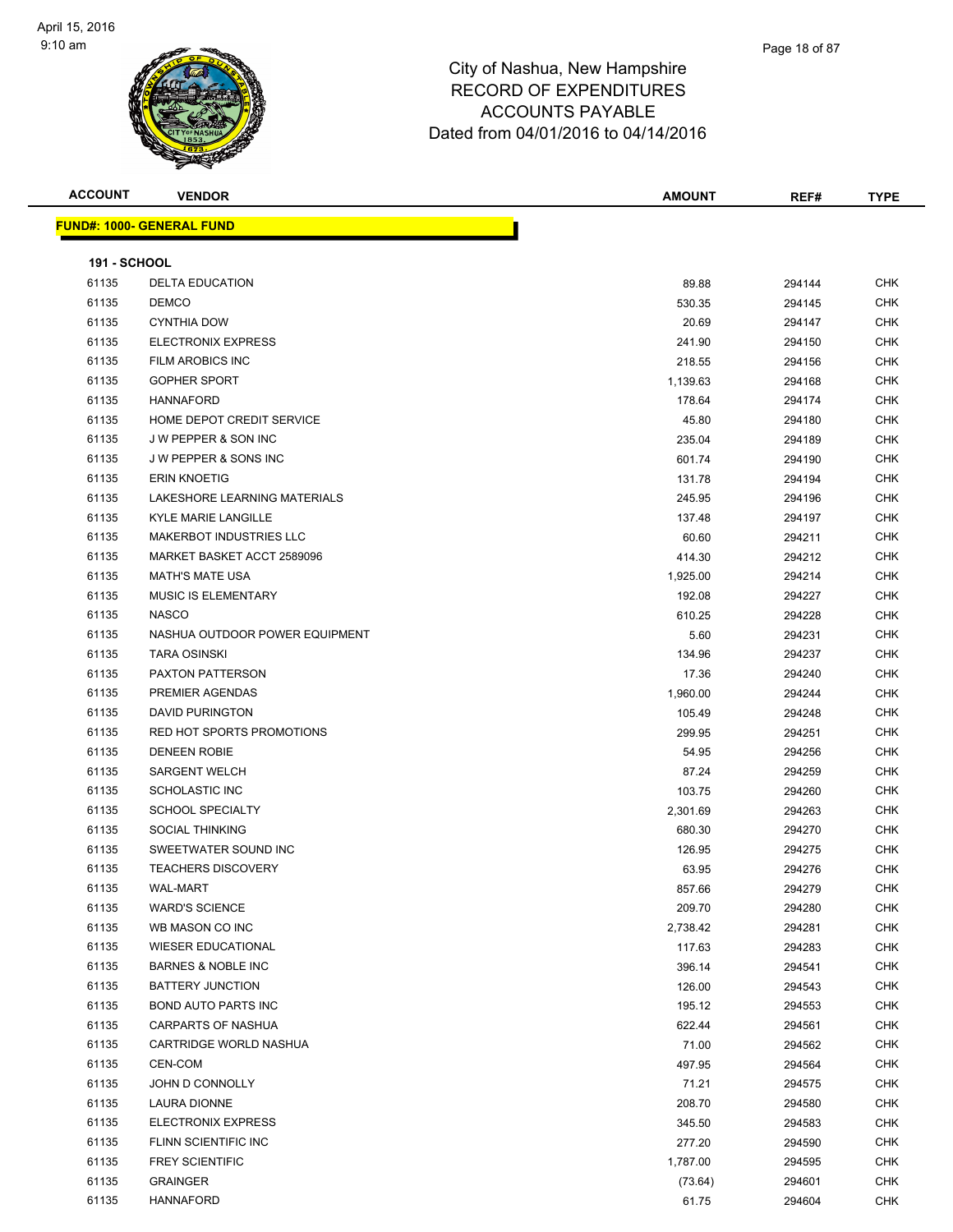| <b>ACCOUNT</b>      | <b>VENDOR</b>                         | <b>AMOUNT</b> | REF#   | <b>TYPE</b> |
|---------------------|---------------------------------------|---------------|--------|-------------|
|                     | <u> FUND#: 1000- GENERAL FUND</u>     |               |        |             |
|                     |                                       |               |        |             |
| <b>191 - SCHOOL</b> |                                       |               |        |             |
| 61135               | <b>HEINEMANN</b>                      | 219.00        | 294606 | <b>CHK</b>  |
| 61135               | HOME DEPOT CREDIT SERVICE             | 97.86         | 294612 | CHK         |
| 61135               | <b>JW PEPPER &amp; SON INC</b>        | 1,135.46      | 294618 | <b>CHK</b>  |
| 61135               | LYNNE JOSEPH                          | 369.98        | 294619 | CHK         |
| 61135               | SHANNON LACASSE                       | 67.00         | 294624 | CHK         |
| 61135               | <b>JOANNE LAKE</b>                    | 47.26         | 294625 | CHK         |
| 61135               | LAKESHORE LEARNING MATERIALS          | 831.25        | 294626 | CHK         |
| 61135               | MARKET BASKET ACCT 2589096            | 257.51        | 294635 | <b>CHK</b>  |
| 61135               | <b>MARC MOREAU</b>                    | 14.97         | 294642 | CHK         |
| 61135               | NASHUA OUTDOOR POWER EQUIPMENT        | 8.82          | 294645 | CHK         |
| 61135               | <b>DAVID PURINGTON</b>                | 276.81        | 294657 | CHK         |
| 61135               | ROCHESTER 100 INC                     | 445.50        | 294659 | <b>CHK</b>  |
| 61135               | SANE                                  | 660.80        | 294664 | CHK         |
| 61135               | <b>SCHOOL SPECIALTY</b>               | 2,108.93      | 294670 | CHK         |
| 61135               | SHOP ANATOMICAL INC                   | 181.68        | 294673 | CHK         |
| 61135               | <b>WAL-MART</b>                       | 180.68        | 294687 | CHK         |
| 61135               | WB MASON CO INC                       | 4,806.09      | 294688 | CHK         |
| 61142               | <b>SCHOOL HEALTH CORP</b>             | 1,133.34      | 294262 | CHK         |
| 61142               | <b>SCHOOL HEALTH CORP</b>             | 311.87        | 294669 | CHK         |
| 61249               | <b>NCS PEARSON</b>                    | 289.38        | 294232 | <b>CHK</b>  |
| 61249               | PAR, INC                              | 940.14        | 294239 | CHK         |
| 61249               | KAPLAN EARLY LEARNING CO              | 172.21        | 294620 | <b>CHK</b>  |
| 61299               | <b>BELLETETES INC</b>                 | 136.23        | 294105 | <b>CHK</b>  |
| 61299               | <b>FASTENAL CO</b>                    | 222.60        | 294155 | CHK         |
| 61299               | HOME DEPOT CREDIT SERVICES            | 117.60        | 294181 | CHK         |
| 61299               | <b>BELLETETES INC</b>                 | 178.76        | 294545 | CHK         |
| 61299               | DATTCO, INC                           | 690.89        | 294578 | CHK         |
| 61299               | <b>FASTENAL CO</b>                    | 910.43        | 294588 | CHK         |
| 61299               | HOME DEPOT CREDIT SERVICES            | 178.99        | 294613 | CHK         |
| 61299               | <b>PASEK CORP</b>                     | 1,298.21      | 294652 | <b>CHK</b>  |
| 61299               | WB MASON CO INC                       | 392.90        | 294688 | CHK         |
| 61407               | M & M ELECTRICAL SUPPLY CO INC        | 1,587.51      | 294207 | <b>CHK</b>  |
| 61407               | <b>INTERSTATE ALL BATTERY CENTER</b>  | 37.96         | 294617 | <b>CHK</b>  |
| 61407               | M & M ELECTRICAL SUPPLY CO INC        | 426.10        | 294631 | CHK         |
| 61407               | <b>WILLIAMS COMMUNICATIONS SERVIC</b> | 332.50        | 294692 | CHK         |
| 61414               | F W WEBB COMPANY                      | 13.96         | 294153 | <b>CHK</b>  |
| 61414               | <b>GRANITE GROUP</b>                  | 112.80        | 294170 | <b>CHK</b>  |
| 61414               | <b>HAJOCA CORPORATION</b>             | 366.96        | 294173 | <b>CHK</b>  |
| 61414               | F W WEBB COMPANY                      | 286.68        | 294585 | CHK         |
| 61421               | BEARINGS SPECIALTY CO INC             | 24.50         | 294104 | <b>CHK</b>  |
| 61421               | <b>GRAINGER</b>                       | 424.86        | 294169 | <b>CHK</b>  |
| 61421               | HEATING SPECIALTIES OF NH INC         | 112.16        | 294176 | <b>CHK</b>  |
| 61421               | BEARINGS SPECIALTY CO INC             | 152.00        | 294544 | <b>CHK</b>  |
| 61421               | CAPP INC                              | 1,376.00      | 294560 | CHK         |
| 61421               | <b>GRAINGER</b>                       | 105.70        | 294601 | CHK         |
| 61421               | HEATING SPECIALTIES OF NH INC         | 65.52         | 294605 | <b>CHK</b>  |
| 61428               | CENTRAL PAPER PRODUCTS CO             | 13,082.38     | 294123 | CHK         |
| 61599               | SITEONE LANDSCAPE SUPPLY LLC          | 742.16        | 294267 | CHK         |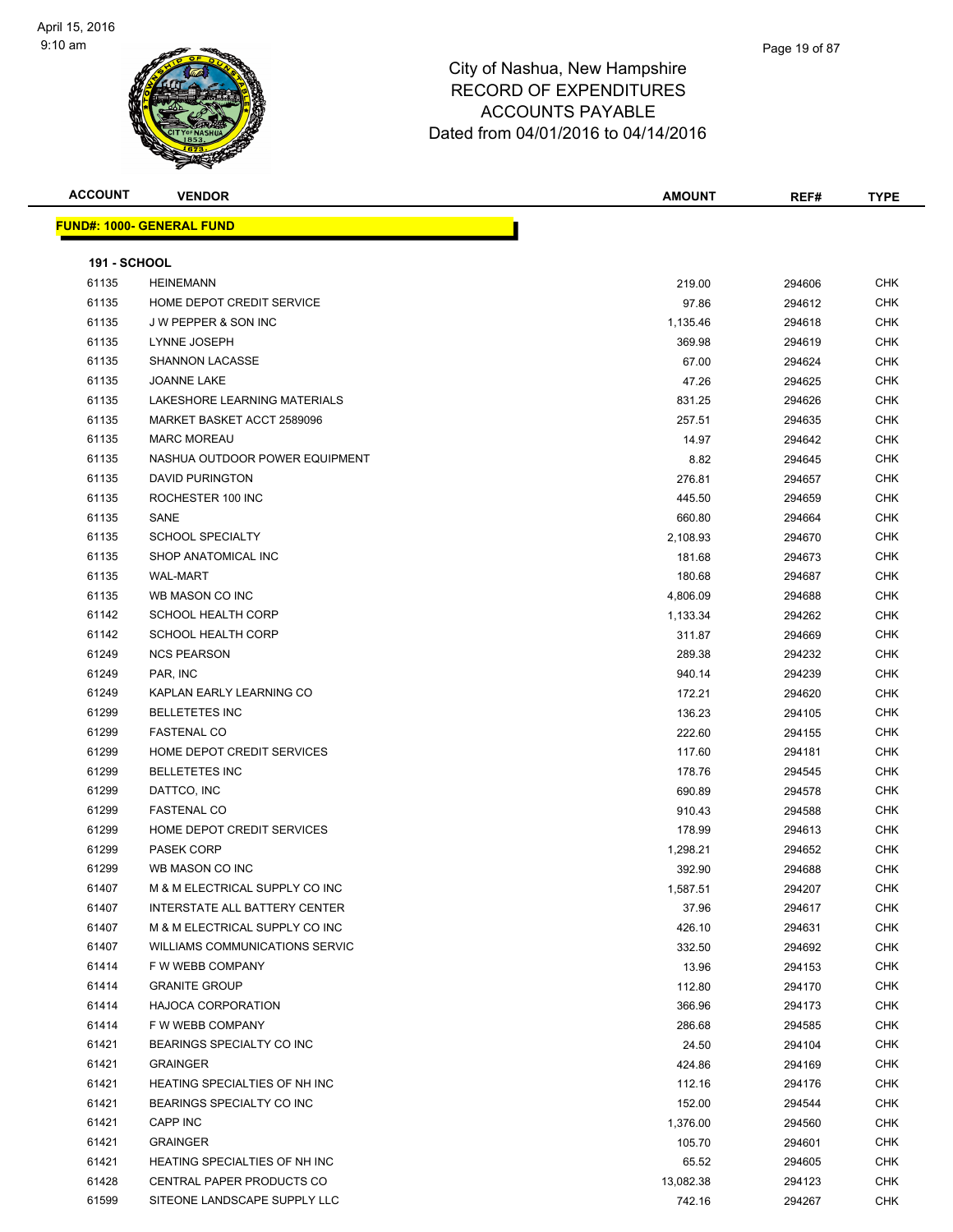| <b>ACCOUNT</b>      | <b>VENDOR</b>                    | <b>AMOUNT</b> | REF#   | <b>TYPE</b> |
|---------------------|----------------------------------|---------------|--------|-------------|
|                     | <b>FUND#: 1000- GENERAL FUND</b> |               |        |             |
| <b>191 - SCHOOL</b> |                                  |               |        |             |
| 61599               | <b>FOSTER MATERIALS INC</b>      | 1,455.90      | 294592 | CHK         |
| 61607               | COMPUTER HUT dba IT INSIDERS     | 3,650.88      | 294130 | <b>CHK</b>  |
| 61607               | <b>JAR SYSTEMS LLC</b>           | 768.00        | 294192 | <b>CHK</b>  |
| 61607               | WB MASON CO INC                  | 315.14        | 294281 | <b>CHK</b>  |
| 61607               | COMPUTER HUT dba IT INSIDERS     | 423.36        | 294574 | <b>CHK</b>  |
| 61607               | PAR CODE SYMBOLOGY INC           | 940.00        | 294651 | <b>CHK</b>  |
| 61814               | FOLLETT SCHOOL SOLUTIONS INC     | 2,070.51      | 294159 | <b>CHK</b>  |
| 61814               | FOLLETT SCHOOL SOLUTIONS INC     | 1,241.23      | 294591 | <b>CHK</b>  |
| 61814               | PERMA-BOUND                      | 133.20        | 294655 | <b>CHK</b>  |
| 61821               | FOLLETT SCHOOL SOLUTIONS INC     | 433.36        | 294159 | <b>CHK</b>  |
| 61875               | THE COPY SHOP                    | 788.59        | 294134 | <b>CHK</b>  |
| 61875               | <b>CURRICULUM ASSOCIATES LLC</b> | 1,092.00      | 294140 | <b>CHK</b>  |
| 61875               | <b>BRANDI DUTTON</b>             | 51.85         | 294149 | <b>CHK</b>  |
| 61875               | <b>BETH IULIANO</b>              | 91.04         | 294188 | <b>CHK</b>  |
| 61875               | <b>BARNES &amp; NOBLE INC</b>    | 254.40        | 294541 | <b>CHK</b>  |
| 61875               | LAKESHORE LEARNING MATERIALS     | 189.70        | 294626 | <b>CHK</b>  |
| 61875               | <b>SCHOLASTIC INC</b>            | 598.68        | 294667 | <b>CHK</b>  |
| 61875               | <b>SCHOLASTIC INC</b>            | 1,333.39      | 294668 | <b>CHK</b>  |
| 71221               | <b>APPLE INC</b>                 | 429.00        | 294101 | <b>CHK</b>  |
| 71221               | BEST BUY BUSINESS ADVANTAGE      | 609.95        | 294548 | CHK         |
| 71221               | HP INC.                          | 571.00        | 294614 | CHK         |
| 71228               | X2 DEVELOPMENT CORP              | 1,600.00      | 294285 | <b>CHK</b>  |
| 71228               | X2 DEVELOPMENT CORP              | 2,200.00      | 294696 | <b>CHK</b>  |
| 71999               | <b>BELLETETES INC</b>            | (90.00)       | 294545 | CHK         |
|                     | TOTAL 191 - SCHOOL               | \$524,485.08  |        |             |
|                     | <b>193 - DEBT SERVICE</b>        |               |        |             |
|                     |                                  |               |        |             |
| 75200               | US BANK N.A. (091000022)         | 137,950.01    | 150292 | <b>ACH</b>  |
| 75300               | UNITED PARCEL SERVICE            | 6.08          | 294380 | <b>CHK</b>  |
|                     | <b>TOTAL 193 - DEBT SERVICE</b>  | \$137,956.09  |        |             |

**TOTAL FUND 1000 - GENERAL FUND \$4,008,001.08** 

**FUND#: 1001- GF-CAPITAL IMPROVEMENTS**

| <b>152 - FIRE</b> |                         |            |        |            |
|-------------------|-------------------------|------------|--------|------------|
| 81100             | NASH CONSTRUCTION LLC   | 5,196.40   | 294044 | <b>CHK</b> |
|                   | <b>TOTAL 152 - FIRE</b> | \$5,196.40 |        |            |
|                   |                         |            |        |            |

**TOTAL FUND 1001 - GF-CAPITAL IMPROVEMENTS \$5,196.40**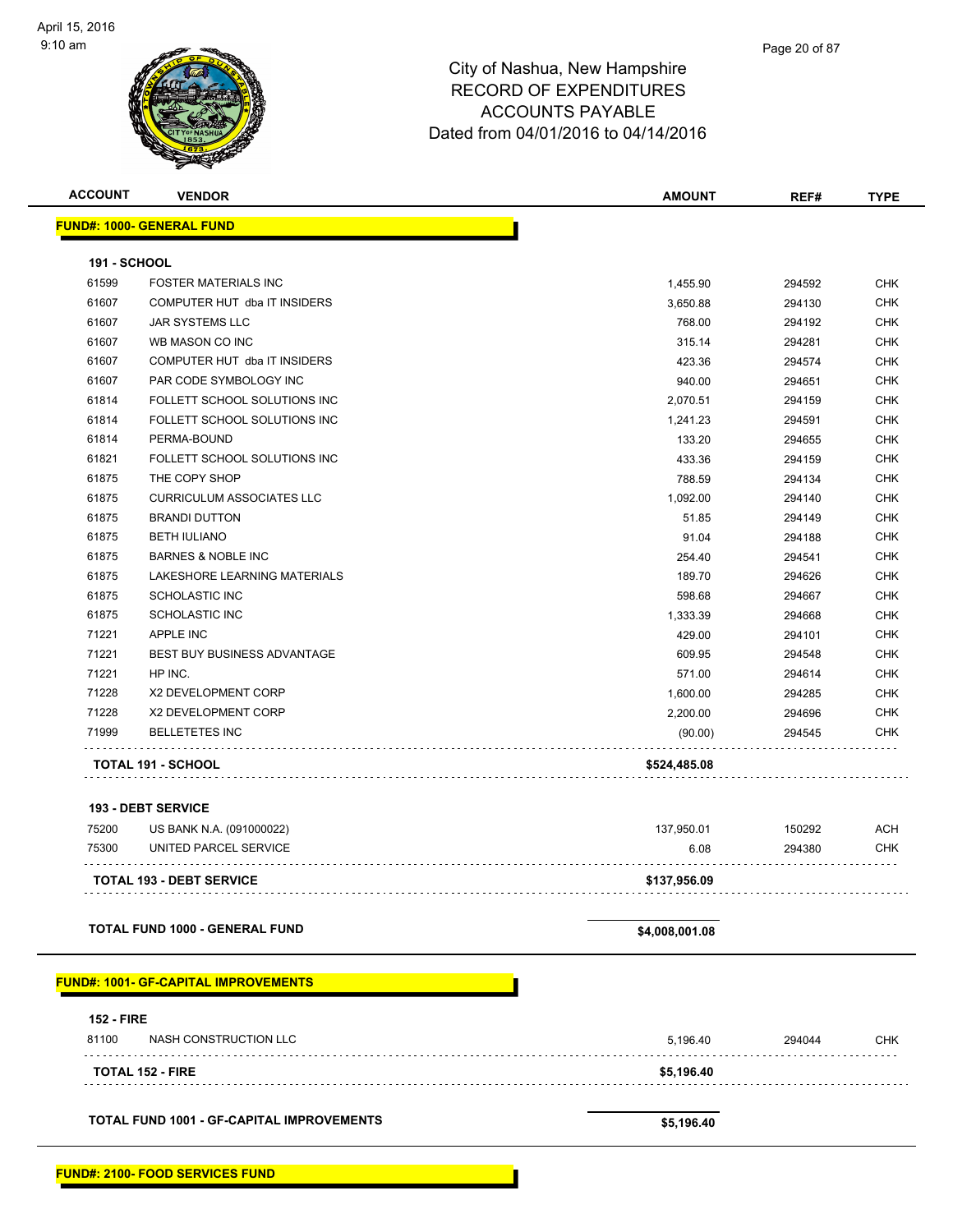

| <b>ACCOUNT</b> | <b>VENDOR</b>                               | <b>AMOUNT</b> | REF#   | <b>TYPE</b> |
|----------------|---------------------------------------------|---------------|--------|-------------|
|                | <b>FUND#: 2100- FOOD SERVICES FUND</b>      |               |        |             |
| 44503          | <b>ROBIN PERINGER</b>                       | 7.75          | 294243 | <b>CHK</b>  |
| 44503          | <b>MARIE SNEDEKER</b>                       | 36.15         | 294269 | <b>CHK</b>  |
| 44503          | <b>MICHEAL PERIGEN</b>                      | 7.75          | 294654 | <b>CHK</b>  |
| 53628          | TRI STATE FIRE PROTECTION LLC               | 988.00        | 294680 | <b>CHK</b>  |
| 54487          | <b>BASSETT SERVICES CORPORATION</b>         | 109.60        | 294542 | <b>CHK</b>  |
| 54487          | <b>HOBART SERVICE</b>                       | 53.00         | 294610 | <b>CHK</b>  |
| 55307          | PAMELA CORREA                               | 96.80         | 294135 | <b>CHK</b>  |
| 55307          | <b>KAREN GUSTIN</b>                         | 135.42        | 294172 | <b>CHK</b>  |
| 55307          | PAULE RALPH                                 | 97.06         | 294249 | <b>CHK</b>  |
| 55307          | <b>ODETTE SLOSEK</b>                        | 96.53         | 294268 | <b>CHK</b>  |
| 55307          | WAYNE WIDTFELDT                             | 14.58         | 294282 | <b>CHK</b>  |
| 55307          | LISA BORDELEAU                              | 36.72         | 294555 | <b>CHK</b>  |
| 55307          | <b>DOREEN BURGESS</b>                       | 6.62          | 294559 | <b>CHK</b>  |
| 55307          | AMY CASSIDY                                 | 45.04         | 294563 | <b>CHK</b>  |
| 61100          | <b>ANN HOVEY</b>                            | 34.97         | 294183 | <b>CHK</b>  |
| 61214          | <b>BIMBO FOODS BAKERIES INC</b>             | 278.00        | 294111 | <b>CHK</b>  |
| 61214          | COCA COLA BOTTLING CO                       | 464.25        | 294128 | <b>CHK</b>  |
| 61214          | COSTA FRUIT & PRODUCE CO INC                | 18,433.12     | 294136 | <b>CHK</b>  |
| 61214          | <b>GREAT STATE BEVERAGES INC</b>            | 711.50        | 294171 | <b>CHK</b>  |
| 61214          | <b>HERSHEY CREAMERY</b>                     | 660.92        | 294178 | <b>CHK</b>  |
| 61214          | <b>HOLDEN FRUIT &amp; PRODUCE CO</b>        | 1,349.47      | 294179 | <b>CHK</b>  |
| 61214          | M SAUNDERS INC                              | 2,010.10      | 294208 | <b>CHK</b>  |
| 61214          | NEW ENGLAND ICE CREAM                       | 541.42        | 294233 | <b>CHK</b>  |
| 61214          | TREASURER ST OF NH - SURPLUS D              | 232.50        | 294535 | <b>CHK</b>  |
| 61214          | <b>BIMBO FOODS BAKERIES INC</b>             | 3,013.85      | 294551 | <b>CHK</b>  |
| 61214          | <b>BOSTON PIE INC</b>                       | 228.00        | 294556 | <b>CHK</b>  |
| 61214          | COCA COLA BOTTLING CO                       | 2,599.50      | 294572 | <b>CHK</b>  |
| 61214          | COSTA FRUIT & PRODUCE CO INC                | 25,909.94     | 294577 | <b>CHK</b>  |
| 61214          | <b>GARELICK FARMS LYNN</b>                  | 27,386.82     | 294596 | <b>CHK</b>  |
| 61214          | GILLS PIZZA CO                              | 5,544.75      | 294599 | CHK         |
| 61214          | <b>GREAT STATE BEVERAGES INC</b>            | 1,702.90      | 294602 | <b>CHK</b>  |
| 61214          | <b>HERSHEY CREAMERY</b>                     | 335.52        | 294608 | CHK         |
| 61214          | <b>HOLDEN FRUIT &amp; PRODUCE CO</b>        | 1,167.72      | 294611 | <b>CHK</b>  |
| 61214          | M SAUNDERS INC                              | 7,929.20      | 294632 | <b>CHK</b>  |
| 61214          | NEW ENGLAND ICE CREAM                       | 1,074.82      | 294647 | <b>CHK</b>  |
| 61214          | <b>OLNASHUA LLC</b>                         | 225.00        | 294649 | <b>CHK</b>  |
| 61214          | <b>SAL'S PIZZA</b>                          | 195.00        | 294663 | <b>CHK</b>  |
| 61299          | CENTRAL PAPER PRODUCTS CO                   | 6,251.65      | 294123 | <b>CHK</b>  |
| 61299          | CENTRAL PAPER PRODUCTS CO                   | 7,186.29      | 294565 | <b>CHK</b>  |
| 71000          | HUBERT COMPANY LLC                          | 316.09        | 294615 | <b>CHK</b>  |
| 71000          | KITTREDGE EQUIPMENT CO - NH                 | 1,689.82      | 294622 | <b>CHK</b>  |
|                | <b>TOTAL FUND 2100 - FOOD SERVICES FUND</b> | \$119,204.14  |        |             |

#### **FUND#: 2201- DRIVERS EDUCATION FUND**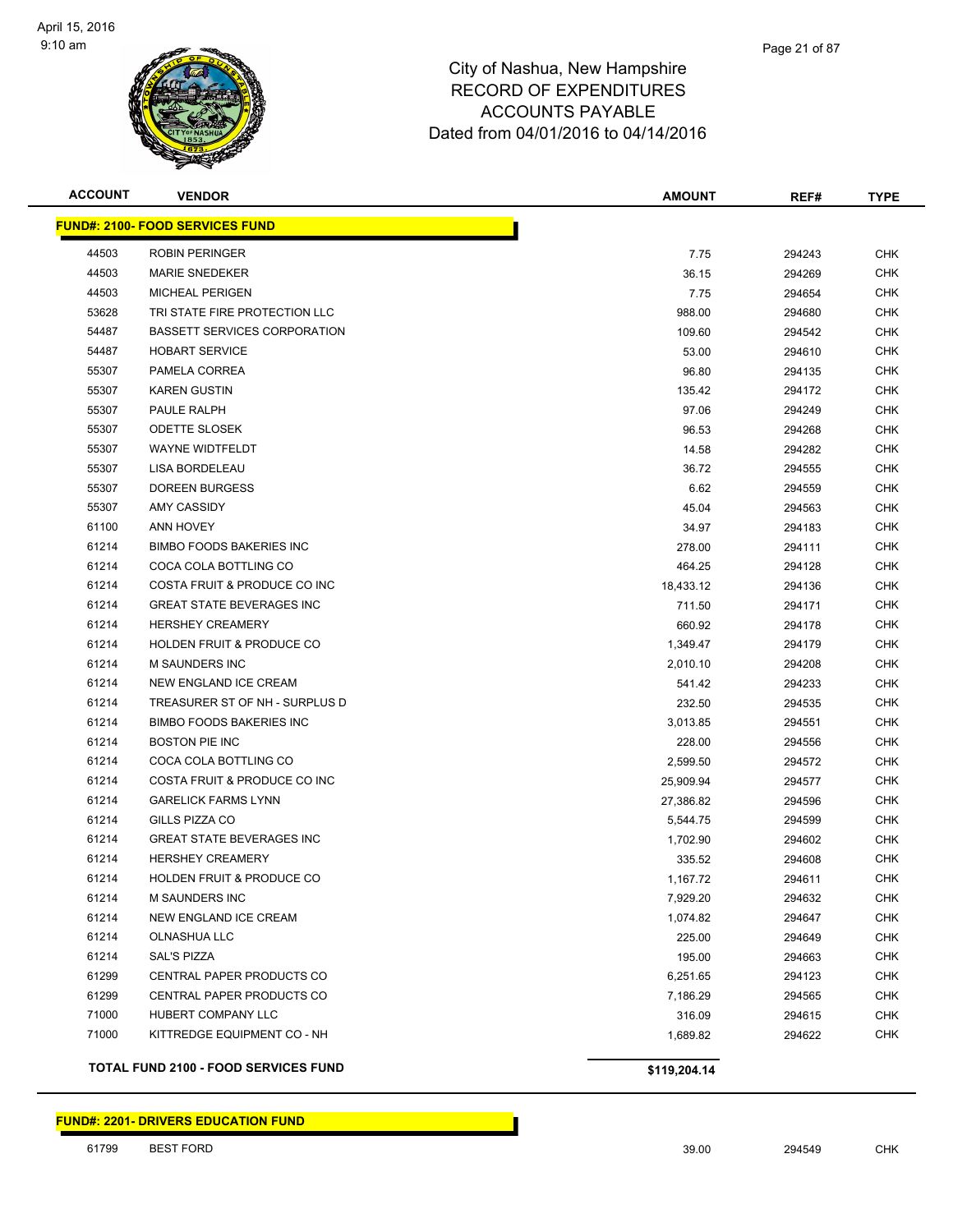| <b>ACCOUNT</b> | <b>VENDOR</b>                                      | <b>AMOUNT</b> | REF#   | <b>TYPE</b> |
|----------------|----------------------------------------------------|---------------|--------|-------------|
|                | <b>TOTAL FUND 2201 - DRIVERS EDUCATION FUND</b>    | \$39.00       |        |             |
|                | <b>FUND#: 2204- SUMMER SCHOOL</b>                  |               |        |             |
| 61135          | <b>MINUTEMAN PRESS</b>                             | 1,991.08      | 294223 | <b>CHK</b>  |
|                | <b>TOTAL FUND 2204 - SUMMER SCHOOL</b>             | \$1,991.08    |        |             |
|                | <b>FUND#: 2212- ATHLETICS REVENUE FUND</b>         |               |        |             |
| 44563          | NASHUA SCHOOL DISTRICT 42                          | 515.00        | 150317 | <b>ACH</b>  |
| 61107          | CHAMPIONS CHOICE INC                               | 680.00        | 294124 | <b>CHK</b>  |
| 61107          | CHAMPIONS CHOICE INC                               | 6,133.75      | 294566 | <b>CHK</b>  |
|                | <b>TOTAL FUND 2212 - ATHLETICS REVENUE FUND</b>    | \$7,328.75    |        |             |
|                | FUND#: 2222- AFTER SCHOOL PROGRAM                  |               |        |             |
| 55300          | <b>STEVE AMROL</b>                                 | 95.80         | 294538 | <b>CHK</b>  |
| 55300          | <b>HEATHER BOUCHER</b>                             | 41.96         | 294557 | <b>CHK</b>  |
| 61299          | AC MOORE INC                                       | 19.52         | 294097 | <b>CHK</b>  |
| 61299          | <b>GARELICK FARMS LYNN</b>                         | 303.20        | 294161 | <b>CHK</b>  |
| 61299          | MARKET BASKET ACCT 2589096                         | 67.65         | 294212 | <b>CHK</b>  |
| 61299          | SAMS CLUB/SYNCHRONY BANK                           | 67.92         | 294257 | <b>CHK</b>  |
| 61299          | AC MOORE INC                                       | 30.09         | 294536 | <b>CHK</b>  |
| 61299          | COSTA FRUIT & PRODUCE CO INC                       | 573.20        | 294577 | <b>CHK</b>  |
| 61299          | <b>GARELICK FARMS LYNN</b>                         | 334.76        | 294596 | <b>CHK</b>  |
| 61299          | LINDA HAMM                                         | 8.82          | 294603 | <b>CHK</b>  |
| 61299          | MARKET BASKET ACCT 2589096                         | 163.15        | 294635 | <b>CHK</b>  |
| 61299          | <b>WAL-MART</b>                                    | 67.85         | 294687 | <b>CHK</b>  |
|                | <b>TOTAL FUND 2222 - AFTER SCHOOL PROGRAM</b>      | \$1,773.92    |        |             |
|                | <b>FUND#: 2247- CULINARY ARTS</b>                  |               |        |             |
| 61135          | <b>GENERAL LINEN SERVICE INC</b>                   | 89.33         | 294164 | <b>CHK</b>  |
| 61135          | MARKET BASKET ACCT 2589096                         | 147.65        | 294212 | <b>CHK</b>  |
| 61135          | <b>GENERAL LINEN SERVICE INC</b>                   | 96.73         | 294597 | <b>CHK</b>  |
| 61135          | MARKET BASKET ACCT 2589096                         | 222.25        | 294635 | <b>CHK</b>  |
|                | <b>TOTAL FUND 2247 - CULINARY ARTS</b>             | \$555.96      |        |             |
|                | <u> FUND#: 2257- SPECIAL ED LOCAL</u>              |               |        |             |
| 55694          | NASHUA CHILDRENS HOME                              | 41,402.24     | 294230 | <b>CHK</b>  |
|                | <b>TOTAL FUND 2257 - SPECIAL ED LOCAL</b>          | \$41,402.24   |        |             |
|                | <b>FUND#: 2501- PUBLIC HEALTH CLIENT FEES FUND</b> |               |        |             |
| 55845          | TREASURER STATE OF NH                              | 596.00        | 294378 | <b>CHK</b>  |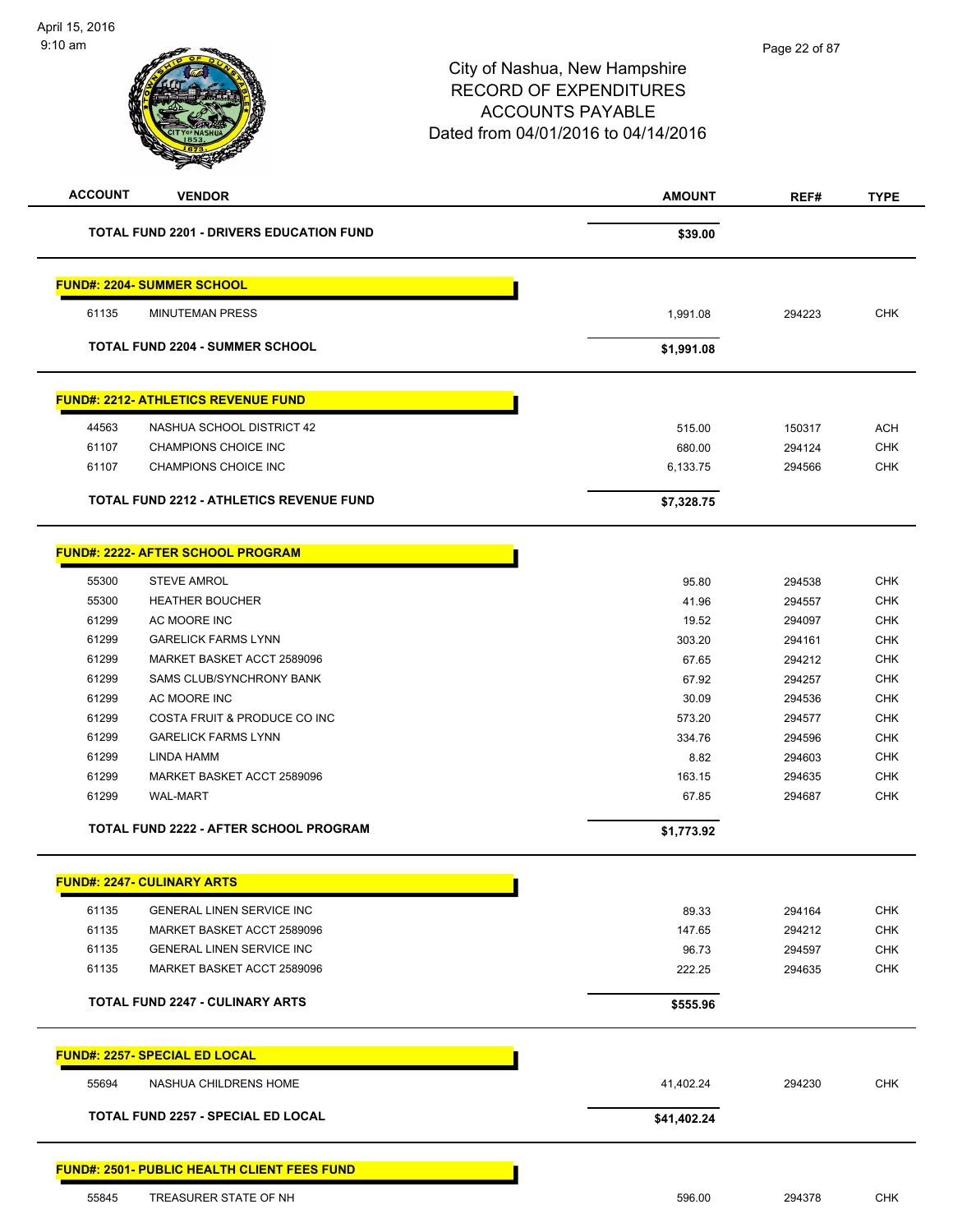| <b>ACCOUNT</b> | <b>VENDOR</b>                                               | <b>AMOUNT</b> | REF#   | <b>TYPE</b> |
|----------------|-------------------------------------------------------------|---------------|--------|-------------|
|                | <b>TOTAL FUND 2501 - PUBLIC HEALTH CLIENT FEES FUND</b>     | \$596.00      |        |             |
|                | <b>FUND#: 2505- GOVT &amp; EDUCATION CHANNELS FUND</b>      |               |        |             |
| 53470          | <b>JIM MCLEAN</b>                                           | 325.00        | 294468 | <b>CHK</b>  |
| 53470          | <b>SCOTT SILVA</b>                                          | 50.00         | 294504 | <b>CHK</b>  |
| 53470          | TIM O'NEIL                                                  | 375.00        | 294512 | <b>CHK</b>  |
| 53470          | FRANK J WALLENT                                             | 425.00        | 294522 | <b>CHK</b>  |
| 55300          | <b>JEFF POEHNERT</b>                                        | 132.30        | 293904 | <b>CHK</b>  |
| 55699          | COMCAST CABLE COMMUNICATIONS I                              | 10.44         | 293918 | <b>CHK</b>  |
| 55699          | AARDVARK THE DEAN OF CLEAN                                  | 195.00        | 293945 | <b>CHK</b>  |
|                | <b>TOTAL FUND 2505 - GOVT &amp; EDUCATION CHANNELS FUND</b> | \$1,512.74    |        |             |
|                | <b>FUND#: 2506- HUNT BLDG FACILITY RENTAL FUND</b>          |               |        |             |
| 54114          | LIBERTY UTILITIES - NH                                      | 338.12        | 293921 | <b>CHK</b>  |
| 54114          | <b>DIRECT ENERGY BUSINESS</b>                               | 555.91        | 293983 | <b>CHK</b>  |
| 54236          | PROTECTION ONE ALARM MONTORING                              | 284.00        | 294490 | <b>CHK</b>  |
| 54280          | STANLEY ELEVATOR CO INC                                     | 291.00        | 294508 | <b>CHK</b>  |
| 71999          | POSITIVE STREET ART                                         | 150.00        | 294488 | <b>CHK</b>  |
|                | TOTAL FUND 2506 - HUNT BLDG FACILITY RENTAL FUND            | \$1,619.03    |        |             |
|                | <b>FUND#: 3050- POLICE GRANTS FUND</b>                      |               |        |             |
| 55400          | <b>MATTHEW DIFAVA</b>                                       | 350.00        | 294336 | <b>CHK</b>  |
| 55400          | TIMOTHY MACISAAC                                            | 350.00        | 294343 | <b>CHK</b>  |
|                |                                                             |               |        |             |
|                | <b>TOTAL FUND 3050 - POLICE GRANTS FUND</b>                 | \$700.00      |        |             |
|                | <b>FUND#: 3068- COMMUNITY SERVICES GRANTS FUND</b>          |               |        |             |
| 53999          | GREATER NASHUA MENTAL HEALTH                                | 5,363.86      | 294005 | <b>CHK</b>  |
| 55300          | PATRICIA CROOKER                                            | 184.00        | 294335 | <b>CHK</b>  |
| 55300          | <b>JANAIL ARCHER</b>                                        | 221.90        | 294331 | <b>CHK</b>  |
| 55699          | SOUTHERN NH HIV AIDS                                        | 8,634.00      | 294373 | <b>CHK</b>  |
| 55810          | <b>HARBOR HOMES INC</b>                                     | 33,522.00     | 294010 | <b>CHK</b>  |
| 68235          | <b>HARBOR HOMES INC</b>                                     | 2,524.00      | 294010 | <b>CHK</b>  |
| 68235          | SOUTHERN NH HIV AIDS                                        | 604.00        | 294373 | <b>CHK</b>  |
| 68350          | SODEXO                                                      | 745.00        | 294507 | <b>CHK</b>  |
| 69025          | <b>HARBOR HOMES INC</b>                                     | 2,534.00      | 294010 | <b>CHK</b>  |
|                | TOTAL FUND 3068 - COMMUNITY SERVICES GRANTS FUND            | \$54,332.76   |        |             |
|                | <b>FUND#: 3070- COMMUNITY HEALTH GRANTS FUND</b>            |               |        |             |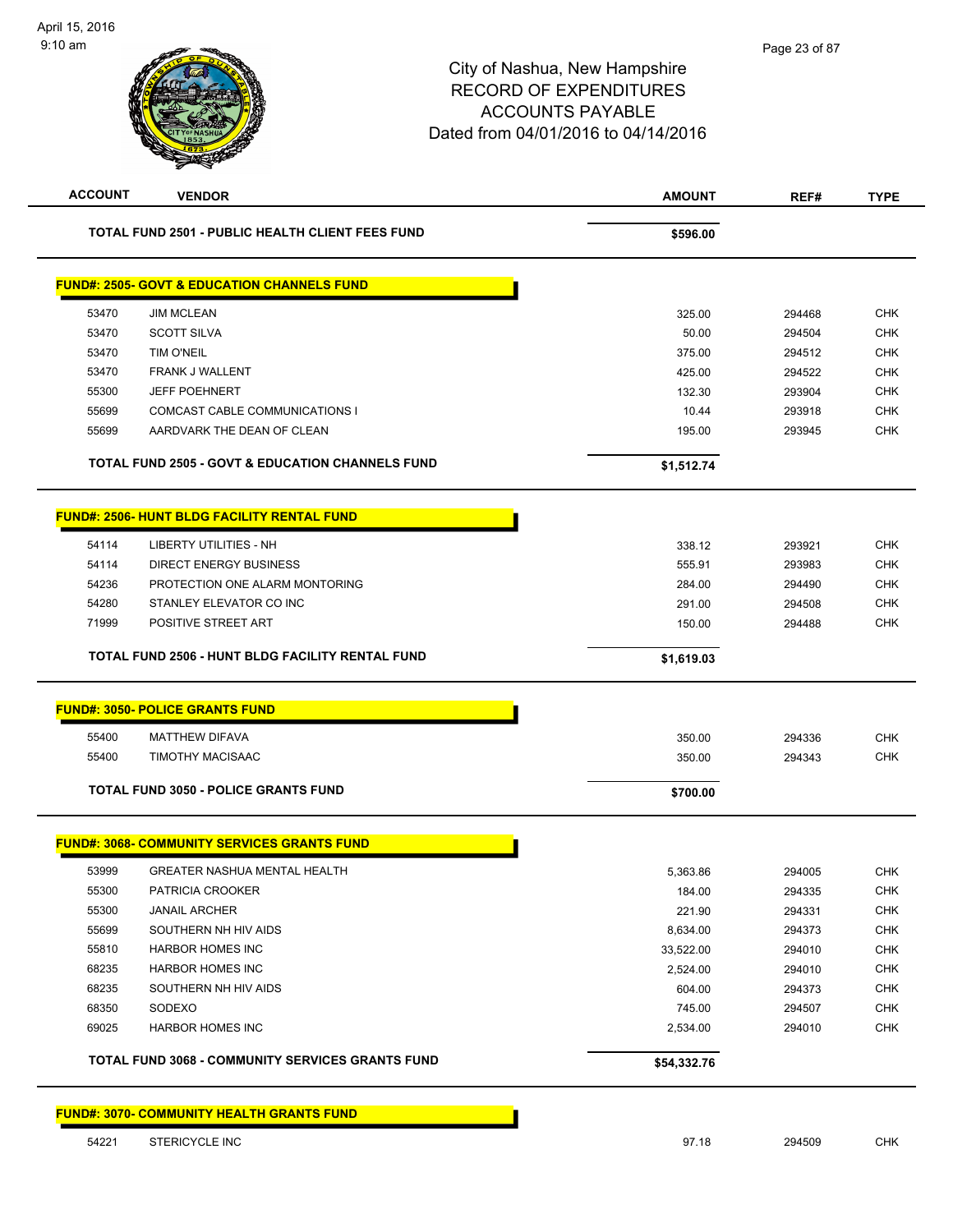| <b>ACCOUNT</b> | <b>VENDOR</b>                                         | <b>AMOUNT</b> | REF#   | <b>TYPE</b> |
|----------------|-------------------------------------------------------|---------------|--------|-------------|
|                | <b>TOTAL FUND 3070 - COMMUNITY HEALTH GRANTS FUND</b> | \$97.18       |        |             |
|                | <b>FUND#: 3080- COMMUNITY DEVELOPMENT GRANTS</b>      |               |        |             |
| 55699          | <b>GEOINSIGHT INC</b>                                 | 10,058.94     | 294437 | <b>CHK</b>  |
|                | <b>TOTAL FUND 3080 - COMMUNITY DEVELOPMENT GRANTS</b> | \$10,058.94   |        |             |
|                | <b>FUND#: 3090- URBAN PROGRAM GRANTS FUND</b>         |               |        |             |
| 54225          | ALCHEMY LEAD MANAGMENT                                | 2,295.00      | 293948 | <b>CHK</b>  |
| 55200          | NATIONAL COMMUNITY DEVELOPMENT                        | 470.00        | 294050 | <b>CHK</b>  |
| 55200          | NATIONAL COMMUNITY DEVELOPMENT                        | 470.00        | 294050 | <b>CHK</b>  |
| 55307          | <b>DAVID SULLIVAN</b>                                 | 482.76        | 294355 | <b>CHK</b>  |
| 55307          | <b>ROBERT RICE</b>                                    | 121.50        | 294351 | <b>CHK</b>  |
| 55400          | <b>NCDA REGION 1</b>                                  | 140.00        | 293928 | <b>CHK</b>  |
| 55500          | THE TELEGRAPH                                         | 495.45        | 294376 | <b>CHK</b>  |
| 55614          | HILLSBOROUGH COUNTY REGISTRY                          | 136.45        | 294448 | <b>CHK</b>  |
| 55614          | HILLSBOROUGH COUNTY REGISTRY                          | 32.98         | 294448 | <b>CHK</b>  |
| 69010          | GIRLS INC OF NEW HAMPSHIRE                            | 47,678.18     | 294441 | <b>CHK</b>  |
| 69075          | ADULT LEARNING CENTER                                 | 5,000.00      | 294384 | <b>CHK</b>  |
| 69075          | GIRLS INC OF NEW HAMPSHIRE                            | 1,323.75      | 293999 | <b>CHK</b>  |
|                |                                                       |               |        |             |
|                | TOTAL FUND 3090 - URBAN PROGRAM GRANTS FUND           | \$58,646.07   |        |             |
|                | <b>FUND#: 3120- TRANSIT GRANTS FUND</b>               |               |        |             |
| 54114          | LIBERTY UTILITIES - NH                                | 133.76        | 293924 | <b>CHK</b>  |
| 54114          | <b>DIRECT ENERGY BUSINESS</b>                         | 131.13        | 293983 | <b>CHK</b>  |
| 55109          | <b>FAIRPOINT COMMUNICATIONS</b>                       | 50.00         | 293920 | <b>CHK</b>  |
| 55607          | UNITED PARCEL SERVICE                                 | 23.05         | 294380 | <b>CHK</b>  |
| 55699          | PETTY CASH                                            | 49.00         | 294346 | <b>CHK</b>  |
| 55699          | CINTAS#016                                            | 42.96         | 293976 | <b>CHK</b>  |
| 55699          | DUCT & VENT CLEANING                                  | 2,450.00      | 293986 | CHK         |
| 61299          | HOME DEPOT CREDIT SERVICE 3065                        | 61.55         | 294015 | <b>CHK</b>  |
| 61299          | CENTRAL PAPER PRODUCTS CO                             | 134.72        | 294412 | <b>CHK</b>  |
| 61299          | <b>GRAINGER</b>                                       | 79.40         | 294443 | <b>CHK</b>  |
| 61299          | <b>GRAINGER</b>                                       | 268.00        | 294002 | <b>CHK</b>  |
| 61299          | <b>FASTENAL CO</b>                                    | 94.27         | 294431 | <b>CHK</b>  |
| 61300          | CITY OF NASHUA/TAX COLLECTORS                         | 40.94         | 294334 | <b>CHK</b>  |
| 61709          | PETRO CANADA AMERICA                                  | 376.41        | 294058 | <b>CHK</b>  |
| 61799          | <b>BATTERIES PLUS</b>                                 | 219.50        | 293960 | <b>CHK</b>  |
| 61799          | GILLIG LLC                                            | 4,740.00      | 293998 | <b>CHK</b>  |
| 61799          | <b>GRAINGER</b>                                       | 88.15         | 294002 | <b>CHK</b>  |
| 61799          | <b>GILLIG LLC</b>                                     | 1,169.95      | 294440 | <b>CHK</b>  |
| 61799          | NAPA AUTO PARTS                                       | 288.54        | 294043 | <b>CHK</b>  |
| 61799          | ALLIANCE BUS GROUP INC                                | 138.91        | 293950 | <b>CHK</b>  |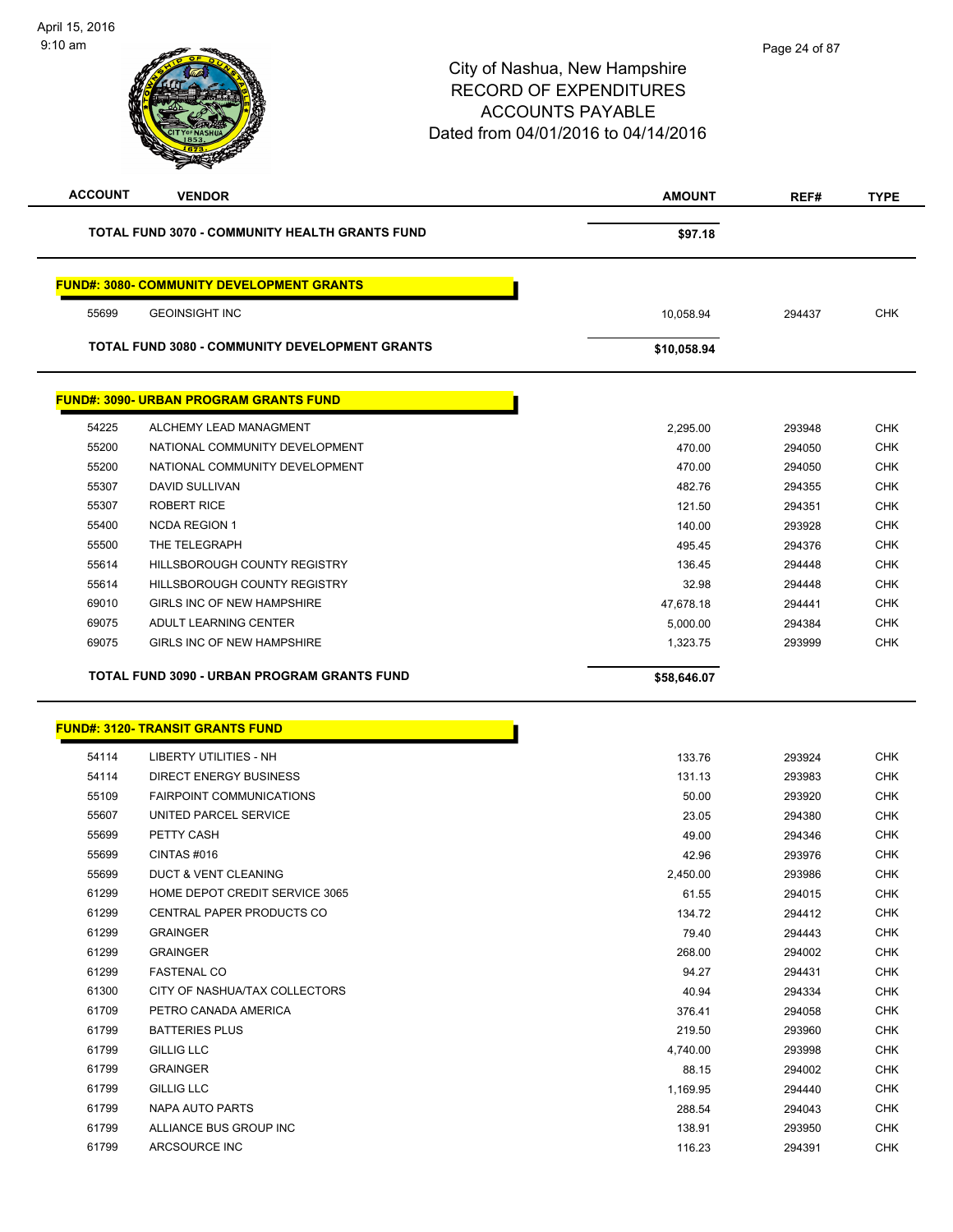

| <b>ACCOUNT</b> | <b>VENDOR</b>                                | <b>AMOUNT</b> | REF#   | <b>TYPE</b> |
|----------------|----------------------------------------------|---------------|--------|-------------|
|                | <b>TOTAL FUND 3120 - TRANSIT GRANTS FUND</b> | \$10,696.47   |        |             |
|                | <b>FUND#: 3800- SCHOOL GRANTS FUND</b>       |               |        |             |
| 53600          | <b>SERESC</b>                                | 11,381.25     | 294672 | <b>CHK</b>  |
| 53600          | FRANKLIN COVEY CLIENT SALES                  | 464.81        | 294160 | <b>CHK</b>  |
| 53607          | <b>SERESC</b>                                | 5,075.00      | 294672 | <b>CHK</b>  |
| 53614          | <b>GAYLE R ESTERLY</b>                       | 3,939.36      | 294152 | <b>CHK</b>  |
| 53614          | <b>HARRY DARWISH</b>                         | 210.00        | 294141 | <b>CHK</b>  |
| 53614          | <b>WAYNE GEORGIANA</b>                       | 70.00         | 294165 | <b>CHK</b>  |
| 53614          | <b>ERIC LINDQUIST</b>                        | 210.00        | 294203 | <b>CHK</b>  |
| 53614          | <b>MARK PROULX</b>                           | 140.00        | 294246 | CHK         |
| 53614          | <b>BHLUE PUBLISHING LLC</b>                  | 4,000.00      | 294108 | CHK         |
| 53628          | <b>ICAT RESOURCES LLC</b>                    | 3,400.00      | 294184 | <b>CHK</b>  |
| 53628          | <b>ICAT RESOURCES LLC</b>                    | 1,400.00      | 294184 | CHK         |
| 53628          | <b>SERESC</b>                                | 14,513.62     | 294672 | <b>CHK</b>  |
| 53628          | MIKE ANDERSON CONSULTING LLC                 | 2,200.00      | 294222 | <b>CHK</b>  |
| 53628          | INTERNATIONAL READING ASSN                   | 319.00        | 294187 | CHK         |
| 53628          | INFINITE SOULS HEALING                       | 150.00        | 294185 | <b>CHK</b>  |
| 53628          | <b>STEVE BLUNT</b>                           | 200.00        | 294552 | <b>CHK</b>  |
| 53628          | <b>MANCHESTER COMMUNITY MUSIC</b>            | 1,026.00      | 294633 | <b>CHK</b>  |
| 53628          | <b>TIMOTHY F BOSCH</b>                       | 25.00         | 294114 | <b>CHK</b>  |
| 53628          | KATHERINE S GOLTSOV                          | 25.00         | 294167 | CHK         |
| 53628          | <b>HOLLY LAVINE</b>                          | 100.00        | 294199 | <b>CHK</b>  |
| 53628          | <b>WHITNEY FREEMAN</b>                       | 25.00         | 294594 | <b>CHK</b>  |
| 53628          | KATHERINE S GOLTSOV                          | 25.00         | 294600 | <b>CHK</b>  |
| 53628          | <b>KATHRYN RAWL</b>                          | 225.00        | 294658 | <b>CHK</b>  |
| 53628          | <b>BOOTHBY THERAPY SERVICES LLC</b>          | 701.36        | 294113 | <b>CHK</b>  |
| 53628          | <b>INTERIM HEALTH CARE</b>                   | 3,863.00      | 294186 | <b>CHK</b>  |
| 53628          | <b>BOOTHBY THERAPY SERVICES LLC</b>          | 701.36        | 294554 | <b>CHK</b>  |
| 53628          | <b>INTERIM HEALTH CARE</b>                   | 4,231.50      | 294616 | <b>CHK</b>  |
| 53628          | <b>TERESA BOLICK PHD</b>                     | 1,600.00      | 294678 | <b>CHK</b>  |
| 54807          | <b>FIRST CHURCH</b>                          | 3,746.00      | 294157 | <b>CHK</b>  |
| 55109          | <b>FAIRPOINT COMMUNICATIONS</b>              | 172.36        | 294360 | <b>CHK</b>  |
| 55300          | <b>MARTINE CLOUTIER</b>                      | 37.80         | 294127 | <b>CHK</b>  |
| 55300          | <b>LENNY HARRISON</b>                        | 56.84         | 294175 | <b>CHK</b>  |
| 55300          | <b>JUDITH LOFTUS</b>                         | 37.80         | 294205 | <b>CHK</b>  |
| 55300          | <b>KRISTIN MAILHOT</b>                       | 117.72        | 294210 | <b>CHK</b>  |
| 55300          | <b>MARIANNE DUSTIN</b>                       | 60.00         | 294582 | <b>CHK</b>  |
| 55400          | <b>GLENDA MCFADDEN</b>                       | 239.00        | 294218 | CHK         |
| 55400          | <b>BLAIRE MCCARTHY</b>                       | 99.99         | 294216 | <b>CHK</b>  |
| 55607          | TITLE ONE PETTY CASH                         | 41.72         | 294534 | CHK         |
| 55690          | ROBERT CIOPPA                                | 300.00        | 294126 | <b>CHK</b>  |
| 55690          | ROBERT CIOPPA                                | 175.00        | 294568 | CHK         |
| 55690          | FIRST STUDENT INC                            | 664.29        | 294158 | CHK         |
| 61135          | FRANKLIN COVEY CLIENT SALES                  | 49.12         | 294593 | CHK         |
| 61135          | <b>ERIC ARMIN INC</b>                        | 326.95        | 294151 | CHK         |
| 61299          | <b>WAL-MART</b>                              | 179.20        | 294279 | CHK         |
| 61299          | SWEETWATER SOUND INC                         | 1,618.66      | 294677 | <b>CHK</b>  |
| 61299          | TITLE ONE PETTY CASH                         | 45.98         | 294534 | <b>CHK</b>  |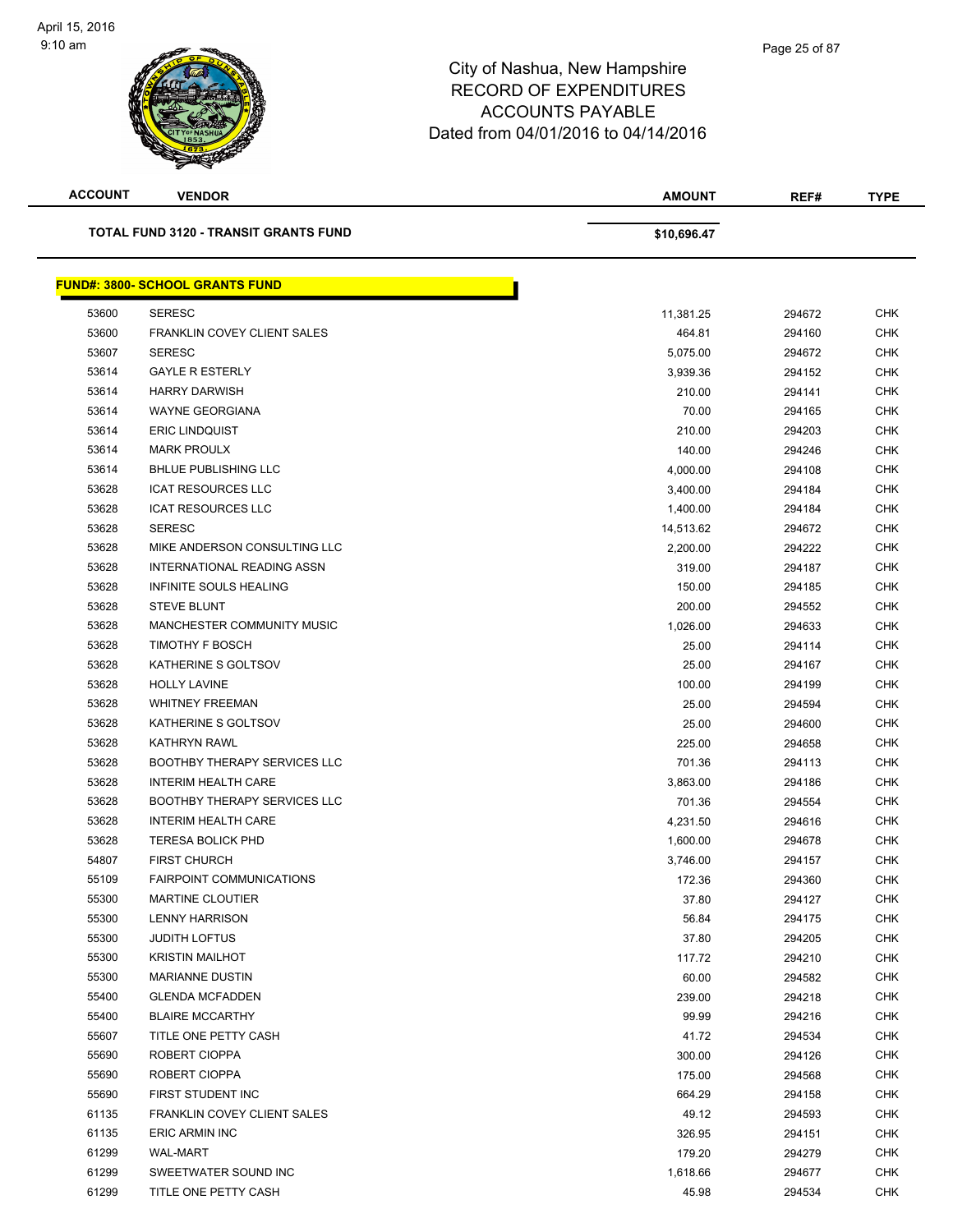

| <b>ACCOUNT</b> | <b>VENDOR</b>                                     | <b>AMOUNT</b> | REF#   | <b>TYPE</b> |
|----------------|---------------------------------------------------|---------------|--------|-------------|
|                | <b>FUND#: 3800- SCHOOL GRANTS FUND</b>            |               |        |             |
| 61299          | WB MASON CO INC                                   | 42.94         | 294688 | <b>CHK</b>  |
| 61875          | <b>BARNES &amp; NOBLE INC</b>                     | 31.96         | 294541 | <b>CHK</b>  |
| 61875          | <b>SCHOLASTIC INC</b>                             | 867.00        | 294261 | <b>CHK</b>  |
| 71228          | <b>MAYER-JOHNSON LLC</b>                          | 505.95        | 294638 | <b>CHK</b>  |
| 71999          | COMPUTER HUT dba IT INSIDERS                      | 399.95        | 294130 | <b>CHK</b>  |
|                | <b>TOTAL FUND 3800 - SCHOOL GRANTS FUND</b>       | \$70,037.49   |        |             |
|                | <b>FUND#: 3810- FOOD SERVICE GRANTS FUND</b>      |               |        |             |
| 61214          | M SAUNDERS INC                                    | 367.50        | 294208 | <b>CHK</b>  |
| 61214          | <b>M SAUNDERS INC</b>                             | 609.00        | 294632 | <b>CHK</b>  |
| 61214          | <b>M SAUNDERS INC</b>                             | 695.95        | 294632 | <b>CHK</b>  |
| 61214          | <b>M SAUNDERS INC</b>                             | 336.20        | 294632 | <b>CHK</b>  |
| 61214          | <b>M SAUNDERS INC</b>                             | 765.05        | 294632 | <b>CHK</b>  |
| 61214          | <b>M SAUNDERS INC</b>                             | 55.90         | 294208 | <b>CHK</b>  |
| 61214          | <b>M SAUNDERS INC</b>                             | 650.60        | 294632 | <b>CHK</b>  |
| 61214          | <b>M SAUNDERS INC</b>                             | 169.45        | 294208 | <b>CHK</b>  |
| 61214          | <b>M SAUNDERS INC</b>                             | 392.15        | 294632 | <b>CHK</b>  |
| 61214          | <b>M SAUNDERS INC</b>                             | 1,138.30      | 294208 | <b>CHK</b>  |
| 61214          | <b>M SAUNDERS INC</b>                             | 282.60        | 294632 | <b>CHK</b>  |
| 61214          | M SAUNDERS INC                                    | 55.90         | 294208 | <b>CHK</b>  |
| 61214          | <b>M SAUNDERS INC</b>                             | 327.95        | 294632 | <b>CHK</b>  |
| 61299          | CENTRAL PAPER PRODUCTS CO                         | 23.30         | 294565 | <b>CHK</b>  |
| 61299          | CENTRAL PAPER PRODUCTS CO                         | 32.28         | 294565 | <b>CHK</b>  |
| 61299          | COSTA FRUIT & PRODUCE CO INC                      | 32.27         | 294577 | <b>CHK</b>  |
| 61299          | CENTRAL PAPER PRODUCTS CO                         | 92.01         | 294565 | <b>CHK</b>  |
|                | <b>TOTAL FUND 3810 - FOOD SERVICE GRANTS FUND</b> | \$6,026.41    |        |             |
|                | <b>FUND#: 4005- TRAFFIC VIOLATIONS FUND</b>       |               |        |             |
| 55607          | MAILINGS UNLIMITED - MVR                          | 630.00        | 150281 | ACH         |
| 55699          | 1ST PRIORITY TOWING & RECOVERY                    | 1,440.00      | 294381 | <b>CHK</b>  |
| 55699          | <b>D &amp; R TOWING INC</b>                       | 1,180.00      | 294419 | <b>CHK</b>  |
| 61107          | <b>BEN'S UNIFORMS</b>                             | 20.00         | 293962 | <b>CHK</b>  |
| 61107          | <b>BEN'S UNIFORMS</b>                             | 408.00        | 294404 | <b>CHK</b>  |
|                | <b>TOTAL FUND 4005 - TRAFFIC VIOLATIONS FUND</b>  | \$3,678.00    |        |             |
|                | <b>FUND#: 4020- POLICE DRUG ENFORCEMENT FUND</b>  |               |        |             |
| 55699          | TRANSUNION RISK & ALTERNATIVE                     | 220.00        | 294516 | <b>CHK</b>  |
|                | TOTAL FUND 4020 - POLICE DRUG ENFORCEMENT FUND    | \$220.00      |        |             |
|                |                                                   |               |        |             |

#### **FUND#: 4025- DOJ DRUG FORFEITURE FUND**

| 55699 | COMCAST CABLE COMMUNICATIONS I | 240.37 | 293918 |  |
|-------|--------------------------------|--------|--------|--|
| 61799 | NORTHERN FOREIGN CAR PARTS INC | 107.87 | 293932 |  |
|       |                                |        |        |  |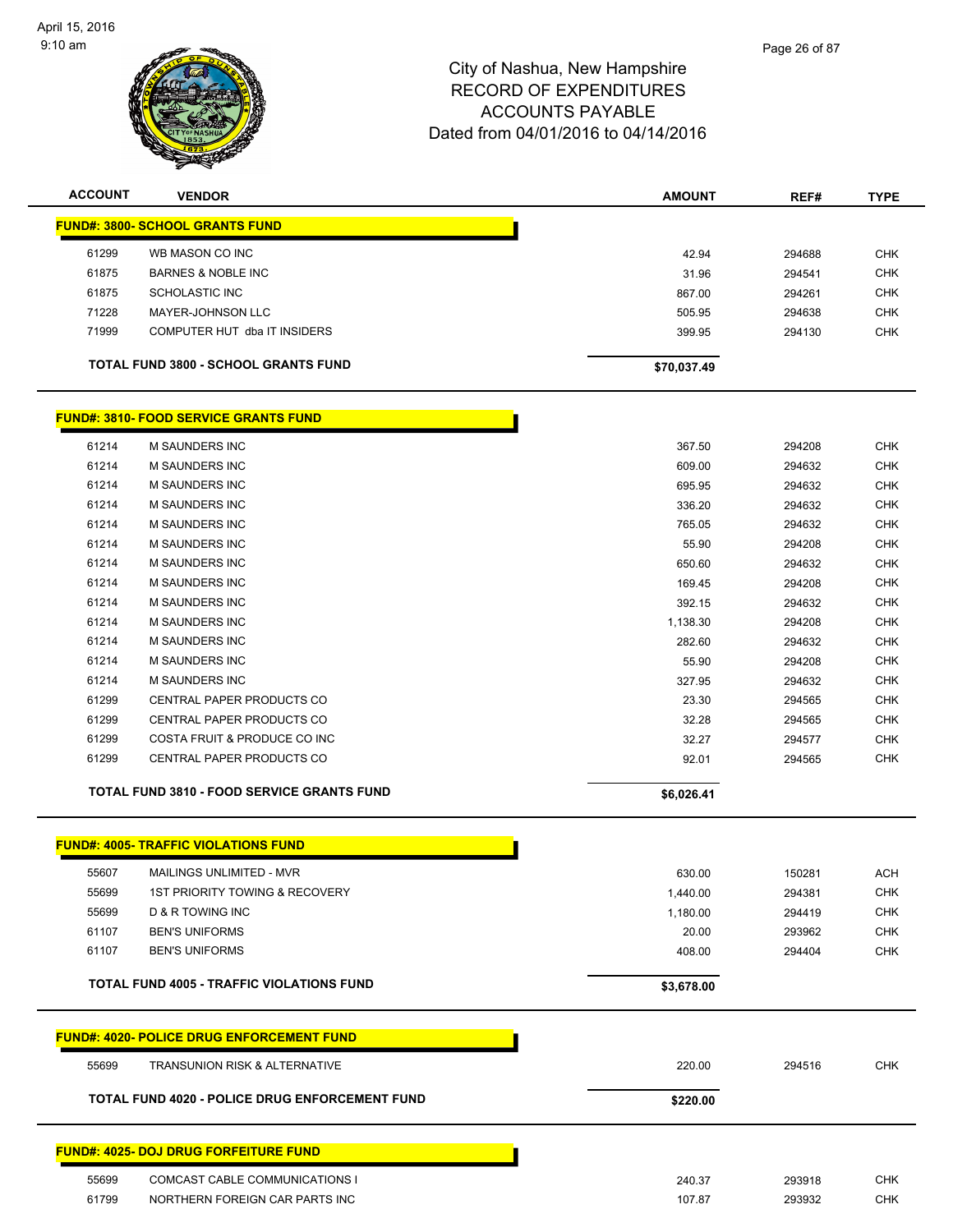

| <b>ACCOUNT</b> | <b>VENDOR</b>                                          | <b>AMOUNT</b> | REF#   | <b>TYPE</b> |
|----------------|--------------------------------------------------------|---------------|--------|-------------|
|                | <b>FUND#: 4025- DOJ DRUG FORFEITURE FUND</b>           |               |        |             |
| 61799          | FISHER AUTO PARTS INC                                  | 11.00         | 293995 | <b>CHK</b>  |
| 61799          | NASHUA HYUNDAI                                         | 56.06         | 294046 | <b>CHK</b>  |
| 61799          | <b>CARPARTS OF NASHUA</b>                              | 15.37         | 294411 | <b>CHK</b>  |
| 61799          | NORTHERN FOREIGN CAR PARTS INC                         | 150.14        | 294480 | <b>CHK</b>  |
| 61799          | <b>QUIRK GM PARTS DEPOT</b>                            | 74.78         | 294491 | <b>CHK</b>  |
|                |                                                        |               |        |             |
|                | <b>TOTAL FUND 4025 - DOJ DRUG FORFEITURE FUND</b>      | \$655.59      |        |             |
|                | <b>FUND#: 4090- LIB-LOST/DAMAGED BOOK FINES</b>        |               |        |             |
| 61807          | <b>SCHOLASTIC INC</b>                                  | 1,192.00      | 294500 | <b>CHK</b>  |
| 71800          | SCHOOL OUTFITTERS, LLC                                 | 3,614.10      | 294501 | <b>CHK</b>  |
|                |                                                        |               |        |             |
|                | <b>TOTAL FUND 4090 - LIB-LOST/DAMAGED BOOK FINES</b>   | \$4,806.10    |        |             |
|                | <b>FUND#: 4600- ECON DEV-GREATER NASHUA RLF</b>        |               |        |             |
| 53628          | <b>PIDC</b>                                            | 525.00        | 294483 | <b>CHK</b>  |
|                | <b>TOTAL FUND 4600 - ECON DEV-GREATER NASHUA RLF</b>   | \$525.00      |        |             |
|                |                                                        |               |        |             |
|                | <b>FUND#: 5000- CAP PROJECTS-GEN GOVT BLDGS</b>        |               |        |             |
| 81200          | <b>KAPESCO PAINTING LLC</b>                            | 690.00        | 294459 | <b>CHK</b>  |
|                | <b>TOTAL FUND 5000 - CAP PROJECTS-GEN GOVT BLDGS</b>   | \$690.00      |        |             |
|                | <b>FUND#: 5050- CAP PROJECTS-COMMUNICATIONS</b>        |               |        |             |
| 53999          | 2-WAY COMMUNICATIONS SERVICE                           | 5,520.00      | 293944 | <b>CHK</b>  |
| 81300          | MOTOROLA SOLUTIONS INC                                 | 5,760.00      | 294365 | <b>CHK</b>  |
|                |                                                        |               |        |             |
|                | TOTAL FUND 5050 - CAP PROJECTS-COMMUNICATIONS          | \$11,280.00   |        |             |
|                | <b>FUND#: 5200- CAPITAL PROJECTS-PUBLIC WORKS</b>      |               |        |             |
| 81700          | <b>GREENMAN-PEDERSEN INC</b>                           | 1,866.73      | 294006 | <b>CHK</b>  |
|                | <b>TOTAL FUND 5200 - CAPITAL PROJECTS-PUBLIC WORKS</b> | \$1,866.73    |        |             |
|                |                                                        |               |        |             |
|                | <u> FUND#: 5700- CAP PROJECTS-BROAD ST PARKWAY</u>     |               |        |             |
| 81700          | <b>WADLEIGH STARR &amp; PETERS PLLC</b>                | 512.72        | 294084 | <b>CHK</b>  |
| 81700          | <b>AVICORE REPORTING</b>                               | 1,556.50      | 294395 | <b>CHK</b>  |
| 81700          | INTERSTATE ELECTRICAL SERVICES                         | 1,650.00      | 294457 | CHK         |
|                | TOTAL FUND 5700 - CAP PROJECTS-BROAD ST PARKWAY        | \$3,719.22    |        |             |
|                |                                                        |               |        |             |

**FUND#: 5800- SCHOOL CAPITAL PROJECTS FUND**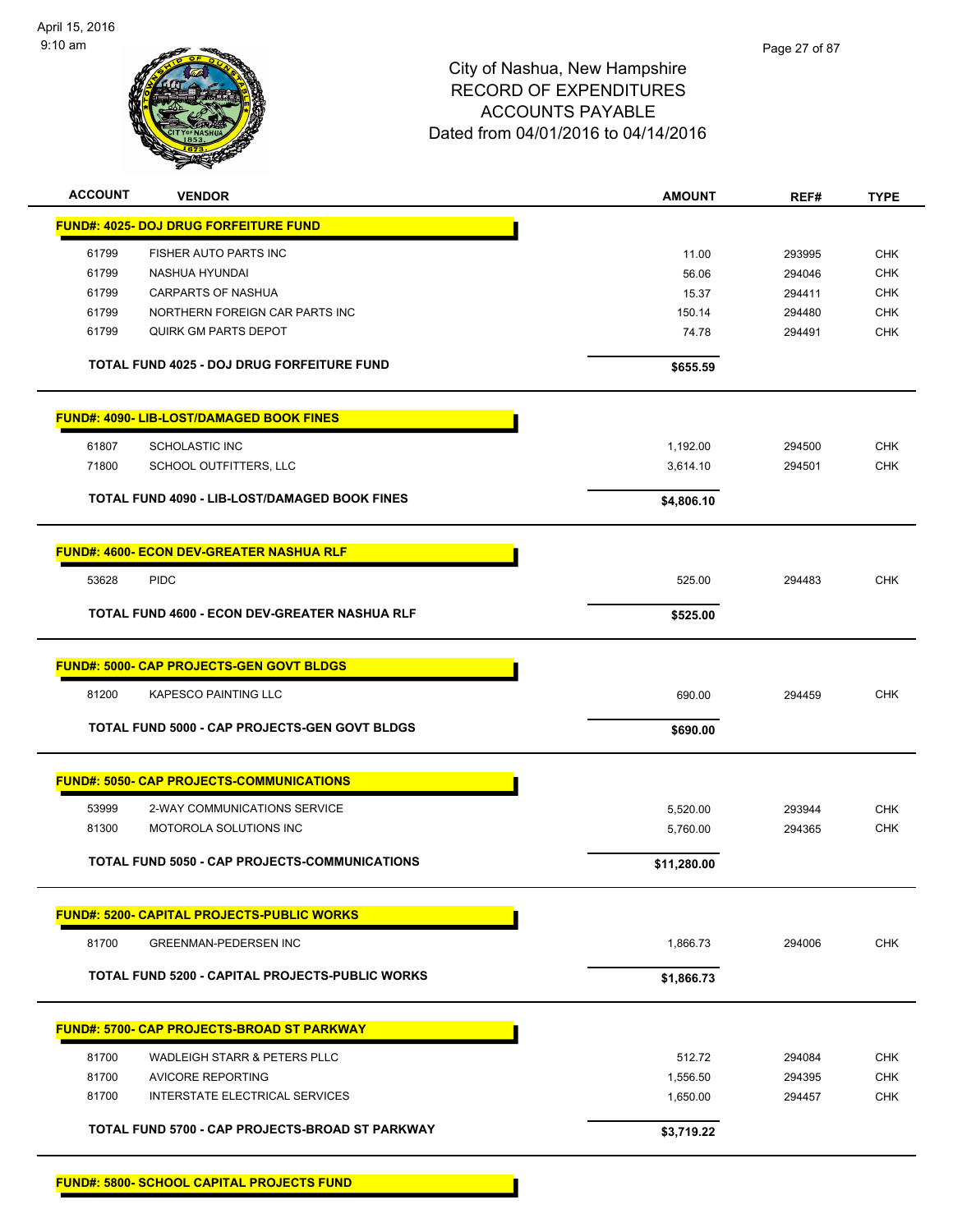

| <b>ACCOUNT</b> | <b>VENDOR</b>                                    | <b>AMOUNT</b> | REF#   | <b>TYPE</b> |
|----------------|--------------------------------------------------|---------------|--------|-------------|
|                | <b>FUND#: 5800- SCHOOL CAPITAL PROJECTS FUND</b> |               |        |             |
| 81200          | MEADOWS CONSTRUCTION CO, LLC                     | 3,647.00      | 294219 | <b>CHK</b>  |
|                | TOTAL FUND 5800 - SCHOOL CAPITAL PROJECTS FUND   | \$3,647.00    |        |             |
|                |                                                  |               |        |             |
|                | <b>FUND#: 6000- SOLID WASTE FUND</b>             |               |        |             |
| 54114          | <b>ENERGYNORTH PROPANE</b>                       | 610.18        | 294428 | <b>CHK</b>  |
| 54200          | BILLS WORLD CLASS CLEANING SER                   | 780.00        | 293965 | <b>CHK</b>  |
| 54280          | HOME DEPOT CREDIT SERVICE 3065                   | 51.60         | 294015 | <b>CHK</b>  |
| 54280          | HOME DEPOT CREDIT SERVICE 3065                   | 146.19        | 294449 | <b>CHK</b>  |
| 54600          | <b>CARPARTS OF NASHUA</b>                        | 146.08        | 293971 | <b>CHK</b>  |
| 54600          | FREIGHTLINER OF NH INC                           | 1,107.82      | 293996 | <b>CHK</b>  |
| 54600          | MCDEVITT TRUCKS INC                              | 76.49         | 294034 | <b>CHK</b>  |
| 54600          | MCNEILUS TRUCK & MANUFACTURING                   | 2,196.45      | 294038 | <b>CHK</b>  |
| 54600          | <b>POWERPLAN</b>                                 | 181.01        | 294060 | CHK         |
| 54600          | SANEL AUTO PARTS CO                              | 37.20         | 294066 | <b>CHK</b>  |
| 54600          | THG CORPORATION                                  | 1,110.21      | 294075 | <b>CHK</b>  |
| 54600          | <b>BAYNE MACHINE WORKS</b>                       | 488.38        | 294402 | <b>CHK</b>  |
| 54600          | <b>GILBERT DRIVELINE SERV &amp; SUPPL</b>        | 83.10         | 294439 | <b>CHK</b>  |
| 54600          | LIBERTY INTNL TRUCKS OF NH LLC                   | 124.30        | 294462 | <b>CHK</b>  |
| 54600          | MCNEILUS TRUCK & MANUFACTURING                   | 78.58         | 294469 | <b>CHK</b>  |
| 54600          | NAPA AUTO PARTS                                  | 149.00        | 294474 | <b>CHK</b>  |
| 54600          | <b>POWERPLAN</b>                                 | 1,771.39      | 294489 | CHK         |
| 54828          | US BANK EQUIPMENT FINANCE                        | 113.54        | 294309 | CHK         |
| 54828          | US BANK EQUIPMENT FINANCE                        | 28.14         | 294310 | CHK         |
| 55400          | PETTY CASH                                       | 25.00         | 294346 | CHK         |
| 55421          | MICROCAD TRAINING & CONSULTING                   | 199.00        | 294364 | <b>CHK</b>  |
| 55699          | TREASURER STATE OF NH                            | 8,651.15      | 293913 | CHK         |
| 55699          | CHEMSERVE ENVIRONMENTAL ANALYS                   | 195.12        | 293974 | CHK         |
| 55699          | CYN OIL CORPORATION                              | 150.00        | 293979 | <b>CHK</b>  |
| 55699          | <b>INTERSTATE REFRIGERANT</b>                    | 294.00        | 294021 | CHK         |
| 55699          | <b>REENERGY RECYCLING</b>                        | 2,811.60      | 294063 | <b>CHK</b>  |
| 55699          | UNIVERSAL RECYCLING TECH                         | 2,364.77      | 294081 | <b>CHK</b>  |
| 55699          | <b>REENERGY RECYCLING</b>                        | 2,020.66      | 294494 | <b>CHK</b>  |
| 61100          | WB MASON CO INC                                  | 307.69        | 294085 | <b>CHK</b>  |
| 61100          | PETTY CASH                                       | 39.64         | 294346 | <b>CHK</b>  |
| 61107          | UNIFIRST CORPORATION                             | 141.61        | 294079 | <b>CHK</b>  |
| 61107          | UNIFIRST CORPORATION                             | 141.61        | 294519 | <b>CHK</b>  |
| 61307          | SHATTUCK MALONE OIL CO                           | 499.58        | 293934 | <b>CHK</b>  |
| 61307          | SHATTUCK MALONE OIL CO                           | 754.29        | 294372 | <b>CHK</b>  |
| 61705          | MAYNARD & LESIEUR INC                            | 175.50        | 294033 | <b>CHK</b>  |
| 75100          | US BANK N.A. (091000022)                         | 515,000.00    | 150291 | <b>ACH</b>  |
| 75200          | US BANK N.A. (091000022)                         | 66,940.63     | 150291 | <b>ACH</b>  |
|                |                                                  |               |        |             |
|                | <b>TOTAL FUND 6000 - SOLID WASTE FUND</b>        | \$609,991.51  |        |             |

#### **FUND#: 6200- WASTEWATER FUND**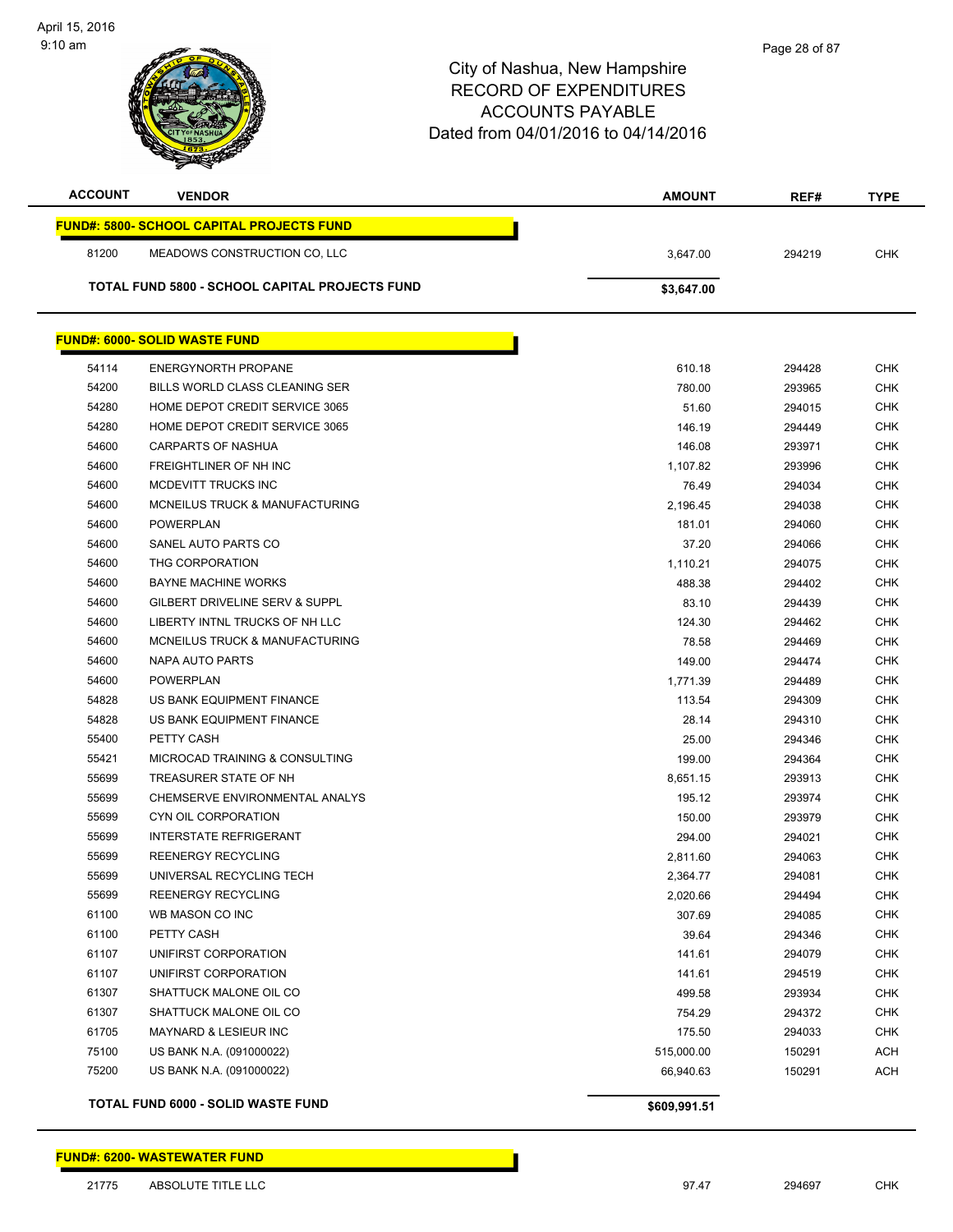

| <b>ACCOUNT</b> | <b>VENDOR</b>                        | <b>AMOUNT</b> | REF#   | <b>TYPE</b> |
|----------------|--------------------------------------|---------------|--------|-------------|
|                | <u> FUND#: 6200- WASTEWATER FUND</u> |               |        |             |
| 21775          | ATTY STEPHEN J FRASCA                | 56.09         | 294698 | <b>CHK</b>  |
| 21775          | <b>BRUCE TESSIER</b>                 | 956.04        | 294699 | CHK         |
| 21775          | <b>CHRISTINA PALERMO</b>             | 496.46        | 294700 | CHK         |
| 21775          | <b>ELIAS NIVA</b>                    | 513.61        | 294701 | <b>CHK</b>  |
| 21775          | <b>FRASCA &amp; FRASCA</b>           | 44.48         | 294702 | <b>CHK</b>  |
| 21775          | <b>GERALDO CARRION</b>               | 246.03        | 294703 | <b>CHK</b>  |
| 21775          | <b>HEATHER GRAY</b>                  | 340.04        | 294704 | <b>CHK</b>  |
| 21775          | JAMES J SEAGRAVES                    | 1,221.01      | 294705 | CHK         |
| 21775          | <b>JAMIE DESROSIERS</b>              | 58.52         | 294706 | <b>CHK</b>  |
| 21775          | JOHN J FLATLEY COMPANY               | 6,018.24      | 294707 | <b>CHK</b>  |
| 21775          | <b>MARK O'DAY</b>                    | 511.72        | 294708 | CHK         |
| 21775          | MONARCH TITLE SERVICES LLC           | 132.50        | 294709 | CHK         |
| 21775          | <b>MONICA GISETTO</b>                | 122.07        | 294710 | CHK         |
| 21775          | ROBERT VAN DER HEIDE                 | 374.22        | 294711 | CHK         |
| 21775          | ROBERTA MCCARRON                     | 1,007.14      | 294712 | <b>CHK</b>  |
| 21775          | SHELLIE & REICHL HASKELL             | 26.63         | 294713 | <b>CHK</b>  |
| 21775          | <b>SUSAN M MCKENNA</b>               | 706.48        | 294714 | <b>CHK</b>  |
| 44597          | HILLSBOROUGH COUNTY REGISTRY         | 242.06        | 294448 | <b>CHK</b>  |
| 53107          | <b>EST ASSOCIATES</b>                | 3,000.00      | 293989 | <b>CHK</b>  |
| 53107          | <b>WRIGHT-PIERCE</b>                 | 172.21        | 294087 | <b>CHK</b>  |
| 53107          | CHEMSERVE ENVIRONMENTAL ANALYS       | 130.27        | 294415 | CHK         |
| 53128          | RATH YOUNG & PIGNATELLI PC           | 1,976.50      | 294062 | CHK         |
| 53467          | MAILINGS UNLIMITED - NWS             | 7,300.00      | 150288 | ACH         |
| 53467          | <b>MAILINGS UNLIMITED</b>            | 563.24        | 294466 | CHK         |
| 54114          | DIRECT ENERGY BUSINESS               | 6,503.31      | 293983 | CHK         |
| 54141          | PENNICHUCK WATER WORKS INC           | 150.46        | 294371 | CHK         |
| 54200          | ALL GREEN COMMERCIAL JANITORS        | 693.33        | 293949 | CHK         |
| 54280          | <b>CLARITY WATER TECHNOLOGIES</b>    | 1,495.02      | 294416 | <b>CHK</b>  |
| 54300          | F W WEBB COMPANY                     | 41.60         | 293990 | <b>CHK</b>  |
| 54487          | ARCSOURCE INC                        | 66.00         | 293955 | CHK         |
| 54487          | F W WEBB COMPANY                     | 825.11        | 293990 | CHK         |
| 54487          | <b>FASTENAL CO</b>                   | 57.01         | 293991 | CHK         |
| 54487          | <b>G H BERLIN WINDWARD</b>           | 933.50        | 293997 | <b>CHK</b>  |
| 54487          | <b>GRAINGER</b>                      | 729.18        | 294002 | <b>CHK</b>  |
| 54487          | <b>HACH COMPANY</b>                  | 108.20        | 294008 | CHK         |
| 54487          | M & M ELECTRICAL SUPPLY CO INC       | 353.25        | 294029 | <b>CHK</b>  |
| 54487          | MCMASTER-CARR                        | 737.80        | 294037 | <b>CHK</b>  |
| 54487          | <b>BLAKE GROUP</b>                   | 783.00        | 294406 | <b>CHK</b>  |
| 54487          | <b>FLOWROX INC</b>                   | 3,021.63      | 294434 | <b>CHK</b>  |
| 54487          | <b>GARCO FILTRATION</b>              | 756.43        | 294436 | <b>CHK</b>  |
| 54487          | SUNBELT RENTALS                      | 896.65        | 294510 | CHK         |
| 54600          | <b>CUES INC</b>                      | 2,346.94      | 293978 | <b>CHK</b>  |
| 54600          | CARPARTS OF NASHUA                   | 46.89         | 294411 | CHK         |
| 54828          | US BANK EQUIPMENT FINANCE            | 28.14         | 294310 | CHK         |
| 54828          | US BANK EQUIPMENT FINANCE            | 113.54        | 294313 | CHK         |
| 55109          | BAYRING COMMUNICATIONS               | 60.75         | 294358 | CHK         |
| 55109          | <b>FAIRPOINT COMMUNICATIONS</b>      | 779.03        | 294360 | <b>CHK</b>  |
| 55109          | <b>FAIRPOINT COMMUNICATIONS</b>      | 77.74         | 294361 | <b>CHK</b>  |
| 55421          | MICROCAD TRAINING & CONSULTING       | 199.00        | 294364 | <b>CHK</b>  |
|                |                                      |               |        |             |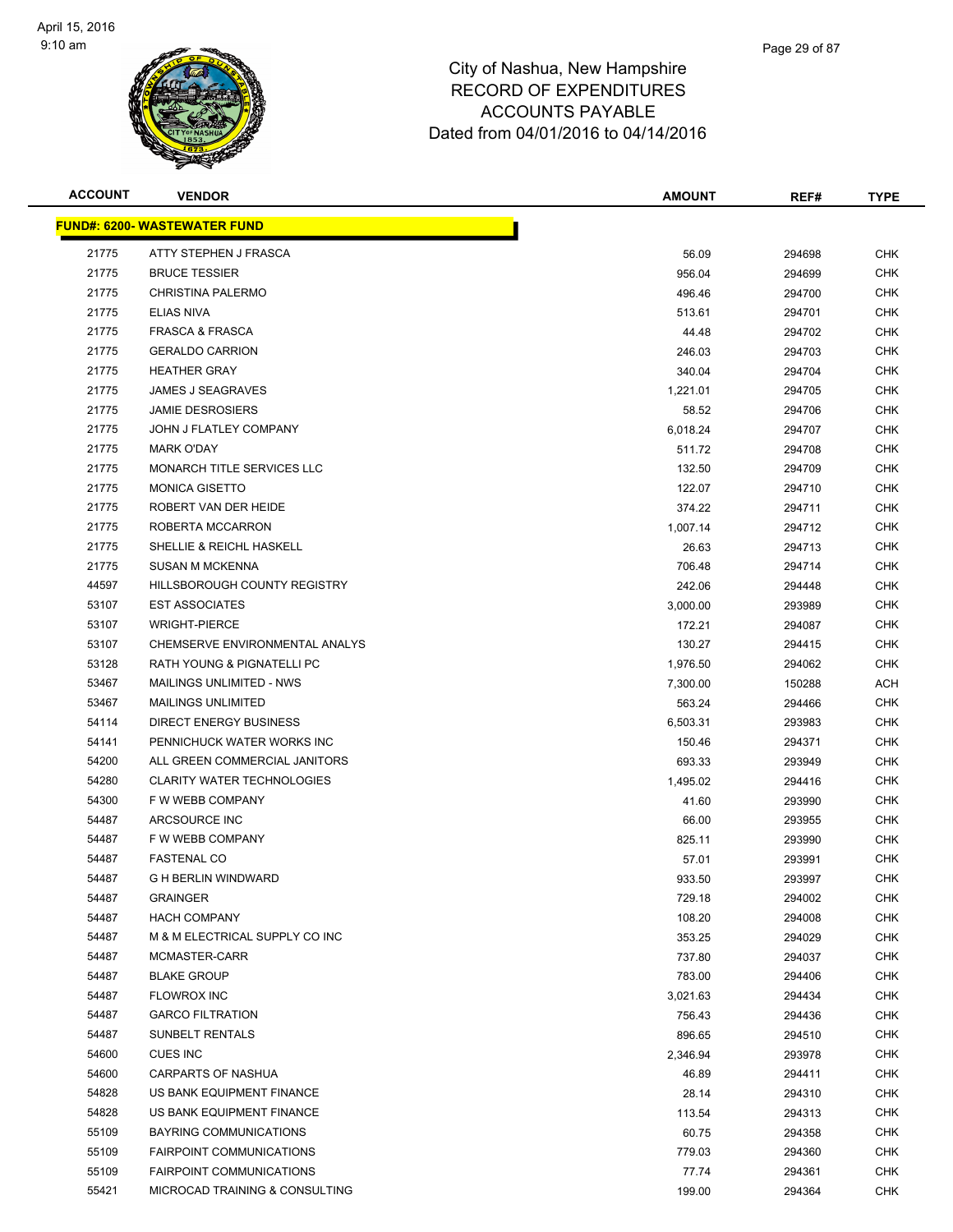

| <b>ACCOUNT</b> | <b>VENDOR</b>                            | <b>AMOUNT</b> | REF#   | <b>TYPE</b> |
|----------------|------------------------------------------|---------------|--------|-------------|
|                | <b>FUND#: 6200- WASTEWATER FUND</b>      |               |        |             |
| 55500          | THE TELEGRAPH                            | 352.85        | 294376 | <b>CHK</b>  |
| 55500          | UNION LEADER CORP -- 19828               | 122.10        | 294379 | <b>CHK</b>  |
| 55607          | PETTY CASH                               | 17.92         | 294346 | <b>CHK</b>  |
| 55618          | <b>CITIZENS BANK</b>                     | 1,480.85      | 150315 | <b>ACH</b>  |
| 55699          | AMERICAN TANK MANAGEMENT INC             | 1,350.00      | 293952 | <b>CHK</b>  |
| 55699          | <b>TRANSFORMER SERVICE INC</b>           | 1,615.00      | 294515 | <b>CHK</b>  |
| 61100          | WB MASON CO INC                          | 25.70         | 294085 | <b>CHK</b>  |
| 61100          | WB MASON CO INC                          | 314.41        | 294524 | <b>CHK</b>  |
| 61107          | <b>CHEMSEARCHFE</b>                      | 275.14        | 293973 | <b>CHK</b>  |
| 61107          | <b>GRAINGER</b>                          | 582.65        | 294002 | <b>CHK</b>  |
| 61107          | UNIFIRST CORPORATION                     | 237.53        | 294079 | <b>CHK</b>  |
| 61107          | UNIFIRST CORPORATION                     | 232.84        | 294519 | <b>CHK</b>  |
| 61149          | <b>VWR INTERNATIONAL</b>                 | 264.26        | 294083 | <b>CHK</b>  |
| 61149          | PETTY CASH                               | 5.73          | 294346 | <b>CHK</b>  |
| 61149          | <b>VWR INTERNATIONAL</b>                 | 383.25        | 294521 | <b>CHK</b>  |
| 61156          | JCI JONES CHEMICALS INC                  | 2,381.48      | 294024 | <b>CHK</b>  |
| 61156          | <b>BASF CORP</b>                         | 8,465.75      | 294401 | <b>CHK</b>  |
| 61156          | POLYDYNE INC                             | 34,834.60     | 294486 | <b>CHK</b>  |
| 61299          | HOME DEPOT CREDIT SERVICE 3065           | 34.95         | 294015 | <b>CHK</b>  |
| 61299          | MCMASTER-CARR                            | 120.44        | 294037 | <b>CHK</b>  |
| 61299          | OMEGA INDUSTRIAL SUPPLY INC              | 679.56        | 294055 | <b>CHK</b>  |
| 61299          | FLOWSERVE US INC                         | 3,476.71      | 294435 | <b>CHK</b>  |
| 61428          | <b>VWR INTERNATIONAL</b>                 | 47.13         | 294521 | <b>CHK</b>  |
| 71000          | FIBER OPTIC SPLICING & TESTING           | 8,900.00      | 293993 | <b>CHK</b>  |
| 71025          | <b>FASTENAL CO</b>                       | 276.93        | 293991 | <b>CHK</b>  |
| 71025          | <b>GRAINGER</b>                          | 495.75        | 294002 | <b>CHK</b>  |
| 71025          | SNAP ON TOOLS                            | 3,002.55      | 294069 | <b>CHK</b>  |
| 81200          | <b>HORIZON SOLUTIONS LLC</b>             | 1,233.60      | 294017 | <b>CHK</b>  |
| 81200          | WOODARD & CURRAN INC                     | 3,430.00      | 294086 | <b>CHK</b>  |
| 81700          | <b>HAZEN &amp; SAWYER PC</b>             | 8,656.63      | 294445 | <b>CHK</b>  |
| 81700          | AT & T MOBILITY                          | 1,357.19      | 293917 | <b>CHK</b>  |
| 81700          | <b>WRIGHT-PIERCE</b>                     | 8,403.68      | 294087 | <b>CHK</b>  |
| 81700          | <b>HAZEN &amp; SAWYER PC</b>             | 2,638.61      | 294012 | <b>CHK</b>  |
| 81700          | WOODARD & CURRAN INC                     | 9,532.24      | 294086 | <b>CHK</b>  |
|                | <b>TOTAL FUND 6200 - WASTEWATER FUND</b> | \$153,344.57  |        |             |

|       | <u> FUND#: 6500- PROPERTY &amp; CASUALTY FUND</u> |          |        |            |
|-------|---------------------------------------------------|----------|--------|------------|
| 54267 | STANLEY ELEVATOR CO INC                           | 4.473.63 | 294072 | <b>CHK</b> |
| 54267 | TREASURER STATE OF NH                             | 250.00   | 294377 | <b>CHK</b> |
| 55200 | NATIONAL SAFETY COUNCIL                           | 395.00   | 294366 | <b>CHK</b> |
| 55307 | ROSS DUGAS                                        | 19.44    | 294337 | <b>CHK</b> |
| 59148 | HUB INT'L NEW ENGLAND LLC                         | 1.367.00 | 150316 | <b>ACH</b> |
| 59207 | APPLE NASHUA LLC                                  | 2.465.00 | 294298 | <b>CHK</b> |
| 59207 | <b>BOSTON MEDICAL CENTER INC.</b>                 | 492.00   | 294299 | <b>CHK</b> |
| 59207 | DYNASPLINT SYSTEMS INC                            | 395.00   | 294300 | <b>CHK</b> |
| 59207 | MARY HITCHCOCK MEMORIAL HOSP                      | 415.00   | 294303 | <b>CHK</b> |
| 59207 | MERRIMACK VALLEY PHYSICAL                         | 676.00   | 294304 | <b>CHK</b> |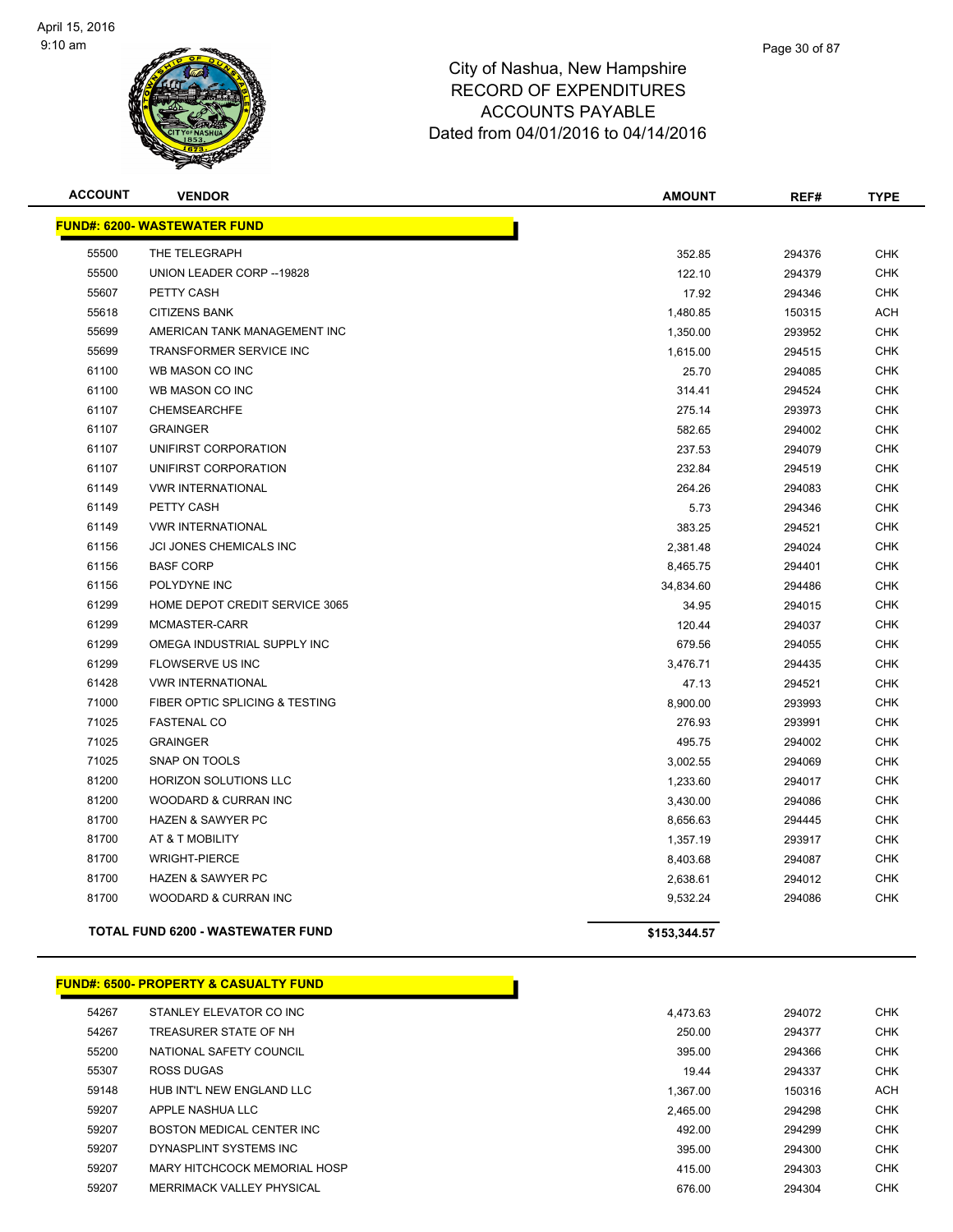

| <b>ACCOUNT</b> | <b>VENDOR</b>                                         | <b>AMOUNT</b> | REF#   | <b>TYPE</b> |
|----------------|-------------------------------------------------------|---------------|--------|-------------|
|                | <b>FUND#: 6500- PROPERTY &amp; CASUALTY FUND</b>      |               |        |             |
| 59207          | OCCUPATIONAL HEALTH CTRS SOUTH                        | 1,434.58      | 294305 | <b>CHK</b>  |
| 59207          | SO NH REGIONAL MEDICAL CENTER                         | 1,537.36      | 294306 | <b>CHK</b>  |
| 59207          | THE SURGERY CENTER OF GREATER                         | 250.00        | 294307 | <b>CHK</b>  |
| 59207          | ANESTHESIA CARE GROUP PC                              | 2,392.60      | 294724 | <b>CHK</b>  |
| 59207          | APPLE NASHUA LLC                                      | 1,958.61      | 294725 | <b>CHK</b>  |
| 59207          | CAPE MEDICAL SUPPLY INC                               | 42.95         | 294726 | <b>CHK</b>  |
| 59207          | <b>CONVENIENTMD LLC</b>                               | 393.32        | 294727 | <b>CHK</b>  |
| 59207          | DARTMOUTH HITCHCOCK CLINIC                            | 473.00        | 294728 | <b>CHK</b>  |
| 59207          | DEVINE MILLIMET & BRANCH PA                           | 2.372.09      | 294729 | <b>CHK</b>  |
| 59207          | ELLIOT HOSPITAL                                       | 125.00        | 294730 | <b>CHK</b>  |
| 59207          | <b>FOUNDATION MEDICAL PARTNERS</b>                    | 154.00        | 294731 | <b>CHK</b>  |
| 59207          | <b>INJURED WORKERS PHARMACY LLC</b>                   | 269.95        | 294733 | <b>CHK</b>  |
| 59207          | MDS MEDICAL DEVICE SPECIALITY                         | 495.00        | 294734 | <b>CHK</b>  |
| 59207          | <b>MERRIMACK VALLEY PHYSICAL</b>                      | 395.00        | 294735 | <b>CHK</b>  |
| 59207          | NASHUA RADIOLOGY PA                                   | 38.00         | 294736 | <b>CHK</b>  |
| 59207          | OCCUPATIONAL HEALTH CTRS SOUTH                        | 1,110.02      | 294737 | <b>CHK</b>  |
| 59207          | <b>PAIN SOLUTIONS PLLC</b>                            | 700.00        | 294738 | <b>CHK</b>  |
| 59207          | ST JOSEPHS HOSPITAL                                   | 2,258.30      | 294741 | <b>CHK</b>  |
| 59207          | SUMMIT INVESTIGATIONS, INC                            | 740.00        | 294742 | <b>CHK</b>  |
| 59250          | MARVELL PLATE GLASS INC                               | 579.21        | 294302 | <b>CHK</b>  |
| 59250          | R B ALLEN CO INC                                      | 300.00        | 294739 | <b>CHK</b>  |
| 59250          | <b>RC WELDING LLC</b>                                 | 1,300.00      | 294740 | <b>CHK</b>  |
| 59275          | FEDERATED MUTUAL INSURANCE CO                         | 7,731.36      | 294301 | <b>CHK</b>  |
| 59275          | <b>GATE CITY FENCE CO INC</b>                         | 654.00        | 294732 | <b>CHK</b>  |
|                | <b>TOTAL FUND 6500 - PROPERTY &amp; CASUALTY FUND</b> | \$38,652.42   |        |             |

|       | <b>FUND#: 6600- BENEFITS SELF INSURANCE FUND</b> |            |
|-------|--------------------------------------------------|------------|
| 21520 | COLONIAL LIFE AND ACCIDENT INS                   |            |
| 21520 | COLONIAL LIFE AND ACCIDENT INS                   |            |
| 21990 | <b>GERARD ANCTIL</b>                             |            |
| 52815 | <b>ANTHEM - EAP</b>                              |            |
| 53142 | INFOR (US) INC                                   | 2,580.00   |
| 53452 | CAREER CONNECTIONS                               | 353.60     |
| 59500 | NORTHEAST DELTA DENTAL                           | 23,454.90  |
| 59500 | ANTHEM BCBS OF NE                                | 91,819.75  |
| 59507 | ANTHEM BCBS OF NE                                | (130.17)   |
| 59507 | ANTHEM BCBS OF NE                                | 127,882.70 |
| 59507 | ANTHEM BCBS OF NE                                | 604,727.10 |
| 59507 | ANTHEM BCBS OF NE                                | 24,141.06  |
| 59507 | HARVARD PILGRIM HEALTH CARE                      | 108,174.57 |
| 59507 | HARVARD PILGRIM HEALTH CARE                      | 96,633.17  |
| 59525 | NORTHEAST DELTA DENTAL                           | 40,036.49  |
| 61235 | SAFEGUARD BY TEAM MHC                            | 474.72     |

**TOTAL FUND 6600 - BENEFITS SELF INSURANCE FUND \$1,139,933.97**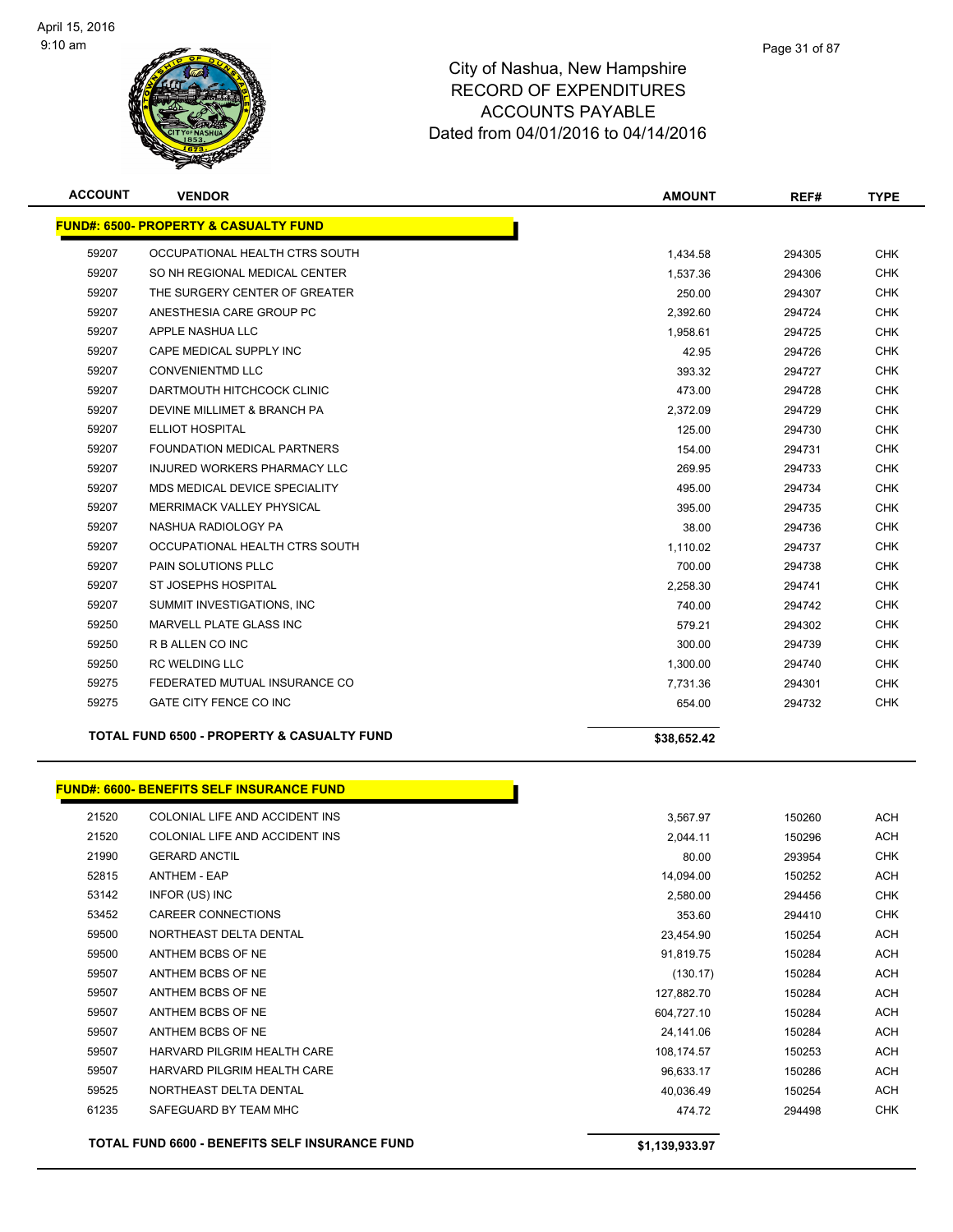

| <b>ACCOUNT</b> | <b>VENDOR</b>                                           | <b>AMOUNT</b> | REF#   | <b>TYPE</b> |
|----------------|---------------------------------------------------------|---------------|--------|-------------|
|                | <b>FUND#: 7050- HOLMAN STADIUM IMPROVEMNTS ETF</b>      |               |        |             |
| 54280          | GRANITE STATE CONCRETE CO INC                           | 1,485.00      | 294004 | <b>CHK</b>  |
| 54280          | <b>HUDSON QUARRY CORP</b>                               | 761.96        | 294018 | <b>CHK</b>  |
| 54280          | SIMPLEX GRINNELL                                        | 1,656.41      | 294506 | <b>CHK</b>  |
|                |                                                         |               |        |             |
|                | <b>TOTAL FUND 7050 - HOLMAN STADIUM IMPROVEMNTS ETF</b> | \$3,903.37    |        |             |
|                | <b>FUND#: 7064- JACKSON MILLS DAM OPERATIONS</b>        |               |        |             |
| 54221          | DAVES SEPTIC SERVICE INC                                | 92.15         | 294420 | <b>CHK</b>  |
| 55109          | <b>FAIRPOINT COMMUNICATIONS</b>                         | 99.22         | 293920 | <b>CHK</b>  |
|                |                                                         |               |        |             |
|                | <b>TOTAL FUND 7064 - JACKSON MILLS DAM OPERATIONS</b>   | \$191.37      |        |             |
|                | <b>FUND#: 7078- CITY BUILDINGS ETF</b>                  |               |        |             |
| 54280          | KAMCO LOCK SOLUTIONS                                    | 1,079.50      | 294027 | <b>CHK</b>  |
|                | <b>TOTAL FUND 7078 - CITY BUILDINGS ETF</b>             | \$1,079.50    |        |             |
|                |                                                         |               |        |             |
|                | <b>FUND#: 7501- HUNT BLDG CONTRIBUTIONS ETF</b>         |               |        |             |
| 81200          | DAVIS CONSTRUCTION                                      | 15,371.15     | 293981 | <b>CHK</b>  |
|                | <b>TOTAL FUND 7501 - HUNT BLDG CONTRIBUTIONS ETF</b>    | \$15,371.15   |        |             |
|                | <b>FUND#: 7522- PW-DATA COMM IMPROVEMENTS</b>           |               |        |             |
|                |                                                         |               |        | <b>CHK</b>  |
| 61556          | OCEAN STATE SIGNAL CO                                   | 1,800.00      | 294482 |             |
|                | <b>TOTAL FUND 7522 - PW-DATA COMM IMPROVEMENTS</b>      | \$1,800.00    |        |             |
|                | <u> FUND#: 7565- SCHOOL RELATED PROGRAMS-ETF</u>        |               |        |             |
| 61299          | NASHUA HIGH SCHOOL SOUTH                                | 1,300.00      | 294093 | <b>CHK</b>  |
| 71221          | BEST BUY BUSINESS ADVANTAGE                             | 1,393.00      | 294548 | <b>CHK</b>  |
|                | TOTAL FUND 7565 - SCHOOL RELATED PROGRAMS-ETF           | \$2,693.00    |        |             |
|                |                                                         |               |        |             |
|                | <b>FUND#: 8007- EDGEWOOD CEMETERY PERP-CARE</b>         |               |        |             |
| 10640          | TD BANK ACCT#664854015                                  | 10,800.00     | 294511 | <b>CHK</b>  |
|                | TOTAL FUND 8007 - EDGEWOOD CEMETERY PERP-CARE           | \$10,800.00   |        |             |
|                | <b>FUND#: 8063- LIBRARY-HENRY STEARNS FUND</b>          |               |        |             |
| 61807          | <b>BAKER &amp; TAYLOR</b>                               | 143.30        | 293959 | <b>CHK</b>  |
| 61807          | <b>INGRAM LIBRARY SERVICES</b>                          | 19.49         | 294020 | <b>CHK</b>  |
| 61807          | <b>BAKER &amp; TAYLOR</b>                               | 160.74        | 294399 | CHK         |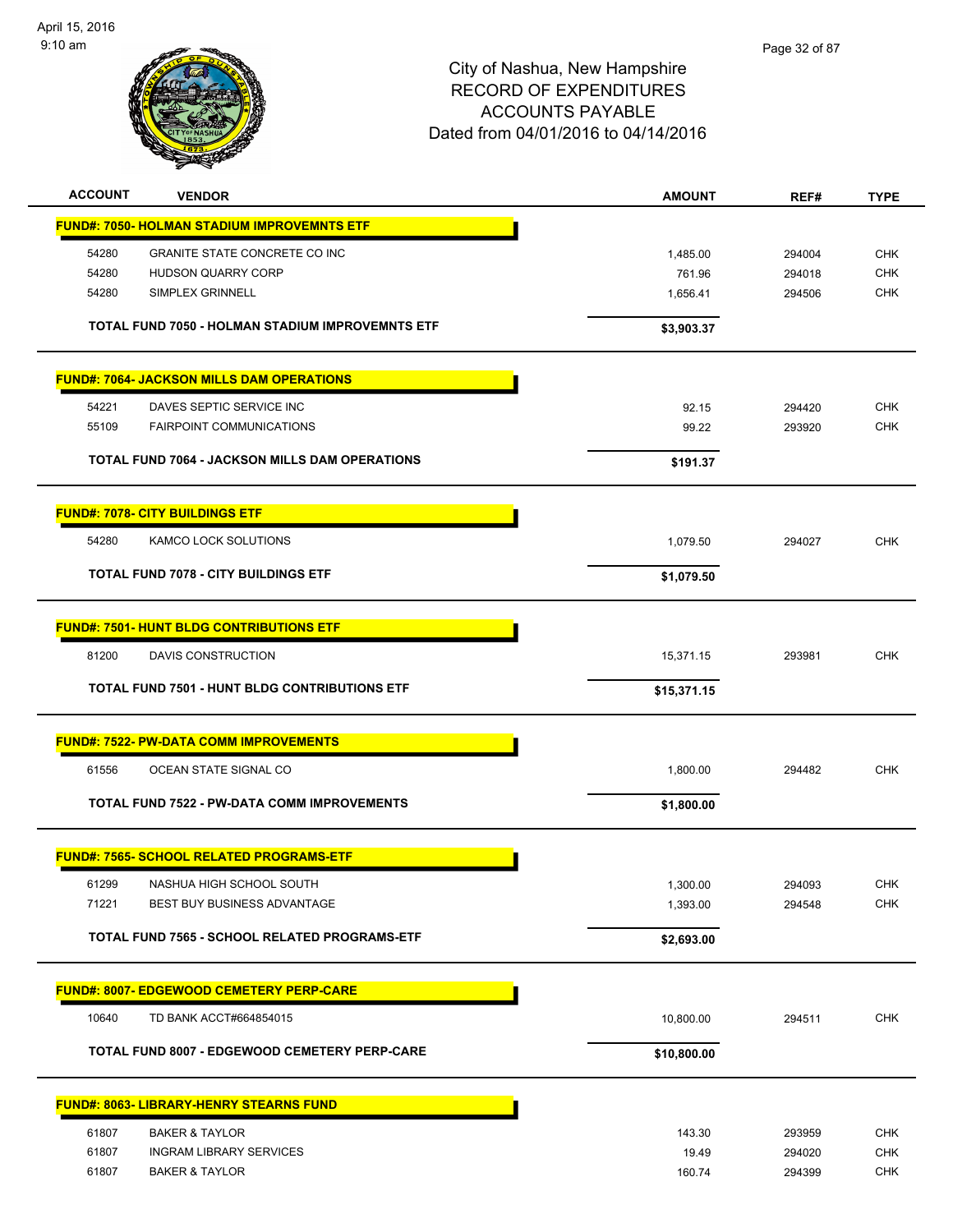| April 15, 2016                                      |                                                                                                                                  |               |             |
|-----------------------------------------------------|----------------------------------------------------------------------------------------------------------------------------------|---------------|-------------|
| $9:10$ am                                           | City of Nashua, New Hampshire<br><b>RECORD OF EXPENDITURES</b><br><b>ACCOUNTS PAYABLE</b><br>Dated from 04/01/2016 to 04/14/2016 | Page 33 of 87 |             |
| <b>ACCOUNT</b><br><b>VENDOR</b>                     | <b>AMOUNT</b>                                                                                                                    | REF#          | <b>TYPE</b> |
| <b>TOTAL FUND 8063 - LIBRARY-HENRY STEARNS FUND</b> | \$323.53                                                                                                                         |               |             |
| <b>FUND#: 8400- AGENCY-DEVELOPER ESCROWS</b>        |                                                                                                                                  |               |             |
| 21730<br><b>HOWARD CHAIN</b>                        | 8,750.00                                                                                                                         | 294333        | <b>CHK</b>  |
| <b>TOTAL FUND 8400 - AGENCY-DEVELOPER ESCROWS</b>   | \$8,750.00                                                                                                                       |               |             |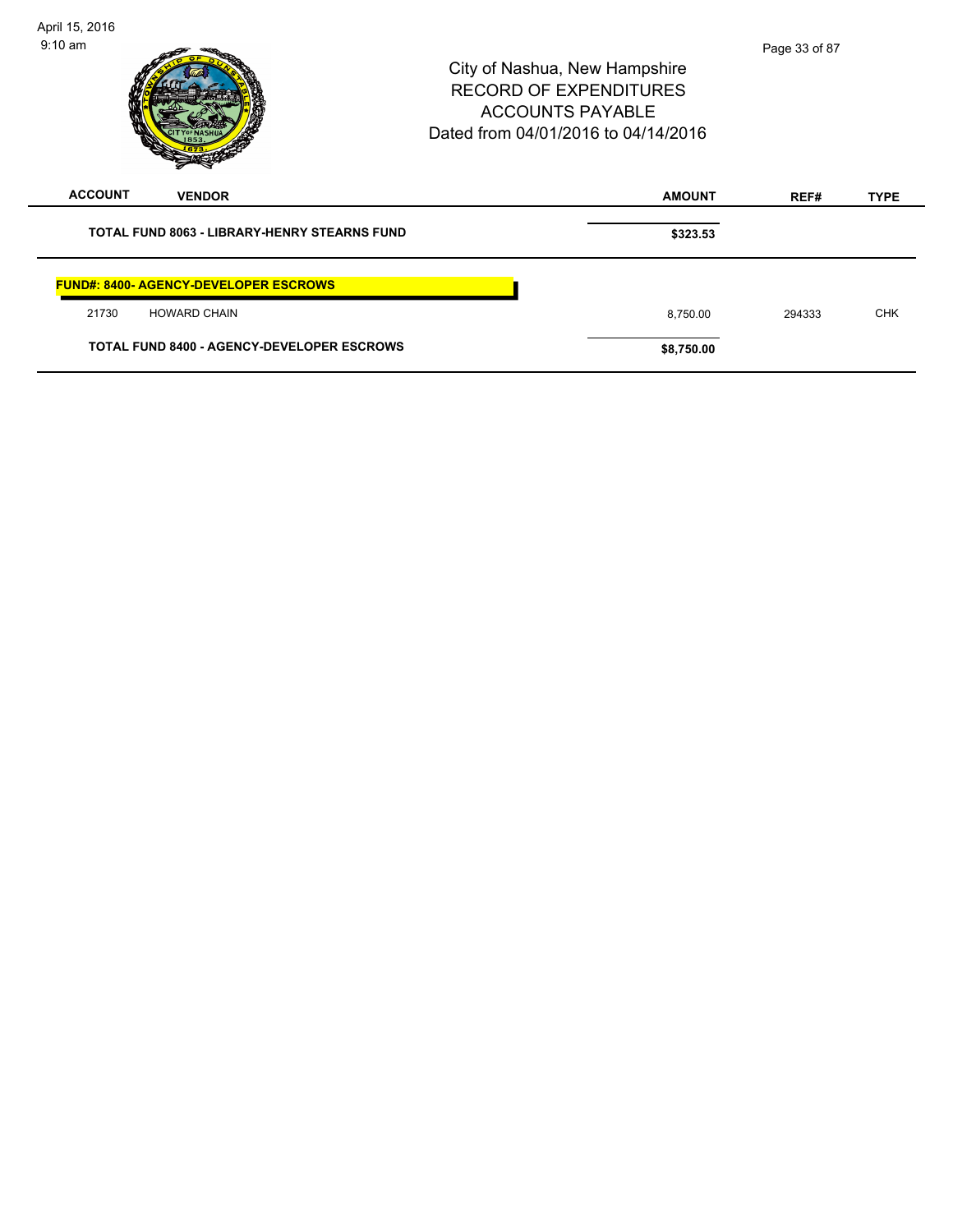

| ACCOUNT | <b>VENDOR</b> | <b>AMOUNT</b><br>REF#                     |               | <b>TYPE</b> |
|---------|---------------|-------------------------------------------|---------------|-------------|
|         |               | <b>EXPENDITURE SUMMARY BY FUND</b>        | <b>AMOUNT</b> |             |
|         | 1000          | <b>GENERAL FUND</b>                       | 4,008,001.08  |             |
|         | 1001          | <b>GF-CAPITAL IMPROVEMENTS</b>            | 5,196.40      |             |
|         | 2100          | <b>FOOD SERVICES FUND</b>                 | 119,204.14    |             |
|         | 2201          | DRIVERS EDUCATION FUND                    | 39.00         |             |
|         | 2204          | SUMMER SCHOOL                             | 1,991.08      |             |
|         | 2212          | ATHLETICS REVENUE FUND                    | 7,328.75      |             |
|         | 2222          | AFTER SCHOOL PROGRAM                      | 1,773.92      |             |
|         | 2247          | <b>CULINARY ARTS</b>                      | 555.96        |             |
|         | 2257          | SPECIAL ED LOCAL                          | 41,402.24     |             |
|         | 2501          | PUBLIC HEALTH CLIENT FEES FUND            | 596.00        |             |
|         | 2505          | <b>GOVT &amp; EDUCATION CHANNELS FUND</b> | 1,512.74      |             |
|         | 2506          | HUNT BLDG FACILITY RENTAL FUND            | 1,619.03      |             |
|         | 3050          | POLICE GRANTS FUND                        | 700.00        |             |
|         | 3068          | COMMUNITY SERVICES GRANTS FUND            | 54,332.76     |             |
|         | 3070          | COMMUNITY HEALTH GRANTS FUND              | 97.18         |             |
|         | 3080          | COMMUNITY DEVELOPMENT GRANTS              | 10,058.94     |             |
|         | 3090          | URBAN PROGRAM GRANTS FUND                 | 58,646.07     |             |
|         | 3120          | <b>TRANSIT GRANTS FUND</b>                | 10,696.47     |             |
|         | 3800          | <b>SCHOOL GRANTS FUND</b>                 | 70,037.49     |             |
|         | 3810          | FOOD SERVICE GRANTS FUND                  | 6,026.41      |             |
|         | 4005          | TRAFFIC VIOLATIONS FUND                   | 3,678.00      |             |
|         | 4020          | POLICE DRUG ENFORCEMENT FUND              | 220.00        |             |
|         | 4025          | DOJ DRUG FORFEITURE FUND                  | 655.59        |             |
|         | 4090          | LIB-LOST/DAMAGED BOOK FINES               | 4,806.10      |             |
|         | 4600          | ECON DEV-GREATER NASHUA RLF               | 525.00        |             |
|         | 5000          | CAP PROJECTS-GEN GOVT BLDGS               | 690.00        |             |
|         | 5050          | CAP PROJECTS-COMMUNICATIONS               | 11,280.00     |             |
|         | 5200          | CAPITAL PROJECTS-PUBLIC WORKS             | 1,866.73      |             |
|         | 5700          | CAP PROJECTS-BROAD ST PARKWAY             | 3,719.22      |             |
|         | 5800          | SCHOOL CAPITAL PROJECTS FUND              | 3,647.00      |             |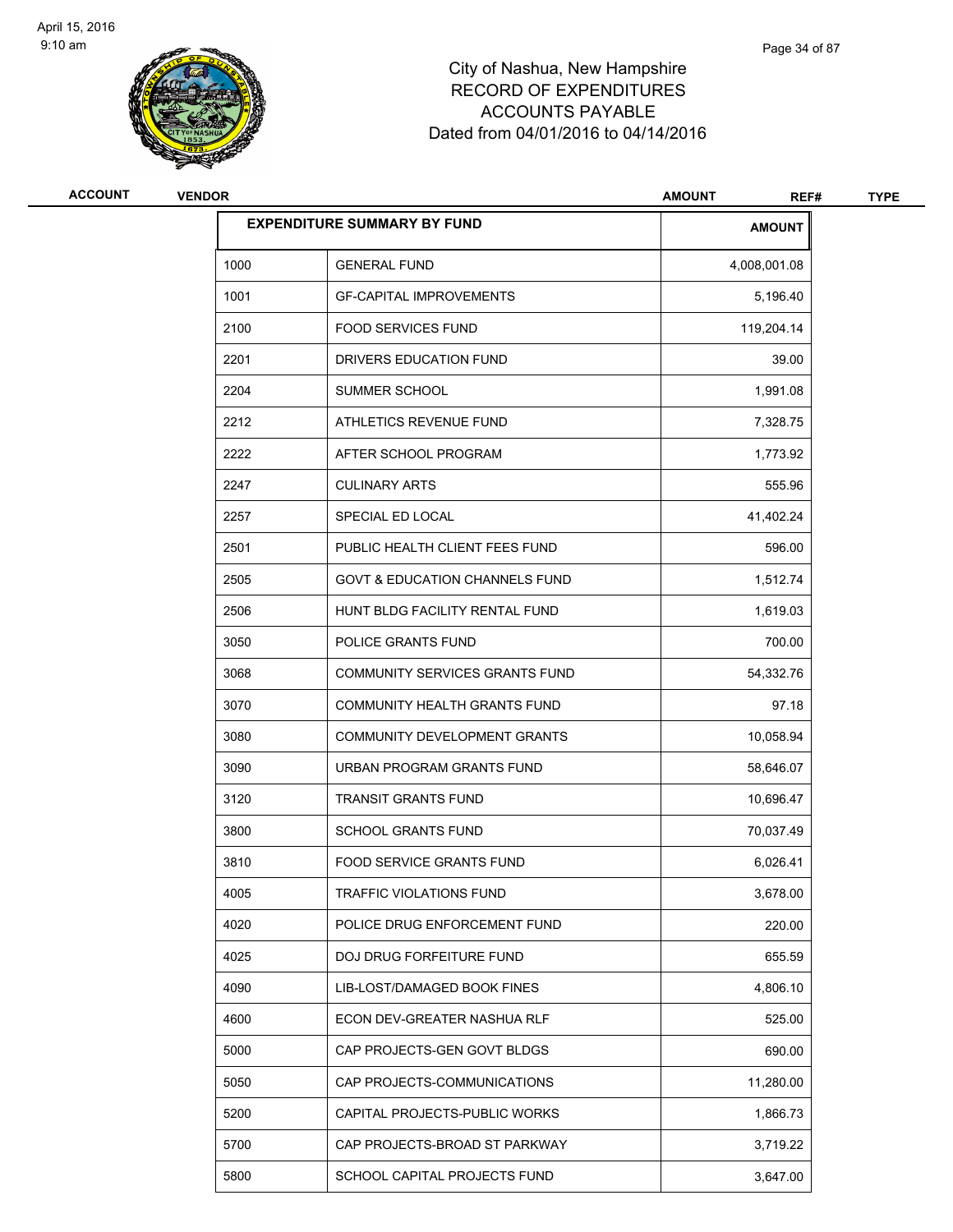

| <b>ACCOUNT</b> | <b>VENDOR</b> |                                       | <b>AMOUNT</b><br>REF# | <b>TYPE</b> |
|----------------|---------------|---------------------------------------|-----------------------|-------------|
|                |               |                                       | <b>AMOUNT</b>         |             |
|                | 6000          | <b>SOLID WASTE FUND</b>               | 609,991.51            |             |
|                | 6200          | <b>WASTEWATER FUND</b>                | 153,344.57            |             |
|                | 6500          | PROPERTY & CASUALTY FUND              | 38,652.42             |             |
|                | 6600          | BENEFITS SELF INSURANCE FUND          | 1,139,933.97          |             |
|                | 7050          | <b>HOLMAN STADIUM IMPROVEMNTS ETF</b> | 3,903.37              |             |
|                | 7064          | <b>JACKSON MILLS DAM OPERATIONS</b>   | 191.37                |             |
|                | 7078          | <b>CITY BUILDINGS ETF</b>             | 1,079.50              |             |
|                | 7501          | HUNT BLDG CONTRIBUTIONS ETF           | 15,371.15             |             |
|                | 7522          | PW-DATA COMM IMPROVEMENTS             | 1,800.00              |             |
|                | 7565          | <b>SCHOOL RELATED PROGRAMS-ETF</b>    | 2,693.00              |             |
|                | 8007          | EDGEWOOD CEMETERY PERP-CARE           | 10,800.00             |             |
|                | 8063          | <b>LIBRARY-HENRY STEARNS FUND</b>     | 323.53                |             |
|                | 8400          | AGENCY-DEVELOPER ESCROWS              | 8,750.00              |             |
|                | <b>TOTAL:</b> |                                       | 6,417,737.69          |             |
|                |               |                                       |                       |             |

**Grand Total:**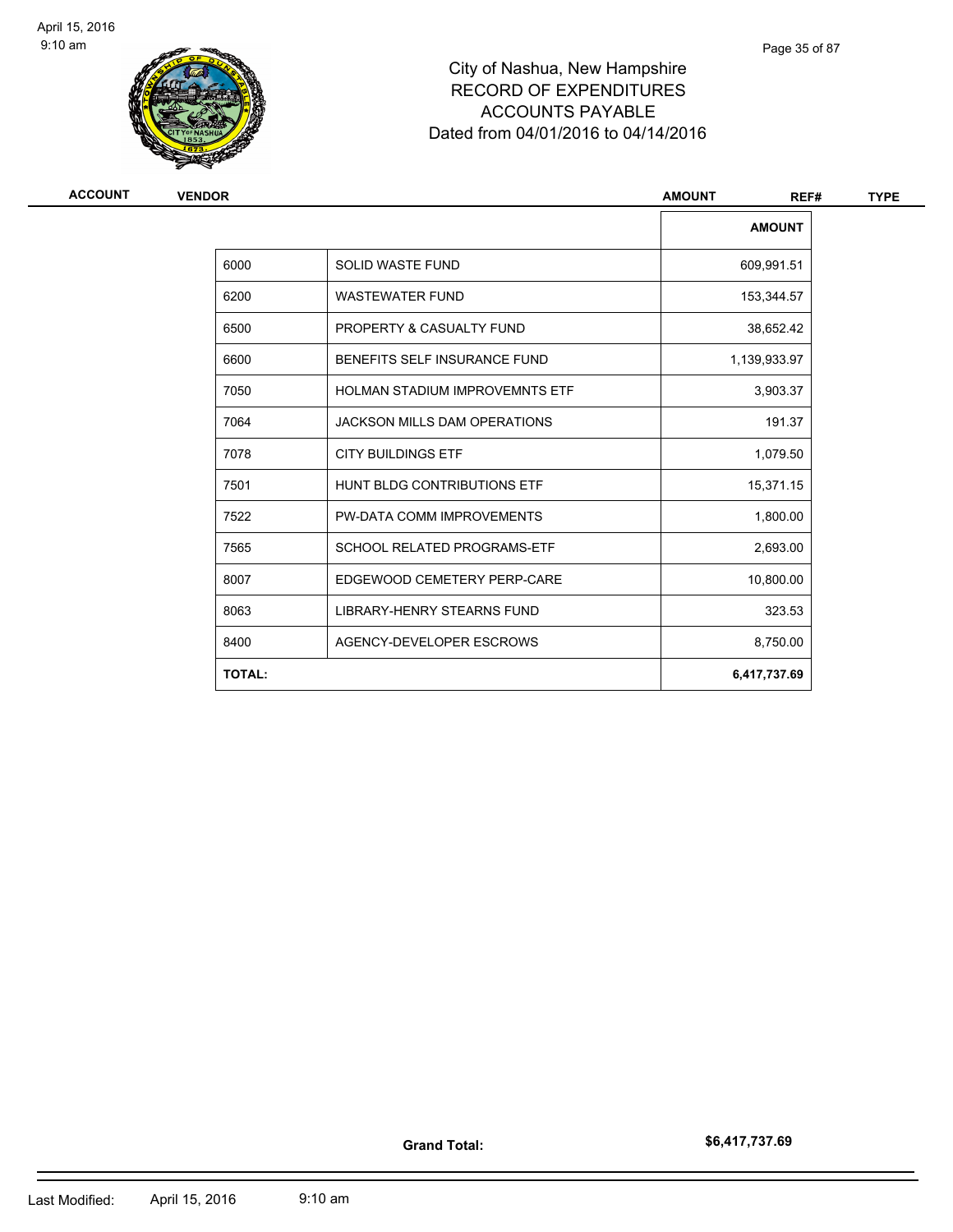#### City of Nashua, New Hampshire RECORD OF EXPENDITURES PAYROLL-GROSS WAGES Dated from 04/01/2016 to 04/14/2016

Page 36 of 87

|     | <b>PAY DATE</b>                      | <b>ACCOUNT</b> | <b>DESCRIPTION</b>             | <b>AMOUNT</b> |
|-----|--------------------------------------|----------------|--------------------------------|---------------|
|     | <b>FUND#: 1000 - GENERAL FUND</b>    |                |                                |               |
| 101 | <b>MAYOR</b>                         |                |                                |               |
|     | 4/7/16                               | 51100          | ASSISTANT TO THE MAYOR         | 1,539.90      |
|     | 4/14/16                              | 51100          | ASSISTANT TO THE MAYOR         | 1,539.90      |
|     | 4/7/16                               | 51100          | SECRETARY RECEPTIONIST         | 460.66        |
|     | 4/14/16                              | 51100          | SECRETARY RECEPTIONIST         | 584.98        |
|     | 4/7/16                               | 51100          | SPECIAL ASSISTANT TO THE MAYOR | 1,177.20      |
|     | 4/14/16                              | 51100          | SPECIAL ASSISTANT TO THE MAYOR | 1,177.20      |
|     | 4/14/16                              | 51300          | OVERTIME-REGULAR               | 21.93         |
|     | 4/7/16                               | 51500          | MAYOR                          | 2,194.95      |
|     | 4/14/16                              | 51500          | MAYOR                          | 2,194.95      |
|     | <b>TOTAL 101 - MAYOR</b>             |                |                                | \$10,891.67   |
| 102 | <b>BOARD OF ALDERMEN</b>             |                |                                |               |
|     | 4/7/16                               | 51100          | ALDERMANIC LEGISLATION MANAGER | 1,489.35      |
|     | 4/14/16                              | 51100          | ALDERMANIC LEGISLATION MANAGER | 1,489.35      |
|     | 4/7/16                               | 51200          | LEGISLATIVE TRANSCRIPTION SPEC | 508.38        |
|     | 4/14/16                              | 51200          | LEGISLATIVE TRANSCRIPTION SPEC | 495.00        |
|     | <b>TOTAL 102 - BOARD OF ALDERMEN</b> |                |                                | \$3,982.08    |
| 103 | <b>LEGAL</b>                         |                |                                |               |
|     | 4/7/16                               | 51100          | ASSOCIATE CORPORATION COUNSEL  | 1,529.80      |
|     | 4/14/16                              | 51100          | ASSOCIATE CORPORATION COUNSEL  | 1,529.80      |
|     | 4/7/16                               | 51100          | <b>CORPORATION COUNSEL</b>     | 2,183.75      |
|     | 4/14/16                              | 51100          | <b>CORPORATION COUNSEL</b>     | 2,183.75      |
|     | 4/7/16                               | 51100          | DEPUTY CORPORATION COUNSEL     | 2,060.85      |
|     | 4/14/16                              | 51100          | DEPUTY CORPORATION COUNSEL     | 2,060.86      |
|     | 4/7/16                               | 51100          | <b>LEGAL ASSISTANT</b>         | 1,957.20      |
|     | 4/14/16                              | 51100          | <b>LEGAL ASSISTANT</b>         | 1,957.20      |
|     | <b>TOTAL 103 - LEGAL</b>             |                |                                | \$15,463.21   |
| 107 | <b>CITY CLERK</b>                    |                |                                |               |
|     | 4/7/16                               | 51100          | <b>CITY CLERK</b>              | 1,622.10      |
|     | 4/14/16                              | 51100          | <b>CITY CLERK</b>              | 1,622.10      |
|     | 4/7/16                               | 51100          | <b>CLERK VITAL RECORDS II</b>  | 2,044.70      |
|     | 4/14/16                              | 51100          | CLERK VITAL RECORDS II         | 2,044.70      |
|     | 4/7/16                               | 51100          | DEPARTMENT COORDINATOR, CC     | 833.70        |
|     | 4/14/16                              | 51100          | DEPARTMENT COORDINATOR, CC     | 833.70        |
|     | 4/7/16                               | 51300          | OVERTIME-REGULAR               | 179.77        |
|     | 4/14/16                              | 51300          | OVERTIME-REGULAR               | 140.67        |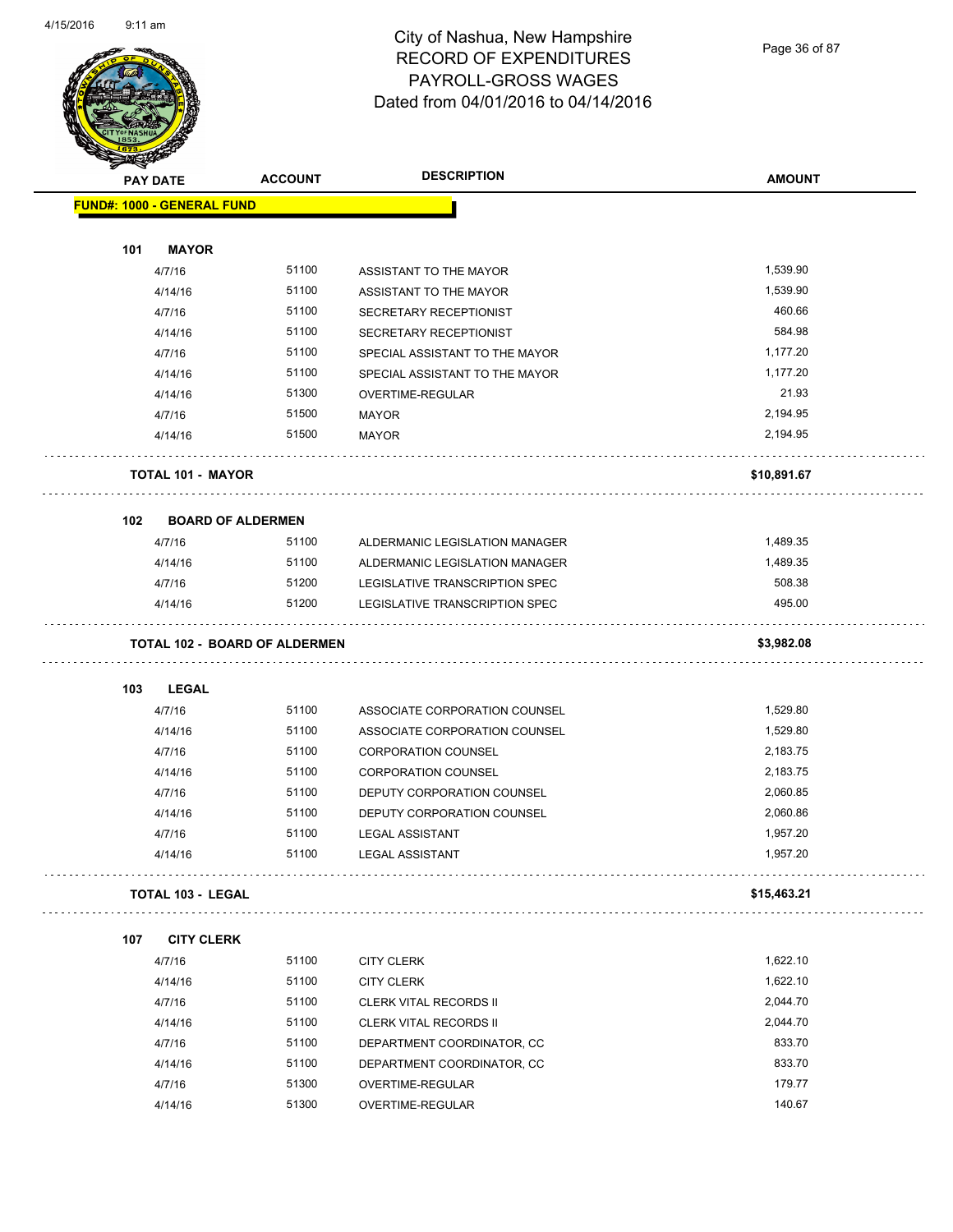

Page 37 of 87

|                                   | <b>PAY DATE</b> | <b>ACCOUNT</b>                     | <b>DESCRIPTION</b>                                        | <b>AMOUNT</b> |
|-----------------------------------|-----------------|------------------------------------|-----------------------------------------------------------|---------------|
| <b>FUND#: 1000 - GENERAL FUND</b> |                 |                                    |                                                           |               |
|                                   |                 |                                    |                                                           |               |
|                                   |                 | <b>TOTAL 107 - CITY CLERK</b>      |                                                           | \$9,321.44    |
|                                   |                 |                                    |                                                           |               |
| 111                               |                 | <b>HUMAN RESOURCES</b>             |                                                           |               |
|                                   | 4/7/16          | 51100                              | <b>COMPENSATION MANAGER</b>                               | 1,626.10      |
|                                   | 4/14/16         | 51100                              | <b>COMPENSATION MANAGER</b>                               | 1,626.10      |
|                                   | 4/7/16          | 51100                              | HR GENERALIST                                             | 1,078.50      |
|                                   | 4/14/16         | 51100                              | HR GENERALIST                                             | 1,078.50      |
|                                   | 4/14/16         | 51100                              | HR SPEC                                                   | 858.45        |
|                                   | 4/7/16          | 51100                              | HUMAN RESOURCES DIRECTOR                                  | 1,501.75      |
|                                   | 4/14/16         | 51100                              | HUMAN RESOURCES DIRECTOR                                  | 1,501.75      |
|                                   | 4/7/16          | 51100                              | PAYROLL ANALYST                                           | 1,914.80      |
|                                   | 4/14/16         | 51100                              | PAYROLL ANALYST                                           | 1,914.80      |
|                                   | 4/7/16          | 51200                              | ADMINISTRATIVE ASSISTANT I                                | 276.82        |
|                                   | 4/14/16         | 51200                              | ADMINISTRATIVE ASSISTANT I                                | 276.82        |
|                                   | 4/7/16          | 51300                              | OVERTIME-REGULAR                                          | 120.96        |
|                                   | 4/14/16         | 51300                              | OVERTIME-REGULAR                                          | 20.16         |
|                                   |                 | <b>TOTAL 111 - HUMAN RESOURCES</b> |                                                           | \$13,795.51   |
| 122                               |                 | <b>INFORMATION TECH</b>            |                                                           |               |
|                                   | 4/7/16          | 51100                              | ADMIN ASSISTANT III                                       | 734.70        |
|                                   | 4/14/16         | 51100                              | ADMIN ASSISTANT III                                       | 734.70        |
|                                   | 4/7/16          | 51100                              | ENTERPRISE SYS ADMINISTRATOR                              | 1,404.70      |
|                                   | 4/14/16         | 51100                              | ENTERPRISE SYS ADMINISTRATOR                              | 1,404.70      |
|                                   | 4/7/16          | 51100                              | ERP SYSTEM ADMIN DBA                                      | 1,720.00      |
|                                   | 4/14/16         | 51100                              | ERP SYSTEM ADMIN DBA                                      | 1,720.00      |
|                                   | 4/7/16          | 51100                              | INTER INTRA APPL DEV PROJ LDR                             | 1,674.49      |
|                                   | 4/14/16         | 51100                              | INTER INTRA APPL DEV PROJ LDR                             | 1,674.50      |
|                                   | 4/7/16          | 51100                              | IT APPLICATIONS ANALYST                                   | 1,200.44      |
|                                   | 4/14/16         | 51100                              | IT APPLICATIONS ANALYST                                   | 1,200.44      |
|                                   | 4/7/16          | 51100                              | IT DIVISION DIRECTOR                                      | 2,060.85      |
|                                   | 4/14/16         | 51100                              | IT DIVISION DIRECTOR                                      | 2,060.85      |
|                                   | 4/7/16          | 51100                              | IT INFRASTRUCTURE ANALYST                                 | 1,218.45      |
|                                   | 4/14/16         | 51100                              | IT INFRASTRUCTURE ANALYST                                 | 1,218.45      |
|                                   | 4/7/16          | 51100                              | IT INFRASTRUCTURE TEAM LEADER                             | 1,853.20      |
|                                   | 4/14/16         | 51100                              |                                                           | 1,853.20      |
|                                   | 4/7/16          | 51100                              | IT INFRASTRUCTURE TEAM LEADER<br>SYSTEMS ADM DATABASE ADM | 1,688.80      |
|                                   | 4/14/16         | 51100                              | SYSTEMS ADM DATABASE ADM                                  | 1,688.80      |
|                                   |                 | 51100                              |                                                           | 1,562.00      |
|                                   | 4/7/16          |                                    | TECH SUPPORT TEAM LEADER                                  |               |
|                                   | 4/14/16         | 51100                              | TECH SUPPORT TEAM LEADER                                  | 1,562.00      |
|                                   | 4/7/16          | 51100                              | TECHNICAL SPEC II NET SUPPORT                             | 1,162.75      |
|                                   | 4/14/16         | 51100                              | TECHNICAL SPEC II NET SUPPORT                             | 1,162.75      |
|                                   | 4/7/16          | 51100                              | <b>TECHNICAL SPECIALIST I</b>                             | 727.35        |
|                                   | 4/14/16         | 51100                              | <b>TECHNICAL SPECIALIST I</b>                             | 727.35        |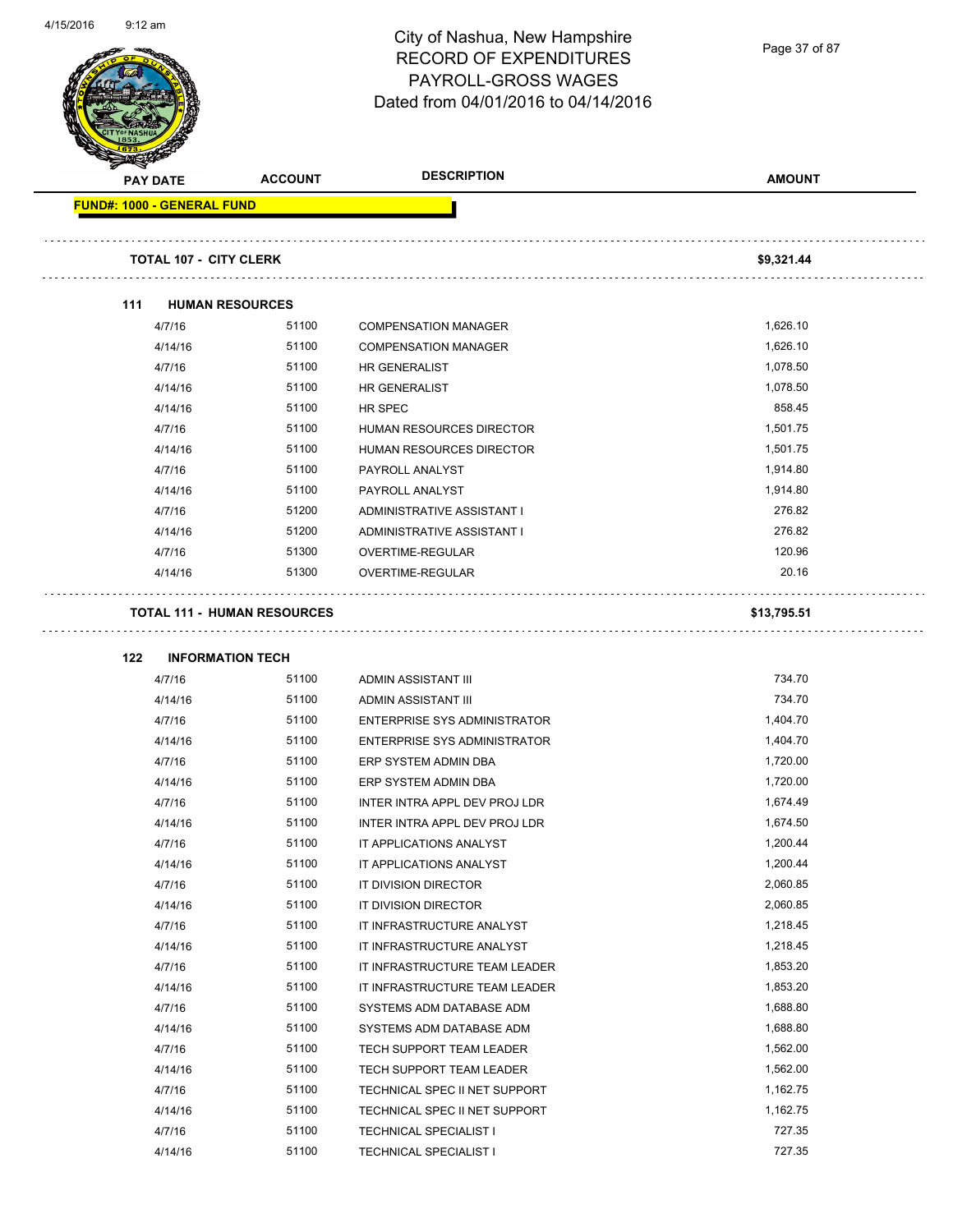Page 38 of 87

| <b>PAY DATE</b> |                                     | <b>ACCOUNT</b> | <b>DESCRIPTION</b>                | <b>AMOUNT</b> |
|-----------------|-------------------------------------|----------------|-----------------------------------|---------------|
|                 | <b>FUND#: 1000 - GENERAL FUND</b>   |                |                                   |               |
| 122             | <b>INFORMATION TECH</b>             |                |                                   |               |
|                 | 4/7/16                              | 51200          | <b>WEB DESIGNER</b>               | 668.99        |
|                 | 4/14/16                             | 51200          | <b>WEB DESIGNER</b>               | 663.81        |
|                 | 4/7/16                              | 51300          | OVERTIME-REGULAR                  | 10.90         |
|                 | 4/14/16                             | 51300          | OVERTIME-REGULAR                  | 174.41        |
|                 | <b>TOTAL 122 - INFORMATION TECH</b> |                |                                   | \$35,533.58   |
| 126             | <b>FINANCIAL SERVICES</b>           |                |                                   |               |
|                 | 4/7/16                              | 51100          | ACCOUNTING COMPLIANCE MGR         | 2,276.53      |
|                 | 4/14/16                             | 51100          | ACCOUNTING COMPLIANCE MGR         | 1,138.25      |
|                 | 4/7/16                              | 51100          | ACCOUNTS PAYABLE COORDINATOR      | 2,170.84      |
|                 | 4/14/16                             | 51100          | ACCOUNTS PAYABLE COORDINATOR      | 2,170.85      |
|                 | 4/7/16                              | 51100          | ACCOUNTS PAYABLE SUPV             | 985.55        |
|                 | 4/14/16                             | 51100          | ACCOUNTS PAYABLE SUPV             | 985.55        |
|                 | 4/7/16                              | 51100          | <b>CFO COMPTROLLER</b>            | 2,120.60      |
|                 | 4/14/16                             | 51100          | <b>CFO COMPTROLLER</b>            | 2,120.60      |
|                 | 4/7/16                              | 51100          | DEP TREASURER TAX COLLECTOR       | 1,116.40      |
|                 | 4/14/16                             | 51100          | DEP TREASURER TAX COLLECTOR       | 1,116.40      |
|                 | 4/7/16                              | 51100          | FINANCE AND ADMIN MANAGER         | 789.60        |
|                 | 4/14/16                             | 51100          | FINANCE AND ADMIN MANAGER         | 789.60        |
|                 | 4/7/16                              | 51100          | FINANCIAL MANAGER GENERAL GOVT    | 1,450.00      |
|                 | 4/14/16                             | 51100          | FINANCIAL MANAGER GENERAL GOVT    | 1,450.00      |
|                 | 4/7/16                              | 51100          | FINANCIAL SERVICES COORDINATOR    | 992.85        |
|                 | 4/14/16                             | 51100          | FINANCIAL SERVICES COORDINATOR    | 992.85        |
|                 | 4/7/16                              | 51100          | <b>MV CLERK II REGISTRATION</b>   | 1,340.59      |
|                 | 4/14/16                             | 51100          | MV CLERK II REGISTRATION          | 1,341.39      |
|                 | 4/7/16                              | 51100          | REVENUE ACCOUNTS SPEC             | 772.90        |
|                 | 4/14/16                             | 51100          | REVENUE ACCOUNTS SPEC             | 772.90        |
|                 | 4/7/16                              | 51100          | REVENUE COORDINATOR               | 1,007.95      |
|                 | 4/14/16                             | 51100          | REVENUE COORDINATOR               | 1,007.95      |
|                 | 4/7/16                              | 51100          | SENIOR ACCOUNTANT                 | 1,064.25      |
|                 | 4/14/16                             | 51100          | SENIOR ACCOUNTANT                 | 1,064.25      |
|                 | 4/7/16                              | 51100          | SENIOR FINANCIAL & OPS ANALYST    | 872.85        |
|                 | 4/14/16                             | 51100          | SENIOR FINANCIAL & OPS ANALYST    | 872.85        |
|                 | 4/7/16                              | 51100          | SENIOR FINANCIAL ANALYST          | 1,155.06      |
|                 | 4/14/16                             | 51100          | SENIOR FINANCIAL ANALYST          | 1,155.05      |
|                 | 4/7/16                              | 51100          | SUPV VEHICLE REGISTRATION         | 1,092.80      |
|                 | 4/14/16                             | 51100          | SUPV VEHICLE REGISTRATION         | 1,092.80      |
|                 | 4/7/16                              | 51100          | TREASURER TAX COLLECTOR           | 1,853.20      |
|                 | 4/14/16                             | 51100          | TREASURER TAX COLLECTOR           | 1,853.20      |
|                 | 4/7/16                              | 51100          | <b>VEHICLE REGISTRATION CLERK</b> | 1,093.60      |
|                 | 4/14/16                             | 51100          | <b>VEHICLE REGISTRATION CLERK</b> | 1,093.60      |
|                 | 4/7/16                              | 51200          | <b>ACCOUNTING TEMP</b>            | 423.75        |
|                 | 4/14/16                             | 51200          | <b>ACCOUNTING TEMP</b>            | 412.50        |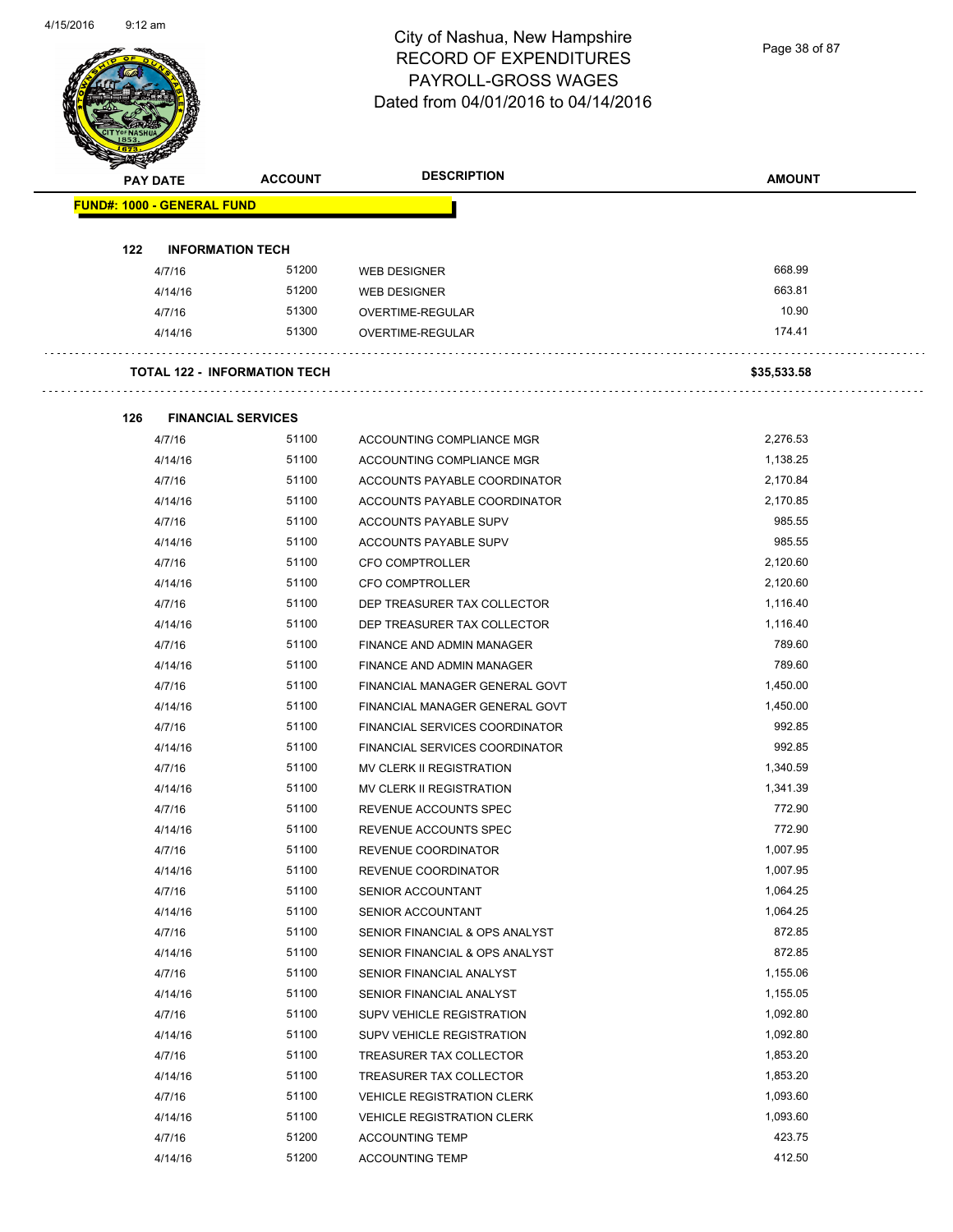Page 39 of 87

| <b>PAY DATE</b>                   | <b>ACCOUNT</b>                        | <b>DESCRIPTION</b>            | <b>AMOUNT</b> |
|-----------------------------------|---------------------------------------|-------------------------------|---------------|
| <b>FUND#: 1000 - GENERAL FUND</b> |                                       |                               |               |
| 126                               | <b>FINANCIAL SERVICES</b>             |                               |               |
| 4/7/16                            | 51200                                 | TRUST ACCOUNTANT PT           | 715.85        |
| 4/14/16                           | 51200                                 | TRUST ACCOUNTANT PT           | 704.12        |
| 4/7/16                            | 51300                                 | OVERTIME-REGULAR              | 202.78        |
| 4/14/16                           | 51300                                 | OVERTIME-REGULAR              | 59.14         |
|                                   | <b>TOTAL 126 - FINANCIAL SERVICES</b> |                               | \$45,691.80   |
| 129                               | <b>CITY BUILDINGS</b>                 |                               |               |
| 4/7/16                            | 51100                                 | <b>BUILDING MANAGER</b>       | 1,110.44      |
| 4/14/16                           | 51100                                 | <b>BUILDING MANAGER</b>       | 1,110.45      |
| 3/31/16                           | 51100                                 | <b>CUSTODIAN I</b>            | (107.19)      |
| 4/7/16                            | 51100                                 | <b>CUSTODIAN I</b>            | 1,247.44      |
| 4/14/16                           | 51100                                 | <b>CUSTODIAN I</b>            | 1,247.45      |
| 4/7/16                            | 51100                                 | <b>MAINTENANCE SPEC</b>       | 699.45        |
| 4/14/16                           | 51100                                 | MAINTENANCE SPEC              | 699.45        |
| 4/7/16                            | 51200                                 | <b>CUSTODIAN I</b>            | 324.84        |
| 4/14/16                           | 51200                                 | <b>CUSTODIAN I</b>            | 324.84        |
| 3/31/16                           | 51300                                 | OVERTIME-REGULAR              | 160.79        |
| 4/7/16                            | 51300                                 | OVERTIME-REGULAR              | 194.90        |
|                                   | <b>TOTAL 129 - CITY BUILDINGS</b>     |                               | \$7,012.86    |
| <b>PURCHASING</b><br>130          |                                       |                               |               |
| 4/7/16                            | 51100                                 | PURCHASING AGENT I            | 698.45        |
| 4/14/16                           | 51100                                 | PURCHASING AGENT I            | 698.45        |
| 4/7/16                            | 51100                                 | PURCHASING AGENT II           | 878.75        |
| 4/14/16                           | 51100                                 | PURCHASING AGENT II           | 878.75        |
| 4/7/16                            | 51100                                 | PURCHASING MANAGER            | 1,579.20      |
| 4/14/16                           | 51100                                 | PURCHASING MANAGER            | 1,579.20      |
|                                   | <b>TOTAL 130 - PURCHASING</b>         |                               | \$6,312.80    |
| 131<br><b>HUNT BUILDING</b>       |                                       |                               |               |
| 4/7/16                            | 51100                                 | HUNT MEMORIAL BLDG & ARTS ADM | 330.77        |
| 4/14/16                           | 51100                                 | HUNT MEMORIAL BLDG & ARTS ADM | 330.76        |
|                                   | <b>TOTAL 131 - HUNT BUILDING</b>      |                               | \$661.53      |
| <b>ASSESSING</b><br>132           |                                       |                               |               |
| 4/7/16                            | 51100                                 | APPRAISER I                   | 895.45        |
| 4/14/16                           | 51100                                 | <b>APPRAISER I</b>            | 895.45        |
| 4/7/16                            | 51100                                 | <b>APPRAISER II</b>           | 1,069.65      |
|                                   |                                       |                               |               |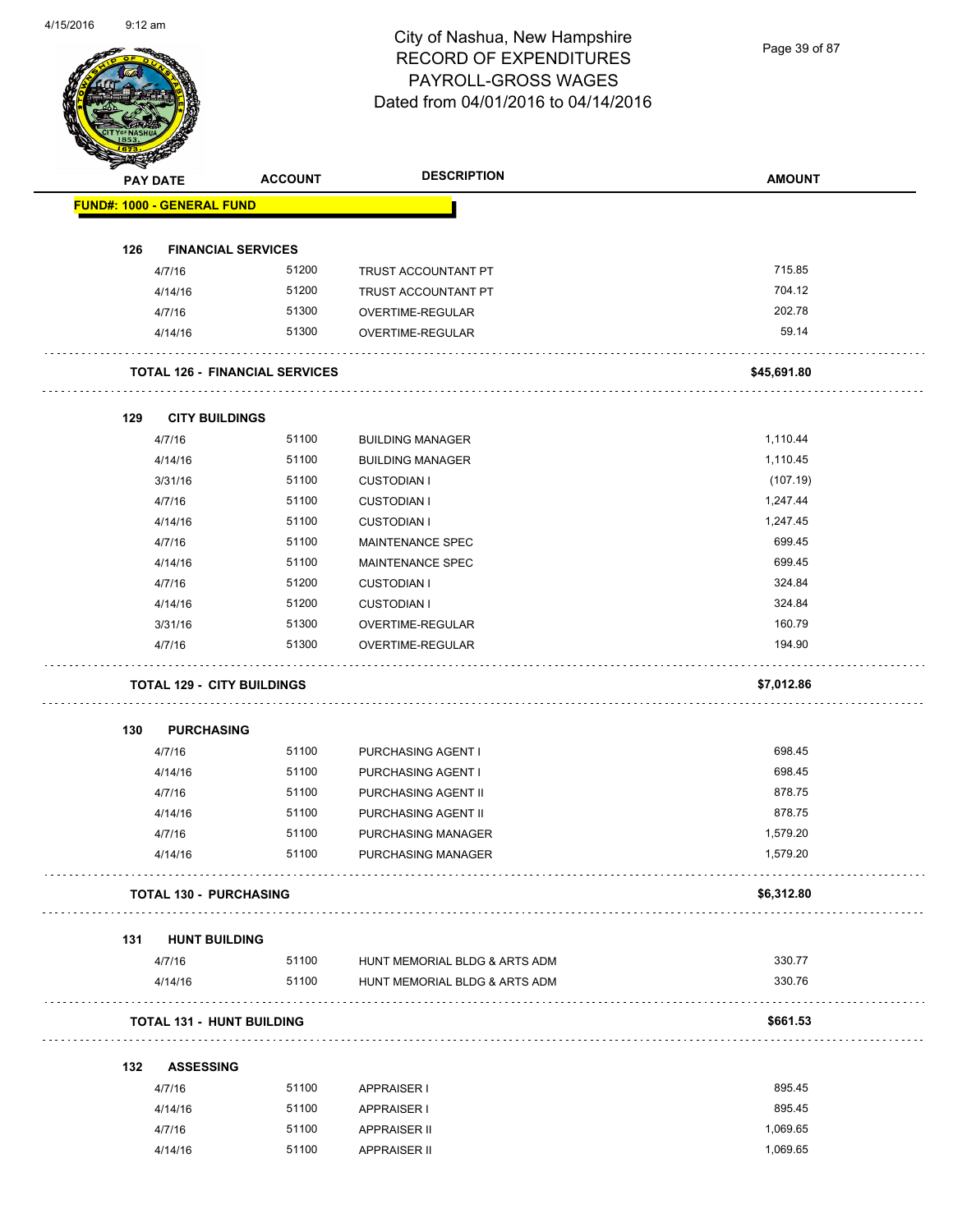

Page 40 of 87

| <b>STARTING</b> |                                           |                |                                        |                 |
|-----------------|-------------------------------------------|----------------|----------------------------------------|-----------------|
|                 | <b>PAY DATE</b>                           | <b>ACCOUNT</b> | <b>DESCRIPTION</b>                     | <b>AMOUNT</b>   |
|                 | <b>FUND#: 1000 - GENERAL FUND</b>         |                |                                        |                 |
|                 |                                           |                |                                        |                 |
| 132             | <b>ASSESSING</b>                          |                |                                        |                 |
|                 | 4/7/16                                    | 51100          | <b>APPRAISER III</b>                   | 1,218.50        |
|                 | 4/14/16                                   | 51100          | <b>APPRAISER III</b>                   | 1,218.50        |
|                 | 4/7/16                                    | 51100          | ASSESSING ADMIN SPEC I CSR             | 627.10          |
|                 | 4/14/16                                   | 51100          | ASSESSING ADMIN SPEC I CSR             | 627.10          |
|                 | 4/7/16                                    | 51100          | ASSESSING ADMIN SPEC II CSR            | 740.35          |
|                 | 4/14/16                                   | 51100          | ASSESSING ADMIN SPEC II CSR            | 740.35          |
|                 | 4/7/16                                    | 51100          | ASSESSING ADMIN SPEC III CSR           | 931.59          |
|                 | 4/14/16                                   | 51100          | ASSESSING ADMIN SPEC III CSR           | 931.60          |
|                 | 4/7/16                                    | 51100          | DEPARTMENT COORDINATOR                 | 884.70          |
|                 | 4/14/16                                   | 51100          | DEPARTMENT COORDINATOR                 | 884.70          |
|                 | 4/7/16                                    | 51100          | <b>GIS MANAGER</b>                     | 1,723.84        |
|                 | 4/14/16                                   | 51100          | <b>GIS MANAGER</b>                     | 1,292.88        |
|                 | 4/7/16                                    | 51750          | <b>RETIREMENT &amp; SEPARATION PAY</b> | 34,116.25       |
|                 | <b>TOTAL 132 - ASSESSING</b>              |                |                                        | \$49,867.66     |
| 134             | <b>GIS</b>                                |                |                                        |                 |
|                 | 4/7/16                                    | 51100          | <b>GIS TECHNICIAN II</b>               | 1,094.30        |
|                 | 4/14/16                                   | 51100          | <b>GIS TECHNICIAN II</b>               | 1,094.30        |
|                 | <b>TOTAL 134 - GIS</b>                    |                |                                        | \$2,188.60      |
|                 |                                           |                |                                        |                 |
| 142             | <b>WOODLAWN CEMETERY</b>                  |                |                                        |                 |
|                 | 4/7/16                                    | 51100          | <b>GROUNDSKEEPER CEMETERY</b>          | 1,339.70        |
|                 | 4/14/16                                   | 51100          | <b>GROUNDSKEEPER CEMETERY</b>          | 1,339.70        |
|                 | 4/7/16                                    | 51100          | SUBFOREMAN CEMETERY                    | 766.05          |
|                 | 4/14/16                                   | 51100          | SUBFOREMAN CEMETERY                    | 766.05          |
|                 | 4/7/16                                    | 51100          | SUPERINTENDENT CEMETERY I              | 1,075.60        |
|                 | 4/14/16                                   | 51100          | SUPERINTENDENT CEMETERY I              | 1,075.60        |
|                 | 4/7/16<br>4/14/16                         | 51300<br>51300 | OVERTIME-REGULAR<br>OVERTIME-REGULAR   | 18.84<br>174.10 |
|                 | <b>TOTAL 142 - WOODLAWN CEMETERY</b>      |                |                                        | \$6,555.64      |
|                 |                                           |                |                                        |                 |
| 144             | <b>EDGEWOOD &amp; SUBURBAN CEMETERIES</b> |                |                                        |                 |
|                 | 4/7/16                                    | 51100          | <b>GROUNDSKEEPER CEMETERY</b>          | 1,153.01        |
|                 | 4/14/16                                   | 51100          | <b>GROUNDSKEEPER CEMETERY</b>          | 1,149.49        |
|                 | 4/7/16                                    | 51100          | SUBFOREMAN CEMETERY                    | 835.75          |
|                 | 4/14/16                                   | 51100          | SUBFOREMAN CEMETERY                    | 835.75          |
|                 | 4/7/16                                    | 51100          | SUPERINTENDENT CEMETERY II             | 1,166.65        |
|                 | 4/14/16                                   | 51100          | SUPERINTENDENT CEMETERY II             | 1,166.65        |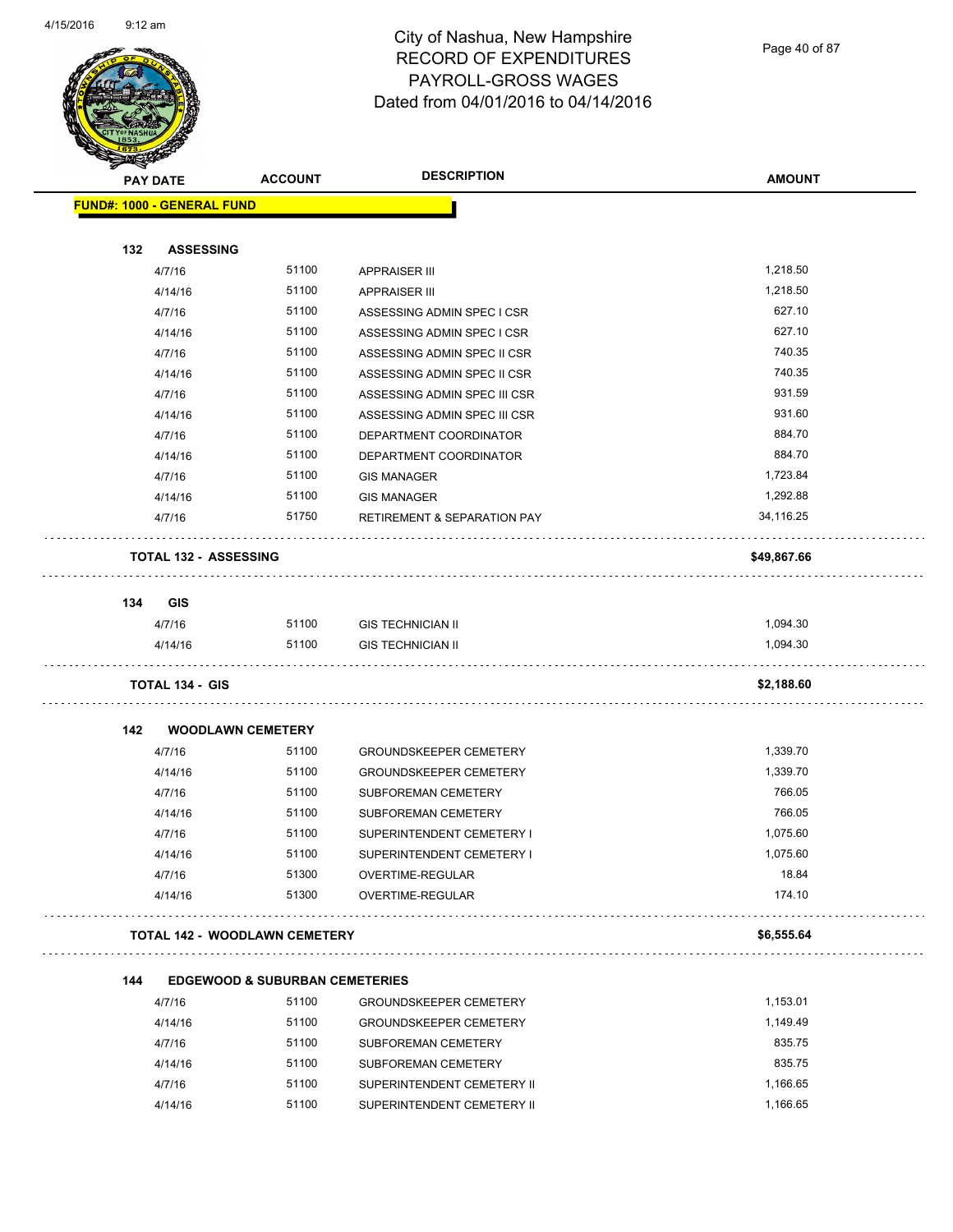|                            |                | City of Nashua, New Hampshire<br><b>RECORD OF EXPENDITURES</b><br>PAYROLL-GROSS WAGES<br>Dated from 04/01/2016 to 04/14/2016 | Page 41 of 87 |
|----------------------------|----------------|------------------------------------------------------------------------------------------------------------------------------|---------------|
| <b>PAY DATE</b>            | <b>ACCOUNT</b> | <b>DESCRIPTION</b>                                                                                                           | <b>AMOUNT</b> |
| FUND#: 1000 - GENERAL FUND |                |                                                                                                                              |               |
|                            |                | <b>TOTAL 144 - EDGEWOOD &amp; SUBURBAN CEMETERIES</b>                                                                        | \$6,307.30    |
| 150<br><b>POLICE</b>       |                |                                                                                                                              |               |
| 4/7/16                     | 51100          | <b>1ST YEAR OFFICERS</b>                                                                                                     | 6,481.20      |
| 4/14/16                    | 51100          | <b>1ST YEAR OFFICERS</b>                                                                                                     | 6,677.60      |
| 4/7/16                     | 51100          | 1ST YR OFFICERS CERTIFIED SPEC                                                                                               | 2,052.59      |
| 4/14/16                    | 51100          | 1ST YR OFFICERS CERTIFIED SPEC                                                                                               | 2,052.60      |
| 4/7/16                     | 51100          | <b>ACCOUNT CLERK III</b>                                                                                                     | 2,181.25      |
| 4/14/16                    | 51100          | <b>ACCOUNT CLERK III</b>                                                                                                     | 2,181.25      |
| 4/7/16                     | 51100          | ADMINISTRATIVE PROJECT SPEC                                                                                                  | 1,285.00      |
| 4/14/16                    | 51100          | ADMINISTRATIVE PROJECT SPEC                                                                                                  | 1,285.00      |
| 4/7/16                     | 51100          | ANIMAL CONTROL OFFICER                                                                                                       | 955.40        |
| 4/14/16                    | 51100          | ANIMAL CONTROL OFFICER                                                                                                       | 955.40        |
| 4/7/16                     | 51100          | ASSISTANT RECORDS MANAGER                                                                                                    | 983.60        |
| 4/14/16                    | 51100          | ASSISTANT RECORDS MANAGER                                                                                                    | 983.60        |
| 4/7/16                     | 51100          | AUTO MECHANIC 1ST CLASS                                                                                                      | 1,629.06      |
| 4/14/16                    | 51100          | AUTO MECHANIC 1ST CLASS                                                                                                      | 1,629.04      |
| 4/7/16                     | 51100          | <b>BUILDING MAINTENANCE SUPV</b>                                                                                             | 983.60        |
| 4/14/16                    | 51100          | <b>BUILDING MAINTENANCE SUPV</b>                                                                                             | 983.60        |
| 4/7/16                     | 51100          | <b>CAPTAIN</b>                                                                                                               | 14,774.21     |
| 4/14/16                    | 51100          | <b>CAPTAIN</b>                                                                                                               | 14,774.20     |
| 4/7/16                     | 51100          | CHIEF OF POLICE                                                                                                              | 2,600.55      |
| 4/14/16                    | 51100          | CHIEF OF POLICE                                                                                                              | 2,600.55      |
| 4/7/16                     | 51100          | COMM TECH ALL DESIGNATIONS                                                                                                   | 9,270.35      |
| 4/14/16                    | 51100          | COMM TECH ALL DESIGNATIONS                                                                                                   | 9,270.35      |
| 4/7/16                     | 51100          | COMMUNITY POLICE COORD CEMD                                                                                                  | 1,295.20      |
| 4/14/16                    | 51100          | COMMUNITY POLICE COORD CEMD                                                                                                  | 1,295.20      |
| 4/7/16                     | 51100          | <b>CRIME ANALYST</b>                                                                                                         | 1,260.50      |
| 4/14/16                    | 51100          | <b>CRIME ANALYST</b>                                                                                                         | 1,260.50      |
| 4/7/16                     | 51100          | <b>CUSTODIAN II</b>                                                                                                          | 760.00        |
| 4/14/16                    | 51100          | <b>CUSTODIAN II</b>                                                                                                          | 760.00        |
| 4/7/16                     | 51100          | <b>CUSTODIAN III</b>                                                                                                         | 743.55        |
| 4/14/16                    | 51100          | <b>CUSTODIAN III</b>                                                                                                         | 743.55        |
| 4/7/16                     | 51100          | DEPUTY CHIEF OF POLICE                                                                                                       | 4,713.10      |
| 4/14/16                    | 51100          | DEPUTY CHIEF OF POLICE                                                                                                       | 4,713.10      |
| 4/7/16                     | 51100          | DETENTION SPEC                                                                                                               | 1,691.40      |
| 4/14/16                    | 51100          | DETENTION SPEC                                                                                                               | 1,691.40      |
| 4/7/16                     | 51100          | DISPATCHERS ALL DESIGNATIONS                                                                                                 | 5,297.60      |
| 4/14/16                    | 51100          | DISPATCHERS ALL DESIGNATIONS                                                                                                 | 5,297.60      |
| 4/7/16                     | 51100          | FLEET MAINTENANCE ASST SUPV                                                                                                  | 921.20        |
| 4/14/16                    | 51100          | FLEET MAINTENANCE ASST SUPV                                                                                                  | 921.20        |
| 4/7/16                     | 51100          | IT MANAGER/SOFTWARE SPECIALIST                                                                                               | 1,652.80      |
| 4/14/16                    | 51100          | IT MANAGER/SOFTWARE SPECIALIST                                                                                               | 1,652.80      |
| 4/7/16                     | 51100          | LEGAL SECRETARY                                                                                                              | 695.35        |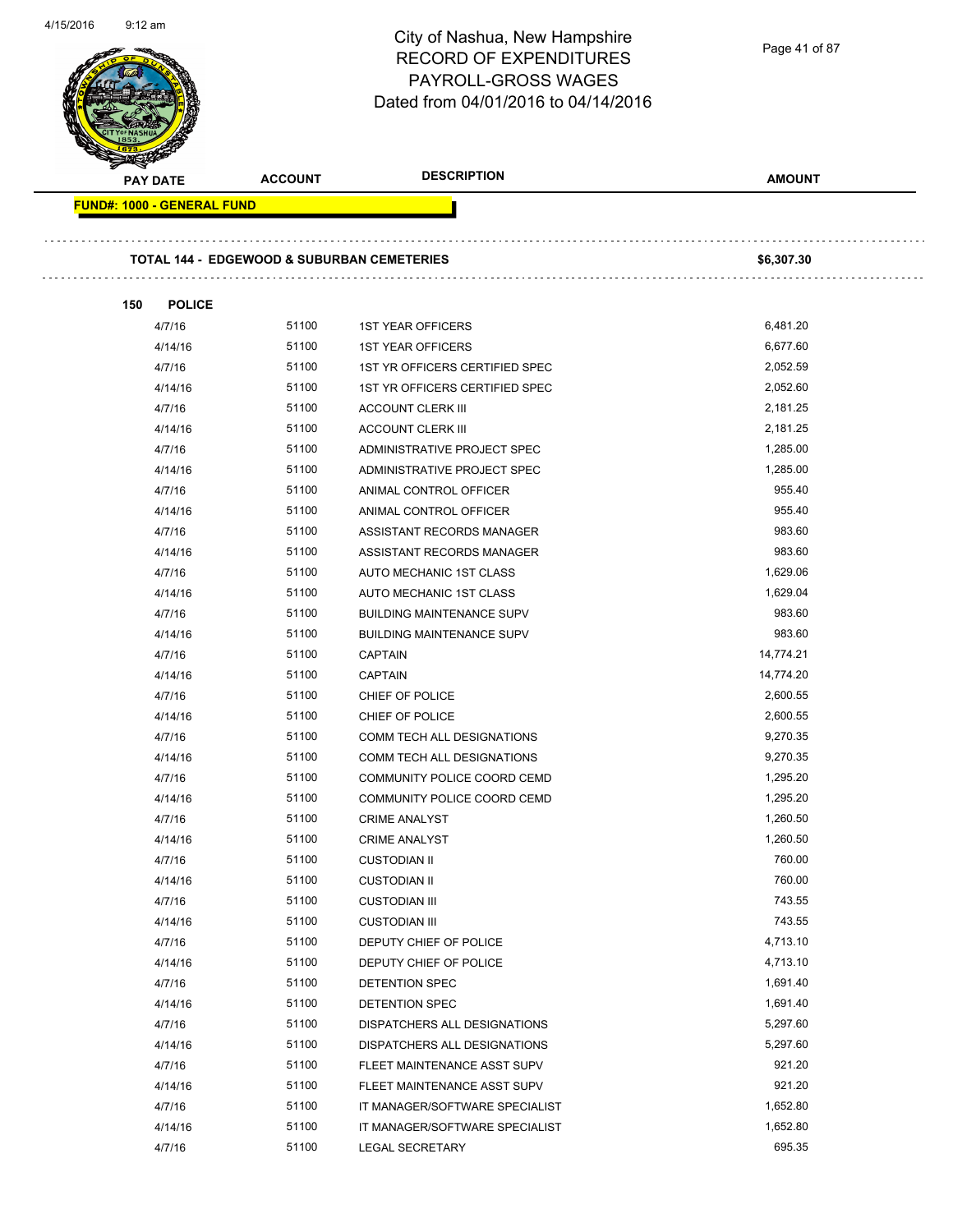

Page 42 of 87

**AMOUNT**

| <b>FUND#: 1000 - GENERAL FUND</b> |                |                                          |                      |  |
|-----------------------------------|----------------|------------------------------------------|----------------------|--|
|                                   |                |                                          |                      |  |
| 150<br><b>POLICE</b>              |                |                                          |                      |  |
| 4/14/16                           | 51100          | <b>LEGAL SECRETARY</b>                   | 695.35               |  |
| 4/7/16                            | 51100          | LIEUTENANT                               | 36,555.15            |  |
| 4/14/16                           | 51100          | LIEUTENANT                               | 16,185.15            |  |
| 4/7/16                            | 51100          | NPD BUSINESS COORDINATOR                 | 923.10               |  |
| 4/14/16                           | 51100          | NPD BUSINESS COORDINATOR                 | 923.10               |  |
| 4/7/16                            | 51100          | NPD BUSINESS MANAGER                     | 1,737.00             |  |
| 4/14/16                           | 51100          | NPD BUSINESS MANAGER                     | 1,737.00             |  |
| 4/7/16                            | 51100          | NPD NETWORK ADMINISTRATOR                | 1,317.60             |  |
| 4/14/16                           | 51100          | NPD NETWORK ADMINISTRATOR                | 1,317.60             |  |
| 4/7/16                            | 51100          | PARALEGAL                                | 972.40               |  |
| 4/14/16                           | 51100          | PARALEGAL                                | 972.40               |  |
| 4/7/16                            | 51100          | PATROLMAN ALL RANKS                      | 157,157.07           |  |
| 4/14/16                           | 51100          | PATROLMAN ALL RANKS                      | 156,643.29           |  |
| 4/14/16                           | 51100          | POLICE ATTORNEY                          | 918.00               |  |
| 4/7/16                            | 51100          | RECORDS & COMMUNICATIONS MGR             | 1,520.00             |  |
| 4/14/16                           | 51100          | <b>RECORDS &amp; COMMUNICATIONS MGR</b>  | 1,520.00             |  |
| 4/7/16                            | 51100          | <b>RECORDS TECHNICIAN I</b>              | 1,947.85             |  |
| 4/14/16                           | 51100          | <b>RECORDS TECHNICIAN I</b>              | 1,947.85             |  |
| 4/7/16                            | 51100          | <b>RECORDS TECHNICIAN II</b>             | 844.70               |  |
| 4/14/16                           | 51100          | <b>RECORDS TECHNICIAN II</b>             | 844.70               |  |
| 4/7/16                            | 51100          | SEC DOMESTIC VIOLENCE UNIT               | 718.60               |  |
| 4/14/16                           | 51100          | SEC DOMESTIC VIOLENCE UNIT               | 718.60               |  |
| 4/7/16                            | 51100          | SECRETARIAL SUPV DET BUREAU              | 902.80               |  |
| 4/14/16                           | 51100          | SECRETARIAL SUPV DET BUREAU              | 902.80               |  |
| 4/7/16                            | 51100<br>51100 | <b>SECRETARY III</b>                     | 2,797.16<br>2,797.15 |  |
| 4/14/16<br>4/7/16                 | 51100          | <b>SECRETARY III</b>                     | 1,665.25             |  |
| 4/14/16                           | 51100          | <b>SECRETARY V</b><br><b>SECRETARY V</b> | 1,665.25             |  |
| 4/7/16                            | 51100          | <b>SECRETARY VI</b>                      | 791.85               |  |
| 4/14/16                           | 51100          | <b>SECRETARY VI</b>                      | 791.85               |  |
| 4/7/16                            | 51100          | SERGEANT                                 | 78,058.51            |  |
| 4/14/16                           | 51100          | SERGEANT                                 | 36,776.99            |  |
| 4/7/16                            | 51100          | <b>SHIFT LEADER</b>                      | 2,079.40             |  |
| 4/14/16                           | 51100          | SHIFT LEADER                             | 2,079.40             |  |
| 4/7/16                            | 51100          | SUPV POLICE FLEET                        | 1,249.60             |  |
| 4/14/16                           | 51100          | SUPV POLICE FLEET                        | 1,249.60             |  |
| 4/7/16                            | 51200          | <b>ACCREDITATION MANAGER</b>             | 1,069.28             |  |
| 4/14/16                           | 51200          | <b>ACCREDITATION MANAGER</b>             | 1,069.28             |  |
| 4/7/16                            | 51200          | DETENTION SPEC                           | 734.56               |  |
| 4/14/16                           | 51200          | DETENTION SPEC                           | 734.56               |  |
| 4/7/16                            | 51200          | POLICE ATTORNEY PT                       | 1,236.16             |  |
| 4/14/16                           | 51200          | POLICE ATTORNEY PT                       | 1,236.16             |  |
| 4/7/16                            | 51200          | PRISONER TRANSPORT OFFICER               | 799.24               |  |
| 4/14/16                           | 51200          | PRISONER TRANSPORT OFFICER               | 799.24               |  |
|                                   |                |                                          |                      |  |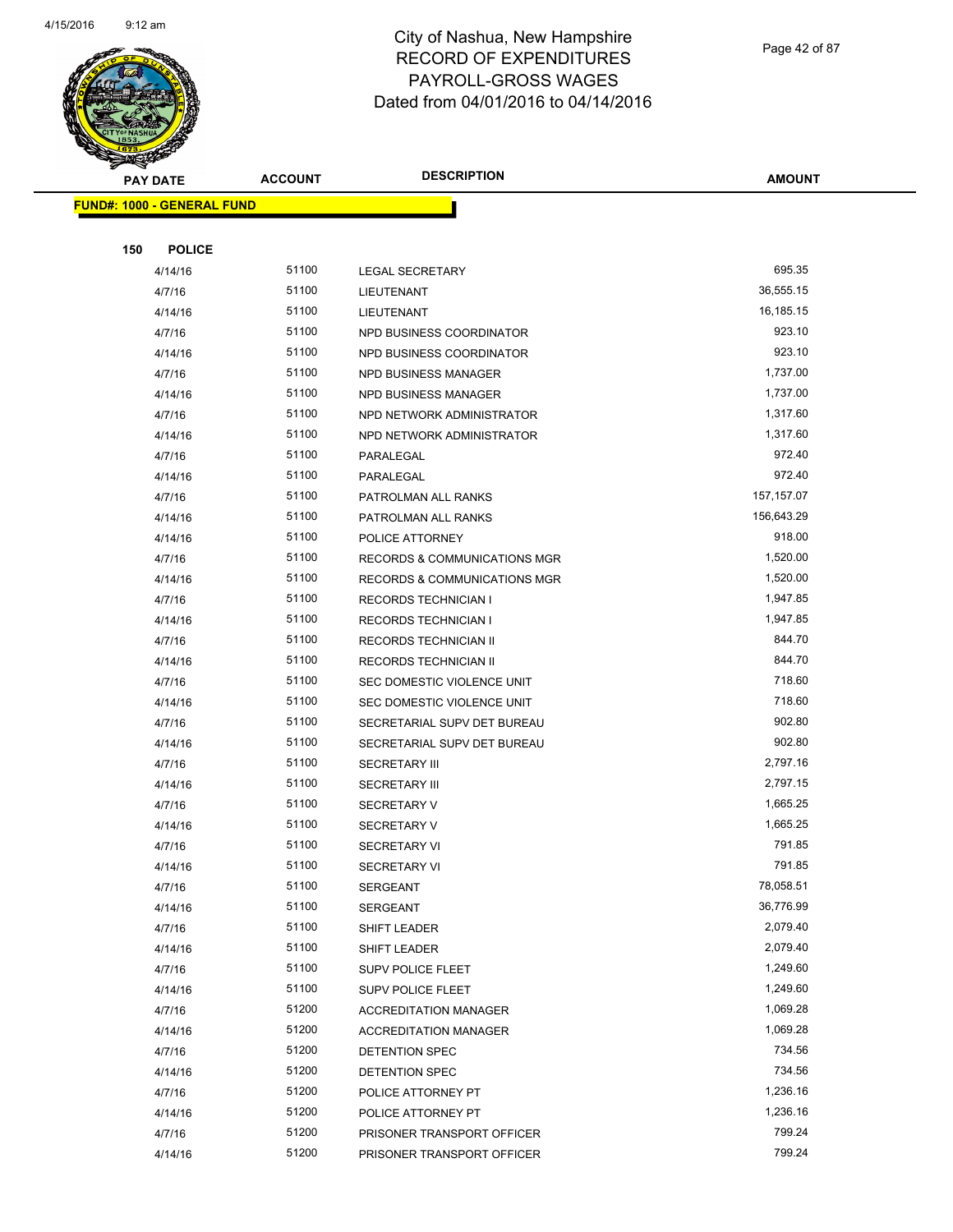$\overline{a}$ 



## City of Nashua, New Hampshire RECORD OF EXPENDITURES PAYROLL-GROSS WAGES Dated from 04/01/2016 to 04/14/2016

Page 43 of 87

 $\bar{z}$  .

| <b>PAY DATE</b>                   | <b>ACCOUNT</b> | <b>DESCRIPTION</b>                    | <b>AMOUNT</b>    |
|-----------------------------------|----------------|---------------------------------------|------------------|
| <b>FUND#: 1000 - GENERAL FUND</b> |                |                                       |                  |
|                                   |                |                                       |                  |
| <b>POLICE</b><br>150              |                |                                       |                  |
| 4/7/16                            | 51200          | SENIOR RELATIONS SPECIALIST           | 686.88           |
| 4/14/16                           | 51200          | SENIOR RELATIONS SPECIALIST           | 686.88           |
| 4/7/16                            | 51300          | OVERTIME-REGULAR                      | 5,338.90         |
| 4/14/16                           | 51300          | OVERTIME-REGULAR                      | 5,056.48         |
| 4/7/16                            | 51309          | OVERTIME-TRAINING                     | 1,264.44         |
| 4/14/16                           | 51309          | <b>OVERTIME-TRAINING</b>              | 384.75           |
| 4/7/16                            | 51315          | <b>OVERTIME-WITNESS</b>               | 6,488.61         |
| 4/14/16                           | 51315          | <b>OVERTIME-WITNESS</b>               | 4,676.22         |
| 4/7/16                            | 51322          | OVERTIME-INVESTIGATIVE                | 13,915.12        |
| 4/14/16                           | 51322          | OVERTIME-INVESTIGATIVE                | 8,802.70         |
| 4/7/16                            | 51330          | OVERTIME-COVERAGE                     | 12,115.03        |
| 4/14/16                           | 51330          | OVERTIME-COVERAGE                     | 11,608.80        |
| 4/7/16                            | 51600          | <b>LONGEVITY</b>                      | 2,350.00         |
| 4/7/16                            | 61107          | <b>CLOTHING &amp; UNIFORMS</b>        | 1,741.85         |
| 4/14/16                           | 61107          | <b>CLOTHING &amp; UNIFORMS</b>        | 533.07           |
|                                   |                |                                       |                  |
| <b>TOTAL 150 - POLICE</b>         |                |                                       | \$729,208.38     |
|                                   |                |                                       |                  |
| 152<br><b>FIRE</b>                |                |                                       |                  |
| 4/7/16                            | 51100          | ADMINISTRATIVE ASSISTANT II           | 2,280.00         |
| 4/14/16                           | 51100          | ADMINISTRATIVE ASSISTANT II           | 2,280.00         |
| 4/7/16                            | 51100          | <b>ASST FIRE CHIEF</b>                | 2,086.04         |
| 4/14/16                           | 51100          | <b>ASST FIRE CHIEF</b>                | 2,086.04         |
| 4/7/16                            | 51100          | ASST SUPERINTENDENT FIRE ALARM        | 1,512.76         |
| 4/14/16                           | 51100          | ASST SUPERINTENDENT FIRE ALARM        | 1,512.76         |
| 4/7/16                            | 51100          | ASST SUPERINTENDENT FIRE FLEET        | 1,497.76         |
| 4/14/16                           | 51100          | ASST SUPERINTENDENT FIRE FLEET        | 1,497.76         |
| 4/7/16                            | 51100          | <b>ASST SUPERINTENDENT PREVENTION</b> | 3,118.08         |
| 4/14/16                           | 51100          | ASST SUPERINTENDENT PREVENTION        | 3,118.08         |
| 4/7/16                            | 51100          | CAPTAIN                               | 10,622.59        |
| 4/14/16                           | 51100          | <b>CAPTAIN</b>                        | 10,622.58        |
| 4/7/16                            | 51100          | CAPTAIN FIRE TRAINING SAFETY          | 1,704.12         |
| 4/14/16                           | 51100          | CAPTAIN FIRE TRAINING SAFETY          | 1,704.12         |
| 4/7/16                            | 51100          | DEPUTY FIRE CHIEF                     | 7,469.82         |
| 4/14/16                           | 51100          | DEPUTY FIRE CHIEF                     | 7,469.82         |
| 4/7/16                            | 51100          | EXEC ASST BUSINESS COORD              | 1,091.55         |
| 4/14/16                           | 51100          | <b>EXEC ASST BUSINESS COORD</b>       | 1,091.55         |
| 4/7/16                            | 51100          | FIRE CHIEF                            | 2,292.80         |
| 4/14/16                           | 51100          | FIRE CHIEF                            | 2,292.80         |
| 4/7/16                            | 51100          | FIRE DISPATCH ALL RANKS               | 7,235.10         |
| 4/14/16                           | 51100          | FIRE DISPATCH ALL RANKS               | 7,560.72         |
| 4/7/16                            | 51100          | FIRE DISPATCHER CLERK TRAINER         | 837.27<br>390.73 |
| 4/14/16                           | 51100<br>51100 | FIRE DISPATCHER CLERK TRAINER         | 39,429.64        |
| 4/7/16                            |                | FIRE LIEUTENANT                       |                  |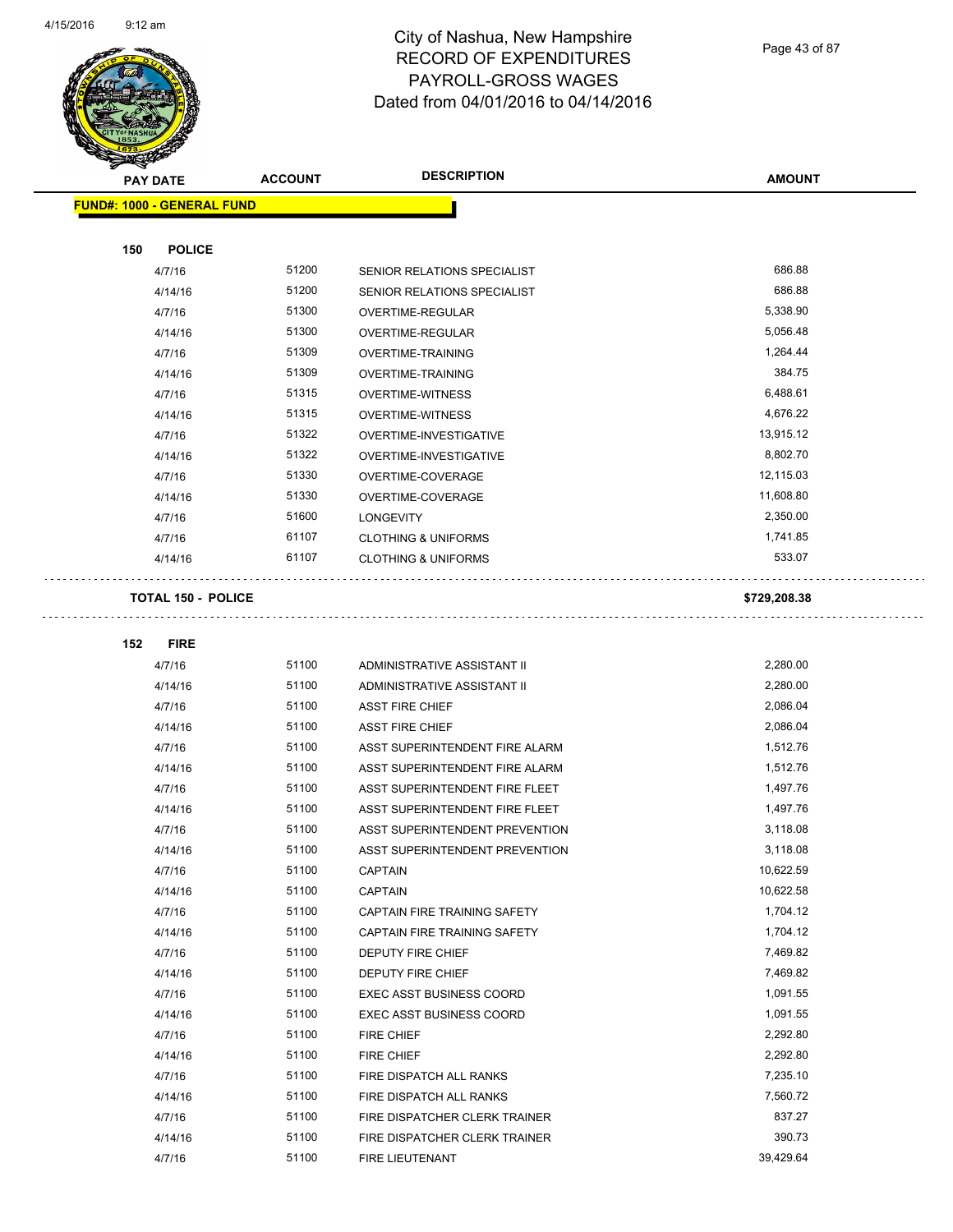$\overline{\phantom{a}}$ 



## City of Nashua, New Hampshire RECORD OF EXPENDITURES PAYROLL-GROSS WAGES Dated from 04/01/2016 to 04/14/2016

Page 44 of 87

| <b>KILITER</b> |                                   |                                        |                                        |               |
|----------------|-----------------------------------|----------------------------------------|----------------------------------------|---------------|
|                | <b>PAY DATE</b>                   | <b>ACCOUNT</b>                         | <b>DESCRIPTION</b>                     | <b>AMOUNT</b> |
|                | <b>FUND#: 1000 - GENERAL FUND</b> |                                        |                                        |               |
|                |                                   |                                        |                                        |               |
| 152            | <b>FIRE</b>                       |                                        |                                        |               |
|                | 4/14/16                           | 51100                                  | FIRE LIEUTENANT                        | 39,429.65     |
|                | 4/7/16                            | 51100                                  | <b>FIRE MECHANIC</b>                   | 1,341.20      |
|                | 4/14/16                           | 51100                                  | <b>FIRE MECHANIC</b>                   | 1,341.20      |
|                | 4/7/16                            | 51100                                  | <b>FIREFIGHTERS ALL RANKS</b>          | 122,880.02    |
|                | 4/14/16                           | 51100                                  | FIREFIGHTERS ALL RANKS                 | 122,095.74    |
|                | 4/7/16                            | 51100                                  | SUPERINTENDENT FIRE ALARM              | 1,670.56      |
|                | 4/14/16                           | 51100                                  | SUPERINTENDENT FIRE ALARM              | 1,670.56      |
|                | 4/7/16                            | 51100                                  | SUPERINTENDENT FIRE FLEET              | 1,670.56      |
|                | 4/14/16                           | 51100                                  | SUPERINTENDENT FIRE FLEET              | 1,670.56      |
|                | 4/7/16                            | 51300                                  | OVERTIME-REGULAR                       | 303.18        |
|                | 4/14/16                           | 51300                                  | OVERTIME-REGULAR                       | 48.56         |
|                | 4/7/16                            | 51330                                  | OVERTIME-COVERAGE                      | 11,027.29     |
|                | 4/14/16                           | 51330                                  | OVERTIME-COVERAGE                      | 15,350.15     |
|                | 4/7/16                            | 51650                                  | ADDITIONAL HOURS                       | 22,846.91     |
|                | 4/14/16                           | 51650                                  | <b>ADDITIONAL HOURS</b>                | 30,606.46     |
|                | 4/7/16                            | 51700                                  | <b>STIPENDS</b>                        | 4,418.52      |
|                | 4/14/16                           | 51700                                  | <b>STIPENDS</b>                        | 4,418.52      |
|                | 4/7/16                            | 51750                                  | <b>RETIREMENT &amp; SEPARATION PAY</b> | 36,759.74     |
|                | <b>TOTAL 152 - FIRE</b>           |                                        |                                        | \$542,353.87  |
| 153            |                                   | <b>BUILDING INSPECTION</b>             |                                        |               |
|                | 4/7/16                            | 51100                                  | <b>BUILDING AND UTILITIES INSPCTR</b>  | 3,380.59      |
|                | 4/14/16                           | 51100                                  | <b>BUILDING AND UTILITIES INSPCTR</b>  | 3,380.60      |
|                | 4/7/16                            | 51100                                  | <b>BUILDING DEPARTMENT MANAGER</b>     | 1,450.00      |
|                | 4/14/16                           | 51100                                  | <b>BUILDING DEPARTMENT MANAGER</b>     | 1,450.00      |
|                | 4/7/16                            | 51100                                  | PERMIT TECHNICIAN I                    | 631.40        |
|                | 4/14/16                           | 51100                                  | PERMIT TECHNICIAN I                    | 631.40        |
|                | 4/7/16                            | 51100                                  | PERMIT TECHNICIAN III                  | 777.85        |
|                | 4/14/16                           | 51100                                  | PERMIT TECHNICIAN III                  | 777.85        |
|                | 4/7/16                            | 51100                                  | <b>PLANS EXAMINER</b>                  | 1,186.05      |
|                | 4/14/16                           | 51100                                  | <b>PLANS EXAMINER</b>                  | 1,186.04      |
|                | 4/7/16                            | 51200                                  | <b>BUILDING AND UTILITIES INSPCTR</b>  | 805.65        |
|                | 4/14/16                           | 51200                                  | <b>BUILDING AND UTILITIES INSPCTR</b>  | 805.65        |
|                |                                   | <b>TOTAL 153 - BUILDING INSPECTION</b> |                                        | \$16,463.08   |
| 155            |                                   |                                        |                                        |               |
|                | 4/7/16                            | <b>CODE ENFORCEMENT</b><br>51100       | <b>CODE ENFORCEMENT OFFICER II</b>     | 2,124.35      |
|                | 4/14/16                           | 51100                                  | <b>CODE ENFORCEMENT OFFICER II</b>     | 2,124.35      |
|                | 4/7/16                            | 51100                                  | MGR CODE ENFORCEMENT DEPT              | 1,367.60      |

4/14/16 51100 MGR CODE ENFORCEMENT DEPT 1,367.60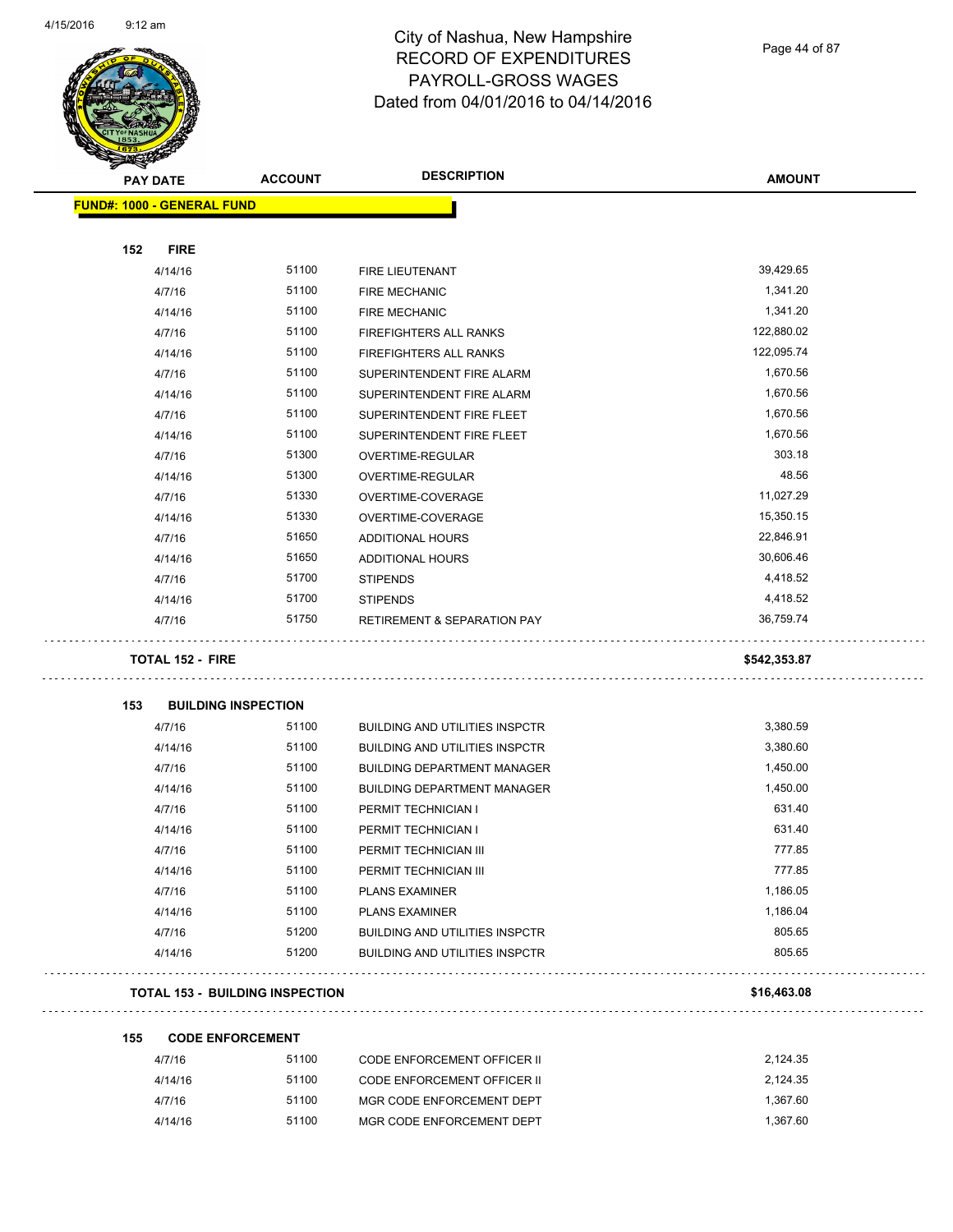

Page 45 of 87

| <b>MARGALE</b>                    | <b>PAY DATE</b> | <b>ACCOUNT</b>                             | <b>DESCRIPTION</b>                   | <b>AMOUNT</b> |
|-----------------------------------|-----------------|--------------------------------------------|--------------------------------------|---------------|
| <b>FUND#: 1000 - GENERAL FUND</b> |                 |                                            |                                      |               |
|                                   |                 | <b>TOTAL 155 - CODE ENFORCEMENT</b>        |                                      | \$6,983.90    |
| 156                               |                 | <b>EMERGENCY MANAGEMENT</b>                |                                      |               |
|                                   | 4/7/16          | 51100                                      | <b>EMERGENCY MANAGEMENT DIRECTOR</b> | 1,529.80      |
|                                   | 4/14/16         | 51100                                      | <b>EMERGENCY MANAGEMENT DIRECTOR</b> | 1,529.80      |
|                                   |                 |                                            |                                      |               |
|                                   |                 | <b>TOTAL 156 - EMERGENCY MANAGEMENT</b>    |                                      | \$3,059.60    |
| 157                               |                 | <b>CITYWIDE COMMUNICATIONS</b>             |                                      |               |
|                                   | 4/7/16          | 51100                                      | <b>COMM SYS ENGR TECH</b>            | 1,546.40      |
|                                   | 4/14/16         | 51100                                      | <b>COMM SYS ENGR TECH</b>            | 1,546.40      |
|                                   | 4/7/16          | 51200                                      | <b>RADIO SYSTEMS MANAGER</b>         | 1,312.32      |
|                                   | 4/14/16         | 51200                                      | RADIO SYSTEMS MANAGER                | 1,312.32      |
|                                   |                 | <b>TOTAL 157 - CITYWIDE COMMUNICATIONS</b> |                                      | \$5,717.44    |
|                                   |                 |                                            |                                      |               |
| 160                               |                 | <b>PW-ADMIN &amp; ENGINEERING</b>          |                                      |               |
|                                   | 4/7/16          | 51100                                      | ADMINISTRATIVE ASSISTANT II          | 704.60        |
|                                   | 4/14/16         | 51100                                      | ADMINISTRATIVE ASSISTANT II          | 704.60        |
|                                   | 4/7/16          | 51100                                      | CITIZEN SERVICES COORDINATOR         | 763.50        |
|                                   | 4/14/16         | 51100                                      | CITIZEN SERVICES COORDINATOR         | 763.50        |
|                                   | 4/7/16          | 51100                                      | <b>CITY ENGINEER</b>                 | 1,030.45      |
|                                   | 4/14/16         | 51100                                      | <b>CITY ENGINEER</b>                 | 1,030.45      |
|                                   | 4/7/16          | 51100                                      | CONST INSP ENGINEERING ASST          | 947.55        |
|                                   | 4/14/16         | 51100                                      | CONST INSP ENGINEERING ASST          | 947.55        |
|                                   | 4/7/16          | 51100                                      | DEPUTY MANAGER OF ENGINEERING        | 710.65        |
|                                   | 4/14/16         | 51100                                      | DEPUTY MANAGER OF ENGINEERING        | 710.65        |
|                                   | 4/7/16          | 51100                                      | <b>DIRECTOR PUBLIC WORKS</b>         | 1,528.65      |
|                                   | 4/14/16         | 51100                                      | <b>DIRECTOR PUBLIC WORKS</b>         | 1.528.65      |
|                                   | 4/7/16          | 51100                                      | DIVISION OPERATIONS MANAGER          | 1,455.50      |
|                                   | 4/14/16         | 51100                                      | DIVISION OPERATIONS MANAGER          | 1,455.50      |
|                                   | 4/7/16          | 51100                                      | DPW CONTRACT ADMINISTRATOR           | 340.55        |
|                                   | 4/14/16         | 51100                                      | DPW CONTRACT ADMINISTRATOR           | 340.54        |
|                                   | 4/7/16          | 51100                                      | <b>ENGINEERING INSPECTORS</b>        | 1,904.85      |
|                                   | 4/14/16         | 51100                                      | <b>ENGINEERING INSPECTORS</b>        | 1,904.85      |
|                                   | 4/7/16          | 51100                                      | <b>EXECUTIVE ASSISTANT</b>           | 689.90        |
|                                   | 4/14/16         | 51100                                      | <b>EXECUTIVE ASSISTANT</b>           | 689.90        |
|                                   | 4/7/16          | 51100                                      | <b>SENIOR FOREMAN</b>                | 1,305.60      |
|                                   | 4/14/16         | 51100                                      | <b>SENIOR FOREMAN</b>                | 1,305.60      |
|                                   | 4/7/16          | 51100                                      | SENIOR TRAFFIC ENGINEER              | 1,626.10      |
|                                   | 4/14/16         | 51100                                      | SENIOR TRAFFIC ENGINEER              | 1,626.10      |
|                                   | 4/7/16          | 51100                                      | <b>STAFF ENGINEER</b>                | 1,255.85      |
|                                   | 4/14/16         | 51100                                      | <b>STAFF ENGINEER</b>                | 1,255.85      |
|                                   | 4/7/16          | 51100                                      | STREET CONSTRUCTION ENGINEER         | 1,332.95      |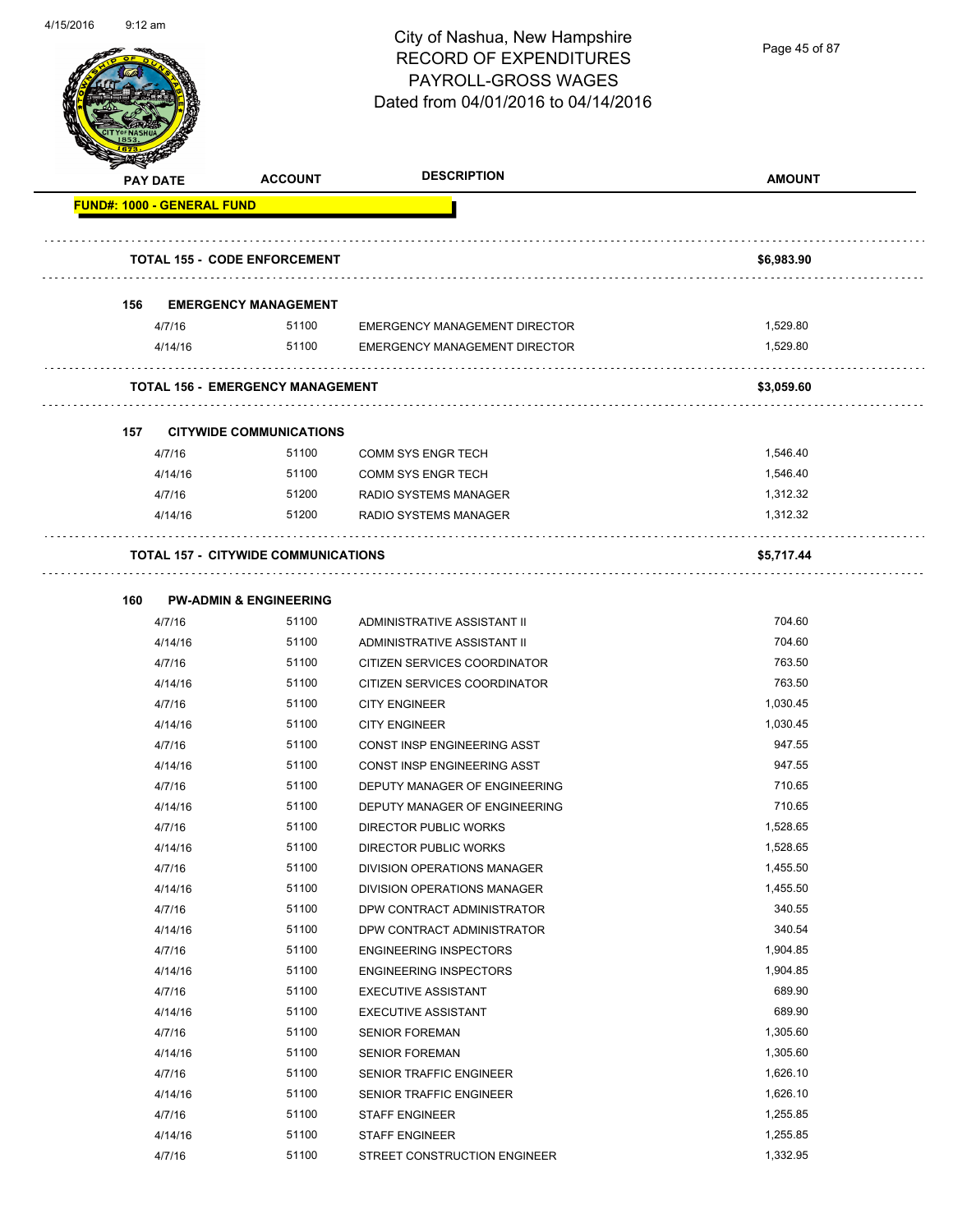Page 46 of 87

| <b>PAY DATE</b> |                                   | <b>ACCOUNT</b>                                | <b>DESCRIPTION</b>            | <b>AMOUNT</b> |
|-----------------|-----------------------------------|-----------------------------------------------|-------------------------------|---------------|
|                 | <b>FUND#: 1000 - GENERAL FUND</b> |                                               |                               |               |
| 160             |                                   | <b>PW-ADMIN &amp; ENGINEERING</b>             |                               |               |
| 4/14/16         |                                   | 51100                                         | STREET CONSTRUCTION ENGINEER  | 1,332.95      |
| 4/7/16          |                                   | 51100                                         | <b>SURVEY TECHNICIAN</b>      | 1,149.50      |
| 4/14/16         |                                   | 51100                                         | <b>SURVEY TECHNICIAN</b>      | 1,149.50      |
|                 |                                   | <b>TOTAL 160 - PW-ADMIN &amp; ENGINEERING</b> |                               | \$33,492.39   |
|                 |                                   |                                               |                               |               |
| 161<br>4/7/16   | <b>STREETS</b>                    | 51100                                         | ADMINISTRATIVE ASSISTANT III  | 999.20        |
| 4/14/16         |                                   | 51100                                         | ADMINISTRATIVE ASSISTANT III  | 999.20        |
| 4/7/16          |                                   | 51100                                         | AUTO MECH 1ST CLASS NIGHTS    | 3,201.60      |
| 4/14/16         |                                   | 51100                                         | AUTO MECH 1ST CLASS NIGHTS    | 3,174.62      |
| 4/7/16          |                                   | 51100                                         | AUTO MECH 2ND CLASS           | 1,920.80      |
| 4/14/16         |                                   | 51100                                         | AUTO MECH 2ND CLASS           | 1,920.80      |
| 4/7/16          |                                   | 51100                                         | AUTO MECH 2ND CLASS NIGHTS    | 972.40        |
| 4/14/16         |                                   | 51100                                         | AUTO MECH 2ND CLASS NIGHTS    | 972.40        |
| 4/7/16          |                                   | 51100                                         | AUTO MECHANIC 1ST CLASS       | 3,161.60      |
| 4/14/16         |                                   | 51100                                         | AUTO MECHANIC 1ST CLASS       | 3,161.60      |
| 4/7/16          |                                   | 51100                                         | EQUIP OPR STREET REPAIR       | 6,922.08      |
| 4/14/16         |                                   | 51100                                         | EQUIP OPR STREET REPAIR       | 6,752.80      |
| 4/7/16          |                                   | 51100                                         | FLEET MAINTENANCE FOREMAN     | 1,149.50      |
| 4/14/16         |                                   | 51100                                         | FLEET MAINTENANCE FOREMAN     | 1,149.50      |
| 4/7/16          |                                   | 51100                                         | FLEET MANAGER STREET DEPT     | 1,075.00      |
| 4/14/16         |                                   | 51100                                         | FLEET MANAGER STREET DEPT     | 1,075.00      |
| 3/31/16         |                                   | 51100                                         | <b>GROUNDSMAN I</b>           | 260.40        |
| 4/7/16          |                                   | 51100                                         | <b>MASON PIPELAYER</b>        | 1,848.80      |
| 4/14/16         |                                   | 51100                                         | <b>MASON PIPELAYER</b>        | 2,095.96      |
| 4/7/16          |                                   | 51100                                         | <b>SENIOR FOREMAN</b>         | 1,769.24      |
| 4/14/16         |                                   | 51100                                         | <b>SENIOR FOREMAN</b>         | 465.59        |
| 4/7/16          |                                   | 51100                                         | <b>SIGN MAINTENANCE</b>       | 1,828.00      |
| 4/14/16         |                                   | 51100                                         | <b>SIGN MAINTENANCE</b>       | 1,828.00      |
| 4/7/16          |                                   | 51100                                         | SIGN MAINTENANCE ASSISTANT    | 852.40        |
| 4/14/16         |                                   | 51100                                         | SIGN MAINTENANCE ASSISTANT    | 852.40        |
| 4/7/16          |                                   | 51100                                         | STOREKEEPER PWD               | 938.85        |
| 4/14/16         |                                   | 51100                                         | STOREKEEPER PWD               | 938.85        |
| 4/7/16          |                                   | 51100                                         | <b>STREET FOREMAN</b>         | 4,839.19      |
| 4/14/16         |                                   | 51100                                         | <b>STREET FOREMAN</b>         | 4,839.18      |
| 4/7/16          |                                   | 51100                                         | TRAFFIC MAINTENANCE ASSISTANT | 909.20        |
| 4/14/16         |                                   | 51100                                         | TRAFFIC MAINTENANCE ASSISTANT | 909.20        |
| 4/7/16          |                                   | 51100                                         | <b>TRAFFIC TECHNICIAN I</b>   | 2,187.20      |
| 4/14/16         |                                   | 51100                                         | <b>TRAFFIC TECHNICIAN I</b>   | 2,187.20      |
| 4/7/16          |                                   | 51100                                         | TRUCK DRIVER STREET REPAIR    | 15,584.39     |
| 4/14/16         |                                   | 51100                                         | TRUCK DRIVER STREET REPAIR    | 15,524.01     |
| 4/7/16          |                                   | 51100                                         | <b>WELDER FIRST CLASS</b>     | 2,096.00      |
| 4/14/16         |                                   | 51100                                         | <b>WELDER FIRST CLASS</b>     | 2,096.02      |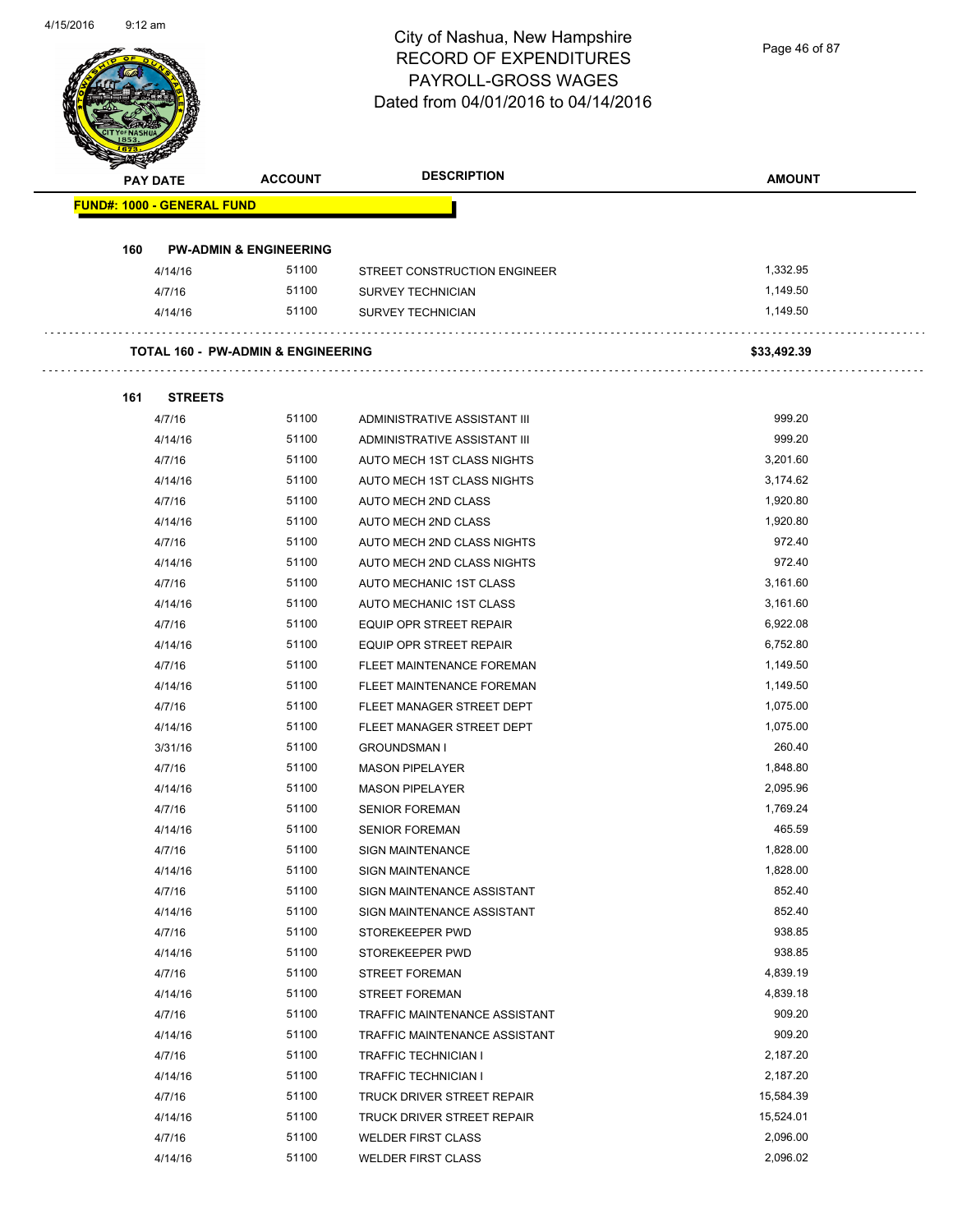Page 47 of 87

|     | <b>PAY DATE</b>                   | <b>ACCOUNT</b>                        | <b>DESCRIPTION</b>            | <b>AMOUNT</b> |
|-----|-----------------------------------|---------------------------------------|-------------------------------|---------------|
|     | <b>FUND#: 1000 - GENERAL FUND</b> |                                       |                               |               |
| 161 | <b>STREETS</b>                    |                                       |                               |               |
|     | 3/31/16                           | 51300                                 | OVERTIME-REGULAR              | (260.40)      |
|     | 4/7/16                            | 51300                                 | OVERTIME-REGULAR              | 7,284.39      |
|     | 4/14/16                           | 51300                                 | OVERTIME-REGULAR              | 12,924.29     |
|     | <b>TOTAL 161 - STREETS</b>        |                                       |                               | \$123,406.46  |
| 166 | <b>PARKING LOTS</b>               |                                       |                               |               |
|     | 4/7/16                            | 51100                                 | PARKING MAINTENANCE           | 1,383.40      |
|     | 4/14/16                           | 51100                                 | PARKING MAINTENANCE           | 1,383.40      |
|     | 4/7/16                            | 51100                                 | PARKING OPERATIONS COORD      | 773.70        |
|     | 4/14/16                           | 51100                                 | PARKING OPERATIONS COORD      | 386.85        |
|     | 4/14/16                           | 51300                                 | OVERTIME-REGULAR              | 285.32        |
|     | <b>TOTAL 166 - PARKING LOTS</b>   |                                       |                               | \$4,212.67    |
| 171 |                                   | <b>COMMUNITY SERVICES</b>             |                               |               |
|     | 3/31/16                           | 51100                                 | CONTINUUM OF CARE FACILITATOR | (1,489.95)    |
|     | 4/7/16                            | 51100                                 | DIRECTOR HEALTH AND COMM SVS  | 1,778.30      |
|     | 4/14/16                           | 51100                                 | DIRECTOR HEALTH AND COMM SVS  | 1,778.30      |
|     | 4/7/16                            | 51100                                 | PROGRAM COORDINATOR           | 957.30        |
|     | 4/14/16                           | 51100                                 | PROGRAM COORDINATOR           | 957.30        |
|     |                                   | <b>TOTAL 171 - COMMUNITY SERVICES</b> |                               | \$3,981.25    |
| 172 | <b>COMMUNITY HEALTH</b>           |                                       |                               |               |
|     | 4/7/16                            | 51100                                 | ADMINISTRATIVE ASSISTANT II   | 738.30        |
|     | 4/14/16                           | 51100                                 | ADMINISTRATIVE ASSISTANT II   | 738.32        |
|     | 4/7/16                            | 51100                                 | BILINGUAL OUTREACH WORKER     | 786.80        |
|     | 4/14/16                           | 51100                                 | BILINGUAL OUTREACH WORKER     | 786.80        |
|     | 4/7/16                            | 51100                                 | MANAGER COMMUNITY HEALTH      | 1,404.70      |
|     | 4/14/16                           | 51100                                 | MANAGER COMMUNITY HEALTH      | 1,404.70      |
|     | 4/7/16                            | 51100                                 | PUB HEALTH NURSE              | 2,157.95      |
|     | 4/14/16                           | 51100                                 | PUB HEALTH NURSE              | 2,157.95      |
|     | 4/7/16                            | 51412                                 | <b>WAGES PER DIEM</b>         | 643.89        |
|     | 4/14/16                           | 51412                                 | <b>WAGES PER DIEM</b>         | 2,400.00      |
|     |                                   |                                       |                               |               |
|     |                                   | <b>TOTAL 172 - COMMUNITY HEALTH</b>   |                               | \$13,219.41   |
| 173 |                                   | <b>ENVIRONMENTAL HEALTH</b>           |                               |               |
|     | 4/7/16                            | 51100                                 | ENVIRONMENTAL HEALTH SPEC     | 2,457.35      |
|     | 4/14/16                           | 51100                                 | ENVIRONMENTAL HEALTH SPEC     | 2,457.35      |
|     | 4/7/16                            | 51100                                 | ENVIRONMENTAL TECH OFFICE MGR | 1,008.80      |
|     |                                   |                                       |                               |               |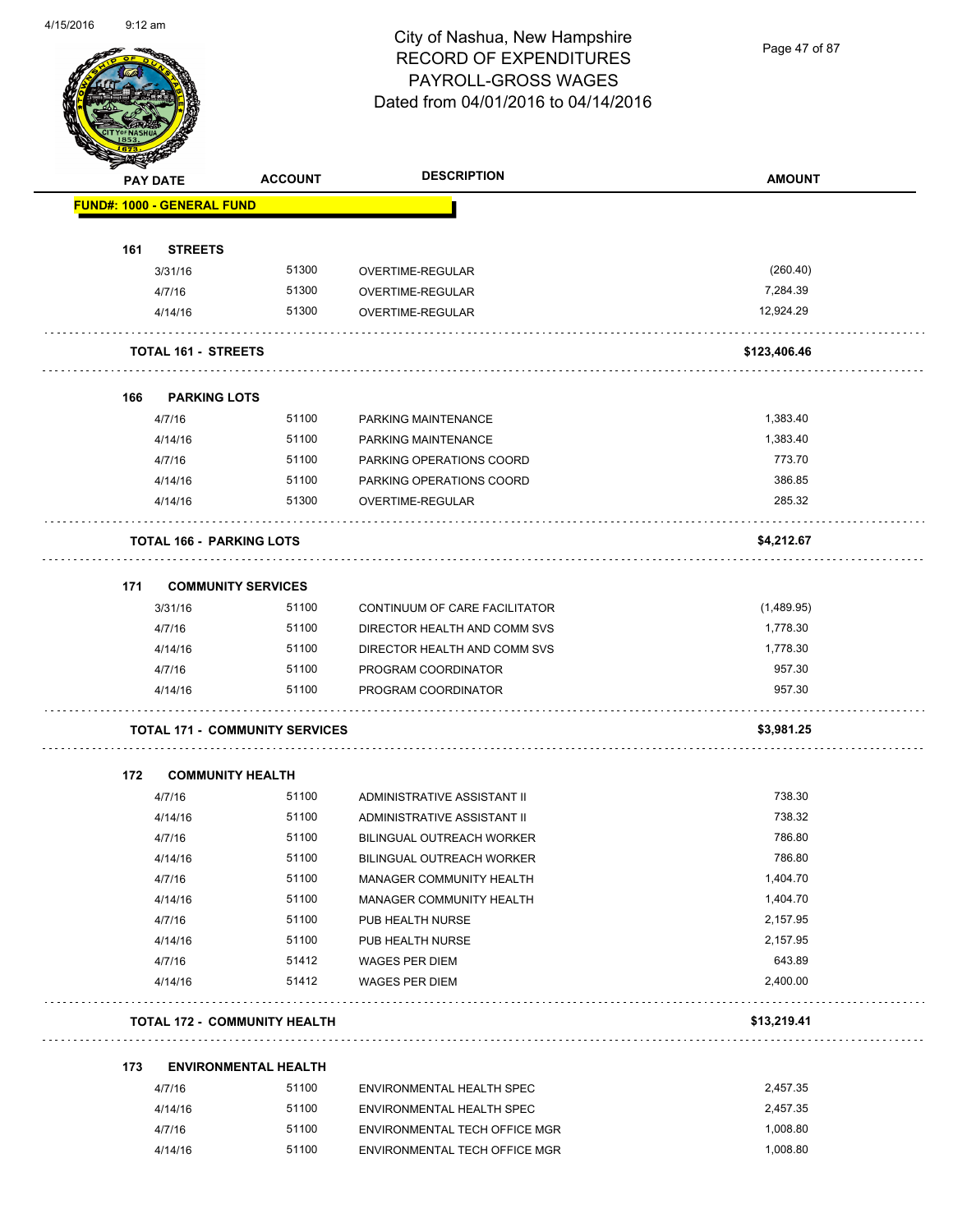Page 48 of 87

|     | <b>PAY DATE</b>                   | <b>ACCOUNT</b>                            | <b>DESCRIPTION</b>               | <b>AMOUNT</b> |
|-----|-----------------------------------|-------------------------------------------|----------------------------------|---------------|
|     | <b>FUND#: 1000 - GENERAL FUND</b> |                                           |                                  |               |
| 173 |                                   | <b>ENVIRONMENTAL HEALTH</b>               |                                  |               |
|     | 4/7/16                            | 51100                                     | <b>LABORATORY DIRECTOR</b>       | 1,017.40      |
|     | 4/14/16                           | 51100                                     | <b>LABORATORY DIRECTOR</b>       | 1,017.40      |
|     | 4/7/16                            | 51100                                     | MANAGER ENVIRONMENTAL HEALTH     | 1,489.35      |
|     | 4/14/16                           | 51100                                     | MANAGER ENVIRONMENTAL HEALTH     | 1,489.35      |
|     |                                   | <b>TOTAL 173 - ENVIRONMENTAL HEALTH</b>   |                                  | \$11,945.80   |
| 174 |                                   | <b>WELFARE ADMINISTRATION</b>             |                                  |               |
|     | 4/7/16                            | 51100                                     | ADMINISTRATIVE ASSISTANT II      | 738.30        |
|     | 4/14/16                           | 51100                                     | ADMINISTRATIVE ASSISTANT II      | 738.30        |
|     | 4/7/16                            | 51100                                     | <b>CASE TECHNICIAN WELFARE</b>   | 2,334.00      |
|     | 4/14/16                           | 51100                                     | CASE TECHNICIAN WELFARE          | 2,334.00      |
|     | 4/7/16                            | 51100                                     | INTAKE WORKER ACCOUNTANT         | 964.35        |
|     | 4/14/16                           | 51100                                     | INTAKE WORKER ACCOUNTANT         | 964.35        |
|     | 4/7/16                            | 51100                                     | SENIOR CASE TECHNICIAN           | 985.55        |
|     | 4/14/16                           | 51100                                     | SENIOR CASE TECHNICIAN           | 985.56        |
|     | 4/7/16                            | 51100                                     | <b>WELFARE OFFICER</b>           | 1,493.05      |
|     | 4/14/16                           | 51100                                     | <b>WELFARE OFFICER</b>           | 1,493.05      |
|     |                                   | <b>TOTAL 174 - WELFARE ADMINISTRATION</b> |                                  | \$13,030.51   |
| 177 |                                   | <b>PARKS &amp; RECREATION</b>             |                                  |               |
|     | 4/7/16                            | 51100                                     | ADMINISTRATIVE ASSISTANT II      | 777.85        |
|     | 4/14/16                           | 51100                                     | ADMINISTRATIVE ASSISTANT II      | 777.85        |
|     | 4/7/16                            | 51100                                     | EQUIPMENT OPERATOR, PARKS        | 960.40        |
|     | 4/14/16                           | 51100                                     | EQUIPMENT OPERATOR, PARKS        | 960.40        |
|     | 4/7/16                            | 51100                                     | FOREMAN LABOR PARK               | 3,333.56      |
|     |                                   |                                           | FOREMAN LABOR PARK               |               |
|     | 4/14/16                           | 51100                                     |                                  | 3,283.27      |
|     | 4/7/16                            | 51100                                     | <b>GROUNDSKEEPER MAINTENANCE</b> | 6,999.31      |
|     | 4/14/16                           | 51100                                     | <b>GROUNDSKEEPER MAINTENANCE</b> | 6,974.80      |
|     | 4/7/16                            | 51100                                     | <b>GROUNDSMAN I</b>              | 3,292.81      |
|     | 4/14/16                           | 51100                                     | <b>GROUNDSMAN I</b>              | 3,292.81      |
|     | 4/7/16                            | 51100                                     | <b>GROUNDSMAN II</b>             | 864.80        |
|     | 4/14/16                           | 51100                                     | <b>GROUNDSMAN II</b>             | 864.80        |
|     | 4/7/16                            | 51100                                     | <b>LEAD GROUNDSMAN</b>           | 2,525.12      |
|     | 4/14/16                           | 51100                                     | LEAD GROUNDSMAN                  | 1,952.48      |
|     | 4/7/16                            | 51100                                     | PROGRAM COORDINATOR              | 365.10        |
|     | 4/14/16                           | 51100                                     | PROGRAM COORDINATOR              | 365.10        |
|     | 4/7/16                            | 51100                                     | RECREATION PROGRAM MANAGER       | 1,115.75      |
|     | 4/14/16                           | 51100                                     | RECREATION PROGRAM MANAGER       | 1,115.75      |
|     | 4/7/16                            | 51100                                     | STELLOS STADIUM ATTENDANT        | 960.40        |
|     | 4/14/16                           | 51100                                     | STELLOS STADIUM ATTENDANT        | 960.40        |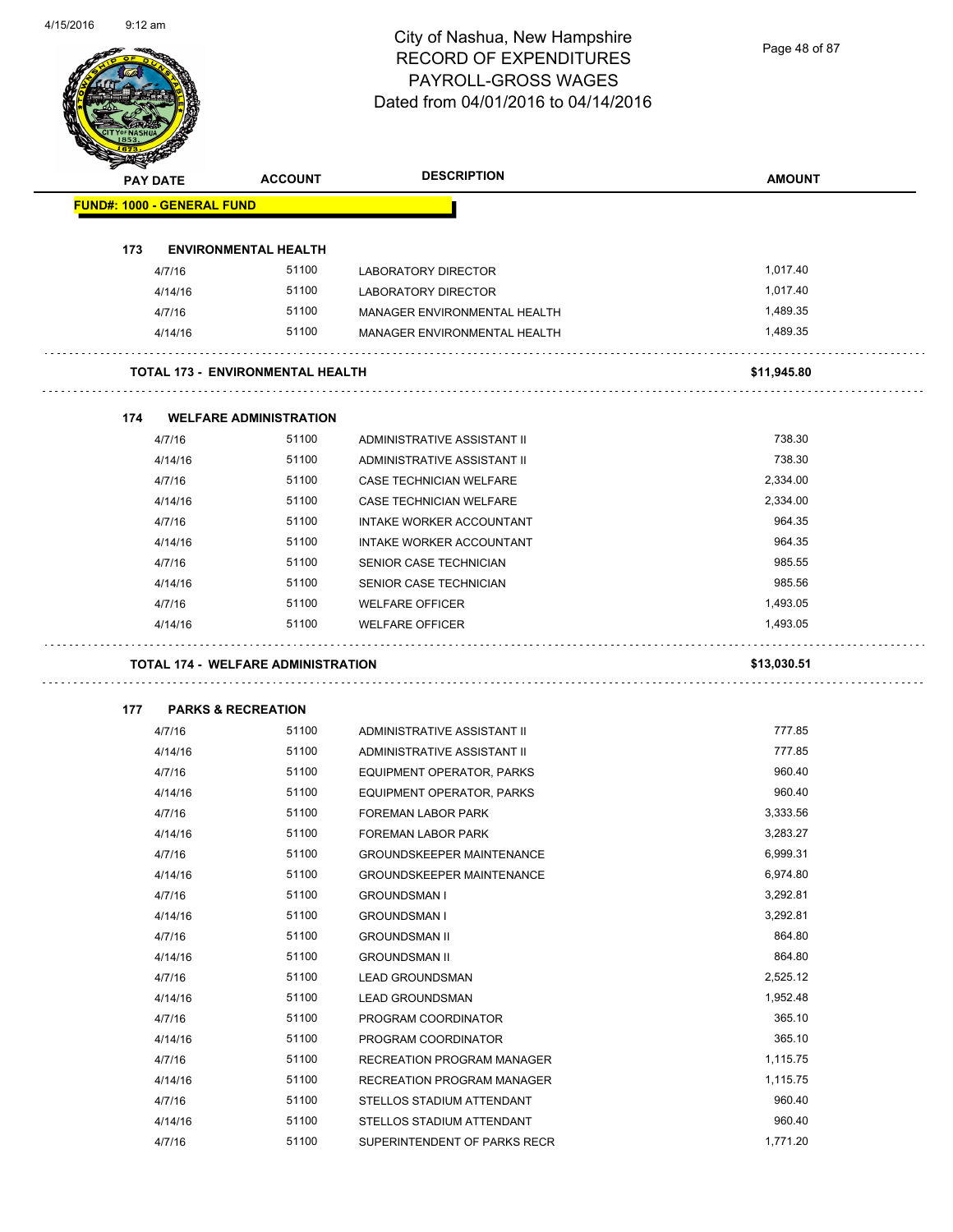Page 49 of 87

| <b>PAY DATE</b>                   | <b>ACCOUNT</b>                 | <b>DESCRIPTION</b>             | <b>AMOUNT</b> |
|-----------------------------------|--------------------------------|--------------------------------|---------------|
| <b>FUND#: 1000 - GENERAL FUND</b> |                                |                                |               |
|                                   |                                |                                |               |
| 177                               | <b>PARKS &amp; RECREATION</b>  |                                |               |
| 4/14/16                           | 51100                          | SUPERINTENDENT OF PARKS RECR   | 1,771.20      |
| 4/7/16                            | 51300                          | OVERTIME-REGULAR               | 1,659.81      |
| 4/14/16                           | 51300                          | OVERTIME-REGULAR               | 1,680.32      |
| 4/14/16                           | 51400                          | WAGES TEMP-SEASONAL            | 592.00        |
| 4/14/16                           | 55642                          | <b>GAME OFFICIALS</b>          | 2,830.00      |
|                                   | TOTAL 177 - PARKS & RECREATION |                                | \$52,047.29   |
| 179<br><b>LIBRARY</b>             |                                |                                |               |
| 4/7/16                            | 51100                          | ADMIN ASST COST ACCOUNTANT     | 829.19        |
| 4/14/16                           | 51100                          | ADMIN ASST COST ACCOUNTANT     | 829.19        |
| 4/7/16                            | 51100                          | ASSISTANT DIRECTOR LIBRARY     | 1,408.20      |
| 4/14/16                           | 51100                          | ASSISTANT DIRECTOR LIBRARY     | 1,408.20      |
| 4/7/16                            | 51100                          | ASSISTANT LIBRARIAN CIRCULATIO | 995.30        |
| 4/14/16                           | 51100                          | ASSISTANT LIBRARIAN CIRCULATIO | 995.30        |
| 4/7/16                            | 51100                          | ASSISTANT LIBRARIAN TECH SVS   | 1,232.15      |
| 4/14/16                           | 51100                          | ASSISTANT LIBRARIAN TECH SVS   | 1,232.16      |
| 4/7/16                            | 51100                          | ASSISTANT LIBRARIAN YOUTH SERV | 797.65        |
| 4/14/16                           | 51100                          | ASSISTANT LIBRARIAN YOUTH SERV | 797.66        |
| 4/7/16                            | 51100                          | <b>DIRECTOR LIBRARY</b>        | 1,941.85      |
| 4/14/16                           | 51100                          | <b>DIRECTOR LIBRARY</b>        | 1,941.85      |
| 4/7/16                            | 51100                          | EXECUTIVE ASST OFFICE MANAGER  | 883.75        |
| 4/14/16                           | 51100                          | EXECUTIVE ASST OFFICE MANAGER  | 883.75        |
| 4/7/16                            | 51100                          | HUNT MEMORIAL BLDG & ARTS ADM  | 330.74        |
| 4/14/16                           | 51100                          | HUNT MEMORIAL BLDG & ARTS ADM  | 330.75        |
| 4/7/16                            | 51100                          | IT COORDINATOR                 | 865.20        |
| 4/14/16                           | 51100                          | IT COORDINATOR                 | 865.20        |
| 4/7/16                            | 51100                          | <b>JANITOR</b>                 | 501.55        |
| 4/14/16                           | 51100                          | <b>JANITOR</b>                 | 489.00        |
| 4/7/16                            | 51100                          | LIBRARIAN ADULT SERVICES       | 984.25        |
| 4/14/16                           | 51100                          | LIBRARIAN ADULT SERVICES       | 984.25        |
| 4/7/16                            | 51100                          | <b>LIBRARIAN CIRCULATION</b>   | 1,025.80      |
| 4/14/16                           | 51100                          | LIBRARIAN CIRCULATION          | 1,025.78      |
| 4/7/16                            | 51100                          | <b>LIBRARIAN OUTREACH SVS</b>  | 1,021.66      |
| 4/14/16                           | 51100                          | LIBRARIAN OUTREACH SVS         | 1,021.66      |
| 4/7/16                            | 51100                          | LIBRARIAN TECH SERVICES        | 1,060.49      |
| 4/14/16                           | 51100                          | LIBRARIAN TECH SERVICES        | 1,067.12      |
| 4/7/16                            | 51100                          | LIBRARIAN YOUTH SERVICES       | 2,325.75      |
| 4/14/16                           | 51100                          | LIBRARIAN YOUTH SERVICES       | 2,325.75      |
| 4/7/16                            | 51100                          | LIBRARY ASSISTANT CIRCULATION  | 5,481.50      |
| 4/14/16                           | 51100                          | LIBRARY ASSISTANT CIRCULATION  | 5,481.50      |
| 4/7/16                            | 51100                          | LIBRARY ASSISTANT MEDIA SERVIC | 722.80        |
| 4/14/16                           | 51100                          | LIBRARY ASSISTANT MEDIA SERVIC | 718.28        |
| 4/7/16                            | 51100                          | LIBRARY ASSISTANT TECH SVS     | 722.80        |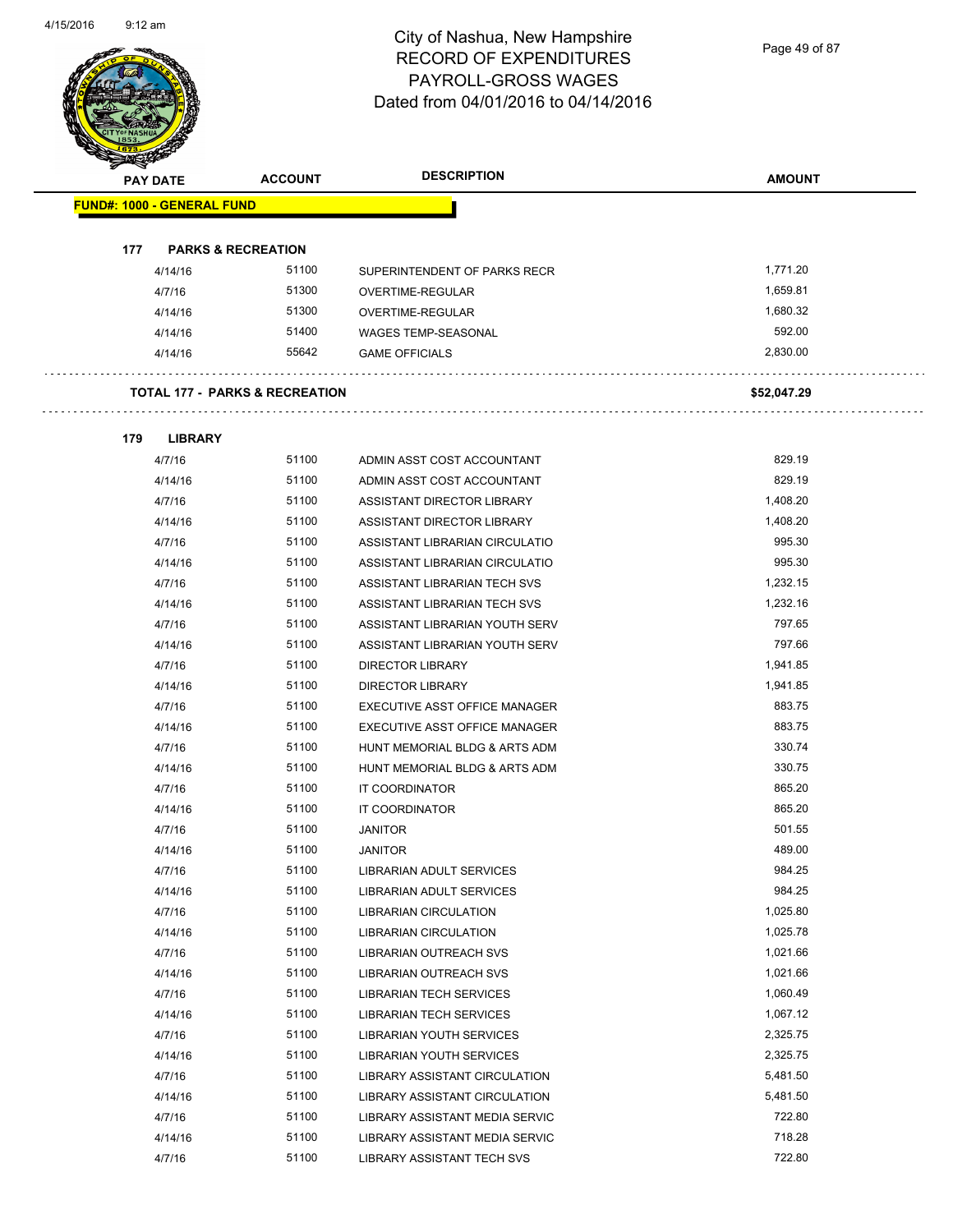

Page 50 of 87

 $\bar{1}$  is a  $\bar{1}$ 

| <b>PAY DATE</b>                   | <b>ACCOUNT</b> | <b>DESCRIPTION</b>                | <b>AMOUNT</b> |
|-----------------------------------|----------------|-----------------------------------|---------------|
| <b>FUND#: 1000 - GENERAL FUND</b> |                |                                   |               |
|                                   |                |                                   |               |
| 179<br><b>LIBRARY</b>             |                |                                   |               |
| 4/14/16                           | 51100          | LIBRARY ASSISTANT TECH SVS        | 722.80        |
| 4/7/16                            | 51100          | LIBRARY ASSISTANT YOUTH SERVIC    | 1,358.10      |
| 4/14/16                           | 51100          | LIBRARY ASSISTANT YOUTH SERVIC    | 1,358.10      |
| 4/7/16                            | 51100          | MAINTENANCE SUPV                  | 871.70        |
| 4/14/16                           | 51100          | MAINTENANCE SUPV                  | 871.70        |
| 4/7/16                            | 51100          | PAGE & COLLECTION COORDINATOR     | 858.90        |
| 4/14/16                           | 51100          | PAGE & COLLECTION COORDINATOR     | 858.91        |
| 4/7/16                            | 51100          | REFERENCE LIBRARIAN ADULT SERV    | 3,088.11      |
| 4/14/16                           | 51100          | REFERENCE LIBRARIAN ADULT SERV    | 3,088.10      |
| 4/7/16                            | 51100          | REFERENCE LIBRARIAN TECH SVS      | 773.45        |
| 4/14/16                           | 51100          | REFERENCE LIBRARIAN TECH SVS      | 773.45        |
| 4/7/16                            | 51100          | <b>SECURITY LIBRARY</b>           | 623.93        |
| 4/14/16                           | 51100          | <b>SECURITY LIBRARY</b>           | 623.93        |
| 4/7/16                            | 51200          | LIBRARY ASSISTANT CIRCULATION     | 397.79        |
| 4/14/16                           | 51200          | LIBRARY ASSISTANT CIRCULATION     | 397.79        |
| 4/7/16                            | 51200          | <b>LIBRARY ASSISTANT TECH SVS</b> | 424.85        |
| 4/14/16                           | 51200          | <b>LIBRARY ASSISTANT TECH SVS</b> | 433.35        |
| 4/7/16                            | 51200          | LIBRARY ASSISTANT YOUTH SERVIC    | 324.20        |
| 4/14/16                           | 51200          | LIBRARY ASSISTANT YOUTH SERVIC    | 324.20        |
| 4/7/16                            | 51200          | LIBRARY PAGE YOUTH SERVICES       | 408.80        |
| 4/14/16                           | 51200          | LIBRARY PAGE YOUTH SERVICES       | 500.50        |
| 4/7/16                            | 51200          | <b>LIBRARY PAGES CIRCULATION</b>  | 462.70        |
| 4/14/16                           | 51200          | <b>LIBRARY PAGES CIRCULATION</b>  | 414.56        |
| 4/7/16                            | 51200          | LIBRARY PAGES MEDIA SERVICES      | 458.50        |
| 4/14/16                           | 51200          | LIBRARY PAGES MEDIA SERVICES      | 366.80        |
| 4/7/16                            | 51200          | REFERENCE LIBRARIAN ADULT SERV    | 375.00        |
| 4/14/16                           | 51200          | REFERENCE LIBRARIAN ADULT SERV    | 375.00        |
| 4/7/16                            | 51200          | <b>SECURITY LIBRARY</b>           | 360.00        |
| 4/14/16                           | 51200          | <b>SECURITY LIBRARY</b>           | 360.00        |
| 4/7/16                            | 51300          | OVERTIME-REGULAR                  | 14.74         |
| 4/14/16                           | 51300          | OVERTIME-REGULAR                  | 1,155.09      |
| <b>TOTAL 179 - LIBRARY</b>        |                |                                   | \$68,953.08   |

| 4/7/16  | 51100 | ADMINISTRATIVE ASSISTANT II    | 704.60   |
|---------|-------|--------------------------------|----------|
| 4/14/16 | 51100 | ADMINISTRATIVE ASSISTANT II    | 704.60   |
| 3/31/16 | 51100 | DIRECTOR COMMUNITY DEVELOPMENT | (905.76) |
| 4/7/16  | 51100 | DIRECTOR COMMUNITY DEVELOPMENT | 1,873.50 |
| 4/14/16 | 51100 | DIRECTOR COMMUNITY DEVELOPMENT | 1.873.50 |
| 4/7/16  | 51100 | <b>WATERWAYS MANAGER</b>       | 1.364.20 |
| 4/14/16 | 51100 | <b>WATERWAYS MANAGER</b>       | 1.364.20 |
| 4/7/16  | 51200 | ADMINISTRATIVE ASSISTANT I     | 355.59   |
| 4/14/16 | 51200 | ADMINISTRATIVE ASSISTANT I     | 360.27   |

**181 COMMUNITY DEVELOPMENT**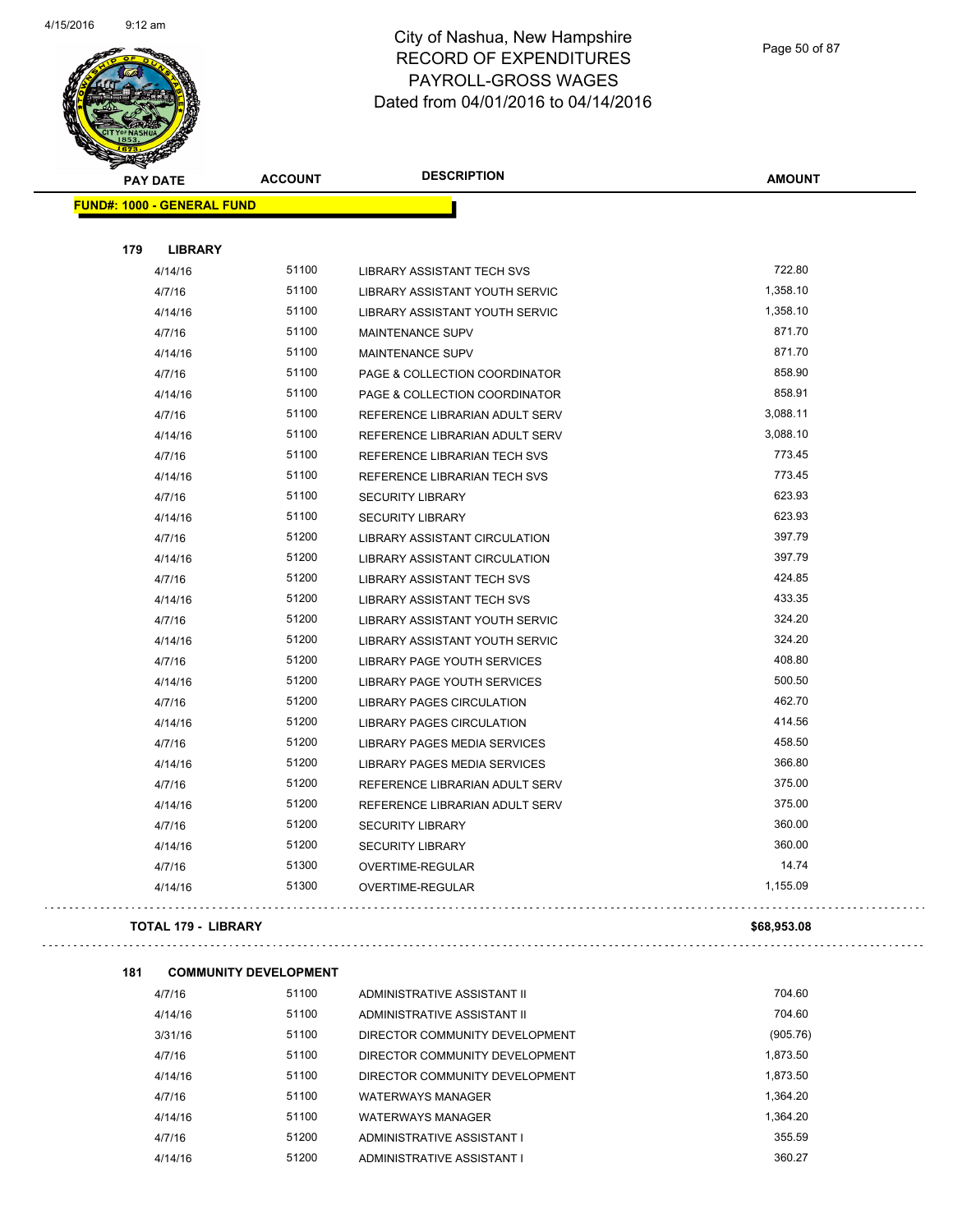Page 51 of 87

|     | <b>PAY DATE</b>                   | <b>ACCOUNT</b>                           | <b>DESCRIPTION</b>             | <b>AMOUNT</b>        |
|-----|-----------------------------------|------------------------------------------|--------------------------------|----------------------|
|     | <b>FUND#: 1000 - GENERAL FUND</b> |                                          |                                |                      |
|     |                                   |                                          |                                |                      |
| 181 |                                   | <b>COMMUNITY DEVELOPMENT</b>             |                                |                      |
|     | 4/7/16                            | 51400                                    | WAGES TEMP-SEASONAL            | 100.00               |
|     | 4/14/16                           | 51400                                    | <b>WAGES TEMP-SEASONAL</b>     | 100.00               |
|     |                                   | <b>TOTAL 181 - COMMUNITY DEVELOPMENT</b> |                                | \$7,894.70           |
| 182 |                                   | <b>PLANNING AND ZONING</b>               |                                |                      |
|     | 4/7/16                            | 51100                                    | DEPARTMENT COORDINATOR         | 957.65               |
|     | 4/14/16                           | 51100                                    | DEPARTMENT COORDINATOR         | 957.65               |
|     | 4/7/16                            | 51100                                    | DEPUTY PLANNING MANAGER        | 1,384.10             |
|     | 4/14/16                           | 51100                                    | <b>DEPUTY PLANNING MANAGER</b> | 1,384.10             |
|     | 4/7/16                            | 51100                                    | <b>MANAGER PLANNING DEPT</b>   | 1,935.50             |
|     | 4/14/16                           | 51100                                    | MANAGER PLANNING DEPT          | 1,935.50             |
|     | 4/7/16                            | 51100                                    | PLANNER I                      | 2,253.95             |
|     | 4/14/16                           | 51100                                    | PLANNER I                      | 2,253.95             |
|     | 4/7/16                            | 51100                                    | ZONING COORDINATOR             | 722.30               |
|     | 4/14/16                           | 51100                                    | ZONING COORDINATOR             | 722.30               |
|     | 4/14/16                           | 53428                                    | STENOGRAPHIC SERVICES          | 250.00               |
|     |                                   | <b>TOTAL 182 - PLANNING AND ZONING</b>   |                                | \$14,757.00          |
| 183 |                                   | <b>ECONOMIC DEVELOPMENT</b>              |                                |                      |
|     | 3/31/16                           | 51100                                    | DIRECTOR COMMUNITY DEVELOPMENT | 905.76               |
|     | 4/7/16                            | 51100                                    | DIRECTOR COMMUNITY DEVELOPMENT | 113.22               |
|     | 4/14/16                           | 51100                                    | DIRECTOR COMMUNITY DEVELOPMENT | 113.22               |
|     | 4/7/16                            | 51100                                    | DWNTWN SPCLST & OED PGRM COOR  | 1,110.45             |
|     | 4/14/16                           | 51100                                    | DWNTWN SPCLST & OED PGRM COOR  | 1,110.45             |
|     |                                   | <b>TOTAL 183 - ECONOMIC DEVELOPMENT</b>  |                                | \$3,353.10           |
| 191 | <b>SCHOOL</b>                     |                                          |                                |                      |
|     | 4/7/16                            | 51100                                    | ASSISTANT DIRECTOR BUSINESS    | 3,008.20             |
|     | 4/7/16                            | 51100                                    | ASSISTANT PRINCIPAL AMH        | 1,403.80             |
|     | 4/7/16                            | 51100                                    | ASSISTANT PRINCIPAL BIC        | 3,000.00             |
|     | 4/7/16                            | 51100                                    | ASSISTANT PRINCIPAL BIR        | 1,403.80             |
|     | 4/7/16                            | 51100                                    | ASSISTANT PRINCIPAL BRO        | 1,451.90             |
|     |                                   | 51100                                    |                                | 3,048.10             |
|     | 4/7/16                            | 51100                                    | ASSISTANT PRINCIPAL CHARL      | 1,475.90             |
|     | 4/7/16                            | 51100                                    | ASSISTANT PRINCIPAL DR CRSP    | 6,730.80             |
|     | 4/7/16                            |                                          | ASSISTANT PRINCIPAL ELM        |                      |
|     | 4/7/16                            | 51100                                    | ASSISTANT PRINCIPAL FES        | 3,048.10             |
|     | 4/7/16                            | 51100                                    | ASSISTANT PRINCIPAL FMS        | 3,365.40             |
|     | 4/7/16                            | 51100                                    | ASSISTANT PRINCIPAL LEDGE      | 3,662.20             |
|     | 4/7/16<br>4/7/16                  | 51100<br>51100                           | ASSISTANT PRINCIPAL MDE        | 3,048.10<br>2,951.90 |
|     |                                   |                                          | ASSISTANT PRINCIPAL MTP        |                      |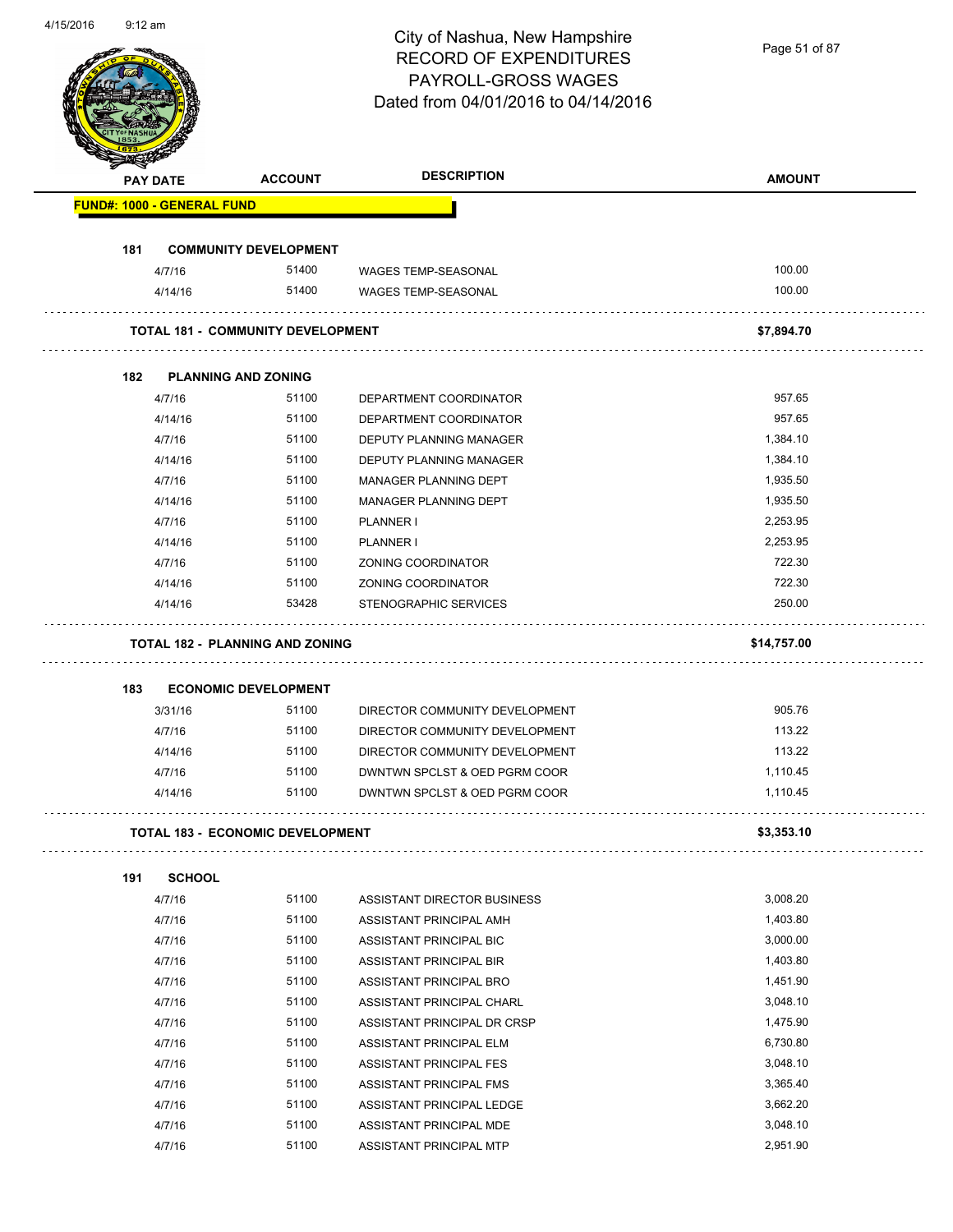

Page 52 of 87

| <b>PAY DATE</b>                   | <b>ACCOUNT</b> | <b>DESCRIPTION</b>             | <b>AMOUNT</b> |
|-----------------------------------|----------------|--------------------------------|---------------|
| <b>FUND#: 1000 - GENERAL FUND</b> |                |                                |               |
|                                   |                |                                |               |
| 191<br><b>SCHOOL</b>              |                |                                |               |
| 4/7/16                            | 51100          | ASSISTANT PRINCIPAL NHN        | 12,536.00     |
| 4/7/16                            | 51100          | ASSISTANT PRINCIPAL NHS        | 12,829.10     |
| 4/7/16                            | 51100          | ASSISTANT PRINCIPAL PMS        | 3,365.40      |
| 4/7/16                            | 51100          | ASSISTANT PRINCIPAL SHE        | 1,451.90      |
| 4/7/16                            | 51100          | ASSISTANT SUPERINTENDENT       | 8,590.50      |
| 4/7/16                            | 51100          | ASST DIRECTOR PLANT OPS        | 4,526.80      |
| 4/7/16                            | 51100          | ASST DIRECTOR SPED             | 6,016.90      |
| 4/7/16                            | 51100          | ASST SYSTEMS ADMIN FULL YEAR   | 12,935.90     |
| 4/7/16                            | 51100          | ASST SYSTEMS ADMIN SCH YEAR    | 791.21        |
| 4/14/16                           | 51100          | ASST SYSTEMS ADMIN SCH YEAR    | 768.60        |
| 4/7/16                            | 51100          | ATTENDANCE OFFICER             | 2,360.60      |
| 4/7/16                            | 51100          | CAREER CENTER COORD NHN        | 1,537.30      |
| 4/7/16                            | 51100          | CHIEF OPERATING OFFICER        | 4,094.60      |
| 4/7/16                            | 51100          | CLERICAL ACADEMY NHN           | 2,833.35      |
| 4/14/16                           | 51100          | CLERICAL ACADEMY NHN           | 2,873.35      |
| 4/7/16                            | 51100          | CLERICAL ACADEMY NHS           | 2,152.95      |
| 4/14/16                           | 51100          | CLERICAL ACADEMY NHS           | 2,152.94      |
| 4/7/16                            | 51100          | CLERICAL ADULT ED NHN          | 762.39        |
| 4/14/16                           | 51100          | CLERICAL ADULT ED NHN          | 760.15        |
| 4/7/16                            | 51100          | <b>CLERICAL ASST SUPER SUP</b> | 2,020.06      |
| 4/14/16                           | 51100          | CLERICAL ASST SUPER SUP        | 2,011.15      |
| 4/7/16                            | 51100          | <b>CLERICAL ATHLETIC NHN</b>   | 731.65        |
| 4/14/16                           | 51100          | <b>CLERICAL ATHLETIC NHN</b>   | 712.14        |
| 4/7/16                            | 51100          | CLERICAL ATHLETIC NHS          | 756.40        |
| 4/14/16                           | 51100          | CLERICAL ATHLETIC NHS          | 756.40        |
| 4/7/16                            | 51100          | <b>CLERICAL BUSINESS</b>       | 3,773.73      |
| 4/14/16                           | 51100          | <b>CLERICAL BUSINESS</b>       | 3,773.75      |
| 4/7/16                            | 51100          | CLERICAL CHIEF OP OFFICER SUP  | 875.85        |
| 4/14/16                           | 51100          | CLERICAL CHIEF OP OFFICER SUP  | 826.28        |
| 4/7/16                            | 51100          | CLERICAL CTE NHN               | 631.86        |
| 4/14/16                           | 51100          | CLERICAL CTE NHN               | 601.36        |
| 4/7/16                            | 51100          | CLERICAL CTE NHS               | 767.65        |
| 4/14/16                           | 51100          | CLERICAL CTE NHS               | 767.65        |
| 4/7/16                            | 51100          | CLERICAL GUIDANCE ELM          | 767.65        |
| 4/14/16                           | 51100          | CLERICAL GUIDANCE ELM          | 767.65        |
| 4/7/16                            | 51100          | CLERICAL GUIDANCE NHN          | 1,944.20      |
| 4/14/16                           | 51100          | CLERICAL GUIDANCE NHN          | 1,944.20      |
| 4/7/16                            | 51100          | CLERICAL GUIDANCE NHS          | 2,140.40      |
| 4/14/16                           | 51100          | CLERICAL GUIDANCE NHS          | 2,140.40      |
| 4/7/16                            | 51100          | CLERICAL HUMAN RESOURCES       | 2,141.70      |
| 4/14/16                           | 51100          | CLERICAL HUMAN RESOURCES       | 2,141.70      |
| 4/7/16                            | 51100          | <b>CLERICAL PAYROLL SUP</b>    | 687.40        |
| 4/14/16                           | 51100          | <b>CLERICAL PAYROLL SUP</b>    | 687.40        |
| 4/7/16                            | 51100          | <b>CLERICAL PLANT OPS</b>      | 687.40        |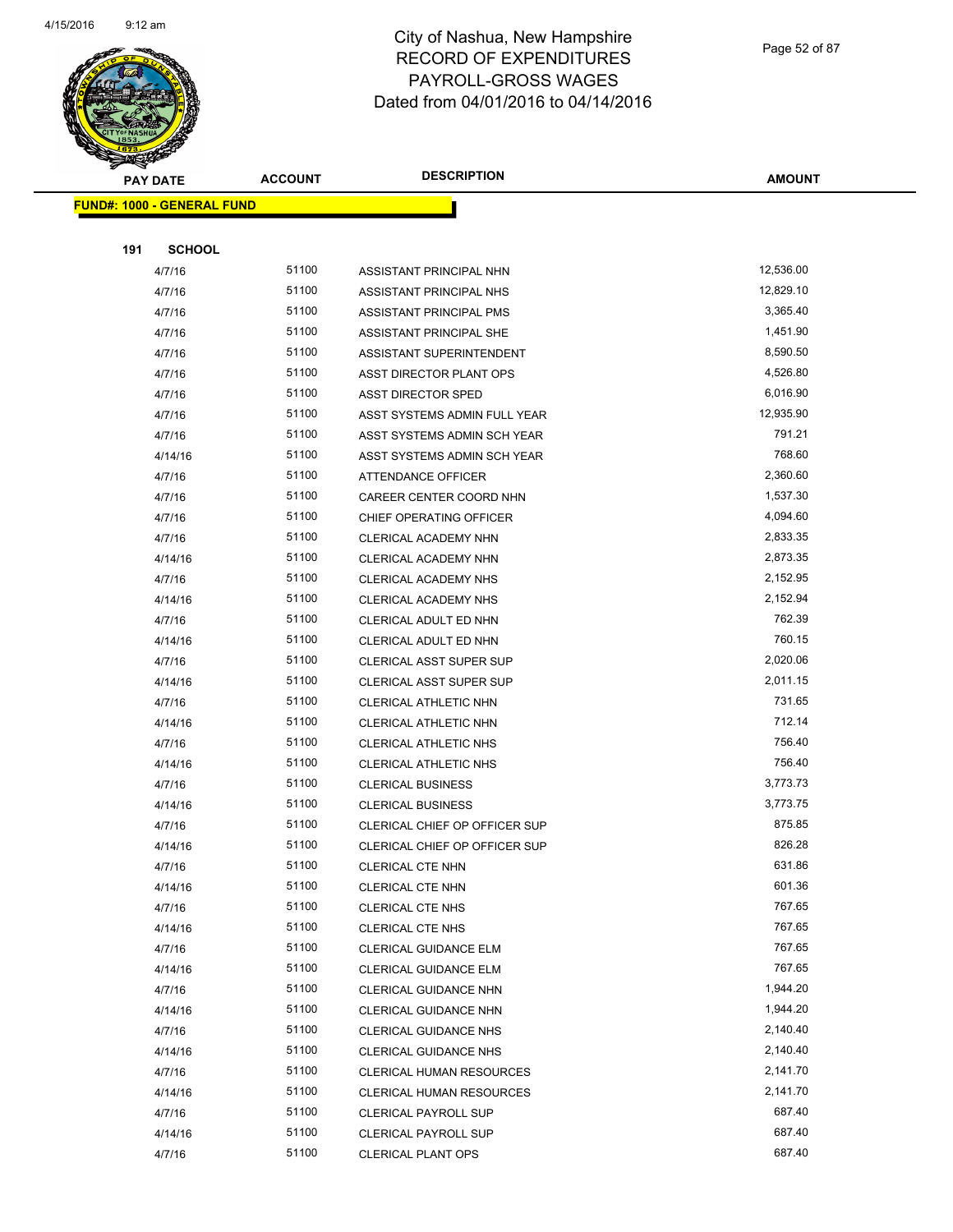

Page 53 of 87

| <b>PAY DATE</b>                   | <b>ACCOUNT</b> | <b>DESCRIPTION</b>                                     | <b>AMOUNT</b>        |
|-----------------------------------|----------------|--------------------------------------------------------|----------------------|
| <b>FUND#: 1000 - GENERAL FUND</b> |                |                                                        |                      |
|                                   |                |                                                        |                      |
| 191<br><b>SCHOOL</b>              |                |                                                        |                      |
| 4/14/16                           | 51100          | <b>CLERICAL PLANT OPS</b>                              | 687.40               |
| 4/7/16                            | 51100          | <b>CLERICAL PRINCIPAL AMH</b>                          | 1,341.05             |
| 4/14/16                           | 51100          | <b>CLERICAL PRINCIPAL AMH</b>                          | 1,341.05             |
| 4/7/16                            | 51100          | <b>CLERICAL PRINCIPAL BIC</b>                          | 1,365.79             |
| 4/14/16                           | 51100          | <b>CLERICAL PRINCIPAL BIC</b>                          | 1,385.30             |
| 4/7/16                            | 51100          | <b>CLERICAL PRINCIPAL BIR</b>                          | 1,535.30             |
| 4/14/16                           | 51100          | <b>CLERICAL PRINCIPAL BIR</b>                          | 1,535.30             |
| 4/7/16                            | 51100          | CLERICAL PRINCIPAL BRO                                 | 1,535.30             |
| 4/14/16                           | 51100          | <b>CLERICAL PRINCIPAL BRO</b>                          | 1,535.30             |
| 4/7/16                            | 51100          | CLERICAL PRINCIPAL CHA                                 | 1,374.80             |
| 4/14/16                           | 51100          | CLERICAL PRINCIPAL CHA                                 | 1,374.80             |
| 4/7/16                            | 51100          | CLERICAL PRINCIPAL DRC                                 | 1,405.00             |
| 4/14/16                           | 51100          | CLERICAL PRINCIPAL DRC                                 | 1,200.88             |
| 4/7/16                            | 51100          | <b>CLERICAL PRINCIPAL ELM</b>                          | 2,644.46             |
| 4/14/16                           | 51100          | <b>CLERICAL PRINCIPAL ELM</b>                          | 2,793.41             |
| 4/7/16                            | 51100          | <b>CLERICAL PRINCIPAL FES</b>                          | 1,343.97             |
| 4/14/16                           | 51100          | <b>CLERICAL PRINCIPAL FES</b>                          | 1,488.05             |
| 4/7/16                            | 51100          | <b>CLERICAL PRINCIPAL FMS</b>                          | 1,795.64             |
| 4/14/16                           | 51100          | <b>CLERICAL PRINCIPAL FMS</b>                          | 1,800.69             |
| 4/7/16                            | 51100          | <b>CLERICAL PRINCIPAL LDG</b>                          | 1,407.80             |
| 4/14/16                           | 51100          | <b>CLERICAL PRINCIPAL LDG</b>                          | 1,407.80             |
| 4/7/16                            | 51100          | <b>CLERICAL PRINCIPAL MDE</b>                          | 1,503.58             |
| 4/14/16                           | 51100          | <b>CLERICAL PRINCIPAL MDE</b>                          | 1,524.04             |
| 4/7/16                            | 51100          | <b>CLERICAL PRINCIPAL MTP</b>                          | 1,432.54             |
| 4/14/16                           | 51100          | <b>CLERICAL PRINCIPAL MTP</b>                          | 1,452.05             |
| 4/7/16                            | 51100          | CLERICAL PRINCIPAL NHN                                 | 1,402.99             |
| 4/14/16                           | 51100          | CLERICAL PRINCIPAL NHN                                 | 1,407.80             |
| 4/7/16                            | 51100          | CLERICAL PRINCIPAL NHS                                 | 2,410.64             |
| 4/14/16                           | 51100          | <b>CLERICAL PRINCIPAL NHS</b>                          | 2,393.20             |
| 4/7/16                            | 51100          | CLERICAL PRINCIPAL NSE                                 | 1,524.05             |
| 4/14/16                           | 51100          | <b>CLERICAL PRINCIPAL NSE</b>                          | 1,524.05             |
| 4/7/16                            | 51100          | <b>CLERICAL PRINCIPAL PMS</b>                          | 2,063.69             |
| 4/14/16                           | 51100          | <b>CLERICAL PRINCIPAL PMS</b>                          | 2,063.70             |
| 4/7/16                            | 51100<br>51100 | <b>CLERICAL PRINCIPAL SHE</b>                          | 1,535.30<br>1,535.30 |
| 4/14/16<br>4/7/16                 | 51100          | CLERICAL PRINCIPAL SHE                                 | 767.65               |
| 4/14/16                           | 51100          | CLERICAL RECEPTIONIST NHN<br>CLERICAL RECEPTIONIST NHN | 767.65               |
| 4/7/16                            | 51100          | CLERICAL RECEPTIONIST NHS                              | 720.40               |
| 4/14/16                           | 51100          | CLERICAL RECEPTIONIST NHS                              | 720.40               |
| 4/7/16                            | 51100          | CLERICAL SPECIAL ED NHN                                | 640.57               |
| 4/14/16                           | 51100          | CLERICAL SPECIAL ED NHN                                | 653.65               |
| 4/7/16                            | 51100          | CLERICAL SPECIAL ED NHS                                | 653.65               |
| 4/14/16                           | 51100          | CLERICAL SPECIAL ED NHS                                | 649.29               |
| 4/7/16                            | 51100          | CLERICAL SPECIAL ED SUP                                | 1,535.30             |
|                                   |                |                                                        |                      |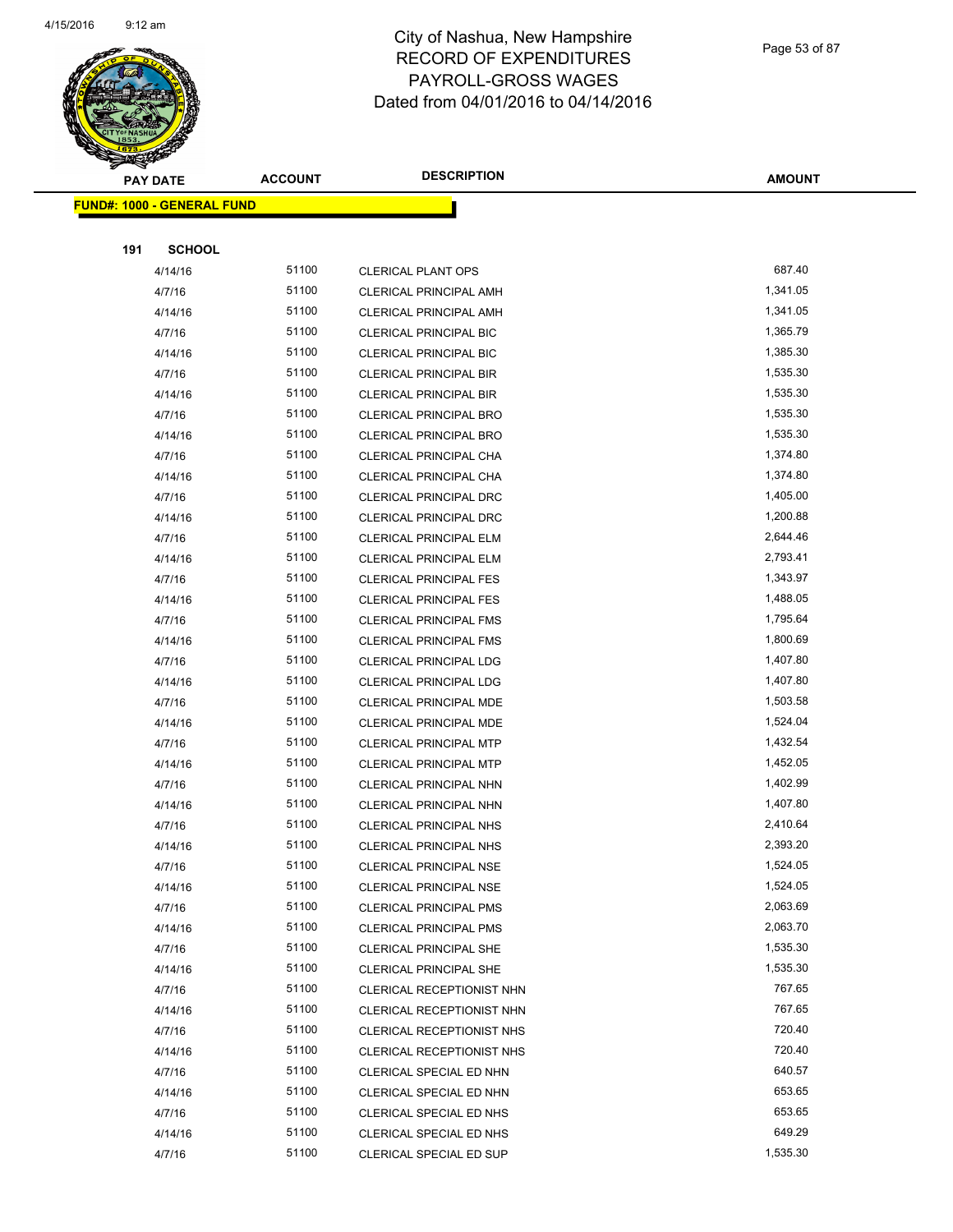

Page 54 of 87

| <b>PAY DATE</b>                   | <b>ACCOUNT</b> | <b>DESCRIPTION</b>                 | <b>AMOUNT</b>    |
|-----------------------------------|----------------|------------------------------------|------------------|
| <b>FUND#: 1000 - GENERAL FUND</b> |                |                                    |                  |
|                                   |                |                                    |                  |
| 191<br><b>SCHOOL</b>              |                |                                    |                  |
| 4/14/16                           | 51100          | CLERICAL SPECIAL ED SUP            | 1,535.29         |
| 4/7/16                            | 51100          | <b>CLERICAL STUDENT SERV SUP</b>   | 815.35           |
| 4/14/16                           | 51100          | CLERICAL STUDENT SERV SUP          | 815.36           |
| 4/7/16                            | 51100          | CLERICAL SUPERINTENDANT SUP        | 1,692.30         |
| 4/7/16                            | 51100          | <b>CLERICAL TRANSPORTATION SUP</b> | 348.60           |
| 4/14/16                           | 51100          | CLERICAL TRANSPORTATION SUP        | 366.04           |
| 4/7/16                            | 51100          | <b>CURRICULUM SUPERVISOR</b>       | 5,809.00         |
| 4/7/16                            | 51100          | <b>CUSTODIAN AMH</b>               | 1,220.22         |
| 4/14/16                           | 51100          | <b>CUSTODIAN AMH</b>               | 977.05           |
| 4/7/16                            | 51100          | <b>CUSTODIAN ASST HEAD ELM</b>     | 786.26           |
| 4/14/16                           | 51100          | <b>CUSTODIAN ASST HEAD ELM</b>     | 796.15           |
| 4/7/16                            | 51100          | <b>CUSTODIAN ASST HEAD FMS</b>     | 791.20           |
| 4/14/16                           | 51100          | <b>CUSTODIAN ASST HEAD FMS</b>     | 791.20           |
| 4/7/16                            | 51100          | <b>CUSTODIAN ASST HEAD NHN</b>     | 1,736.80         |
| 4/14/16                           | 51100          | <b>CUSTODIAN ASST HEAD NHN</b>     | 1,736.80         |
| 4/7/16                            | 51100          | <b>CUSTODIAN ASST HEAD NHS</b>     | 1,736.80         |
| 4/14/16                           | 51100          | <b>CUSTODIAN ASST HEAD NHS</b>     | 1,736.80         |
| 4/7/16                            | 51100          | <b>CUSTODIAN ASST HEAD PMS</b>     | 791.20           |
| 4/14/16                           | 51100          | <b>CUSTODIAN ASST HEAD PMS</b>     | 791.20           |
| 4/7/16                            | 51100          | <b>CUSTODIAN BIC</b>               | 2,084.40         |
| 4/14/16                           | 51100          | <b>CUSTODIAN BIC</b>               | 2,084.40         |
| 4/7/16                            | 51100          | <b>CUSTODIAN BIR</b>               | 2,084.40         |
| 4/14/16                           | 51100          | <b>CUSTODIAN BIR</b>               | 2,084.40         |
| 4/7/16                            | 51100          | <b>CUSTODIAN BRO</b>               | 1,408.88         |
| 4/14/16                           | 51100          | <b>CUSTODIAN BRO</b>               | 1,389.60         |
| 4/7/16                            | 51100          | <b>CUSTODIAN CHA</b>               | 1,389.60         |
| 4/14/16                           | 51100          | <b>CUSTODIAN CHA</b>               | 1,389.60         |
| 4/7/16                            | 51100          | <b>CUSTODIAN DRC</b>               | 1,354.80         |
| 4/14/16                           | 51100          | <b>CUSTODIAN DRC</b>               | 1,354.80         |
| 4/7/16                            | 51100          | <b>CUSTODIAN ELM</b>               | 5,682.68         |
| 4/14/16                           | 51100          | <b>CUSTODIAN ELM</b>               | 5,613.20         |
| 4/7/16                            | 51100          | <b>CUSTODIAN FES</b>               | 1,063.90         |
| 4/14/16                           | 51100          | <b>CUSTODIAN FES</b>               | 977.05           |
| 4/7/16                            | 51100          | <b>CUSTODIAN FMS</b>               | 2,779.20         |
| 4/14/16                           | 51100          | <b>CUSTODIAN FMS</b>               | 2,876.32         |
| 4/7/16                            | 51100          | <b>CUSTODIAN HEAD AMH</b>          | 791.20           |
| 4/14/16                           | 51100          | <b>CUSTODIAN HEAD AMH</b>          | 791.20           |
| 4/7/16                            | 51100          | <b>CUSTODIAN HEAD BIC</b>          | 761.53           |
| 4/14/16                           | 51100          | <b>CUSTODIAN HEAD BIC</b>          | 632.96           |
| 4/7/16                            | 51100          | <b>CUSTODIAN HEAD BIR</b>          | 791.20           |
| 4/14/16                           | 51100<br>51100 | <b>CUSTODIAN HEAD BIR</b>          | 791.20           |
| 4/7/16                            | 51100          | <b>CUSTODIAN HEAD BRO</b>          | 791.20<br>791.20 |
| 4/14/16                           | 51100          | <b>CUSTODIAN HEAD BRO</b>          | 791.20           |
| 4/7/16                            |                | <b>CUSTODIAN HEAD CHA</b>          |                  |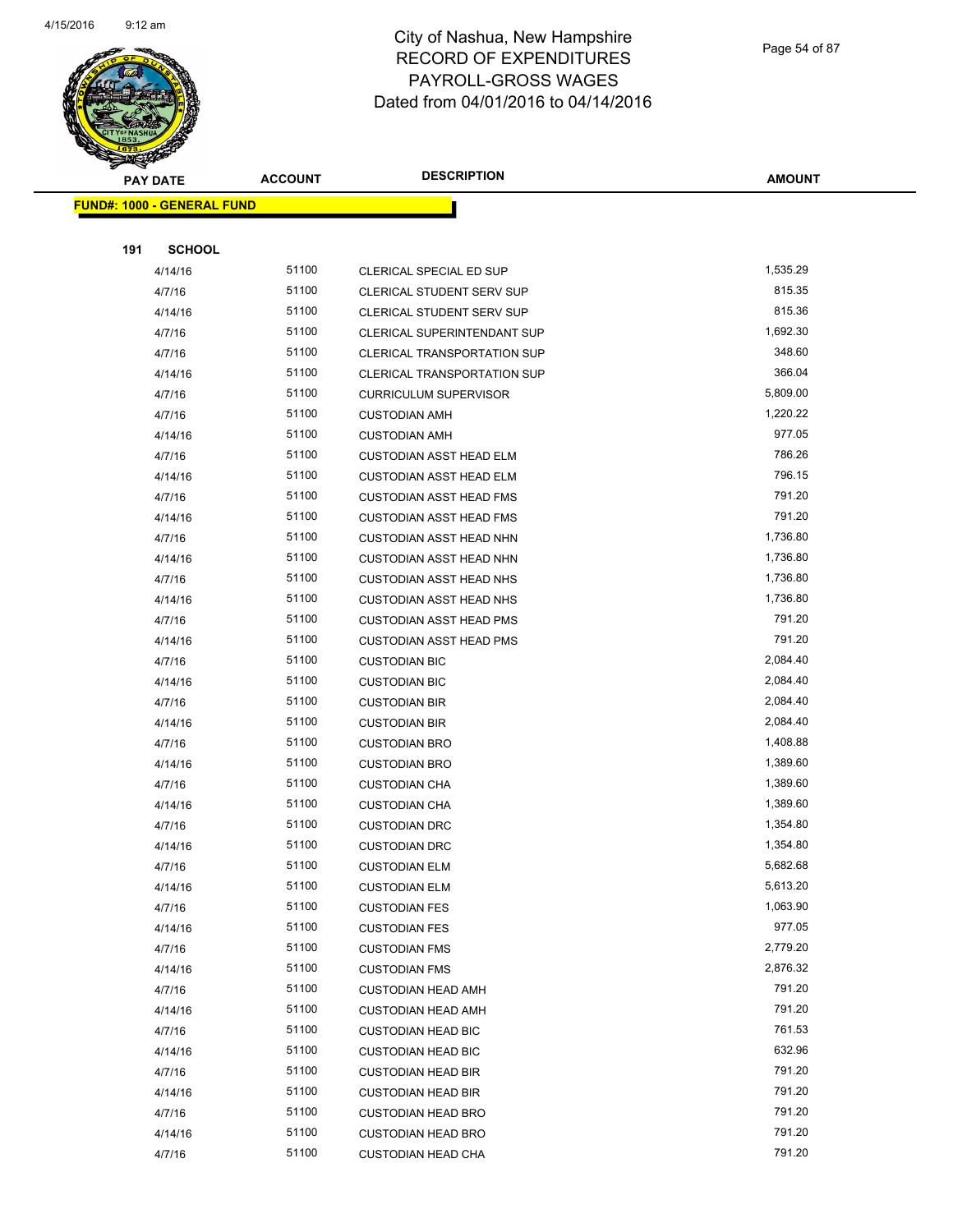

Page 55 of 87

| ⊲   | <b>PAY DATE</b>                   | <b>ACCOUNT</b> | <b>DESCRIPTION</b>              | <b>AMOUNT</b> |
|-----|-----------------------------------|----------------|---------------------------------|---------------|
|     | <b>FUND#: 1000 - GENERAL FUND</b> |                |                                 |               |
|     |                                   |                |                                 |               |
| 191 | <b>SCHOOL</b>                     |                |                                 |               |
|     | 4/14/16                           | 51100          | <b>CUSTODIAN HEAD CHA</b>       | 791.20        |
|     | 4/7/16                            | 51100          | <b>CUSTODIAN HEAD DRC</b>       | 791.20        |
|     | 4/14/16                           | 51100          | <b>CUSTODIAN HEAD DRC</b>       | 786.26        |
|     | 4/7/16                            | 51100          | <b>CUSTODIAN HEAD ELM</b>       | 937.60        |
|     | 4/14/16                           | 51100          | <b>CUSTODIAN HEAD ELM</b>       | 937.60        |
|     | 4/7/16                            | 51100          | <b>CUSTODIAN HEAD FES</b>       | 791.20        |
|     | 4/14/16                           | 51100          | <b>CUSTODIAN HEAD FES</b>       | 791.20        |
|     | 4/7/16                            | 51100          | <b>CUSTODIAN HEAD FMS</b>       | 937.60        |
|     | 4/14/16                           | 51100          | <b>CUSTODIAN HEAD FMS</b>       | 937.60        |
|     | 4/7/16                            | 51100          | <b>CUSTODIAN HEAD LDG</b>       | 791.20        |
|     | 4/14/16                           | 51100          | <b>CUSTODIAN HEAD LDG</b>       | 791.20        |
|     | 4/7/16                            | 51100          | <b>CUSTODIAN HEAD MDE</b>       | 791.20        |
|     | 4/14/16                           | 51100          | <b>CUSTODIAN HEAD MDE</b>       | 791.20        |
|     | 4/7/16                            | 51100          | <b>CUSTODIAN HEAD MTP</b>       | 791.20        |
|     | 4/14/16                           | 51100          | <b>CUSTODIAN HEAD MTP</b>       | 791.20        |
|     | 4/7/16                            | 51100          | <b>CUSTODIAN HEAD NHN</b>       | 943.20        |
|     | 4/14/16                           | 51100          | <b>CUSTODIAN HEAD NHN</b>       | 943.20        |
|     | 4/7/16                            | 51100          | <b>CUSTODIAN HEAD NHS</b>       | 943.20        |
|     | 4/14/16                           | 51100          | <b>CUSTODIAN HEAD NHS</b>       | 943.20        |
|     | 4/7/16                            | 51100          | <b>CUSTODIAN HEAD NSE</b>       | 791.20        |
|     | 4/14/16                           | 51100          | <b>CUSTODIAN HEAD NSE</b>       | 791.20        |
|     | 4/7/16                            | 51100          | <b>CUSTODIAN HEAD PMS</b>       | 937.60        |
|     | 4/14/16                           | 51100          | <b>CUSTODIAN HEAD PMS</b>       | 937.60        |
|     | 4/7/16                            | 51100          | <b>CUSTODIAN HEAD SHE</b>       | 197.80        |
|     | 4/7/16                            | 51100          | <b>CUSTODIAN LDG</b>            | 2,084.40      |
|     | 4/14/16                           | 51100          | <b>CUSTODIAN LDG</b>            | 1,893.34      |
|     | 4/7/16                            | 51100          | <b>CUSTODIAN MDE</b>            | 951.00        |
|     | 4/14/16                           | 51100          | <b>CUSTODIAN MDE</b>            | 694.80        |
|     | 4/7/16                            | 51100          | <b>CUSTODIAN MTP</b>            | 1,389.60      |
|     | 4/14/16                           | 51100          | <b>CUSTODIAN MTP</b>            | 1,389.60      |
|     | 4/7/16                            | 51100          | <b>CUSTODIAN NHN</b>            | 9,978.80      |
|     | 4/14/16                           | 51100          | <b>CUSTODIAN NHN</b>            | 10,276.42     |
|     | 3/31/16                           | 51100          | <b>CUSTODIAN NHS</b>            | (87.85)       |
|     | 4/7/16                            | 51100          | <b>CUSTODIAN NHS</b>            | 9,213.76      |
|     | 4/14/16                           | 51100          | <b>CUSTODIAN NHS</b>            | 8,951.61      |
|     | 4/7/16                            | 51100          | <b>CUSTODIAN NSE</b>            | 1,389.60      |
|     | 4/14/16                           | 51100          | <b>CUSTODIAN NSE</b>            | 1,447.44      |
|     | 4/7/16                            | 51100          | <b>CUSTODIAN PMS</b>            | 2,023.61      |
|     | 4/14/16                           | 51100          | <b>CUSTODIAN PMS</b>            | 2,032.31      |
|     | 4/7/16                            | 51100          | <b>CUSTODIAN SHE</b>            | 2,176.46      |
|     | 4/14/16                           | 51100          | <b>CUSTODIAN SHE</b>            | 2,180.80      |
|     | 4/7/16                            | 51100          | <b>CUSTODIAN SUPERVISOR WPO</b> | 722.68        |
|     | 4/7/16                            | 51100          | <b>CUSTODIAN WID</b>            | 694.80        |
|     | 4/14/16                           | 51100          | <b>CUSTODIAN WID</b>            | 759.94        |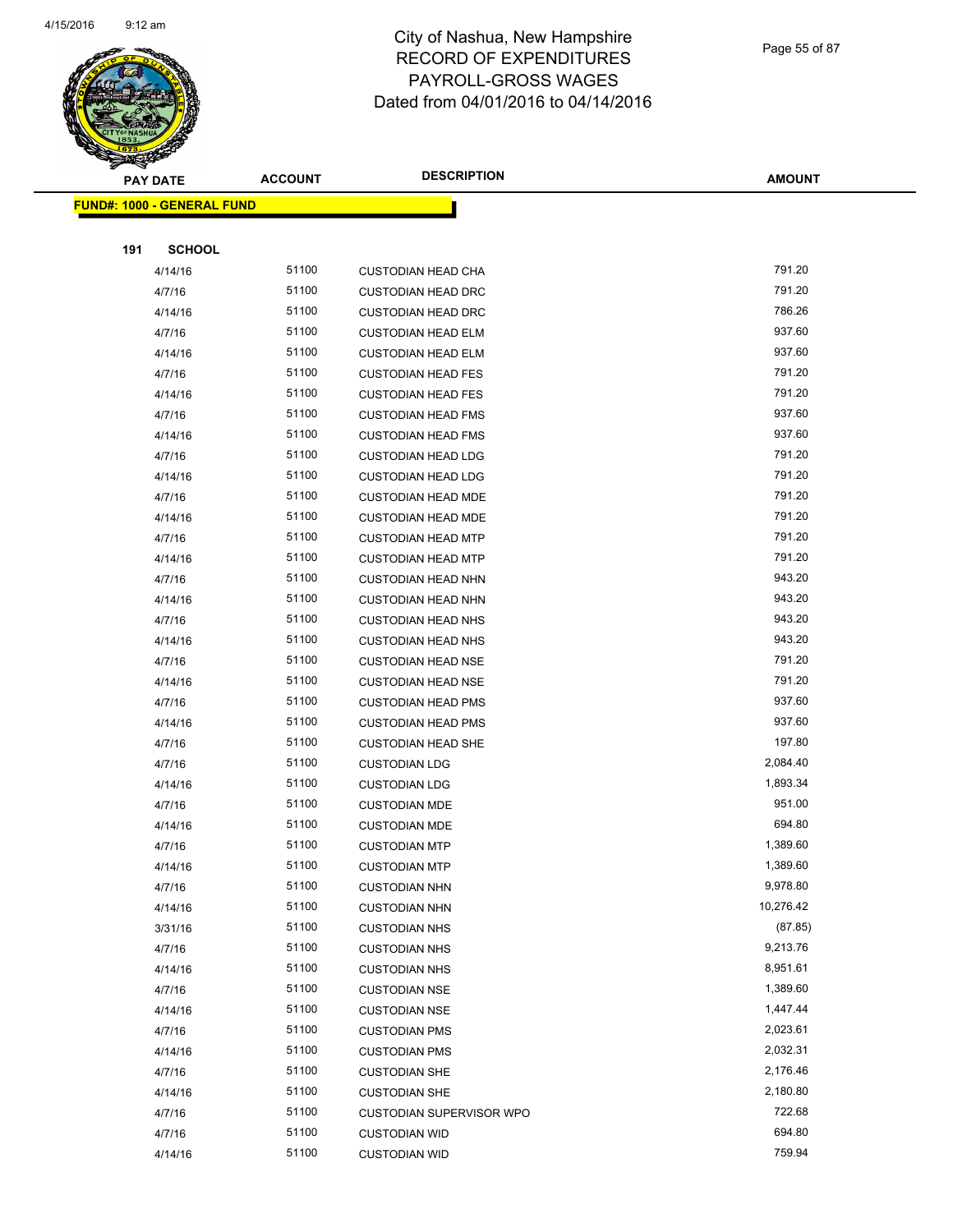

Page 56 of 87

| <b>PAY DATE</b>                   | <b>ACCOUNT</b> | <b>DESCRIPTION</b>            | <b>AMOUNT</b> |
|-----------------------------------|----------------|-------------------------------|---------------|
| <b>FUND#: 1000 - GENERAL FUND</b> |                |                               |               |
|                                   |                |                               |               |
| 191<br><b>SCHOOL</b>              |                |                               |               |
| 4/7/16                            | 51100          | DATA ANALYST                  | 1,831.00      |
| 4/7/16                            | 51100          | DIRECTOR ADULT ED             | 3,199.50      |
| 4/7/16                            | 51100          | DIRECTOR ATHLETICS            | 3,519.40      |
| 4/7/16                            | 51100          | <b>DIRECTOR COM GRANTS</b>    | 3,128.80      |
| 4/7/16                            | 51100          | <b>DIRECTOR GUIDANCE</b>      | 6,068.90      |
| 4/7/16                            | 51100          | DIRECTOR HUMAN RESOURCES      | 3,241.10      |
| 4/7/16                            | 51100          | DIRECTOR PLANT OPS            | 3,653.30      |
| 4/7/16                            | 51100          | DIRECTOR PRE SCHOOL           | 2,808.90      |
| 4/7/16                            | 51100          | DIRECTOR SPECIAL ED           | 3,730.80      |
| 4/7/16                            | 51100          | DIRECTOR STUDENT SERVICES     | 3,262.20      |
| 4/7/16                            | 51100          | DIRECTOR TECHNOLOGY           | 4,109.00      |
| 4/7/16                            | 51100          | DIRECTOR TRANSPORTATION       | 3,105.50      |
| 4/7/16                            | 51100          | DIRECTOR VOCATIONAL           | 7,172.80      |
| 4/7/16                            | 51100          | DW TECHNOLOGY PEER COACH      | 2,602.90      |
| 4/7/16                            | 51100          | E-BLOCK TECHNICAL PARA        | 1,380.38      |
| 4/14/16                           | 51100          | E-BLOCK TECHNICAL PARA        | 577.08        |
| 4/7/16                            | 51100          | ELL OUTREACH WORKER           | 1,631.70      |
| 4/7/16                            | 51100          | GUIDANCE COUNSELOR AMH        | 1,823.10      |
| 4/7/16                            | 51100          | GUIDANCE COUNSELOR BIC        | 1,885.00      |
| 4/7/16                            | 51100          | <b>GUIDANCE COUNSELOR BIR</b> | 2,945.00      |
| 4/7/16                            | 51100          | GUIDANCE COUNSELOR BRO        | 1,195.50      |
| 4/7/16                            | 51100          | GUIDANCE COUNSELOR CHA        | 2,873.00      |
| 4/7/16                            | 51100          | GUIDANCE COUNSELOR DRC        | 2,782.90      |
| 4/7/16                            | 51100          | <b>GUIDANCE COUNSELOR ELM</b> | 11,514.60     |
| 4/7/16                            | 51100          | <b>GUIDANCE COUNSELOR FES</b> | 2,782.90      |
| 4/7/16                            | 51100          | <b>GUIDANCE COUNSELOR FMS</b> | 5,624.10      |
| 4/7/16                            | 51100          | <b>GUIDANCE COUNSELOR LDG</b> | 2,761.40      |
| 4/7/16                            | 51100          | <b>GUIDANCE COUNSELOR MDE</b> | 2,289.00      |
| 4/7/16                            | 51100          | <b>GUIDANCE COUNSELOR MTP</b> | 2,782.90      |
| 4/7/16                            | 51100          | <b>GUIDANCE COUNSELOR NHN</b> | 16,573.37     |
| 4/7/16                            | 51100          | GUIDANCE COUNSELOR NHS        | 19,374.33     |
| 4/7/16                            | 51100          | <b>GUIDANCE COUNSELOR NSE</b> | 2,782.90      |
| 4/7/16                            | 51100          | GUIDANCE COUNSELOR PMS        | 8,161.00      |
| 4/7/16                            | 51100          | GUIDANCE COUNSELOR SHE        | 2,674.80      |
| 4/7/16                            | 51100          | JOB DEVELOPER SPED NHN        | 2,873.00      |
| 4/7/16                            | 51100          | LIBRARIAN AMH                 | 2,746.80      |
| 4/7/16                            | 51100          | <b>LIBRARIAN BIC</b>          | 1,523.30      |
| 4/7/16                            | 51100          | LIBRARIAN BIR                 | 1,949.70      |
| 4/7/16                            | 51100          | LIBRARIAN BRO                 | 1,810.20      |
| 4/7/16                            | 51100          | LIBRARIAN CHA                 | 2,873.00      |
| 4/7/16                            | 51100          | LIBRARIAN DRC                 | 2,002.60      |
| 4/7/16                            | 51100          | LIBRARIAN ELM                 | 1,819.60      |
| 4/7/16                            | 51100          | <b>LIBRARIAN FES</b>          | 2,304.10      |
| 4/7/16                            | 51100          | <b>LIBRARIAN FMS</b>          | 3,288.91      |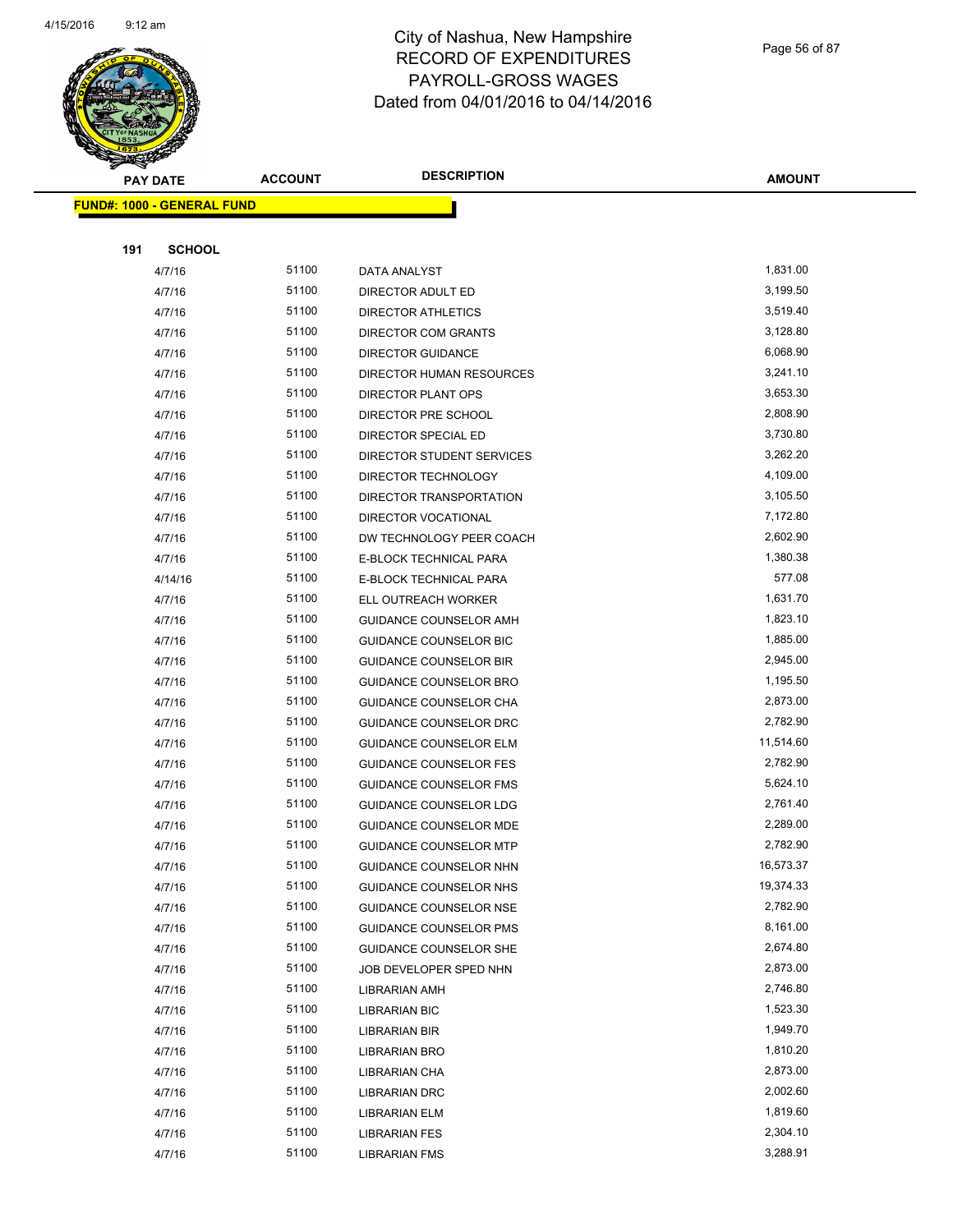

|     | <b>PAY DATE</b>                   | <b>ACCOUNT</b> | <b>DESCRIPTION</b>           | <b>AMOUNT</b> |
|-----|-----------------------------------|----------------|------------------------------|---------------|
|     | <b>FUND#: 1000 - GENERAL FUND</b> |                |                              |               |
|     |                                   |                |                              |               |
| 191 | <b>SCHOOL</b>                     |                |                              |               |
|     | 4/7/16                            | 51100          | <b>LIBRARIAN LDG</b>         | 2,099.30      |
|     | 4/7/16                            | 51100          | LIBRARIAN MDE                | 2,289.00      |
|     | 4/7/16                            | 51100          | <b>LIBRARIAN MTP</b>         | 2,501.80      |
|     | 4/7/16                            | 51100          | <b>LIBRARIAN NHN</b>         | 4,552.60      |
|     | 4/7/16                            | 51100          | <b>LIBRARIAN NHS</b>         | 4,940.10      |
|     | 4/7/16                            | 51100          | <b>LIBRARIAN NSE</b>         | 2,289.00      |
|     | 4/7/16                            | 51100          | <b>LIBRARIAN PMS</b>         | 1,823.09      |
|     | 4/7/16                            | 51100          | <b>LIBRARIAN SHE</b>         | 2,782.90      |
|     | 4/7/16                            | 51100          | LICENSED PRACTICAL NURSE AMH | 1,378.80      |
|     | 4/7/16                            | 51100          | LICENSED PRACTICAL NURSE ELM | 1,339.60      |
|     | 4/7/16                            | 51100          | MAINTENANCE ALARM WPO        | 892.68        |
|     | 4/14/16                           | 51100          | MAINTENANCE ALARM WPO        | 894.50        |
|     | 4/7/16                            | 51100          | MAINTENANCE ASST GRDS WPO    | 725.31        |
|     | 4/14/16                           | 51100          | MAINTENANCE ASST GRDS WPO    | 674.51        |
|     | 4/7/16                            | 51100          | MAINTENANCE CARPENTER WPO    | 975.60        |
|     | 4/14/16                           | 51100          | MAINTENANCE CARPENTER WPO    | 975.60        |
|     | 4/7/16                            | 51100          | MAINTENANCE ELECTRICIAN WPO  | 1,997.60      |
|     | 4/14/16                           | 51100          | MAINTENANCE ELECTRICIAN WPO  | 1,997.60      |
|     | 4/7/16                            | 51100          | MAINTENANCE GRDS FORMEN WPO  | 975.60        |
|     | 4/14/16                           | 51100          | MAINTENANCE GRDS FORMEN WPO  | 975.60        |
|     | 4/7/16                            | 51100          | MAINTENANCE GROUNDS WPO      | 3,348.81      |
|     | 4/14/16                           | 51100          | MAINTENANCE GROUNDS WPO      | 3,348.80      |
|     | 4/7/16                            | 51100          | MAINTENANCE HVAC WPO         | 3,872.42      |
|     | 4/14/16                           | 51100          | MAINTENANCE HVAC WPO         | 3,686.99      |
|     | 4/7/16                            | 51100          | MAINTENANCE MESSENGER WPO    | 937.60        |
|     | 4/14/16                           | 51100          | MAINTENANCE MESSENGER WPO    | 937.60        |
|     | 4/7/16                            | 51100          | MAINTENANCE PLUMBER WPO      | 1,002.80      |
|     | 4/14/16                           | 51100          | MAINTENANCE PLUMBER WPO      | 1,002.80      |
|     | 4/7/16                            | 51100          | MAINTENANCE TRADES WPO       | 3,913.60      |
|     | 4/14/16                           | 51100          | MAINTENANCE TRADES WPO       | 3,913.61      |
|     | 4/7/16                            | 51100          | <b>MARKETING TEACHER NHS</b> | 2,289.00      |
|     | 4/7/16                            | 51100          | <b>NURSE AMH</b>             | 2,550.80      |
|     | 4/7/16                            | 51100          | <b>NURSE BIC</b>             | 2,028.43      |
|     | 4/7/16                            | 51100          | <b>NURSE BIR</b>             | 2,091.30      |
|     | 4/7/16                            | 51100          | <b>NURSE BRO</b>             | 2,250.00      |
|     | 4/7/16                            | 51100          | <b>NURSE CHA</b>             | 2,550.80      |
|     | 4/7/16                            | 51100          | NURSE DRC                    | 2,550.80      |
|     | 4/7/16                            | 51100          | <b>NURSE ELM</b>             | 3,014.60      |
|     | 4/7/16                            | 51100          | <b>NURSE FES</b>             | 2,451.80      |
|     | 4/7/16                            | 51100          | <b>NURSE FMS</b>             | 2,550.80      |
|     | 4/7/16                            | 51100          | <b>NURSE LDG</b>             | 2,091.30      |
|     | 4/7/16                            | 51100          | NURSE MDE                    | 2,550.80      |
|     | 4/7/16                            | 51100          | <b>NURSE MTP</b>             | 1,649.80      |
|     | 4/7/16                            | 51100          | <b>NURSE NHN</b>             | 5,002.60      |

Page 57 of 87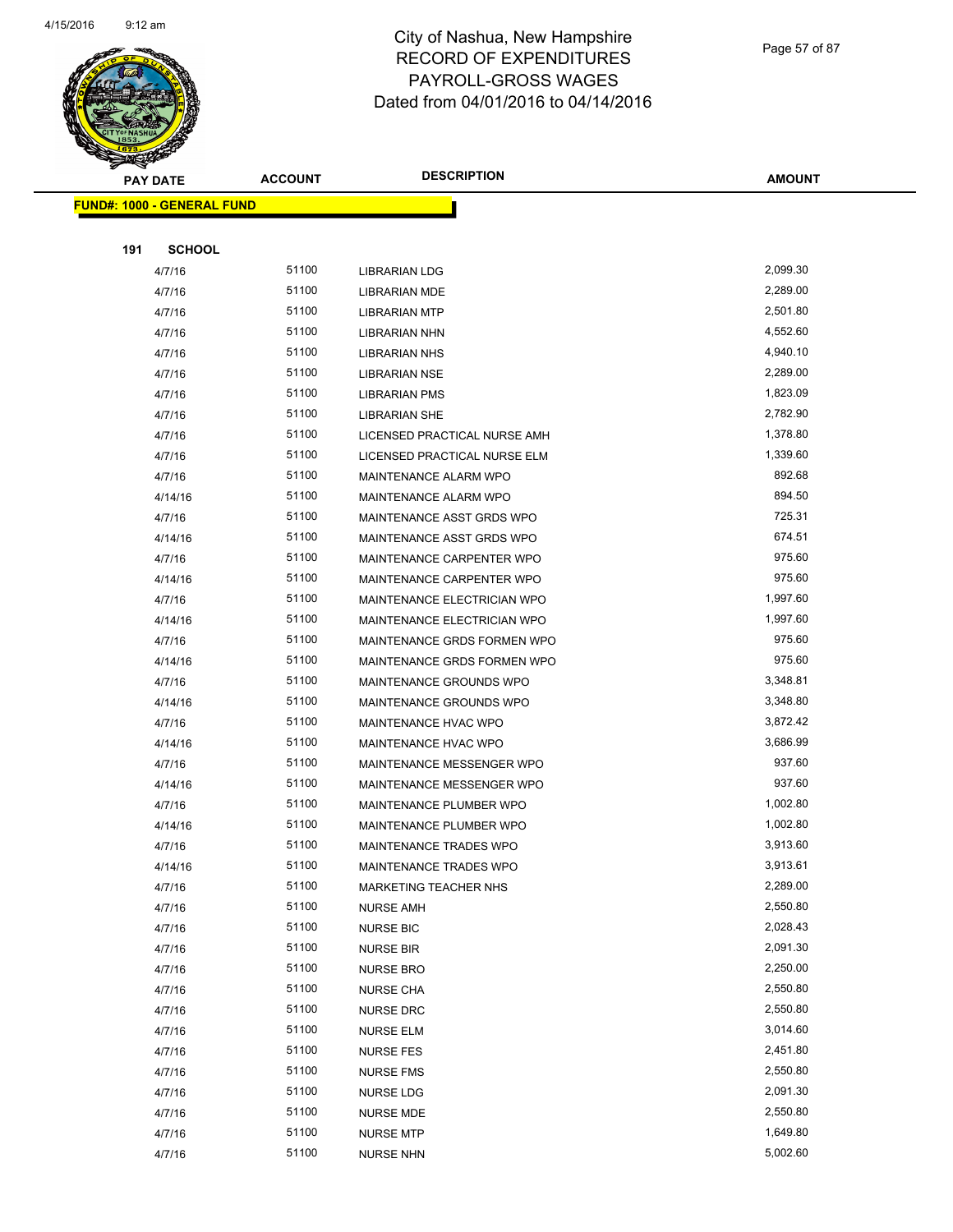

| <b>PAY DATE</b>                   | <b>ACCOUNT</b> | <b>DESCRIPTION</b>             | <b>AMOUNT</b>         |
|-----------------------------------|----------------|--------------------------------|-----------------------|
| <b>FUND#: 1000 - GENERAL FUND</b> |                |                                |                       |
|                                   |                |                                |                       |
| 191                               | <b>SCHOOL</b>  |                                |                       |
| 4/7/16                            | 51100          | <b>NURSE NHS</b>               | 5,101.60              |
| 4/7/16                            | 51100          | <b>NURSE NSE</b>               | 2,451.80              |
| 4/7/16                            | 51100          | <b>NURSE PMS</b>               | 5,201.60              |
| 4/7/16                            | 51100          | <b>NURSE SHE</b>               | 3,014.60              |
| 4/7/16                            | 51100          | OFFICE MANAGER BUSINESS        | 2,484.30              |
| 4/7/16                            | 51100          | OFFICE MANAGER HUMAN RESOURCES | 1,799.80              |
| 4/7/16                            | 51100          | OFFICE MANAGER PLANT OPS       | 970.10                |
| 4/7/16                            | 51100          | OFFICE MANAGER SPED            | 1,904.30              |
| 4/7/16                            | 51100          | OUT DISTRICT COORDINATOR       | 3,188.80              |
| 4/7/16                            | 51100          | PARA ALT AMH                   | 622.84                |
| 4/14/16                           | 51100          | PARA ALT AMH                   | 581.49                |
| 4/7/16                            | 51100          | PARA ALT DRC                   | 604.44                |
| 4/14/16                           | 51100          | PARA ALT DRC                   | 439.27                |
| 4/7/16                            | 51100          | PARA ALT FMS                   | 843.11                |
| 4/14/16                           | 51100          | PARA ALT FMS                   | 609.86                |
| 4/7/16                            | 51100          | PARA ALT LDG                   | 791.42                |
| 4/14/16                           | 51100          | PARA ALT LDG                   | 567.30                |
| 4/7/16                            | 51100          | PARA ALT PMS                   | 690.67                |
| 4/14/16                           | 51100          | PARA ALT PMS                   | 499.43                |
| 4/7/16                            | 51100          | PARA AMH ELL                   | 711.84                |
| 4/14/16                           | 51100          | PARA AMH ELL                   | 528.64                |
| 4/7/16                            | 51100          | PARA DW SPEC ED AMH            | 12,640.18             |
| 4/14/16                           | 51100          | PARA DW SPEC ED AMH            | 9,156.03              |
| 4/7/16                            | 51100          | PARA DW SPEC ED BIC            | 472.92                |
| 4/14/16                           | 51100          | PARA DW SPEC ED BIC            | 283.86                |
| 4/7/16                            | 51100          | PARA DW SPEC ED BIR            | 1,912.89              |
| 4/14/16                           | 51100          | PARA DW SPEC ED BIR            | 1,034.11              |
| 4/7/16                            | 51100          | PARA DW SPEC ED BRO            | 5,021.42              |
| 4/14/16                           | 51100          | PARA DW SPEC ED BRO            | 3,405.53              |
| 4/7/16                            | 51100          | PARA DW SPEC ED CHA            | 12,823.68             |
| 4/14/16                           | 51100          | PARA DW SPEC ED CHA            | 9,500.93              |
| 4/7/16                            | 51100          | PARA DW SPEC ED DRC            | 904.18                |
| 4/14/16                           | 51100          | PARA DW SPEC ED DRC            | 638.62                |
| 4/7/16                            | 51100          | PARA DW SPEC ED FMS            | 3,098.91              |
| 4/14/16                           | 51100          | PARA DW SPEC ED FMS            | 2,236.33              |
| 4/7/16                            | 51100          | PARA DW SPEC ED MDE            | 12,299.95             |
| 4/14/16                           | 51100          | PARA DW SPEC ED MDE            | 8,633.93              |
| 4/7/16                            | 51100          | PARA DW SPEC ED MTP            | 688.84                |
| 4/14/16                           | 51100          | PARA DW SPEC ED MTP            | 483.60                |
| 4/7/16                            | 51100          | PARA DW SPEC ED NHN            | 6,150.47              |
| 4/14/16                           | 51100<br>51100 | PARA DW SPEC ED NHN            | 4,507.80<br>10,049.82 |
| 4/7/16<br>4/14/16                 | 51100          | PARA DW SPEC ED NHS            | 7,251.81              |
| 4/7/16                            | 51100          | PARA DW SPEC ED NHS            | 3,856.58              |
|                                   |                | PARA DW SPEC ED NSE            |                       |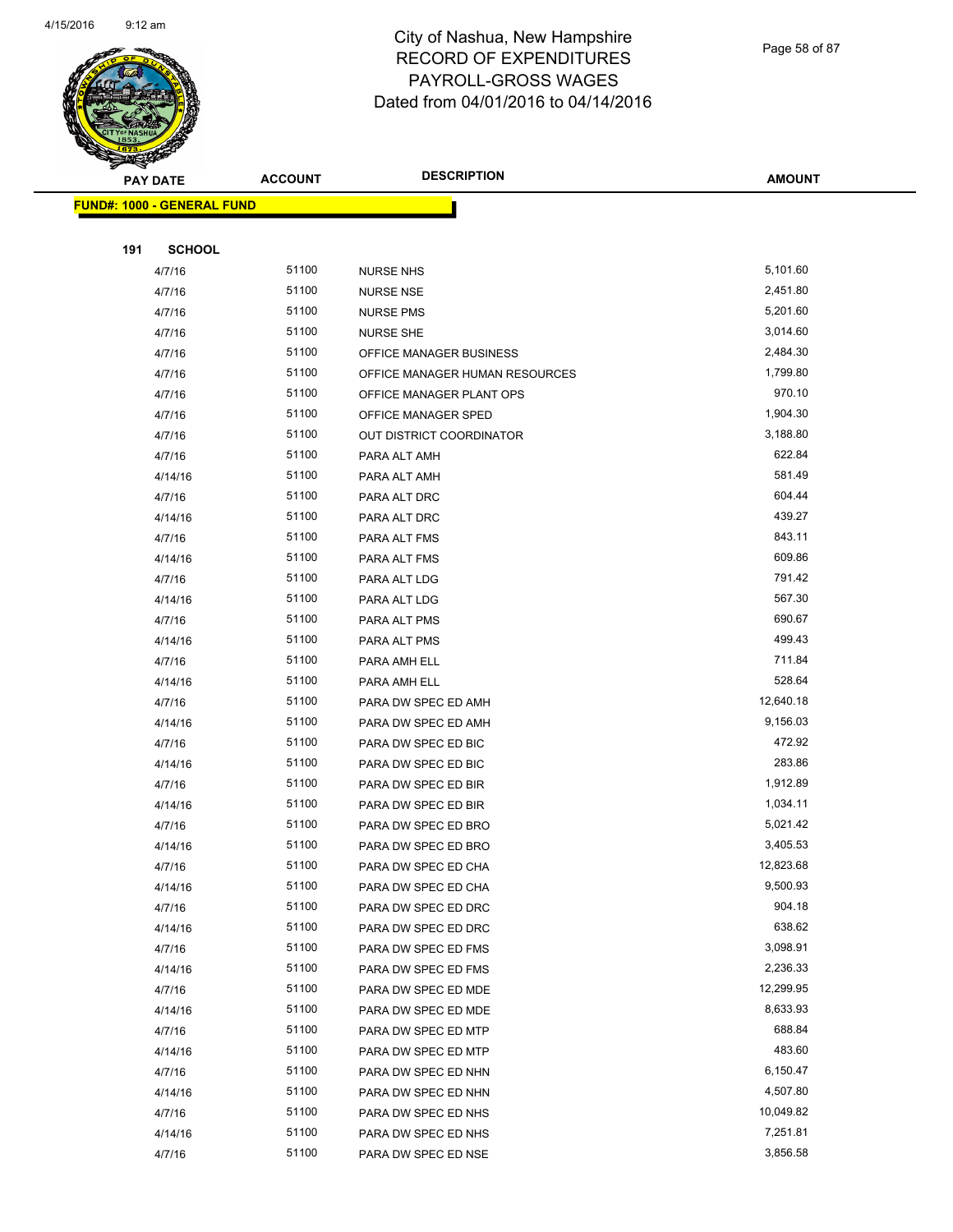

Page 59 of 87

| <b>PAY DATE</b>                   | <b>ACCOUNT</b> | <b>DESCRIPTION</b>             | <b>AMOUNT</b>        |
|-----------------------------------|----------------|--------------------------------|----------------------|
| <b>FUND#: 1000 - GENERAL FUND</b> |                |                                |                      |
|                                   |                |                                |                      |
| <b>SCHOOL</b><br>191              |                |                                |                      |
| 4/14/16                           | 51100          | PARA DW SPEC ED NSE            | 2,677.65             |
| 4/7/16                            | 51100          | PARA DW SPEC ED PMS            | 7,578.14             |
| 4/14/16                           | 51100          | PARA DW SPEC ED PMS            | 5,461.70             |
| 4/7/16                            | 51100          | PARA DW SPEC ED SHE            | 12,038.36            |
| 4/14/16                           | 51100          | PARA DW SPEC ED SHE            | 9,013.38             |
| 4/7/16                            | 51100          | PARA DW SPEC ED WID            | 2,262.83             |
| 4/14/16                           | 51100          | PARA DW SPEC ED WID            | 1,998.58             |
| 4/7/16                            | 51100          | PARA DW SPEC ELM               | 7,169.10             |
| 4/14/16                           | 51100          | PARA DW SPEC ELM               | 5,256.56             |
| 4/7/16                            | 51100          | PARA ELL BIR                   | 742.80               |
| 4/14/16                           | 51100          | PARA ELL BIR                   | 537.60               |
| 4/7/16                            | 51100          | PARA ELL DRC                   | 741.53               |
| 4/14/16                           | 51100          | PARA ELL DRC                   | 537.60               |
| 4/7/16                            | 51100          | PARA ELL ELM                   | 1,160.99             |
| 4/14/16                           | 51100          | PARA ELL ELM                   | 841.17               |
| 4/7/16                            | 51100          | PARA ELL FES                   | 655.00               |
| 4/14/16                           | 51100          | PARA ELL FES                   | 468.18               |
| 4/7/16                            | 51100          | PARA ELL FMS                   | 601.20               |
| 4/14/16                           | 51100          | PARA ELL FMS                   | 440.97               |
| 4/7/16                            | 51100          | PARA ELL LDG                   | 743.52               |
| 4/14/16                           | 51100          | PARA ELL LDG                   | 537.60               |
| 4/7/16                            | 51100          | PARA ELL MTP                   | 540.86               |
| 4/14/16                           | 51100          | PARA ELL MTP                   | 391.13               |
| 4/7/16                            | 51100          | PARA ELL NHS                   | 814.46               |
| 4/14/16                           | 51100          | PARA ELL NHS                   | 600.32               |
| 4/7/16                            | 51100          | PARA ELL PMS                   | 563.22               |
| 4/14/16                           | 51100          | PARA ELL PMS                   | 410.52               |
| 4/7/16                            | 51100          | PARA ELL SHE                   | 771.49               |
| 4/14/16                           | 51100          | PARA ELL SHE                   | 564.48               |
| 4/7/16                            | 51100          | PARA INST AMH                  | 2,633.27             |
| 4/14/16                           | 51100          | PARA INST AMH                  | 1,898.57<br>8,440.28 |
| 4/7/16                            | 51100          | PARA INST BIC                  |                      |
| 4/14/16                           | 51100<br>51100 | PARA INST BIC                  | 6,074.24<br>5,912.44 |
| 4/7/16                            | 51100          | PARA INST BIR                  | 4,285.53             |
| 4/14/16<br>4/7/16                 | 51100          | PARA INST BIR<br>PARA INST BRO | 3,843.91             |
| 4/14/16                           | 51100          | PARA INST BRO                  | 2,776.77             |
| 4/7/16                            | 51100          | PARA INST CHA                  | 6,440.02             |
| 4/14/16                           | 51100          | PARA INST CHA                  | 4,875.82             |
| 4/7/16                            | 51100          | PARA INST DRC                  | 4,913.62             |
| 4/14/16                           | 51100          | PARA INST DRC                  | 3,562.30             |
| 4/7/16                            | 51100          | PARA INST ELM                  | 7,288.12             |
| 4/14/16                           | 51100          | PARA INST ELM                  | 5,315.37             |
| 4/7/16                            | 51100          | PARA INST FES                  | 7,838.96             |
|                                   |                |                                |                      |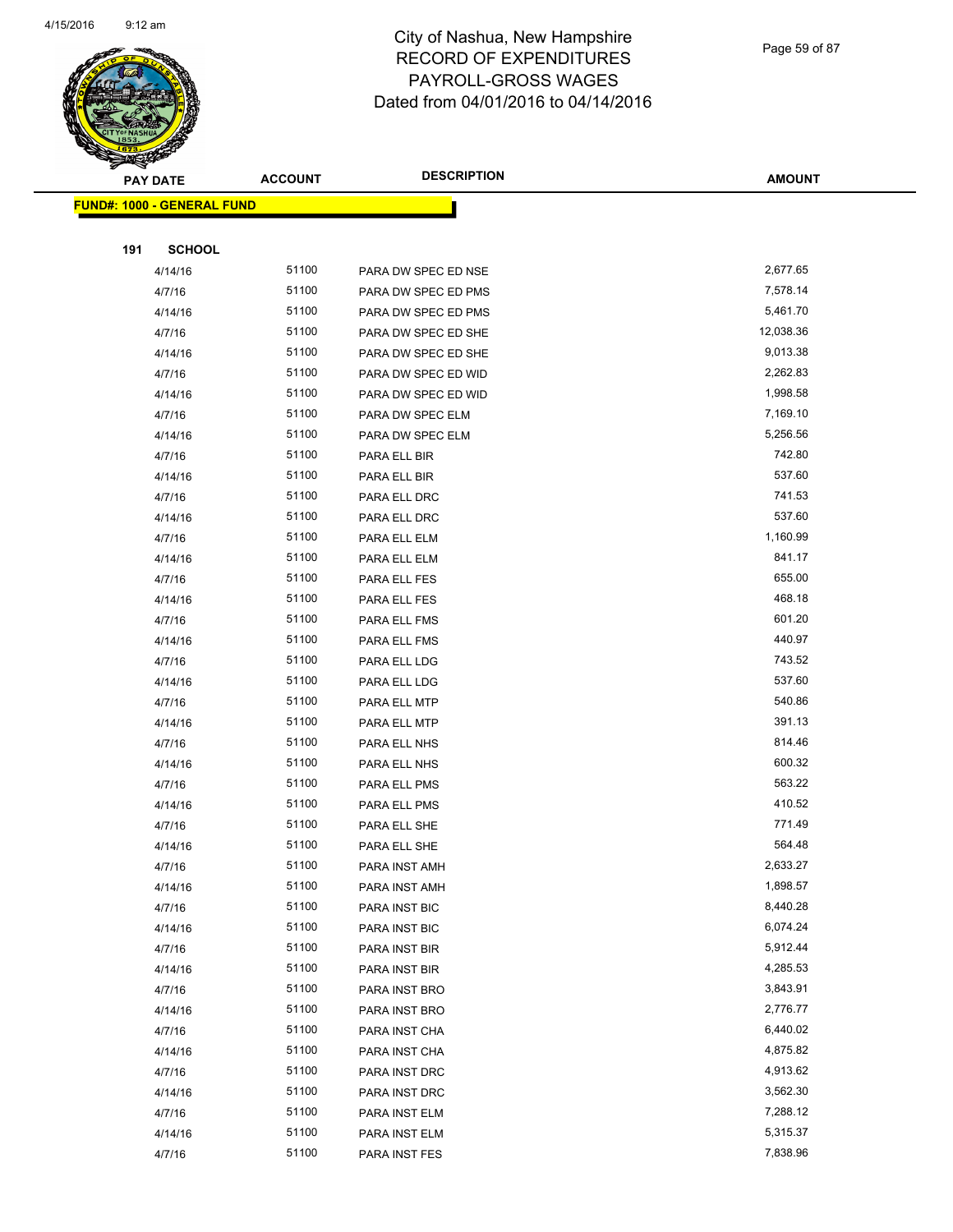

Page 60 of 87

|     | <b>PAY DATE</b>                   | <b>ACCOUNT</b> | <b>DESCRIPTION</b>   | <b>AMOUNT</b>    |
|-----|-----------------------------------|----------------|----------------------|------------------|
|     | <b>FUND#: 1000 - GENERAL FUND</b> |                |                      |                  |
|     |                                   |                |                      |                  |
| 191 | <b>SCHOOL</b>                     |                |                      |                  |
|     | 4/14/16                           | 51100          | PARA INST FES        | 5,684.08         |
|     | 4/7/16                            | 51100          | <b>PARA INST FMS</b> | 7,049.62         |
|     | 4/14/16                           | 51100          | PARA INST FMS        | 4,823.29         |
|     | 3/31/16                           | 51100          | PARA INST LDG        | 45.58            |
|     | 4/7/16                            | 51100          | PARA INST LDG        | 9,614.20         |
|     | 4/14/16                           | 51100          | PARA INST LDG        | 6,962.82         |
|     | 4/7/16                            | 51100          | PARA INST MDE        | 5,827.86         |
|     | 4/14/16                           | 51100          | PARA INST MDE        | 4,190.89         |
|     | 4/7/16                            | 51100          | PARA INST MTP        | 2,404.04         |
|     | 4/14/16                           | 51100          | PARA INST MTP        | 2,045.50         |
|     | 4/7/16                            | 51100          | PARA INST NHN        | 2,972.40         |
|     | 4/14/16                           | 51100          | PARA INST NHN        | 2,262.57         |
|     | 4/7/16                            | 51100          | PARA INST NHS        | 2,922.59         |
|     | 4/14/16                           | 51100          | PARA INST NHS        | 2,135.68         |
|     | 4/7/16                            | 51100          | PARA INST NSE        | 5,095.14         |
|     | 4/14/16                           | 51100          | PARA INST NSE        | 3,701.73         |
|     | 4/7/16                            | 51100          | PARA INST PMS        | 7,738.27         |
|     | 4/14/16                           | 51100          | PARA INST PMS        | 5,719.71         |
|     | 4/7/16                            | 51100          | PARA INST SHE        | 4,517.38         |
|     | 4/14/16                           | 51100          | PARA INST SHE        | 3,189.77         |
|     | 4/7/16                            | 51100          | PARA KIND AMH        | 1,565.09         |
|     | 4/14/16                           | 51100          | PARA KIND AMH        | 1,128.51         |
|     | 4/7/16                            | 51100          | PARA KIND BIC        | 784.56           |
|     | 4/14/16                           | 51100          | PARA KIND BIC        | 564.25           |
|     | 4/7/16                            | 51100          | PARA KIND BRO        | 782.55           |
|     | 4/14/16                           | 51100          | PARA KIND BRO        | 564.26           |
|     | 4/7/16                            | 51100          | PARA KIND CHA        | 647.08           |
|     | 4/14/16                           | 51100          | PARA KIND CHA        | 468.18           |
|     | 4/7/16                            | 51100          | PARA KIND DRC        | 741.24           |
|     | 4/14/16                           | 51100          | PARA KIND DRC        | 537.60           |
|     | 4/7/16                            | 51100          | PARA KIND FES        | 1,161.95         |
|     | 4/14/16                           | 51100          | PARA KIND FES        | 830.26           |
|     | 4/7/16                            | 51100          | PARA KIND LDG        | 573.19           |
|     | 4/14/16                           | 51100          | PARA KIND LDG        | 413.40           |
|     | 4/7/16                            | 51100          | PARA KIND MDE        | 779.20           |
|     | 4/14/16                           | 51100          | PARA KIND MDE        | 555.00           |
|     | 4/7/16                            | 51100          | PARA KIND MTP        | 1,389.93         |
|     | 4/14/16                           | 51100          | PARA KIND MTP        | 1,014.34         |
|     | 4/7/16                            | 51100          | PARA KIND NSE        | 784.23           |
|     | 4/14/16                           | 51100          | PARA KIND NSE        | 568.89<br>854.50 |
|     | 4/7/16                            | 51100<br>51100 | PARA KIND SHE        | 481.02           |
|     | 4/14/16<br>4/7/16                 | 51100          | PARA KIND SHE        | 888.93           |
|     | 4/14/16                           | 51100          | PARA MEDIA NHN       | 638.20           |
|     |                                   |                | PARA MEDIA NHN       |                  |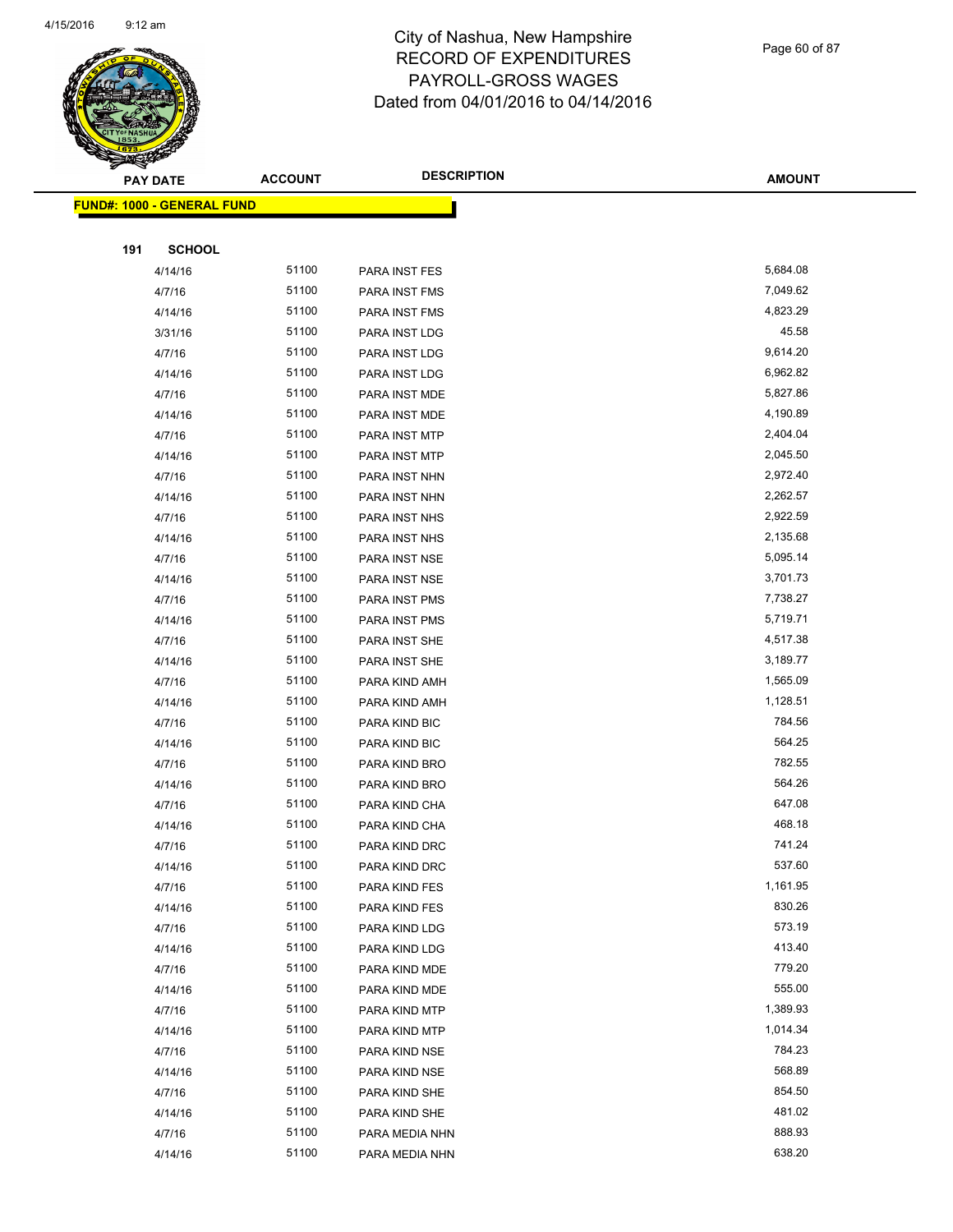

Page 61 of 87

| T<br>B.<br><b>PAY DATE</b>        | <b>ACCOUNT</b> | <b>DESCRIPTION</b>      | <b>AMOUNT</b> |
|-----------------------------------|----------------|-------------------------|---------------|
| <b>FUND#: 1000 - GENERAL FUND</b> |                |                         |               |
|                                   |                |                         |               |
| 191<br><b>SCHOOL</b>              |                |                         |               |
| 4/7/16                            | 51100          | PARA MEDIA NHS          | 1,631.44      |
| 4/14/16                           | 51100          | PARA MEDIA NHS          | 1,173.83      |
| 4/7/16                            | 51100          | PARA PRE SCH BIC        | 5,180.14      |
| 4/14/16                           | 51100          | PARA PRE SCH BIC        | 3,943.40      |
| 4/7/16                            | 51100          | PARA PRE SCH BRO        | 7,158.21      |
| 4/14/16                           | 51100          | PARA PRE SCH BRO        | 5,258.88      |
| 4/7/16                            | 51100          | PARA PRE SCH MTP        | 414.14        |
| 4/14/16                           | 51100          | PARA PRE SCH MTP        | 328.32        |
| 4/7/16                            | 51100          | PARA PRE SCH NSE        | 1,376.40      |
| 4/14/16                           | 51100          | PARA PRE SCH NSE        | 1,260.78      |
| 4/7/16                            | 51100          | PARA READ ELM           | 802.32        |
| 4/14/16                           | 51100          | PARA READ ELM           | 578.15        |
| 4/7/16                            | 51100          | PARA SCI NHN            | 821.11        |
| 4/14/16                           | 51100          | PARA SCI NHN            | 590.95        |
| 4/7/16                            | 51100          | PARA SCI NHS            | 789.60        |
| 4/14/16                           | 51100          | PARA SCI NHS            | 572.50        |
| 4/7/16                            | 51100          | PARA TTI DRC            | 449.72        |
| 4/14/16                           | 51100          | PARA TTI DRC            | 443.52        |
| 4/7/16                            | 51100          | PARA VOC NHS            | 864.34        |
| 4/14/16                           | 51100          | PARA VOC NHS            | 599.98        |
| 4/7/16                            | 51100          | PEER COACH              | 5,655.90      |
| 4/7/16                            | 51100          | PRINCIPAL AMH           | 3,514.40      |
| 4/7/16                            | 51100          | PRINCIPAL BIC           | 3,884.60      |
| 4/7/16                            | 51100          | PRINCIPAL BIR           | 3,620.20      |
| 4/7/16                            | 51100          | PRINCIPAL BRO           | 3,088.80      |
| 4/7/16                            | 51100          | PRINCIPAL CHA           | 3,567.30      |
| 4/7/16                            | 51100          | PRINCIPAL DRC           | 3,461.50      |
| 4/7/16                            | 51100          | PRINCIPAL ELM           | 3,701.90      |
| 4/7/16                            | 51100          | PRINCIPAL FES           | 3,514.40      |
| 4/7/16                            | 51100          | PRINCIPAL FMS           | 3,653.90      |
| 4/7/16                            | 51100          | PRINCIPAL LDG           | 3,884.60      |
| 4/7/16                            | 51100          | PRINCIPAL MDE           | 3,567.30      |
| 4/7/16                            | 51100          | PRINCIPAL MTP           | 3,620.20      |
| 4/7/16                            | 51100          | PRINCIPAL NHN           | 4,009.60      |
| 4/7/16                            | 51100          | PRINCIPAL NHS           | 4,096.20      |
| 4/7/16                            | 51100          | PRINCIPAL NSE           | 3,620.20      |
| 4/7/16                            | 51100          | PRINCIPAL PMS           | 3,750.00      |
| 4/7/16                            | 51100          | PRINCIPAL SHE           | 3,884.60      |
| 4/7/16                            | 51100          | SCHOOL PSYCHOLOGIST WID | 41,425.57     |
| 4/7/16                            | 51100          | SECURITY GUARD NHS      | 791.20        |
| 4/14/16                           | 51100          | SECURITY GUARD NHS      | 791.20        |
| 4/7/16                            | 51100          | SECURITY MONITOR NHN    | 1,389.60      |
| 4/14/16                           | 51100          | SECURITY MONITOR NHN    | 1,389.60      |
| 4/7/16                            | 51100          | SECURITY MONITOR NHS    | 2,084.40      |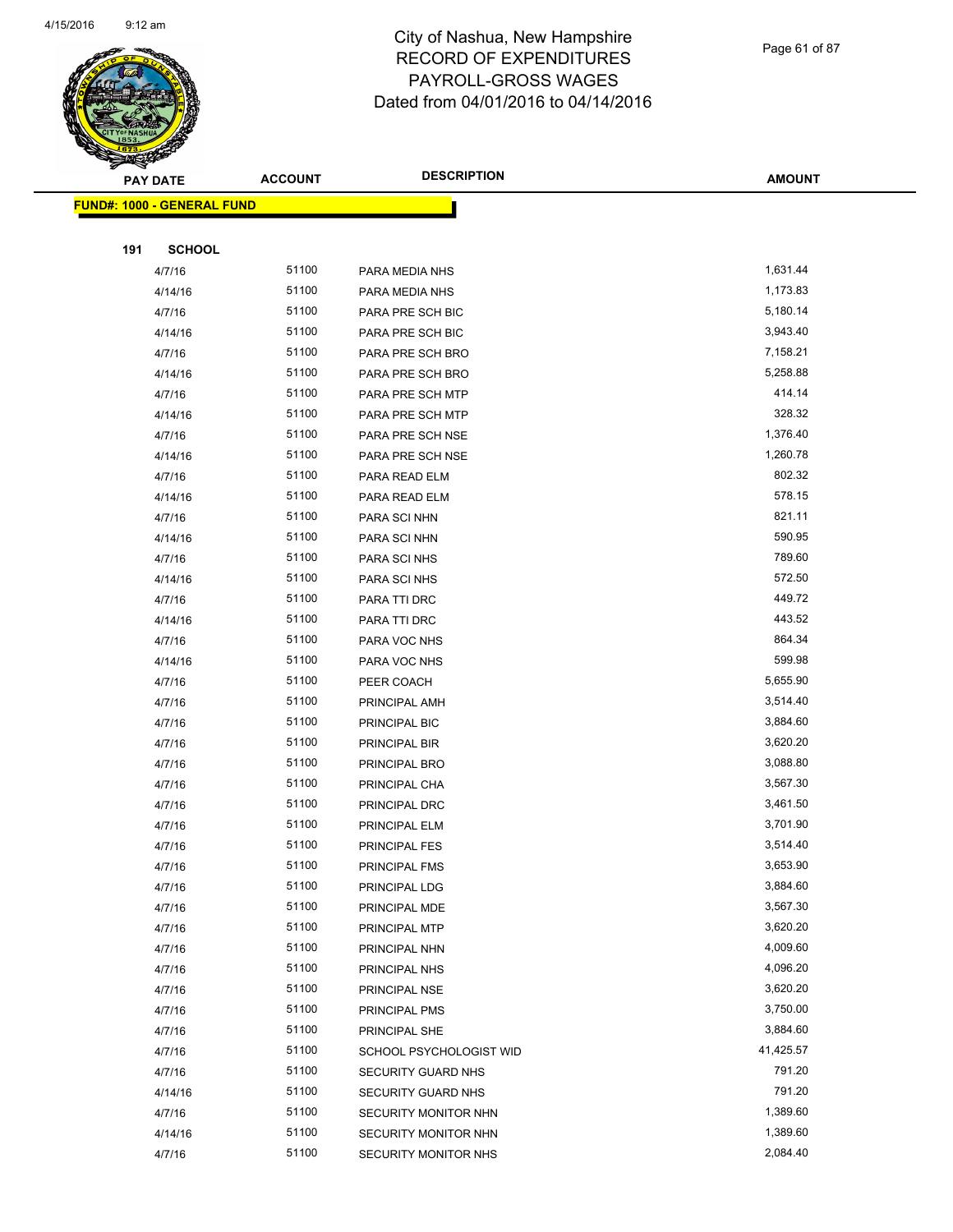

Page 62 of 87

| <b>PAY DATE</b>                   | <b>ACCOUNT</b> | <b>DESCRIPTION</b>          | <b>AMOUNT</b>        |
|-----------------------------------|----------------|-----------------------------|----------------------|
| <b>FUND#: 1000 - GENERAL FUND</b> |                |                             |                      |
|                                   |                |                             |                      |
| 191<br><b>SCHOOL</b>              |                |                             |                      |
| 4/14/16                           | 51100          | <b>SECURITY MONITOR NHS</b> | 2,062.69             |
| 4/7/16                            | 51100          | SIGN LANGUAGE INTERPRETER   | 3,158.40             |
| 4/14/16                           | 51100          | SIGN LANGUAGE INTERPRETER   | 3,008.00             |
| 4/7/16                            | 51100          | SOCIAL WORKER ELM           | 2,458.60             |
| 4/7/16                            | 51100          | SOCIAL WORKER FMS           | 2,761.40             |
| 4/7/16                            | 51100          | SPEECH LANG PATHOLOGIST WID | 50,207.31            |
| 4/7/16                            | 51100          | SPEECH LANGUAGE ASST        | 670.89               |
| 4/14/16                           | 51100          | SPEECH LANGUAGE ASST        | 685.09               |
| 4/7/16                            | 51100          | STUDENT ACTIVITY COORD NHN  | 369.60               |
| 4/7/16                            | 51100          | STUDENT ACTIVITY COORD NHS  | 1,139.50             |
| 4/7/16                            | 51100          | STUDENT INFO COORDINATOR    | 1,799.80             |
| 4/7/16                            | 51100          | <b>SUPERINTENDENT</b>       | 5,489.10             |
| 4/7/16                            | 51100          | SYSTEMS ADMIN FULL YEAR     | 11,014.00            |
| 4/7/16                            | 51100          | <b>TEACHER ART AMH</b>      | 2,602.90             |
| 4/7/16                            | 51100          | TEACHER ART BIC             | 1,949.70             |
| 4/7/16                            | 51100          | <b>TEACHER ART BIR</b>      | 2,602.90             |
| 4/7/16                            | 51100          | <b>TEACHER ART BRO</b>      | 2,905.60             |
| 4/7/16                            | 51100          | TEACHER ART CHA             | 2,021.70             |
| 4/7/16                            | 51100          | TEACHER ART DRC             | 1,885.00             |
| 4/7/16                            | 51100          | <b>TEACHER ART ELM</b>      | 4,606.00             |
| 4/7/16                            | 51100          | <b>TEACHER ART FES</b>      | 2,289.00             |
| 4/7/16                            | 51100          | <b>TEACHER ART FMS</b>      | 3,357.70             |
| 4/7/16                            | 51100          | <b>TEACHER ART LDG</b>      | 2,295.90             |
| 4/7/16                            | 51100          | <b>TEACHER ART MDE</b>      | 1,885.00             |
| 4/7/16                            | 51100          | TEACHER ART NHN             | 10,504.50            |
| 4/7/16                            | 51100          | TEACHER ART NHS             | 10,292.00            |
| 4/7/16                            | 51100          | <b>TEACHER ART NSE</b>      | 2,873.00             |
| 4/7/16                            | 51100          | <b>TEACHER ART PMS</b>      | 3,637.30             |
| 4/7/16                            | 51100          | <b>TEACHER ART SHE</b>      | 1,972.11             |
| 4/7/16                            | 51100          | TEACHER AUTO NHN            | 5,205.80             |
| 4/7/16                            | 51100          | TEACHER BEHAVIOR SPEC WID   | 5,172.56             |
| 4/7/16                            | 51100          | TEACHER BIO TEC NHN         | 2,326.50             |
| 4/7/16                            | 51100          | TEACHER BUILD CONST NHS     | 2,602.90             |
| 4/7/16                            | 51100          | <b>TEACHER BUSINESS NHN</b> | 11,136.90            |
| 4/7/16                            | 51100          | <b>TEACHER BUSINESS NHS</b> | 2,873.00             |
| 4/7/16                            | 51100          | TEACHER COMPUTER ELM        | 1,885.00             |
| 4/7/16                            | 51100          | <b>TEACHER COMPUTER FMS</b> | 4,661.80             |
| 4/7/16                            | 51100          | TEACHER COMPUTER NHN        | 2,304.10<br>9,056.40 |
| 4/7/16                            | 51100          | TEACHER COMPUTER NHS        |                      |
| 4/7/16                            | 51100          | <b>TEACHER COMPUTER PMS</b> | 5,859.10             |
| 4/7/16                            | 51100          | TEACHER COSMETOLOGY NHN     | 4,286.40<br>5,205.80 |
| 4/7/16                            | 51100          | <b>TEACHER CULINARY NHN</b> |                      |
| 4/7/16                            | 51100          | <b>TEACHER DEAF NSE</b>     | 2,860.65             |
| 4/7/16                            | 51100          | TEACHER DEAF WID            | 2,782.90             |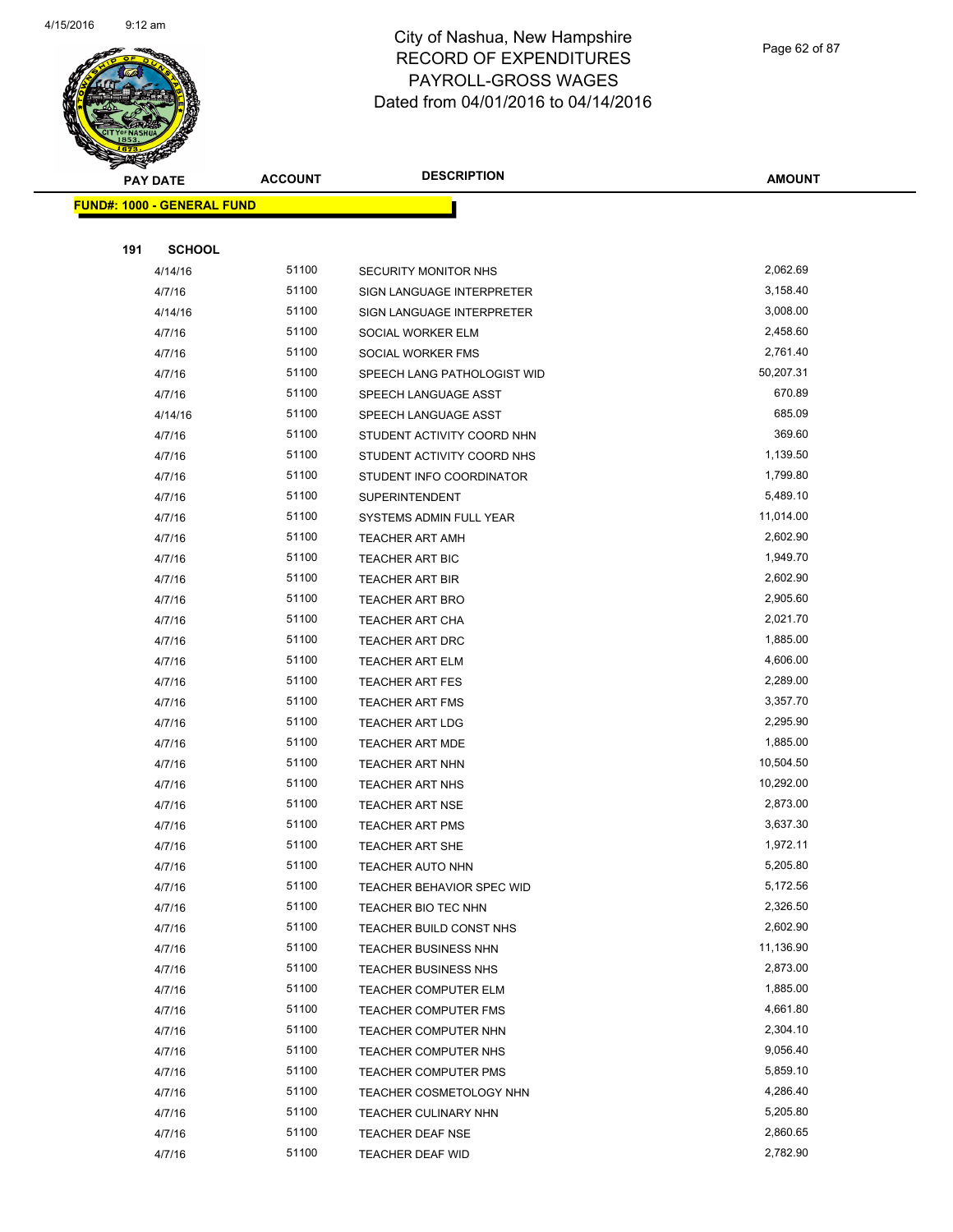

Page 63 of 87

| <b>PAY DATE</b>                   | <b>ACCOUNT</b> | <b>DESCRIPTION</b>         | <b>AMOUNT</b> |
|-----------------------------------|----------------|----------------------------|---------------|
| <b>FUND#: 1000 - GENERAL FUND</b> |                |                            |               |
|                                   |                |                            |               |
| 191<br><b>SCHOOL</b>              |                |                            |               |
| 4/7/16                            | 51100          | <b>TEACHER DWSE AMH</b>    | 5,241.50      |
| 4/7/16                            | 51100          | <b>TEACHER DWSE BIR</b>    | 4,324.90      |
| 4/7/16                            | 51100          | <b>TEACHER DWSE BRO</b>    | 4,083.70      |
| 4/7/16                            | 51100          | <b>TEACHER DWSE ELM</b>    | 12,060.50     |
| 4/7/16                            | 51100          | <b>TEACHER DWSE MDE</b>    | 4,497.90      |
| 4/7/16                            | 51100          | <b>TEACHER DWSE NSE</b>    | 2,782.90      |
| 4/7/16                            | 51100          | <b>TEACHER DWSE PMS</b>    | 7,125.00      |
| 4/7/16                            | 51100          | <b>TEACHER DWSE SHE</b>    | 4,189.00      |
| 4/7/16                            | 51100          | TEACHER ECE NHS            | 5,565.80      |
| 4/7/16                            | 51100          | TEACHER ELECTRICAL NHS     | 2,602.90      |
| 4/7/16                            | 51100          | <b>TEACHER ELL AMH</b>     | 1,810.20      |
| 4/7/16                            | 51100          | <b>TEACHER ELL BIR</b>     | 2,782.90      |
| 4/7/16                            | 51100          | <b>TEACHER ELL DRC</b>     | 5,371.20      |
| 4/7/16                            | 51100          | <b>TEACHER ELL ELM</b>     | 4,528.40      |
| 4/7/16                            | 51100          | <b>TEACHER ELL FES</b>     | 5,772.20      |
| 4/7/16                            | 51100          | <b>TEACHER ELL FMS</b>     | 2,119.30      |
| 4/7/16                            | 51100          | <b>TEACHER ELL LDG</b>     | 5,592.70      |
| 4/7/16                            | 51100          | <b>TEACHER ELL MTP</b>     | 2,782.90      |
| 4/7/16                            | 51100          | <b>TEACHER ELL NHN</b>     | 4,316.70      |
| 4/7/16                            | 51100          | <b>TEACHER ELL NHS</b>     | 7,676.30      |
| 4/7/16                            | 51100          | <b>TEACHER ELL PMS</b>     | 1,949.70      |
| 4/7/16                            | 51100          | TEACHER ELL SHE            | 1,878.90      |
| 4/7/16                            | 51100          | <b>TEACHER ENGLISH ELM</b> | 23,988.90     |
| 4/7/16                            | 51100          | <b>TEACHER ENGLISH FMS</b> | 18,592.80     |
| 4/7/16                            | 51100          | <b>TEACHER ENGLISH NHN</b> | 38,281.80     |
| 4/7/16                            | 51100          | <b>TEACHER ENGLISH NHS</b> | 45,129.70     |
| 4/7/16                            | 51100          | <b>TEACHER ENGLISH PMS</b> | 15,970.50     |
| 4/7/16                            | 51100          | <b>TEACHER FACS ELM</b>    | 2,866.00      |
| 4/7/16                            | 51100          | <b>TEACHER FACS FMS</b>    | 4,781.90      |
| 4/7/16                            | 51100          | <b>TEACHER FACS NHN</b>    | 3,727.60      |
| 4/7/16                            | 51100          | <b>TEACHER FACS NHS</b>    | 9,832.60      |
| 4/7/16                            | 51100          | <b>TEACHER FACS PMS</b>    | 5,385.80      |
| 4/7/16                            | 51100          | TEACHER FOREIGN LANG ELM   | 5,655.90      |
| 4/7/16                            | 51100          | TEACHER FOREIGN LANG FMS   | 2,782.90      |
| 4/7/16                            | 51100          | TEACHER FOREIGN LANG NHN   | 13,790.81     |
| 4/7/16                            | 51100          | TEACHER FOREIGN LANG NHS   | 17,423.72     |
| 4/7/16                            | 51100          | TEACHER FOREIGN LANG PMS   | 5,475.90      |
| 4/7/16                            | 51100          | <b>TEACHER GR1 AMH</b>     | 6,258.50      |
| 4/7/16                            | 51100          | <b>TEACHER GR1 BIC</b>     | 9,828.50      |
| 4/7/16                            | 51100          | TEACHER GR1 BIR            | 10,131.50     |
| 4/7/16                            | 51100          | <b>TEACHER GR1 BRO</b>     | 7,462.30      |
| 4/7/16                            | 51100          | TEACHER GR1 CHA            | 9,492.20      |
| 4/7/16                            | 51100          | <b>TEACHER GR1 DRC</b>     | 7,811.51      |
| 4/7/16                            | 51100          | <b>TEACHER GR1 FES</b>     | 9,960.20      |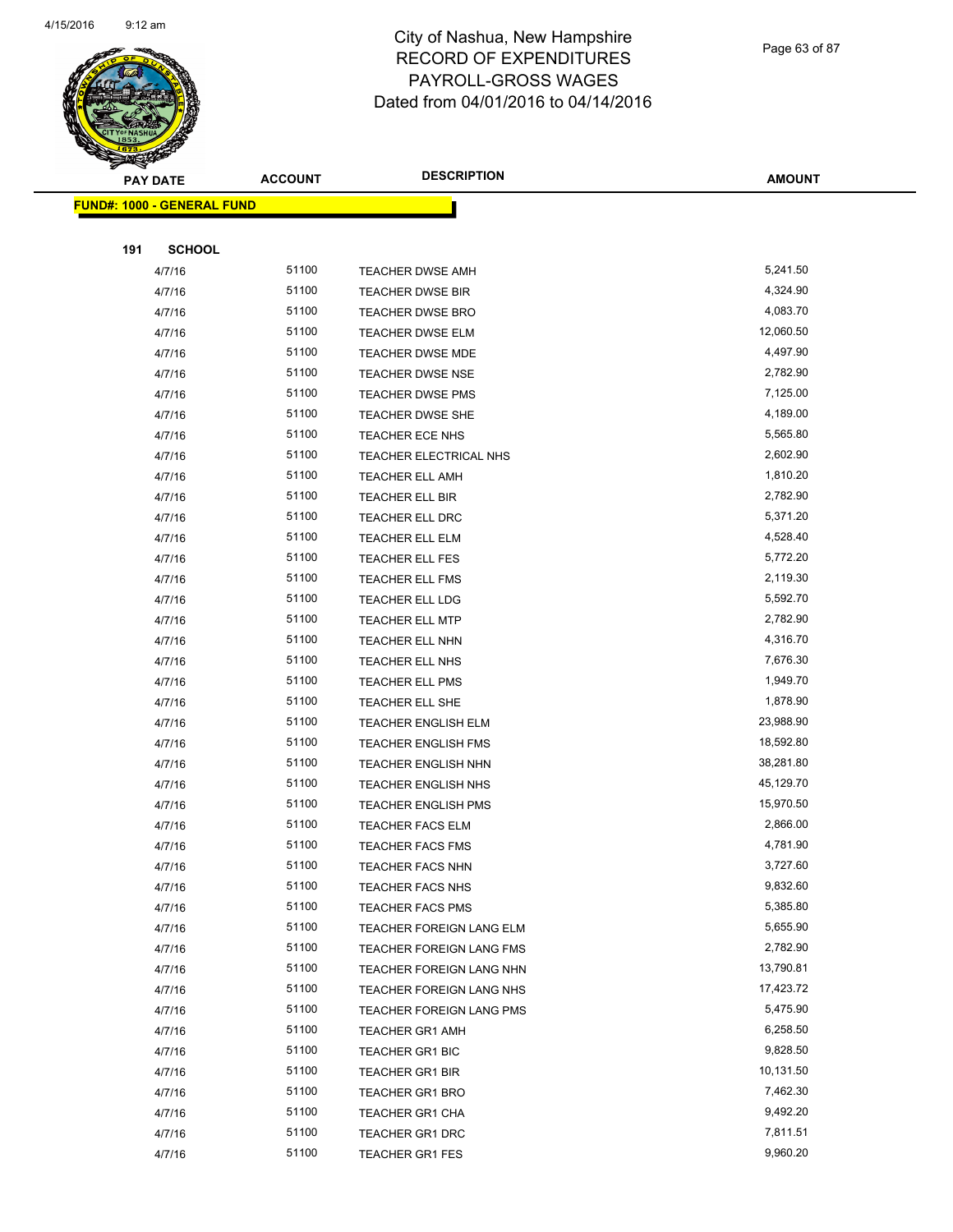

Page 64 of 87

|     | <b>PAY DATE</b>                   | <b>ACCOUNT</b> | <b>DESCRIPTION</b>     | <b>AMOUNT</b> |
|-----|-----------------------------------|----------------|------------------------|---------------|
|     | <b>FUND#: 1000 - GENERAL FUND</b> |                |                        |               |
|     |                                   |                |                        |               |
| 191 | <b>SCHOOL</b>                     |                |                        |               |
|     | 4/7/16                            | 51100          | <b>TEACHER GR1 LDG</b> | 8,003.40      |
|     | 4/7/16                            | 51100          | <b>TEACHER GR1 MDE</b> | 8,705.00      |
|     | 4/7/16                            | 51100          | <b>TEACHER GR1 MTP</b> | 6,055.90      |
|     | 4/7/16                            | 51100          | <b>TEACHER GR1 NSE</b> | 6,755.40      |
|     | 4/7/16                            | 51100          | TEACHER GR1 SHE        | 7,871.62      |
|     | 4/7/16                            | 51100          | TEACHER GR2 AMH        | 8,403.50      |
|     | 4/7/16                            | 51100          | <b>TEACHER GR2 BIC</b> | 10,381.00     |
|     | 4/7/16                            | 51100          | TEACHER GR2 BIR        | 10,063.70     |
|     | 4/7/16                            | 51100          | TEACHER GR2 BRO        | 5,364.30      |
|     | 4/7/16                            | 51100          | TEACHER GR2 CHA        | 9,036.60      |
|     | 4/7/16                            | 51100          | TEACHER GR2 DRC        | 6,570.70      |
|     | 4/7/16                            | 51100          | <b>TEACHER GR2 FES</b> | 10,217.60     |
|     | 4/7/16                            | 51100          | <b>TEACHER GR2 LDG</b> | 9,557.50      |
|     | 4/7/16                            | 51100          | TEACHER GR2 MDE        | 10,579.00     |
|     | 4/7/16                            | 51100          | <b>TEACHER GR2 MTP</b> | 6,617.60      |
|     | 4/7/16                            | 51100          | <b>TEACHER GR2 NSE</b> | 6,848.50      |
|     | 4/7/16                            | 51100          | <b>TEACHER GR2 SHE</b> | 6,311.00      |
|     | 4/7/16                            | 51100          | <b>TEACHER GR3 AMH</b> | 7,299.00      |
|     | 4/7/16                            | 51100          | <b>TEACHER GR3 BIC</b> | 7,240.80      |
|     | 4/7/16                            | 51100          | <b>TEACHER GR3 BIR</b> | 8,964.30      |
|     | 4/7/16                            | 51100          | <b>TEACHER GR3 BRO</b> | 7,519.80      |
|     | 4/7/16                            | 51100          | <b>TEACHER GR3 CHA</b> | 8,168.20      |
|     | 4/7/16                            | 51100          | <b>TEACHER GR3 DRC</b> | 7,089.70      |
|     | 4/7/16                            | 51100          | <b>TEACHER GR3 FES</b> | 8,722.40      |
|     | 4/7/16                            | 51100          | <b>TEACHER GR3 LDG</b> | 7,208.90      |
|     | 4/7/16                            | 51100          | <b>TEACHER GR3 MDE</b> | 11,820.40     |
|     | 4/7/16                            | 51100          | <b>TEACHER GR3 MTP</b> | 6,209.90      |
|     | 4/7/16                            | 51100          | <b>TEACHER GR3 NSE</b> | 6,456.60      |
|     | 4/7/16                            | 51100          | <b>TEACHER GR3 SHE</b> | 7,360.90      |
|     | 4/7/16                            | 51100          | TEACHER GR4 AMH        | 4,104.20      |
|     | 4/7/16                            | 51100          | TEACHER GR4 BIC        | 9,945.39      |
|     | 4/7/16                            | 51100          | TEACHER GR4 BIR        | 6,989.60      |
|     | 4/7/16                            | 51100          | <b>TEACHER GR4 BRO</b> | 7,319.20      |
|     | 4/7/16                            | 51100          | TEACHER GR4 CHA        | 7,389.00      |
|     | 4/7/16                            | 51100          | TEACHER GR4 DRC        | 5,259.90      |
|     | 4/7/16                            | 51100          | <b>TEACHER GR4 FES</b> | 7,139.80      |
|     | 4/7/16                            | 51100          | <b>TEACHER GR4 LDG</b> | 9,434.90      |
|     | 4/7/16                            | 51100          | <b>TEACHER GR4 MDE</b> | 8,548.40      |
|     | 4/7/16                            | 51100          | <b>TEACHER GR4 MTP</b> | 5,889.70      |
|     | 4/7/16                            | 51100          | <b>TEACHER GR4 NSE</b> | 6,987.00      |
|     | 4/7/16                            | 51100          | TEACHER GR4 SHE        | 5,438.90      |
|     | 4/7/16                            | 51100          | <b>TEACHER GR5 AMH</b> | 5,385.80      |
|     | 4/7/16                            | 51100          | <b>TEACHER GR5 BIC</b> | 9,298.60      |
|     | 4/7/16                            | 51100          | TEACHER GR5 BIR        | 9,218.30      |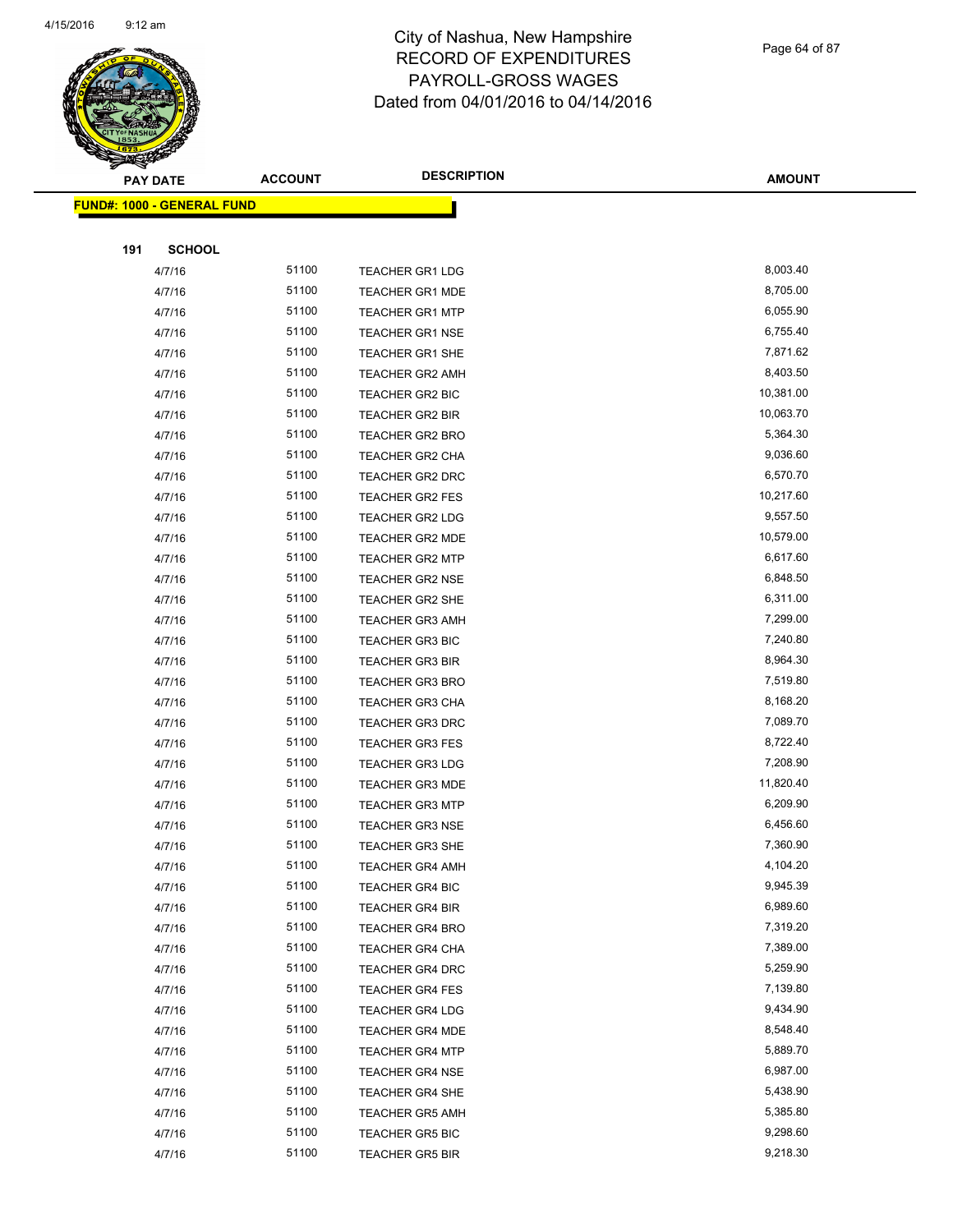

Page 65 of 87

**AMOUNT**

|     | <u> FUND#: 1000 - GENERAL FUND</u> |       |                               |           |
|-----|------------------------------------|-------|-------------------------------|-----------|
|     |                                    |       |                               |           |
| 191 | <b>SCHOOL</b>                      |       |                               |           |
|     | 4/7/16                             | 51100 | <b>TEACHER GR5 BRO</b>        | 7,404.40  |
|     | 4/7/16                             | 51100 | <b>TEACHER GR5 CHA</b>        | 8,941.00  |
|     | 4/7/16                             | 51100 | <b>TEACHER GR5 DRC</b>        | 5,553.90  |
|     | 4/7/16                             | 51100 | <b>TEACHER GR5 FES</b>        | 8,864.30  |
|     | 4/7/16                             | 51100 | <b>TEACHER GR5 LDG</b>        | 12,170.10 |
|     | 4/7/16                             | 51100 | <b>TEACHER GR5 MDE</b>        | 9,852.70  |
|     | 4/7/16                             | 51100 | <b>TEACHER GR5 MTP</b>        | 7,630.50  |
|     | 4/7/16                             | 51100 | <b>TEACHER GR5 NSE</b>        | 8,150.60  |
|     | 4/7/16                             | 51100 | <b>TEACHER GR5 SHE</b>        | 9,436.90  |
|     | 4/7/16                             | 51100 | <b>TEACHER GR6 ELM</b>        | 33,001.89 |
|     | 4/7/16                             | 51100 | <b>TEACHER GR6 FMS</b>        | 22,475.80 |
|     | 4/7/16                             | 51100 | <b>TEACHER GR6 PMS</b>        | 23,807.80 |
|     | 4/7/16                             | 51100 | <b>TEACHER GRAPH NHS</b>      | 2,134.00  |
|     | 4/7/16                             | 51100 | <b>TEACHER GRAPHICS NHN</b>   | 2,602.90  |
|     | 4/7/16                             | 51100 | <b>TEACHER HEALTH ELM</b>     | 2,588.30  |
|     | 4/7/16                             | 51100 | TEACHER HEALTH NHN            | 5,025.60  |
|     | 4/7/16                             | 51100 | TEACHER HEALTH NHS            | 2,602.90  |
|     | 4/7/16                             | 51100 | TEACHER HEALTHOC NHS          | 6,235.10  |
|     | 4/7/16                             | 51100 | TEACHER HVAC NHS              | 1,683.50  |
|     | 4/7/16                             | 51100 | TEACHER IN SCH SUSPENSION ELM | 2,782.90  |
|     | 4/7/16                             | 51100 | TEACHER IN SCH SUSPENSION NHN | 2,674.80  |
|     | 4/7/16                             | 51100 | TEACHER IN SCH SUSPENSION NHS | 2,674.80  |
|     | 4/7/16                             | 51100 | <b>TEACHER KIND AMH</b>       | 5,133.40  |
|     | 4/7/16                             | 51100 | <b>TEACHER KIND BIC</b>       | 3,571.50  |
|     | 4/7/16                             | 51100 | <b>TEACHER KIND BIR</b>       | 2,674.80  |
|     | 4/7/16                             | 51100 | <b>TEACHER KIND BRO</b>       | 2,602.90  |
|     | 4/7/16                             | 51100 | <b>TEACHER KIND CHA</b>       | 3,694.40  |
|     | 4/7/16                             | 51100 | <b>TEACHER KIND DRC</b>       | 8,816.20  |
|     | 4/7/16                             | 51100 | <b>TEACHER KIND FES</b>       | 9,785.70  |
|     | 4/7/16                             | 51100 | <b>TEACHER KIND LDG</b>       | 8,789.50  |
|     | 4/7/16                             | 51100 | TEACHER KIND MDE              | 4,829.20  |
|     | 4/7/16                             | 51100 | <b>TEACHER KIND MTP</b>       | 3,919.50  |
|     | 4/7/16                             | 51100 | <b>TEACHER KIND NSE</b>       | 982.40    |
|     | 4/7/16                             | 51100 | <b>TEACHER KIND SHE</b>       | 2,119.30  |
|     | 4/7/16                             | 51100 | <b>TEACHER MATH ELM</b>       | 20,984.48 |
|     | 4/7/16                             | 51100 | <b>TEACHER MATH FMS</b>       | 11,687.90 |
|     | 4/7/16                             | 51100 | <b>TEACHER MATH NHN</b>       | 33,245.50 |
|     | 4/7/16                             | 51100 | TEACHER MATH NHS              | 41,897.85 |
|     | 4/7/16                             | 51100 | <b>TEACHER MATH PMS</b>       | 10,891.50 |
|     | 4/7/16                             | 51100 | <b>TEACHER MUSIC AMH</b>      | 1,683.50  |
|     | 4/7/16                             | 51100 | <b>TEACHER MUSIC BIC</b>      | 2,602.90  |
|     | 4/7/16                             | 51100 | <b>TEACHER MUSIC BIR</b>      | 1,554.80  |
|     | 4/7/16                             | 51100 | <b>TEACHER MUSIC BRO</b>      | 2,782.91  |
|     | 4/7/16                             | 51100 | TEACHER MUSIC CHA             | 2,782.90  |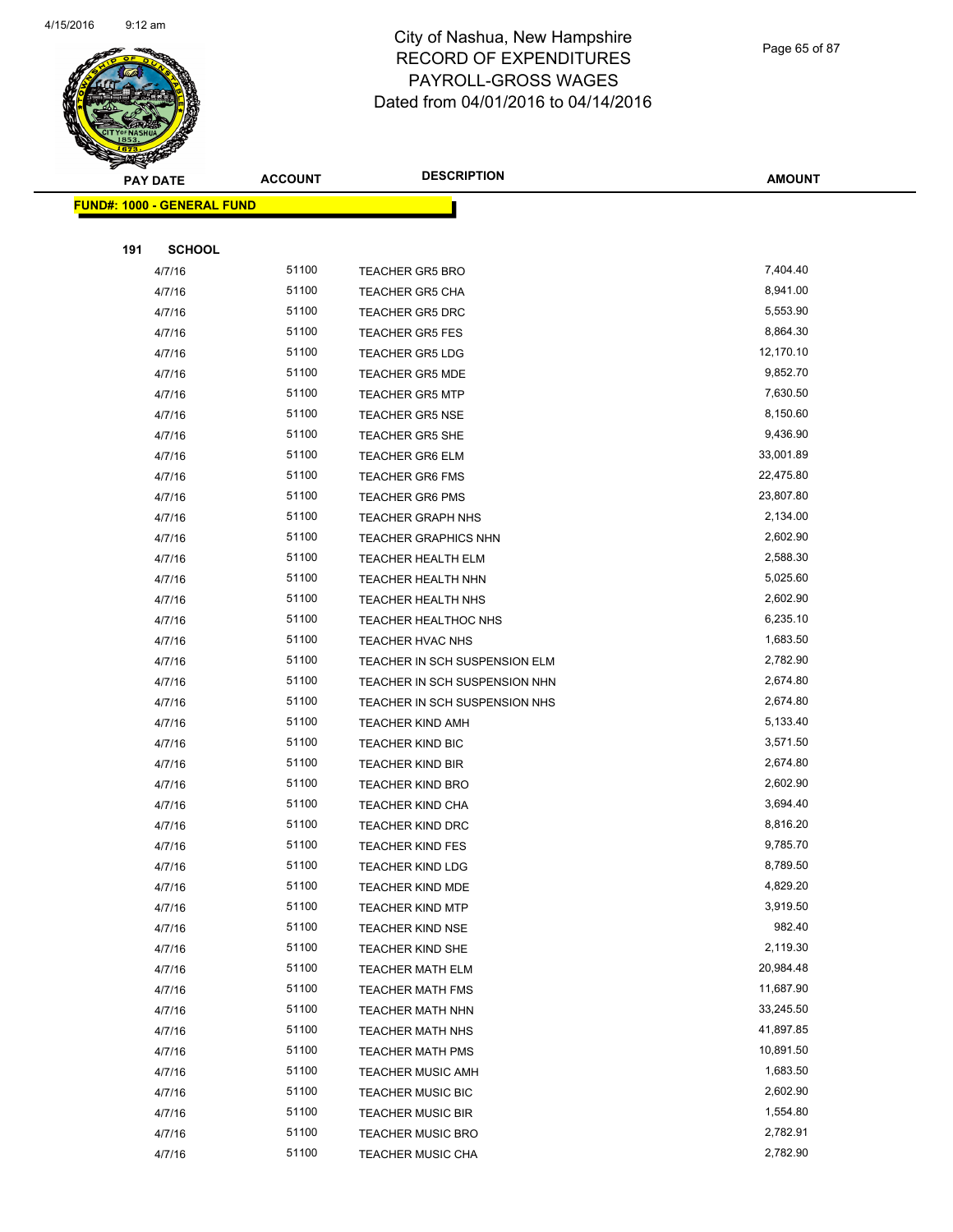

Page 66 of 87

| $\tilde{\phantom{a}}$ | <b>PAY DATE</b>                   | <b>ACCOUNT</b> | <b>DESCRIPTION</b>           | <b>AMOUNT</b> |
|-----------------------|-----------------------------------|----------------|------------------------------|---------------|
|                       | <b>FUND#: 1000 - GENERAL FUND</b> |                |                              |               |
|                       |                                   |                |                              |               |
| 191                   | <b>SCHOOL</b>                     |                |                              |               |
|                       | 4/7/16                            | 51100          | <b>TEACHER MUSIC DRC</b>     | 2,692.90      |
|                       | 4/7/16                            | 51100          | TEACHER MUSIC ELM            | 4,817.40      |
|                       | 4/7/16                            | 51100          | <b>TEACHER MUSIC FES</b>     | 2,602.90      |
|                       | 4/7/16                            | 51100          | <b>TEACHER MUSIC FMS</b>     | 5,205.40      |
|                       | 4/7/16                            | 51100          | <b>TEACHER MUSIC MDE</b>     | 1,949.70      |
|                       | 4/7/16                            | 51100          | TEACHER MUSIC NHN            | 4,433.61      |
|                       | 4/7/16                            | 51100          | TEACHER MUSIC NHS            | 5,104.70      |
|                       | 4/7/16                            | 51100          | TEACHER MUSIC NSE            | 2,044.90      |
|                       | 4/7/16                            | 51100          | <b>TEACHER MUSIC PMS</b>     | 4,355.20      |
|                       | 4/7/16                            | 51100          | <b>TEACHER MUSIC SHE</b>     | 2,501.80      |
|                       | 4/7/16                            | 51100          | TEACHER PE BIC               | 2,034.50      |
|                       | 4/7/16                            | 51100          | TEACHER PE BIR               | 2,761.40      |
|                       | 4/7/16                            | 51100          | TEACHER PE BRO               | 2,692.90      |
|                       | 4/7/16                            | 51100          | TEACHER PE CHA               | 2,602.90      |
|                       | 4/7/16                            | 51100          | TEACHER PE DRC               | 2,782.90      |
|                       | 4/7/16                            | 51100          | TEACHER PE ELM               | 5,511.90      |
|                       | 4/7/16                            | 51100          | TEACHER PE FES               | 1,885.00      |
|                       | 4/7/16                            | 51100          | TEACHER PE FMS               | 5,205.80      |
|                       | 4/7/16                            | 51100          | TEACHER PE LDG               | 2,142.71      |
|                       | 4/7/16                            | 51100          | TEACHER PE MDE               | 2,674.80      |
|                       | 4/7/16                            | 51100          | <b>TEACHER PE MTP</b>        | 2,119.30      |
|                       | 4/7/16                            | 51100          | TEACHER PE NHN               | 8,467.20      |
|                       | 4/7/16                            | 51100          | TEACHER PE NHS               | 10,017.30     |
|                       | 4/7/16                            | 51100          | <b>TEACHER PE NSE</b>        | 2,504.60      |
|                       | 4/7/16                            | 51100          | TEACHER PE PMS               | 4,494.10      |
|                       | 4/7/16                            | 51100          | TEACHER PE SHE               | 2,674.80      |
|                       | 4/7/16                            | 51100          | TEACHER PRESCHOOL BIC        | 12,296.40     |
|                       | 4/7/16                            | 51100          | TEACHER PRESCHOOL BRO        | 7,678.40      |
|                       | 4/7/16                            | 51100          | <b>TEACHER PRESCHOOL DRC</b> | 1,801.00      |
|                       | 4/7/16                            | 51100          | TEACHER PRESCHOOL MTP        | 1,554.80      |
|                       | 4/7/16                            | 51100          | <b>TEACHER PRESCHOOL NHS</b> | 1,292.80      |
|                       | 4/7/16                            | 51100          | TEACHER PRESCHOOL NSE        | 5,853.50      |
|                       | 4/7/16                            | 51100          | <b>TEACHER READ AMH</b>      | 2,873.00      |
|                       | 4/7/16                            | 51100          | TEACHER READ BIC             | 5,331.60      |
|                       | 4/7/16                            | 51100          | TEACHER READ BIR             | 2,782.90      |
|                       | 4/7/16                            | 51100          | TEACHER READ BRO             | 1,949.70      |
|                       | 4/7/16                            | 51100          | <b>TEACHER READ DRC</b>      | 2,873.00      |
|                       | 4/7/16                            | 51100          | <b>TEACHER READ ELM</b>      | 5,222.50      |
|                       | 4/7/16                            | 51100          | <b>TEACHER READ FES</b>      | 2,782.90      |
|                       | 4/7/16                            | 51100          | <b>TEACHER READ FMS</b>      | 2,782.90      |
|                       | 4/7/16                            | 51100          | TEACHER READ LDG             | 6,041.90      |
|                       | 4/7/16                            | 51100          | TEACHER READ MDE             | 2,782.90      |
|                       | 4/7/16                            | 51100          | <b>TEACHER READ MTP</b>      | 2,020.40      |
|                       | 4/7/16                            | 51100          | TEACHER READ NHN             | 1,823.10      |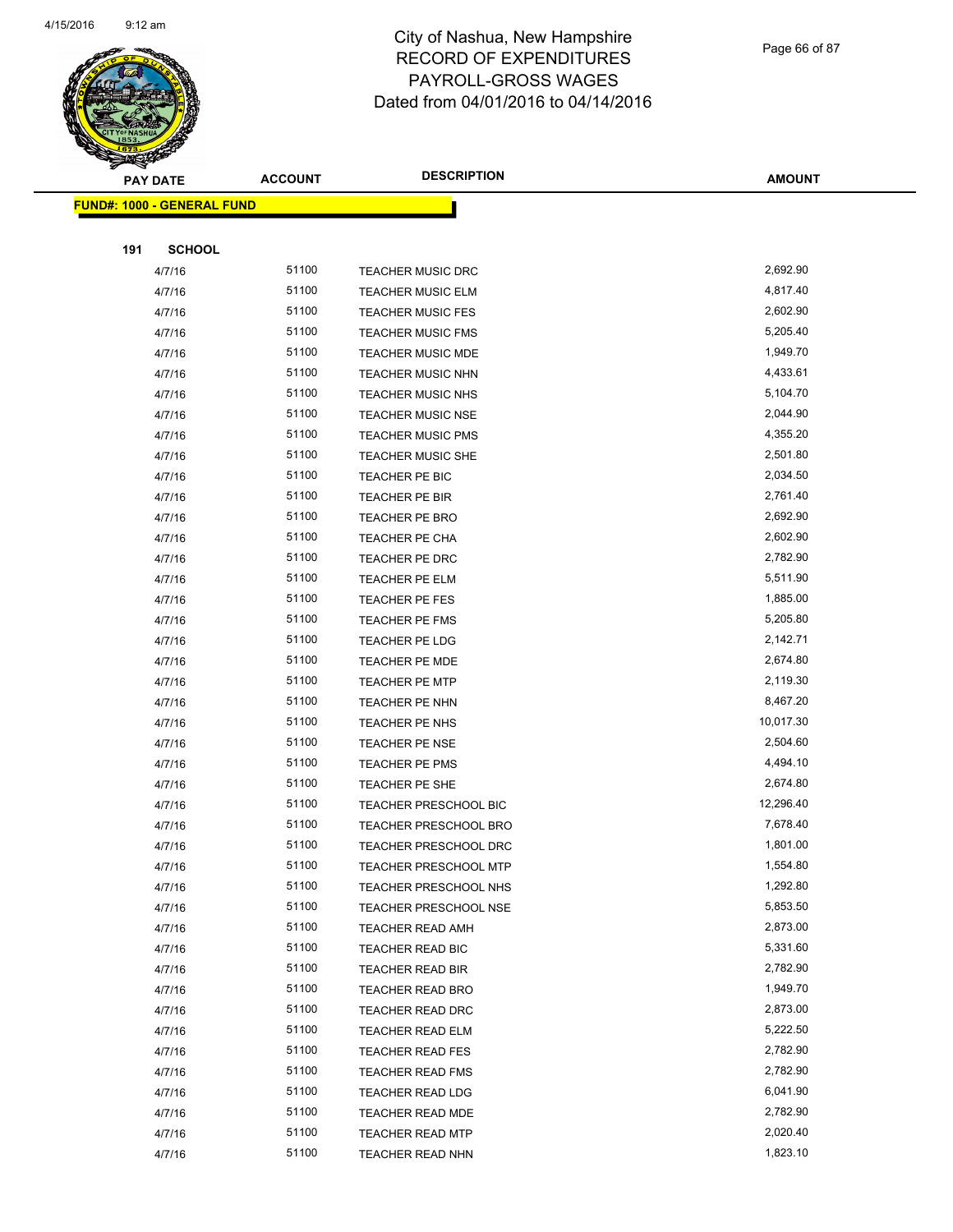**FUND#: 1000 - GENERAL FUND**



## City of Nashua, New Hampshire RECORD OF EXPENDITURES PAYROLL-GROSS WAGES Dated from 04/01/2016 to 04/14/2016

| <b>PAY DATE</b> |                     | <b>ACCOUNT</b> | <b>DESCRIPTION</b>         | <b>AMOUNT</b> |
|-----------------|---------------------|----------------|----------------------------|---------------|
|                 | 1000 - GENERAL FUND |                |                            |               |
|                 |                     |                |                            |               |
| 191             | <b>SCHOOL</b>       |                |                            |               |
|                 | 4/7/16              | 51100          | <b>TEACHER READ NHS</b>    | 3,288.90      |
|                 | 4/7/16              | 51100          | <b>TEACHER READ NSE</b>    | 2,782.90      |
|                 | 4/7/16              | 51100          | <b>TEACHER READ PMS</b>    | 4,631.80      |
|                 | 4/7/16              | 51100          | TEACHER READ SHE           | 2,674.80      |
|                 | 4/7/16              | 51100          | <b>TEACHER ROTC NHN</b>    | 2,728.30      |
|                 | 4/7/16              | 51100          | <b>TEACHER SCIENCE ELM</b> | 16,662.80     |
|                 | 4/7/16              | 51100          | <b>TEACHER SCIENCE FMS</b> | 12,113.20     |
|                 | 4/7/16              | 51100          | <b>TEACHER SCIENCE NHN</b> | 31,813.90     |
|                 | 4/7/16              | 51100          | <b>TEACHER SCIENCE NHS</b> | 37,851.30     |
|                 | 4/7/16              | 51100          | <b>TEACHER SCIENCE PMS</b> | 10,442.50     |
|                 | 4/7/16              | 51100          | TEACHER SOCIAL STUDIES ELM | 15,614.90     |
|                 | 4/7/16              | 51100          | TEACHER SOCIAL STUDIES FMS | 12,526.30     |
|                 | 4/7/16              | 51100          | TEACHER SOCIAL STUDIES NHN | 35,219.41     |
|                 | 4/7/16              | 51100          | TEACHER SOCIAL STUDIES NHS | 36,667.60     |
|                 | 4/7/16              | 51100          | TEACHER SOCIAL STUDIES PMS | 12,047.60     |
|                 | 4/7/16              | 51100          | <b>TEACHER SPED AMH</b>    | 3,969.50      |
|                 | 4/7/16              | 51100          | TEACHER SPED BIC           | 4,503.50      |
|                 | 4/7/16              | 51100          | <b>TEACHER SPED BIR</b>    | 5,284.70      |
|                 | 4/7/16              | 51100          | <b>TEACHER SPED BRO</b>    | 4,801.50      |
|                 | 4/7/16              | 51100          | <b>TEACHER SPED CHA</b>    | 9,729.50      |
|                 | 4/7/16              | 51100          | <b>TEACHER SPED DRC</b>    | 5,105.91      |
|                 | 4/7/16              | 51100          | <b>TEACHER SPED ELM</b>    | 16,807.90     |
|                 | 4/7/16              | 51100          | <b>TEACHER SPED FES</b>    | 1,622.40      |
|                 | 4/7/16              | 51100          | <b>TEACHER SPED FMS</b>    | 11,946.61     |
|                 | 4/7/16              | 51100          | <b>TEACHER SPED LDG</b>    | 5,562.10      |
|                 | 4/7/16              | 51100          | TEACHER SPED MDE           | 4,191.30      |
|                 | 4/7/16              | 51100          | <b>TEACHER SPED MTP</b>    | 5,385.80      |
|                 | 4/7/16              | 51100          | <b>TEACHER SPED NHN</b>    | 24,134.66     |
|                 | 4/7/16              | 51100          | TEACHER SPED NHS           | 32,357.30     |
|                 | 4/7/16              | 51100          | TEACHER SPED NSE           | 1,510.90      |
|                 | 4/7/16              | 51100          | <b>TEACHER SPED PMS</b>    | 10,450.00     |
|                 | 4/7/16              | 51100          | TEACHER SPED SHE           | 5,385.80      |
|                 | 4/7/16              | 51100          | TEACHER TECHED ELM         | 8,564.30      |
|                 | 4/7/16              | 51100          | <b>TEACHER TECHED FMS</b>  | 5,547.80      |
|                 | 4/7/16              | 51100          | <b>TEACHER TECHED NHN</b>  | 7,172.80      |
|                 | 4/7/16              | 51100          | <b>TEACHER TECHED NHS</b>  | 9,949.00      |
|                 | 4/7/16              | 51100          | <b>TEACHER TECHED PMS</b>  | 5,565.80      |
|                 | 4/7/16              | 51100          | TEACHER TV PROD NHS        | 2,674.80      |
|                 | 4/7/16              | 51100          | <b>TEACHER VISION WID</b>  | 5,289.20      |
|                 | 4/7/16              | 51100          | TECH INTERGRATION ASST AMH | 609.60        |
|                 | 4/14/16             | 51100          | TECH INTERGRATION ASST AMH | 606.24        |

4/7/16 51100 TECH INTERGRATION ASST BIC 673.01 4/14/16 51100 TECH INTERGRATION ASST BIC 667.88 4/7/16 51100 TECH INTERGRATION ASST CHA 556.94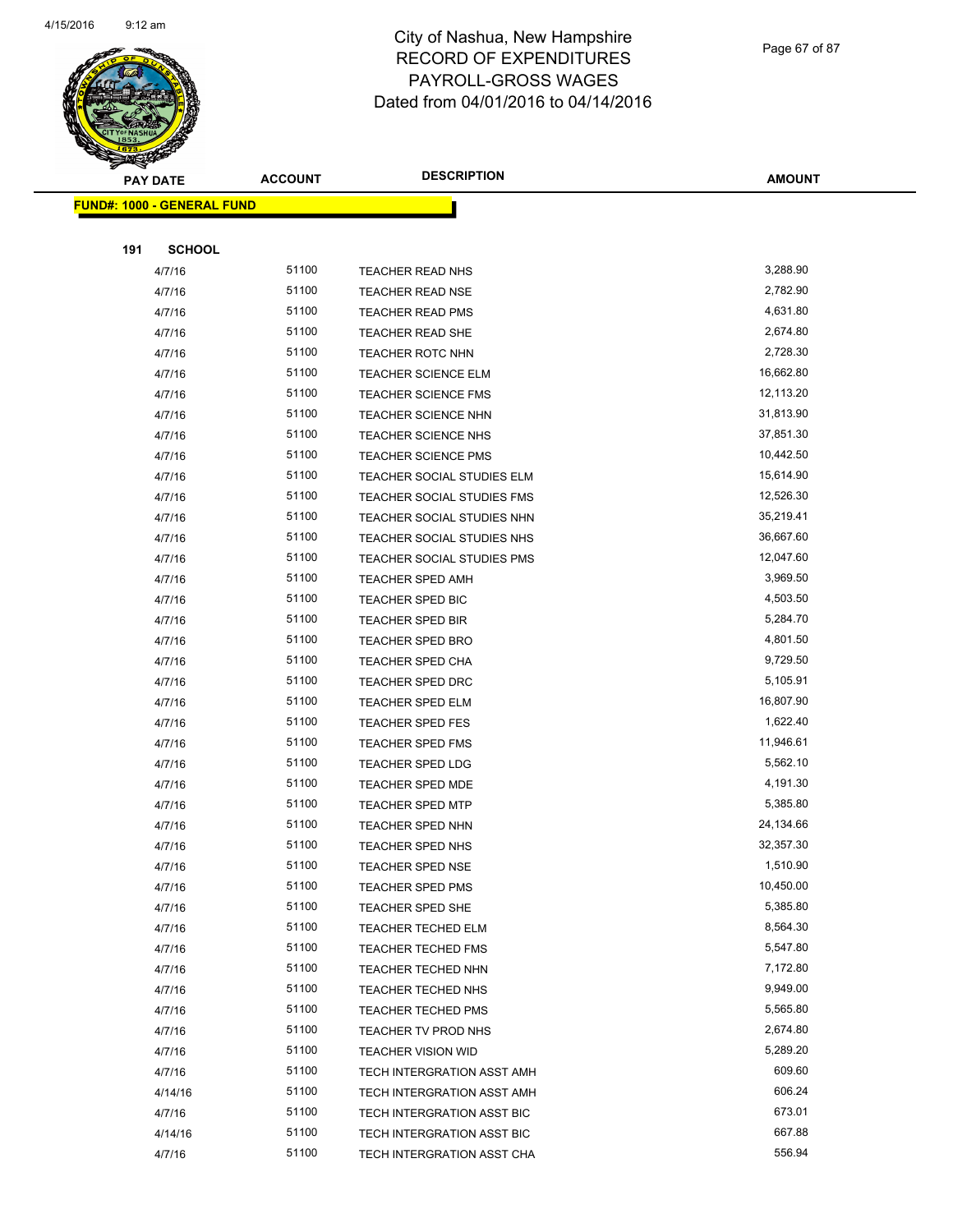

Page 68 of 87

| T<br>$\blacktriangleleft$ .<br><b>PAY DATE</b> | <b>ACCOUNT</b> | <b>DESCRIPTION</b>                                   | <b>AMOUNT</b>   |
|------------------------------------------------|----------------|------------------------------------------------------|-----------------|
| <b>FUND#: 1000 - GENERAL FUND</b>              |                |                                                      |                 |
|                                                |                |                                                      |                 |
| 191<br><b>SCHOOL</b>                           |                |                                                      |                 |
| 4/14/16                                        | 51100          | TECH INTERGRATION ASST CHA                           | 543.24          |
| 4/7/16                                         | 51100          | TECH INTERGRATION ASST FES                           | 552.37          |
| 4/14/16                                        | 51100          | TECH INTERGRATION ASST FES                           | 547.80          |
| 4/7/16                                         | 51100          | TECH INTERGRATION ASST LDG                           | 569.60          |
| 4/14/16                                        | 51100          | TECH INTERGRATION ASST LDG                           | 455.68          |
| 4/7/16                                         | 51100          | TECH INTERGRATION ASST MDE                           | 634.05          |
| 4/14/16                                        | 51100          | TECH INTERGRATION ASST MDE                           | 639.30          |
| 4/7/16                                         | 51100          | TECH INTERGRATION ASST NSE                           | 607.77          |
| 4/14/16                                        | 51100          | TECH INTERGRATION ASST NSE                           | 607.77          |
| 4/7/16                                         | 51100          | TECH INTERGRATION ASST SHE                           | 447.38          |
| 4/14/16                                        | 51100          | TECH INTERGRATION ASST SHE                           | 552.37          |
| 4/7/16                                         | 51200          | CLERICAL BOARD OF ED SUP                             | 666.17          |
| 4/14/16                                        | 51200          | CLERICAL BOARD OF ED SUP                             | 660.80          |
| 4/7/16                                         | 51200          | <b>CROSSING GUARD WPO</b>                            | 2,444.14        |
| 4/14/16                                        | 51200          | <b>CROSSING GUARD WPO</b>                            | 2,583.82        |
| 4/7/16                                         | 51200          | <b>CUSTODIAN CHA</b>                                 | 347.40          |
| 4/14/16                                        | 51200          | <b>CUSTODIAN CHA</b>                                 | 347.40          |
| 4/7/16                                         | 51200          | <b>CUSTODIAN HEAD AMH</b>                            | 77.95           |
| 4/14/16                                        | 51200          | <b>CUSTODIAN HEAD MTP</b>                            | 15.59           |
| 4/14/16                                        | 51200          | <b>CUSTODIAN MTP</b>                                 | 15.59           |
| 4/7/16                                         | 51200          | <b>CUSTODIAN NHN</b>                                 | 347.40          |
| 4/14/16                                        | 51200          | <b>CUSTODIAN NHN</b>                                 | 347.40          |
| 4/7/16                                         | 51200          | DATA ANALYST                                         | 1,439.31        |
| 4/7/16                                         | 51200          | <b>ENERGY OFFICER</b>                                | 395.82          |
| 4/14/16                                        | 51200<br>51200 | <b>ENERGY OFFICER</b>                                | 420.57<br>45.50 |
| 4/7/16<br>4/14/16                              | 51200          | FOOD SERVICE ASST PT AMH<br>FOOD SERVICE ASST PT AMH | 27.30           |
| 4/7/16                                         | 51200          | FOOD SERVICE ASST PT CHA                             | 27.30           |
| 4/14/16                                        | 51200          | FOOD SERVICE ASST PT CHA                             | 45.50           |
| 4/7/16                                         | 51200          | FOOD SERVICE ASST PT FMS                             | 62.22           |
| 4/14/16                                        | 51200          | FOOD SERVICE ASST PT FMS                             | 44.12           |
| 4/7/16                                         | 51200          | FOOD SERVICE ASST PT MDE                             | 11.38           |
| 4/14/16                                        | 51200          | FOOD SERVICE ASST PT MDE                             | 11.38           |
| 4/14/16                                        | 51200          | FOOD SERVICE ASST PT MTP                             | 9.10            |
| 4/14/16                                        | 51200          | FOOD SERVICE COOK LDG                                | 52.23           |
| 4/7/16                                         | 51200          | <b>GUIDANCE COUNSELOR ELM</b>                        | 100.00          |
| 4/7/16                                         | 51200          | <b>GUIDANCE COUNSELOR NHS</b>                        | 1,644.50        |
| 4/7/16                                         | 51200          | <b>INSTRUMENTAL MUSIC</b>                            | 437.50          |
| 4/14/16                                        | 51200          | <b>INSTRUMENTAL MUSIC</b>                            | 462.50          |
| 4/7/16                                         | 51200          | LUNCH MONITOR AMH                                    | 584.06          |
| 4/14/16                                        | 51200          | LUNCH MONITOR AMH                                    | 492.64          |
| 4/7/16                                         | 51200          | LUNCH MONITOR BIC                                    | 640.64          |
| 4/14/16                                        | 51200          | LUNCH MONITOR BIC                                    | 709.28          |
| 4/7/16                                         | 51200          | LUNCH MONITOR BIR                                    | 562.44          |
|                                                |                |                                                      |                 |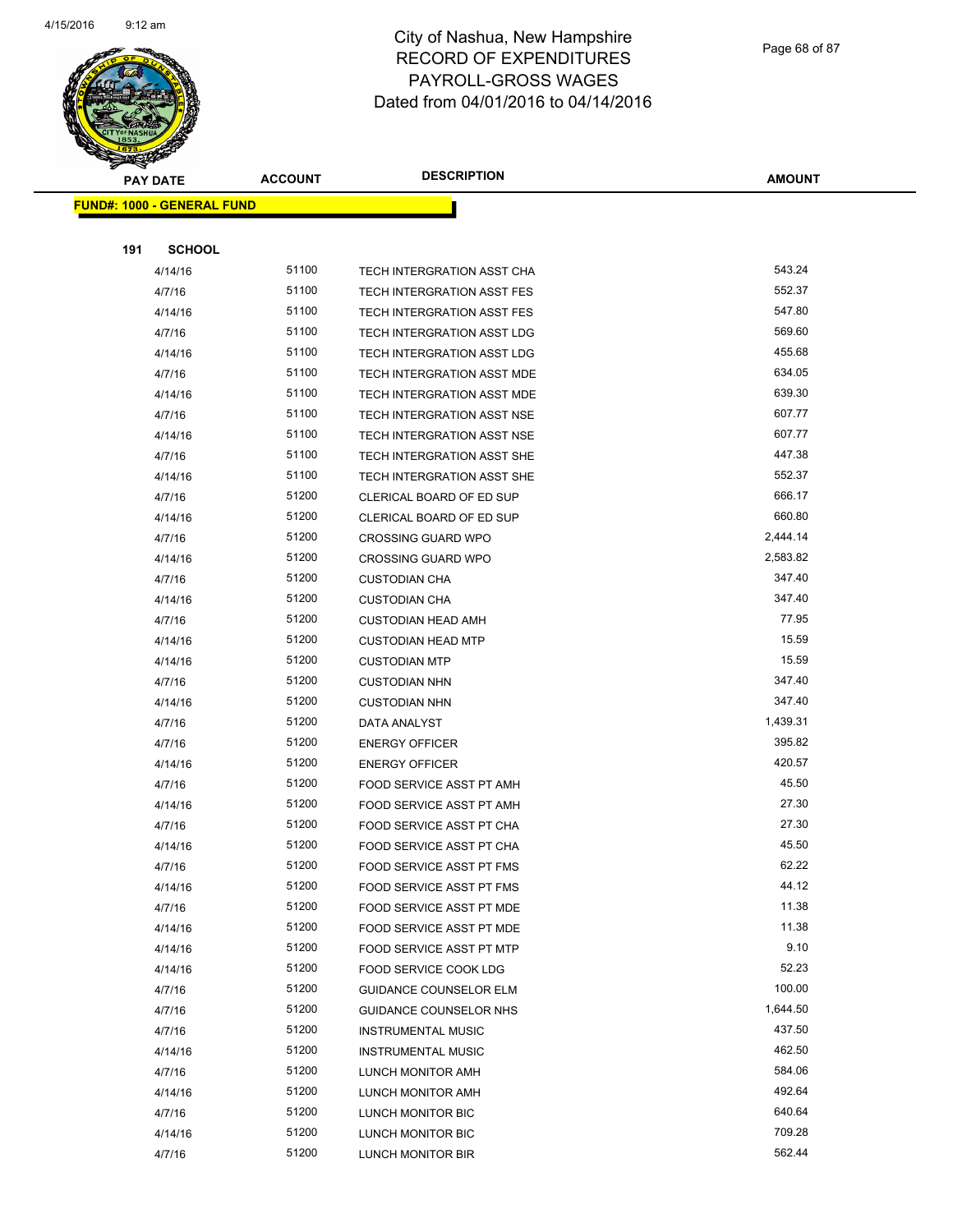

Page 69 of 87

| <b>Anthony</b><br><b>PAY DATE</b> | <b>ACCOUNT</b> | <b>DESCRIPTION</b>       | <b>AMOUNT</b> |
|-----------------------------------|----------------|--------------------------|---------------|
| <b>FUND#: 1000 - GENERAL FUND</b> |                |                          |               |
|                                   |                |                          |               |
| 191<br><b>SCHOOL</b>              |                |                          |               |
| 4/14/16                           | 51200          | LUNCH MONITOR BIR        | 612.90        |
| 4/7/16                            | 51200          | LUNCH MONITOR BRO        | 348.92        |
| 4/14/16                           | 51200          | LUNCH MONITOR BRO        | 343.20        |
| 4/7/16                            | 51200          | LUNCH MONITOR CHA        | 733.20        |
| 4/14/16                           | 51200          | LUNCH MONITOR CHA        | 657.80        |
| 4/7/16                            | 51200          | LUNCH MONITOR DRC        | 494.48        |
| 4/14/16                           | 51200          | LUNCH MONITOR DRC        | 581.20        |
| 4/7/16                            | 51200          | LUNCH MONITOR ELM        | 314.60        |
| 4/14/16                           | 51200          | LUNCH MONITOR ELM        | 188.76        |
| 4/7/16                            | 51200          | <b>LUNCH MONITOR FES</b> | 802.06        |
| 4/14/16                           | 51200          | <b>LUNCH MONITOR FES</b> | 923.98        |
| 4/7/16                            | 51200          | LUNCH MONITOR FMS        | 246.26        |
| 4/14/16                           | 51200          | LUNCH MONITOR FMS        | 138.40        |
| 4/7/16                            | 51200          | LUNCH MONITOR LDG        | 703.37        |
| 4/14/16                           | 51200          | LUNCH MONITOR LDG        | 465.99        |
| 4/7/16                            | 51200          | LUNCH MONITOR MDE        | 738.00        |
| 4/14/16                           | 51200          | LUNCH MONITOR MDE        | 531.36        |
| 4/7/16                            | 51200          | LUNCH MONITOR MTP        | 394.68        |
| 4/14/16                           | 51200          | LUNCH MONITOR MTP        | 437.58        |
| 4/7/16                            | 51200          | LUNCH MONITOR NHN        | 426.14        |
| 4/14/16                           | 51200          | LUNCH MONITOR NHN        | 429.00        |
| 4/7/16                            | 51200          | LUNCH MONITOR NHS        | 360.36        |
| 4/14/16                           | 51200          | LUNCH MONITOR NHS        | 311.74        |
| 4/7/16                            | 51200          | LUNCH MONITOR NSE        | 370.68        |
| 4/14/16                           | 51200          | LUNCH MONITOR NSE        | 410.72        |
| 4/7/16                            | 51200          | <b>LUNCH MONITOR PMS</b> | 286.00        |
| 4/14/16                           | 51200          | LUNCH MONITOR PMS        | 283.14        |
| 4/7/16                            | 51200          | LUNCH MONITOR SHE        | 512.87        |
| 4/14/16                           | 51200          | LUNCH MONITOR SHE        | 635.11        |
| 4/7/16                            | 51200          | PARA ALT PMS             | 64.68         |
| 4/14/16                           | 51200          | PARA ALT PMS             | 80.85         |
| 4/7/16                            | 51200          | PARA AMH ELL             | 45.50         |
| 4/14/16                           | 51200          | PARA AMH ELL             | 56.88         |
| 4/7/16                            | 51200          | PARA DW SPEC ED BIR      | 565.66        |
| 4/14/16                           | 51200          | PARA DW SPEC ED BIR      | 441.18        |
| 4/14/16                           | 51200          | PARA DW SPEC ED PMS      | 100.00        |
| 4/7/16                            | 51200          | PARA ELL FES             | 27.30         |
| 4/14/16                           | 51200          | PARA ELL FES             | 34.13         |
| 4/7/16                            | 51200          | PARA INST AMH            | 1,000.35      |
| 4/14/16                           | 51200          | PARA INST AMH            | 730.77        |
| 4/7/16                            | 51200          | PARA INST BIC            | 884.54        |
| 4/14/16                           | 51200          | PARA INST BIC            | 647.74        |
| 4/7/16                            | 51200          | PARA INST BIR            | 45.50         |
| 4/14/16                           | 51200          | PARA INST BIR            | 45.50         |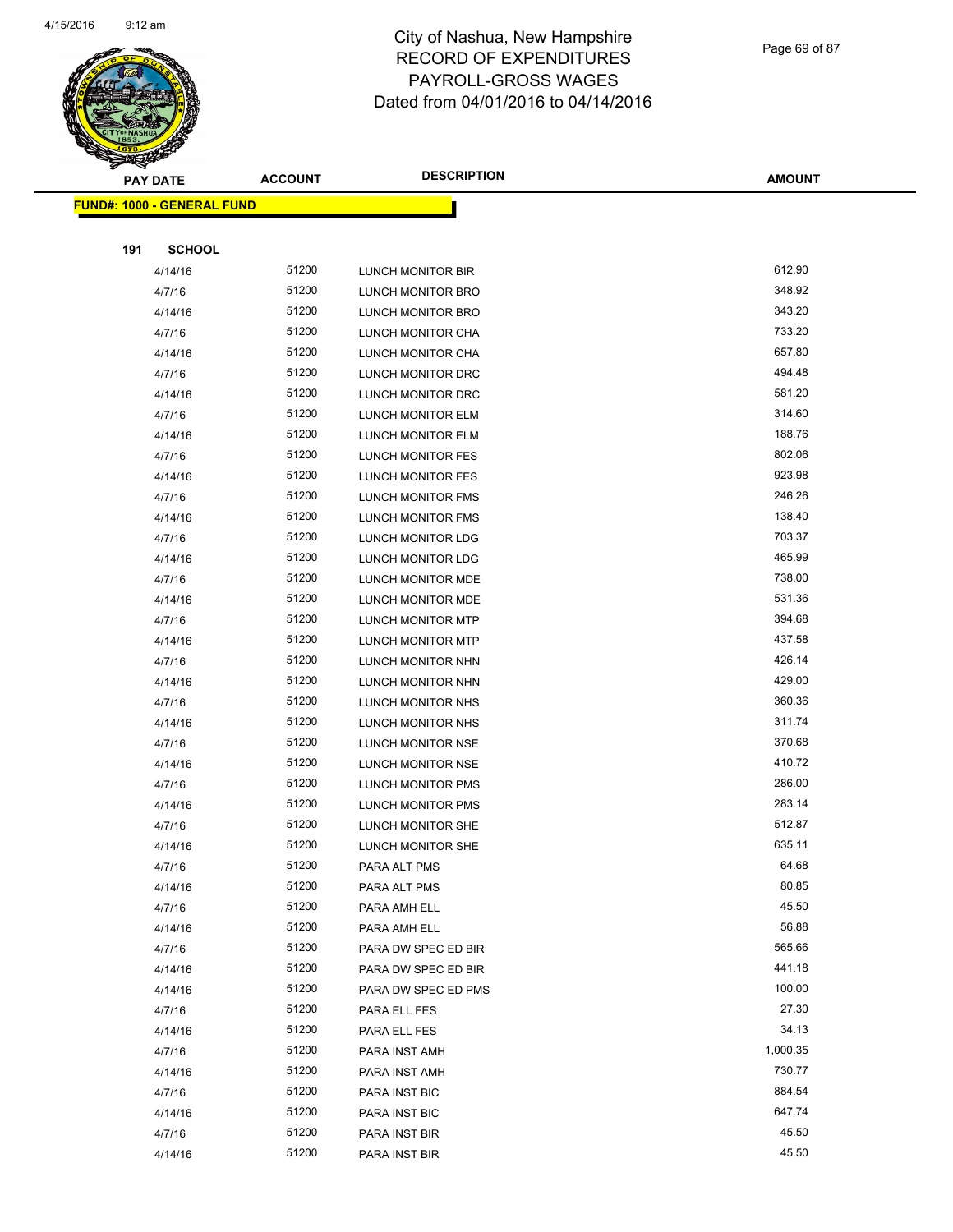

Page 70 of 87

|     | <b>PAY DATE</b>                   | <b>ACCOUNT</b> | <b>DESCRIPTION</b>          | <b>AMOUNT</b> |
|-----|-----------------------------------|----------------|-----------------------------|---------------|
|     | <b>FUND#: 1000 - GENERAL FUND</b> |                |                             |               |
|     |                                   |                |                             |               |
| 191 | <b>SCHOOL</b>                     |                |                             |               |
|     | 4/7/16                            | 51200          | PARA INST DRC               | 63.70         |
|     | 4/14/16                           | 51200          | PARA INST DRC               | 63.70         |
|     | 4/7/16                            | 51200          | PARA INST FES               | 34.13         |
|     | 4/14/16                           | 51200          | PARA INST FES               | 34.13         |
|     | 4/7/16                            | 51200          | PARA INST FMS               | 22.75         |
|     | 4/14/16                           | 51200          | PARA INST FMS               | 18.20         |
|     | 4/7/16                            | 51200          | PARA INST LDG               | 68.26         |
|     | 4/14/16                           | 51200          | PARA INST LDG               | 68.26         |
|     | 4/7/16                            | 51200          | PARA INST MTP               | 466.00        |
|     | 4/14/16                           | 51200          | PARA INST MTP               | 340.98        |
|     | 4/7/16                            | 51200          | PARA INST NHN               | 398.12        |
|     | 4/14/16                           | 51200          | PARA INST NHN               | 286.72        |
|     | 4/7/16                            | 51200          | PARA INST PMS               | 286.67        |
|     | 4/14/16                           | 51200          | PARA INST PMS               | 45.50         |
|     | 4/7/16                            | 51200          | PARA INST SHE               | 363.76        |
|     | 4/14/16                           | 51200          | PARA INST SHE               | 280.14        |
|     | 4/7/16                            | 51200          | PARA LIB NHN                | 383.53        |
|     | 4/14/16                           | 51200          | PARA LIB NHN                | 277.50        |
|     | 4/7/16                            | 51200          | PARA LIB PMS                | 342.24        |
|     | 4/14/16                           | 51200          | PARA LIB PMS                | 254.94        |
|     | 4/7/16                            | 51200          | PARA MEDIA NHS              | 247.51        |
|     | 4/14/16                           | 51200          | PARA MEDIA NHS              | 199.65        |
|     | 4/7/16                            | 51200          | PARA PRE SCH BIC            | 2,096.86      |
|     | 4/14/16                           | 51200          | PARA PRE SCH BIC            | 1,566.25      |
|     | 4/7/16                            | 51200          | PARA PRE SCH BRO            | 1,747.94      |
|     | 4/14/16                           | 51200          | PARA PRE SCH BRO            | 1,282.30      |
|     | 4/7/16                            | 51200          | PARA PRE SCH DRC            | 1,547.05      |
|     | 4/14/16                           | 51200          | PARA PRE SCH DRC            | 1,199.71      |
|     | 4/7/16                            | 51200          | PARA PRE SCH MTP            | 973.16        |
|     | 4/14/16                           | 51200          | PARA PRE SCH MTP            | 727.02        |
|     | 4/7/16                            | 51200          | PARA PRE SCH NSE            | 3,737.24      |
|     | 4/14/16                           | 51200          | PARA PRE SCH NSE            | 2,497.39      |
|     | 4/7/16                            | 51200          | PARA TTI LDG                | 130.18        |
|     | 4/14/16                           | 51200          | PARA TTI LDG                | 77.95         |
|     | 4/7/16                            | 51200          | SCHOOL PSYCHOLOGIST WID     | 3,713.30      |
|     | 4/7/16                            | 51200          | SPEECH LANG PATHOLOGIST WID | 11,547.82     |
|     | 4/7/16                            | 51200          | STUDENT ACTIVITY COORD NHN  | 1,058.50      |
|     | 4/7/16                            | 51200          | SUB CLERICAL                | 344.43        |
|     | 4/14/16                           | 51200          | SUB CLERICAL                | 239.60        |
|     | 4/7/16                            | 51200          | SUB CROSSING GUARD          | 38.98         |
|     | 4/14/16                           | 51200          | SUB CROSSING GUARD          | 31.18         |
|     | 4/7/16                            | 51200          | SUB FOOD SERVICE            | 97.44         |
|     | 4/14/16                           | 51200          | <b>SUB FOOD SERVICE</b>     | 97.44         |
|     | 4/7/16                            | 51200          | <b>SUB LUNCH MONITOR</b>    | 34.13         |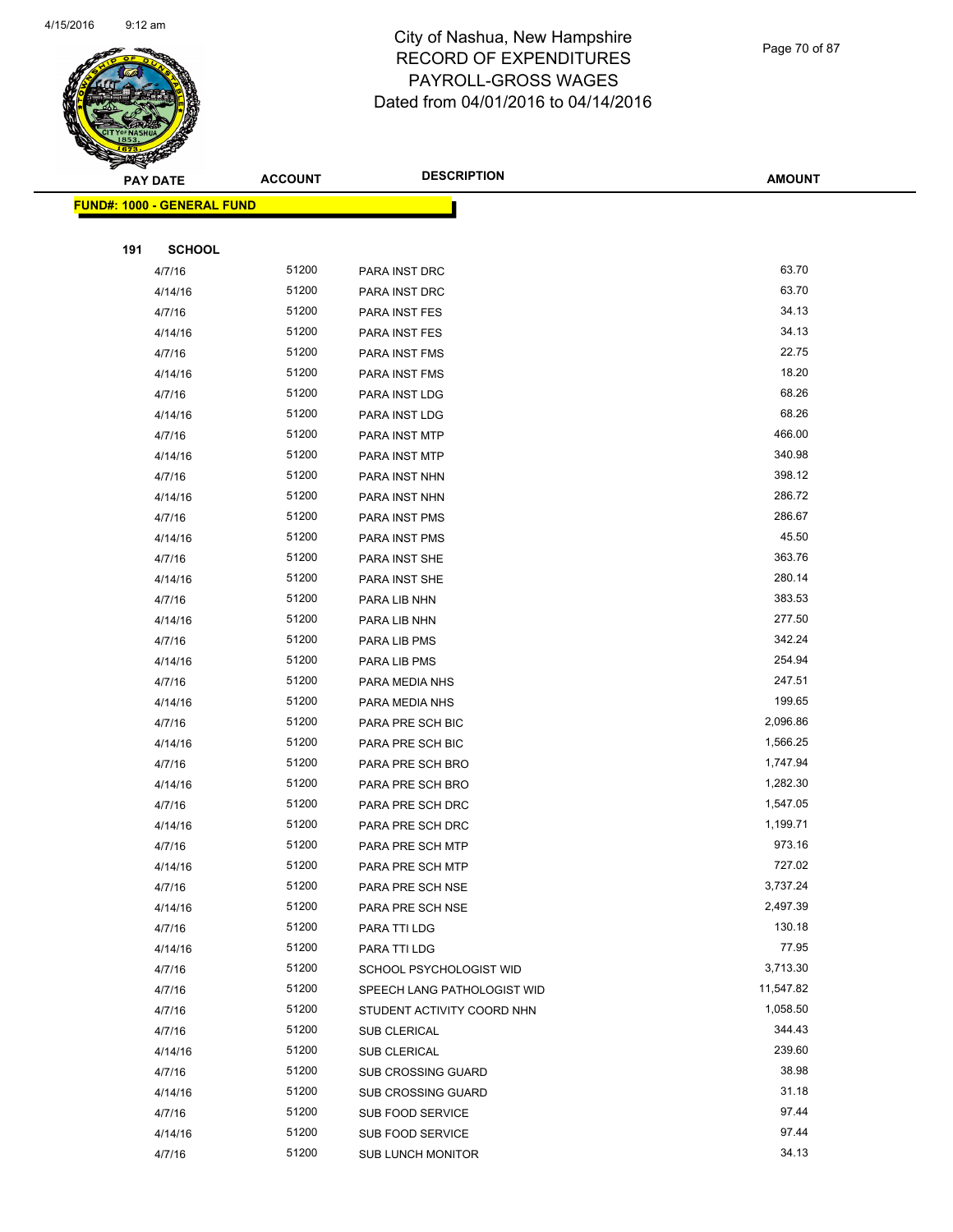

Page 71 of 87

| <b>PAY DATE</b>                   | <b>ACCOUNT</b> | <b>DESCRIPTION</b>              | <b>AMOUNT</b> |
|-----------------------------------|----------------|---------------------------------|---------------|
| <b>FUND#: 1000 - GENERAL FUND</b> |                |                                 |               |
|                                   |                |                                 |               |
| 191                               | <b>SCHOOL</b>  |                                 |               |
| 4/14/16                           | 51200          | <b>SUB LUNCH MONITOR</b>        | 34.13         |
| 3/31/16                           | 51200          | SUB PARA PROFESSIONAL           | 22.75         |
| 4/7/16                            | 51200          | <b>SUB PARA PROFESSIONAL</b>    | 18.20         |
| 4/14/16                           | 51200          | SUB PARA PROFESSIONAL           | 22.75         |
| 4/7/16                            | 51200          | SUB TEACHER                     | 450.00        |
| 4/14/16                           | 51200          | SUB TEACHER                     | 479.94        |
| 4/7/16                            | 51200          | SUB TEACHER LONG TERM           | 600.00        |
| 4/14/16                           | 51200          | SUB TEACHER LONG TERM           | 600.00        |
| 4/7/16                            | 51200          | TEACHER ART NHS                 | 911.50        |
| 4/7/16                            | 51200          | TEACHER BIO TEC NHN             | 538.60        |
| 4/7/16                            | 51200          | <b>TEACHER ENGLISH NHN</b>      | 712.50        |
| 4/7/16                            | 51200          | <b>TEACHER ENGLISH NHS</b>      | 1,337.40      |
| 4/7/16                            | 51200          | <b>TEACHER FOREIGN LANG FMS</b> | 1,000.70      |
| 4/7/16                            | 51200          | <b>TEACHER GR1 CHA</b>          | 112.50        |
| 4/7/16                            | 51200          | TEACHER INST SPED WID           | 1,966.89      |
| 4/7/16                            | 51200          | <b>TEACHER KIND BIC</b>         | 1,391.50      |
| 4/7/16                            | 51200          | <b>TEACHER KIND BIR</b>         | 911.50        |
| 4/7/16                            | 51200          | <b>TEACHER MATH NHN</b>         | 762.50        |
| 4/7/16                            | 51200          | <b>TEACHER MUSIC AMH</b>        | 225.00        |
| 4/7/16                            | 51200          | <b>TEACHER MUSIC DRC</b>        | 325.00        |
| 4/7/16                            | 51200          | <b>TEACHER MUSIC ELM</b>        | 847.30        |
| 4/7/16                            | 51200          | <b>TEACHER MUSIC MTP</b>        | 1,250.91      |
| 4/7/16                            | 51200          | TEACHER PE BIR                  | 800.00        |
| 4/7/16                            | 51200          | <b>TEACHER READ ELM</b>         | 1,644.50      |
| 4/7/16                            | 51200          | TEACHER SOCIAL STUDIES NHN      | 937.50        |
| 4/7/16                            | 51200          | <b>TEACHER SPED MDE</b>         | 350.00        |
| 4/7/16                            | 51200          | <b>TEACHER SPED NHN</b>         | 1,848.80      |
| 4/7/16                            | 51200          | TEACHER SPED NHS                | 3,761.90      |
| 4/7/16                            | 51200          | <b>TEACHER VISION WIDE</b>      | 1,113.18      |
| 3/31/16                           | 51300          | OVERTIME-REGULAR                | 131.78        |
| 4/7/16                            | 51300          | OVERTIME-REGULAR                | 7,722.49      |
| 4/14/16                           | 51300          | OVERTIME-REGULAR                | 9,758.44      |
| 4/7/16                            | 51400          | WAGES TEMP-SEASONAL             | 1,848.00      |
| 4/14/16                           | 51400          | WAGES TEMP-SEASONAL             | 1,848.00      |
| 3/31/16                           | 51412          | WAGES PER DIEM                  | 964.27        |
| 4/7/16                            | 51412          | <b>WAGES PER DIEM</b>           | 40,117.35     |
| 4/14/16                           | 51412          | <b>WAGES PER DIEM</b>           | 36,376.67     |
| 4/7/16                            | 51600          | LONGEVITY                       | 3,121.50      |
| 4/14/16                           | 51600          | LONGEVITY                       | 3,121.50      |
| 4/7/16                            | 51650          | <b>ADDITIONAL HOURS</b>         | 2,148.98      |
| 4/14/16                           | 51650          | <b>ADDITIONAL HOURS</b>         | 324.49        |
|                                   |                |                                 |               |

#### **TOTAL 191 - SCHOOL \$3,301,142.53**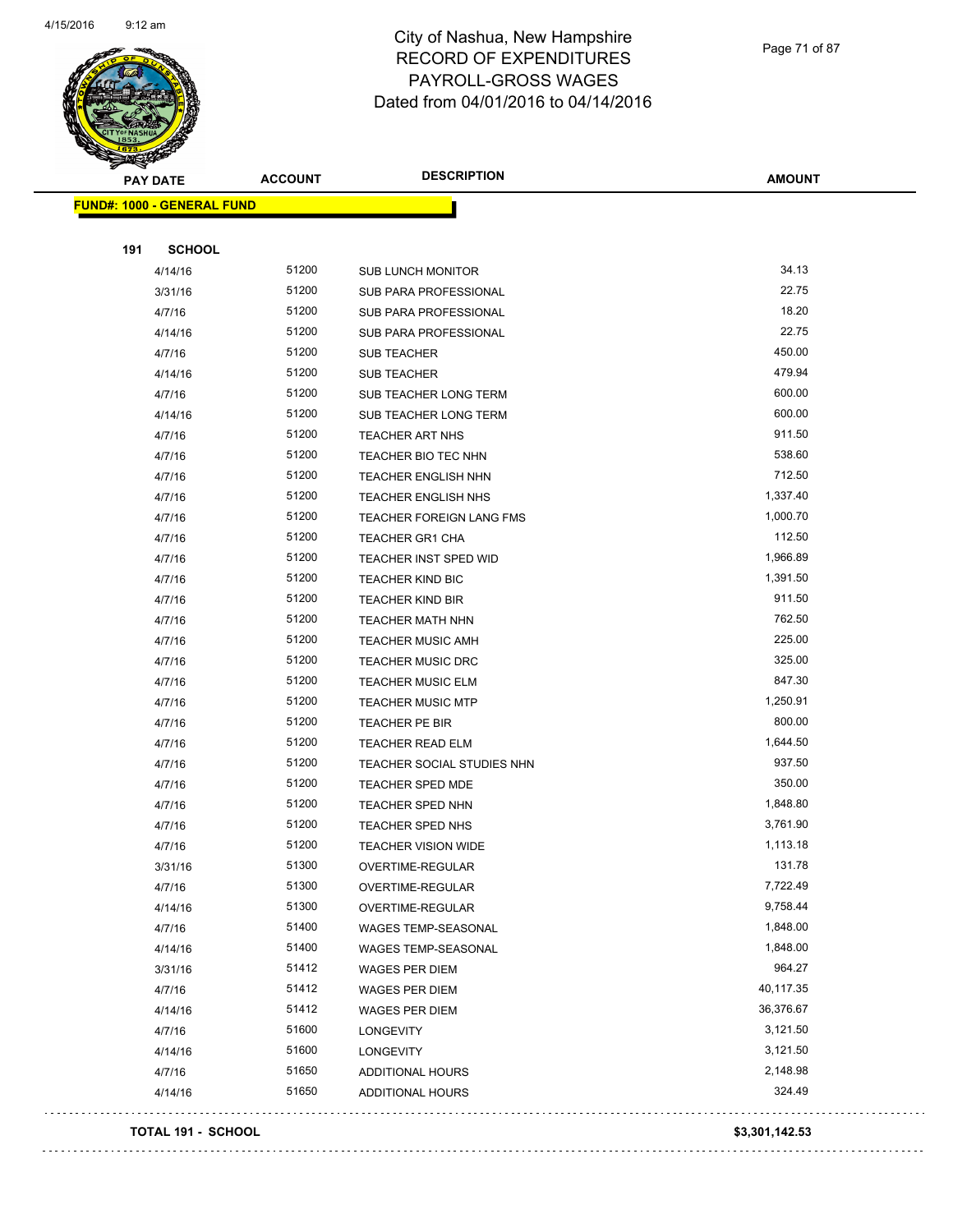

| <b>PAY DATE</b>                         | <b>ACCOUNT</b> | <b>DESCRIPTION</b>                   | <b>AMOUNT</b>  |  |
|-----------------------------------------|----------------|--------------------------------------|----------------|--|
| <b>TOTAL FUND 1000 - GENERAL FUND</b>   |                |                                      | \$5,168,808.14 |  |
| <b>FUND#: 2100 - FOOD SERVICES FUND</b> |                |                                      |                |  |
| 4/7/16                                  | 51100          | CLERICAL FOOD SERVICE NHS            | 720.39         |  |
| 4/14/16                                 | 51100          | CLERICAL FOOD SERVICE NHS            | 720.40         |  |
| 4/7/16                                  | 51100          | DELIVERY DRIVER FOOD SERVICE         | 796.50         |  |
| 4/14/16                                 | 51100          | DELIVERY DRIVER FOOD SERVICE         | 796.50         |  |
| 4/7/16                                  | 51100          | DIRECTOR FOOD SERVICE                | 2,967.50       |  |
| 4/7/16                                  | 51100          | <b>FOOD SERVICE BUSINESS MANAGER</b> | 2,111.40       |  |
| 4/7/16                                  | 51100          | FOOD SERVICE COOK AMH                | 567.65         |  |
| 4/14/16                                 | 51100          | <b>FOOD SERVICE COOK AMH</b>         | 496.30         |  |
| 4/7/16                                  | 51100          | FOOD SERVICE COOK BIC                | 567.07         |  |
| 4/14/16                                 | 51100          | FOOD SERVICE COOK BIC                | 496.30         |  |
| 4/7/16                                  | 51100          | FOOD SERVICE COOK BIR                | 566.93         |  |
| 4/14/16                                 | 51100          | FOOD SERVICE COOK BIR                | 496.30         |  |
| 4/7/16                                  | 51100          | FOOD SERVICE COOK BRO                | 566.66         |  |
| 4/14/16                                 | 51100          | FOOD SERVICE COOK BRO                | 489.22         |  |
| 4/7/16                                  | 51100          | <b>FOOD SERVICE COOK CHA</b>         | 566.89         |  |
| 4/14/16                                 | 51100          | FOOD SERVICE COOK CHA                | 496.30         |  |
| 4/7/16                                  | 51100          | <b>FOOD SERVICE COOK DRC</b>         | 566.90         |  |
| 4/14/16                                 | 51100          | FOOD SERVICE COOK DRC                | 496.30         |  |
| 4/7/16                                  | 51100          | FOOD SERVICE COOK ELM                | 1,155.42       |  |
| 4/14/16                                 | 51100          | FOOD SERVICE COOK ELM                | 1,013.60       |  |
| 4/7/16                                  | 51100          | FOOD SERVICE COOK FES                | 27.18          |  |
| 4/7/16                                  | 51100          | <b>FOOD SERVICE COOK FMS</b>         | 577.86         |  |
| 4/14/16                                 | 51100          | FOOD SERVICE COOK FMS                | 506.80         |  |
| 4/7/16                                  | 51100          | FOOD SERVICE COOK LDG                | 549.35         |  |
| 4/14/16                                 | 51100          | FOOD SERVICE COOK LDG                | 478.80         |  |
| 4/7/16                                  | 51100          | FOOD SERVICE COOK MDE                | 549.30         |  |
| 4/14/16                                 | 51100          | <b>FOOD SERVICE COOK MDE</b>         | 471.96         |  |
| 4/7/16                                  | 51100          | <b>FOOD SERVICE COOK NHN</b>         | 908.68         |  |

4/14/16 51100 FOOD SERVICE COOK NHN 560.00 4/7/16 51100 FOOD SERVICE COOK NHS 1,814.50 4/14/16 51100 FOOD SERVICE COOK NHS 1,122.20 4/7/16 51100 FOOD SERVICE COOK NSE 530.54 4/14/16 51100 FOOD SERVICE COOK NSE 471.56 4/7/16 51100 FOOD SERVICE COOK PMS 570.38 4/14/16 51100 FOOD SERVICE COOK PMS 506.80 A/7/16 51100 FOOD SERVICE COOK SHE 551.80 4/14/16 51100 FOOD SERVICE COOK SHE 478.80 4/7/16 51100 FOOD SERVICE SITE CORD 11,582.20 4/7/16 51100 FOOD SERVICECOOK MTP 523.50 4/14/16 51100 FOOD SERVICECOOK MTP 457.45 4/7/16 51200 FOOD SERVICE ASST PT AMH 630.33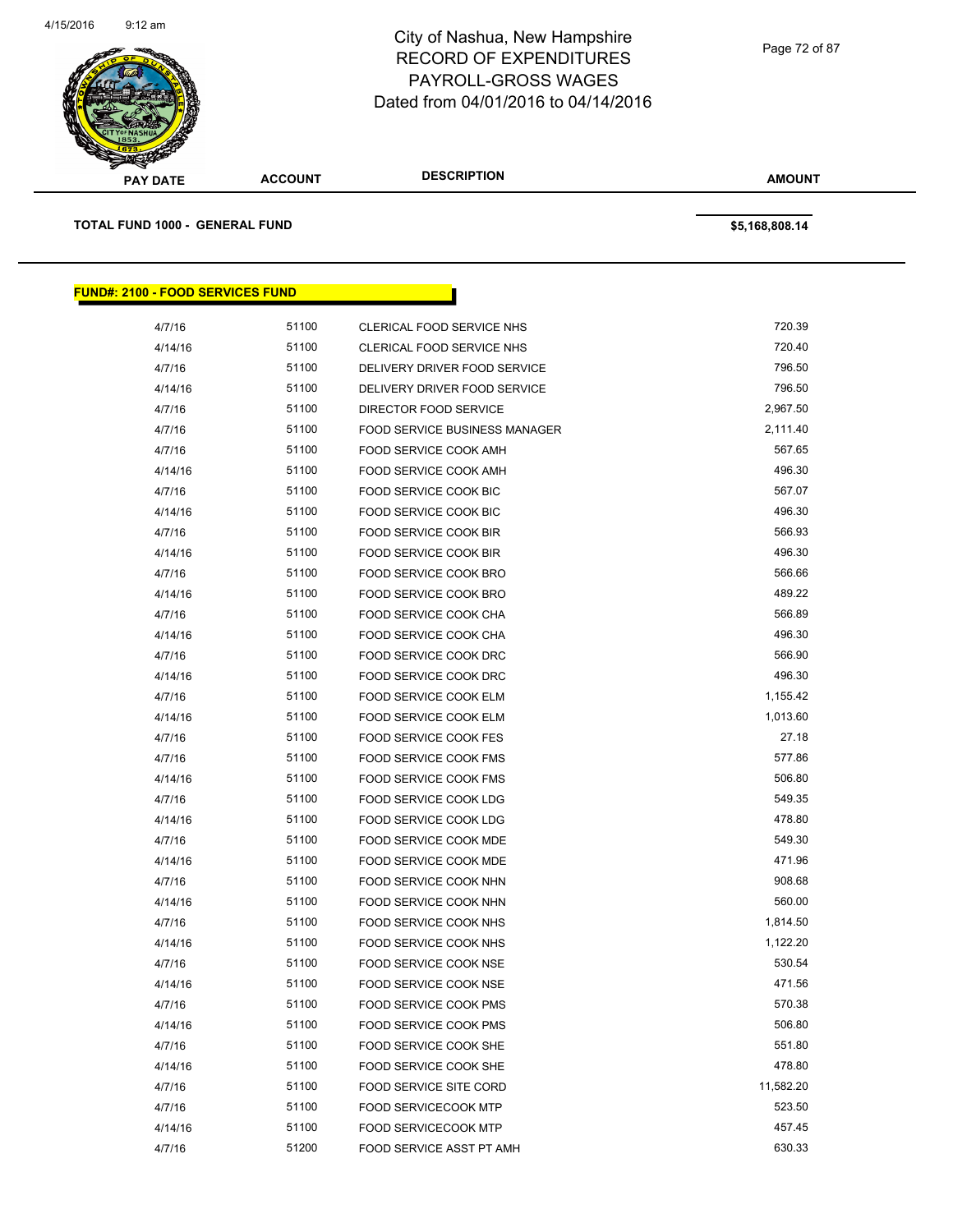

Page 73 of 87

| <b>PAY DATE</b>                         | <b>ACCOUNT</b> | <b>DESCRIPTION</b>       | <b>AMOUNT</b> |
|-----------------------------------------|----------------|--------------------------|---------------|
| <b>FUND#: 2100 - FOOD SERVICES FUND</b> |                |                          |               |
|                                         |                |                          |               |
| 4/14/16                                 | 51200          | FOOD SERVICE ASST PT AMH | 637.21        |
| 4/7/16                                  | 51200          | FOOD SERVICE ASST PT BIC | 699.75        |
| 4/14/16                                 | 51200          | FOOD SERVICE ASST PT BIC | 402.16        |
| 4/7/16                                  | 51200          | FOOD SERVICE ASST PT BIR | 538.30        |
| 4/14/16                                 | 51200          | FOOD SERVICE ASST PT BIR | 429.75        |
| 4/7/16                                  | 51200          | FOOD SERVICE ASST PT BRO | 410.27        |
| 4/14/16                                 | 51200          | FOOD SERVICE ASST PT BRO | 358.50        |
| 4/7/16                                  | 51200          | FOOD SERVICE ASST PT CHA | 791.37        |
| 4/14/16                                 | 51200          | FOOD SERVICE ASST PT CHA | 503.22        |
| 4/7/16                                  | 51200          | FOOD SERVICE ASST PT DRC | 677.98        |
| 4/14/16                                 | 51200          | FOOD SERVICE ASST PT DRC | 688.60        |
| 4/7/16                                  | 51200          | FOOD SERVICE ASST PT ELM | 2,743.80      |
| 4/14/16                                 | 51200          | FOOD SERVICE ASST PT ELM | 2,245.50      |
| 4/7/16                                  | 51200          | FOOD SERVICE ASST PT FES | 1,133.90      |
| 4/14/16                                 | 51200          | FOOD SERVICE ASST PT FES | 911.30        |
| 4/7/16                                  | 51200          | FOOD SERVICE ASST PT FMS | 2,427.01      |
| 4/14/16                                 | 51200          | FOOD SERVICE ASST PT FMS | 2,057.12      |
| 4/7/16                                  | 51200          | FOOD SERVICE ASST PT LDG | 1,305.79      |
| 4/14/16                                 | 51200          | FOOD SERVICE ASST PT LDG | 976.22        |
| 4/7/16                                  | 51200          | FOOD SERVICE ASST PT MDE | 626.44        |
| 4/14/16                                 | 51200          | FOOD SERVICE ASST PT MDE | 560.70        |
| 4/7/16                                  | 51200          | FOOD SERVICE ASST PT MTP | 653.86        |
| 4/14/16                                 | 51200          | FOOD SERVICE ASST PT MTP | 491.57        |
| 4/7/16                                  | 51200          | FOOD SERVICE ASST PT NHN | 5,357.03      |
| 4/14/16                                 | 51200          | FOOD SERVICE ASST PT NHN | 4,236.37      |
| 4/7/16                                  | 51200          | FOOD SERVICE ASST PT NHS | 4,346.84      |
| 4/14/16                                 | 51200          | FOOD SERVICE ASST PT NHS | 4,232.81      |
| 4/7/16                                  | 51200          | FOOD SERVICE ASST PT PMS | 2,656.19      |
| 4/14/16                                 | 51200          | FOOD SERVICE ASST PT PMS | 2,265.20      |
| 4/7/16                                  | 51200          | FOOD SERVICE ASST PT SHE | 609.59        |
| 4/14/16                                 | 51200          | FOOD SERVICE ASST PT SHE | 532.55        |
| 4/7/16                                  | 51300          | OVERTIME-REGULAR         | 49.20         |
| 4/14/16                                 | 51300          | OVERTIME-REGULAR         | 83.02         |
| 4/7/16                                  | 51412          | <b>WAGES PER DIEM</b>    | 5,570.04      |
| 4/14/16                                 | 51412          | <b>WAGES PER DIEM</b>    | 5,214.32      |

#### **TOTAL FUND 2100 - FOOD SERVICES FUND 697,948.00**

**FUND#: 2201 - DRIVERS EDUCATION FUND**

| FUND#: 2201 - DRIVERS EDUCATION FUND. |       |                           |        |
|---------------------------------------|-------|---------------------------|--------|
|                                       |       |                           |        |
| 4/7/16                                | 51200 | ADULT ED DIPOLMA INST     | 675.00 |
| 4/7/16                                | 51200 | <b>TEACHER ELL FES</b>    | 450.00 |
| 4/7/16                                | 51200 | TEACHER TECHED ELM        | 400.00 |
| 4/7/16                                | 51200 | <b>TEACHER TECHED PMS</b> | 250.00 |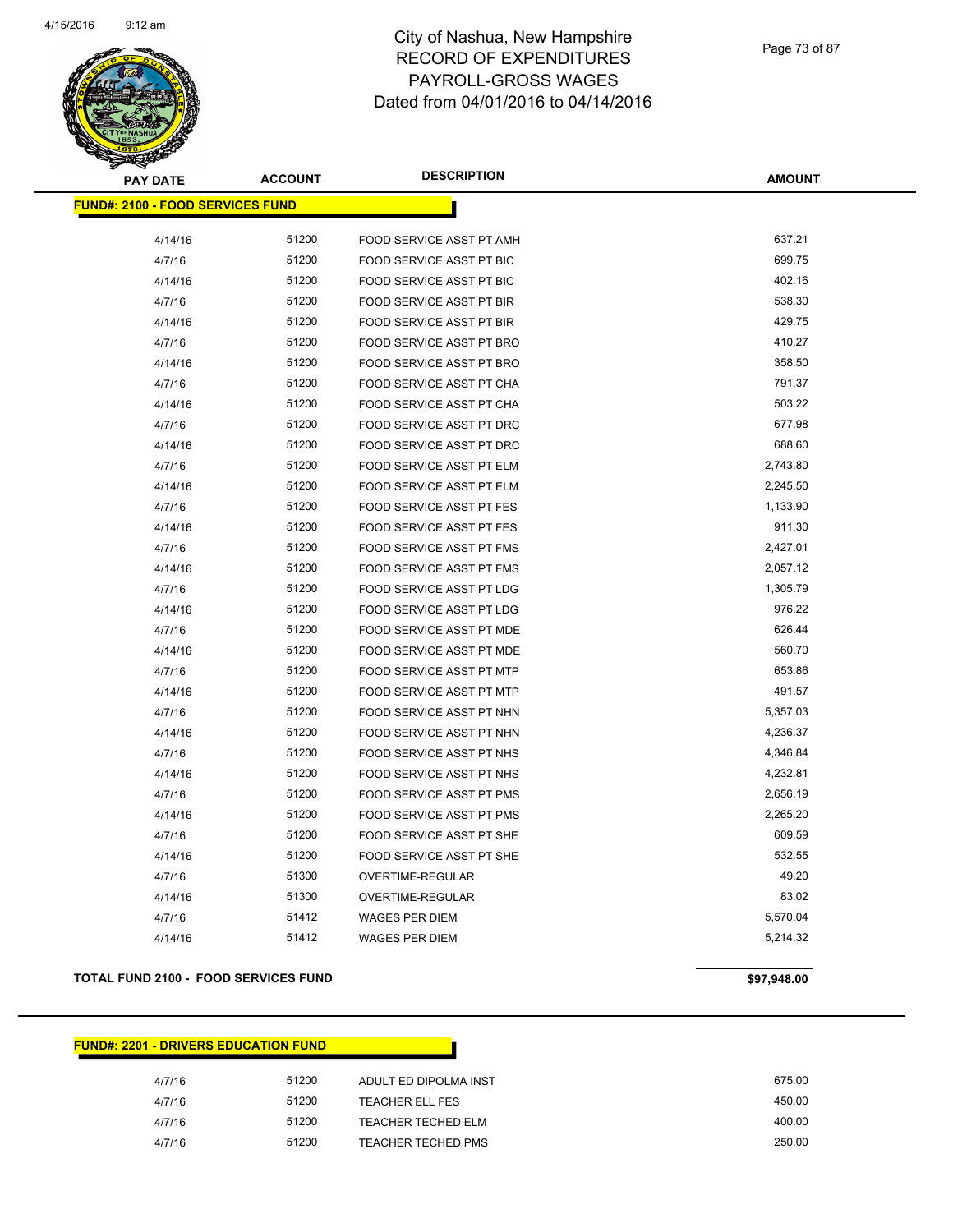**TOTAL FUND 2201 - DRIVERS EDUCATION FUND \$1,775.00** 

# **FUND#: 2207 - ADULT ED/CONTINUING ED**

| 4/7/16  | 51200 | ADULT ED ENRICHMENT INST    | 200.00 |
|---------|-------|-----------------------------|--------|
| 4/14/16 | 51200 | ADULT ED ENRICHMENT INST    | 200.00 |
| 4/7/16  | 51200 | ADULT ED ENRICHMENT TEACHER | 87.50  |
| 4/14/16 | 51200 | ADULT ED ENRICHMENT TEACHER | 112.50 |
| 4/7/16  | 51200 | ADULT ED INSTRUCTOR         | 50.00  |
| 4/14/16 | 51200 | ADULT ED INSTRUCTOR         | 50.00  |
| 4/14/16 | 51200 | CLERICAL ACADEMY NHN        | 138.18 |
| 4/7/16  | 51200 | PARA INST BRO               | 50.00  |
| 4/7/16  | 51200 | <b>SUB TEACHER</b>          | 125.00 |
| 4/14/16 | 51200 | <b>SUB TEACHER</b>          | 200.00 |
| 4/7/16  | 51200 | <b>TEACHER ART PMS</b>      | 100.00 |
|         |       |                             |        |

### **TOTAL FUND 2207 - ADULT ED/CONTINUING ED \$1,313.18**

### **FUND#: 2222 - AFTER SCHOOL PROGRAM**

| 4/7/16  | 51100 | <b>DIRECTOR 21 CENTURY</b>     | 2,730.80 |
|---------|-------|--------------------------------|----------|
| 4/7/16  | 51200 | 21 CENTURY ELEM MFAM RES COORD | 144.38   |
| 4/7/16  | 51200 | 21ST CENTURY INSTRUCTOR        | 2,198.76 |
| 4/14/16 | 51200 | 21ST CENTURY INSTRUCTOR        | 2,270.01 |
| 4/7/16  | 51200 | ASSISTANT PRINCIPAL LEDGE      | 35.00    |
| 4/7/16  | 51200 | <b>LIBRARIAN AMH</b>           | 248.13   |
| 4/7/16  | 51200 | <b>LUNCH MONITOR AMH</b>       | 170.63   |
| 4/14/16 | 51200 | <b>LUNCH MONITOR AMH</b>       | 227.50   |
| 4/7/16  | 51200 | LUNCH MONITOR DRC              | 258.13   |
| 4/14/16 | 51200 | LUNCH MONITOR DRC              | 259.00   |
| 4/7/16  | 51200 | <b>LUNCH MONITOR SHE</b>       | 113.75   |
| 4/14/16 | 51200 | <b>LUNCH MONITOR SHE</b>       | 297.50   |
| 4/7/16  | 51200 | PARA DW SPEC ED NHS            | 157.50   |
| 4/14/16 | 51200 | PARA DW SPEC ED NHS            | 105.00   |
| 4/7/16  | 51200 | PARA ELL MTP                   | 157.50   |
| 4/14/16 | 51200 | PARA ELL MTP                   | 157.50   |
| 4/7/16  | 51200 | PARA INST DRC                  | 157.50   |
| 4/14/16 | 51200 | <b>PARA INST DRC</b>           | 148.75   |
| 4/7/16  | 51200 | <b>PARA INST FES</b>           | 131.25   |
| 4/14/16 | 51200 | <b>PARA INST FES</b>           | 275.63   |
| 4/7/16  | 51200 | <b>PARA INST LDG</b>           | 498.75   |
| 4/14/16 | 51200 | PARA INST LDG                  | 551.25   |
| 4/7/16  | 51200 | PARA INST NHN                  | 78.75    |
| 4/14/16 | 51200 | PARA INST NHN                  | 78.75    |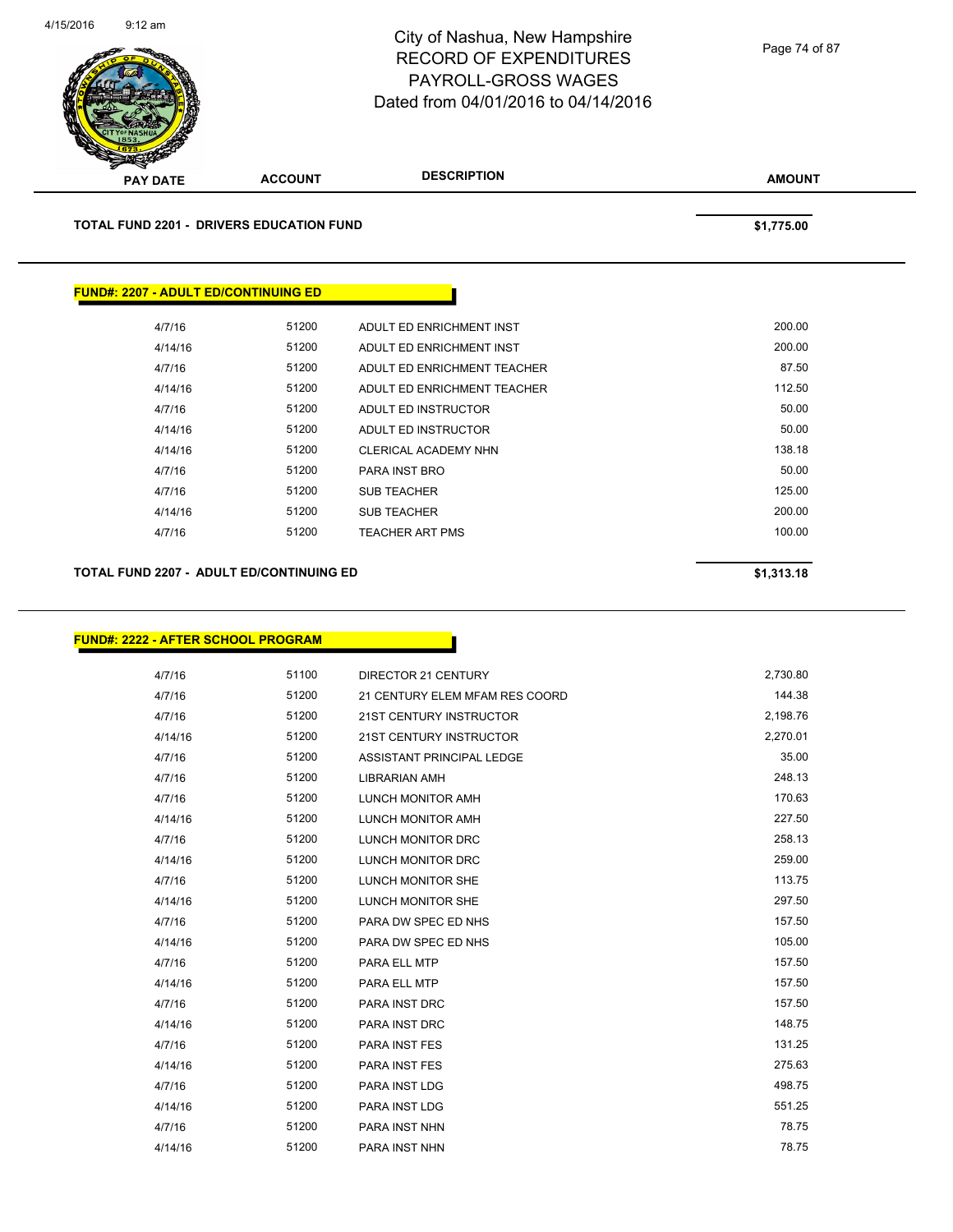

Page 75 of 87

| <b>PAY DATE</b>                               | <b>ACCOUNT</b> | <b>DESCRIPTION</b>         | <b>AMOUNT</b> |
|-----------------------------------------------|----------------|----------------------------|---------------|
| <b>FUND#: 2222 - AFTER SCHOOL PROGRAM</b>     |                |                            |               |
|                                               |                |                            |               |
| 4/7/16                                        | 51200          | PARA INST PMS              | 131.25        |
| 4/14/16                                       | 51200          | <b>PARA INST PMS</b>       | 131.25        |
| 4/7/16                                        | 51200          | PARA KIND AMH              | 131.25        |
| 4/14/16                                       | 51200          | PARA KIND AMH              | 87.50         |
| 4/7/16                                        | 51200          | PARA PRE SCH BIC           | 105.00        |
| 4/14/16                                       | 51200          | PARA PRE SCH BIC           | 105.00        |
| 4/7/16                                        | 51200          | PARA SPED FES              | 113.75        |
| 4/14/16                                       | 51200          | PARA SPED FES              | 131.25        |
| 4/7/16                                        | 51200          | SUMMER SCHOOL SCIENCE      | 110.00        |
| 4/14/16                                       | 51200          | SUMMER SCHOOL SCIENCE      | 147.50        |
| 4/7/16                                        | 51200          | <b>TEACHER FACS ELM</b>    | 188.13        |
| 4/7/16                                        | 51200          | <b>TEACHER GR1 AMH</b>     | 356.25        |
| 4/7/16                                        | 51200          | <b>TEACHER GR1 FES</b>     | 105.00        |
| 4/7/16                                        | 51200          | <b>TEACHER GR3 DRC</b>     | 150.00        |
| 4/7/16                                        | 51200          | <b>TEACHER GR4 LDG</b>     | 259.38        |
| 4/7/16                                        | 51200          | <b>TEACHER GR6 ELM</b>     | 50.00         |
| 4/7/16                                        | 51200          | <b>TEACHER KIND LDG</b>    | 178.76        |
| 4/7/16                                        | 51200          | <b>TEACHER SPED FES</b>    | 270.00        |
| 4/7/16                                        | 51200          | <b>TEACHER SPED LDG</b>    | 153.75        |
| 4/7/16                                        | 51200          | TECH INTERGRATION ASST FES | 35.00         |
| 4/14/16                                       | 51200          | TECH INTERGRATION ASST FES | 35.00         |
| <b>TOTAL FUND 2222 - AFTER SCHOOL PROGRAM</b> |                |                            | \$14,426.74   |
|                                               |                |                            |               |

| <b>TOTAL FUND 2252 - DAY CARE</b>         |       |                       | \$879.90   |
|-------------------------------------------|-------|-----------------------|------------|
| <b>FUND#: 2257 - SPECIAL ED LOCAL</b>     |       |                       |            |
| 4/7/16                                    | 51100 | PARA DW SPEC ED SHE   | 870.80     |
| 4/14/16                                   | 51100 | PARA DW SPEC ED SHE   | 641.73     |
| 4/7/16                                    | 51412 | <b>WAGES PER DIEM</b> | 10.00      |
| <b>TOTAL FUND 2257 - SPECIAL ED LOCAL</b> |       |                       | \$1,522.53 |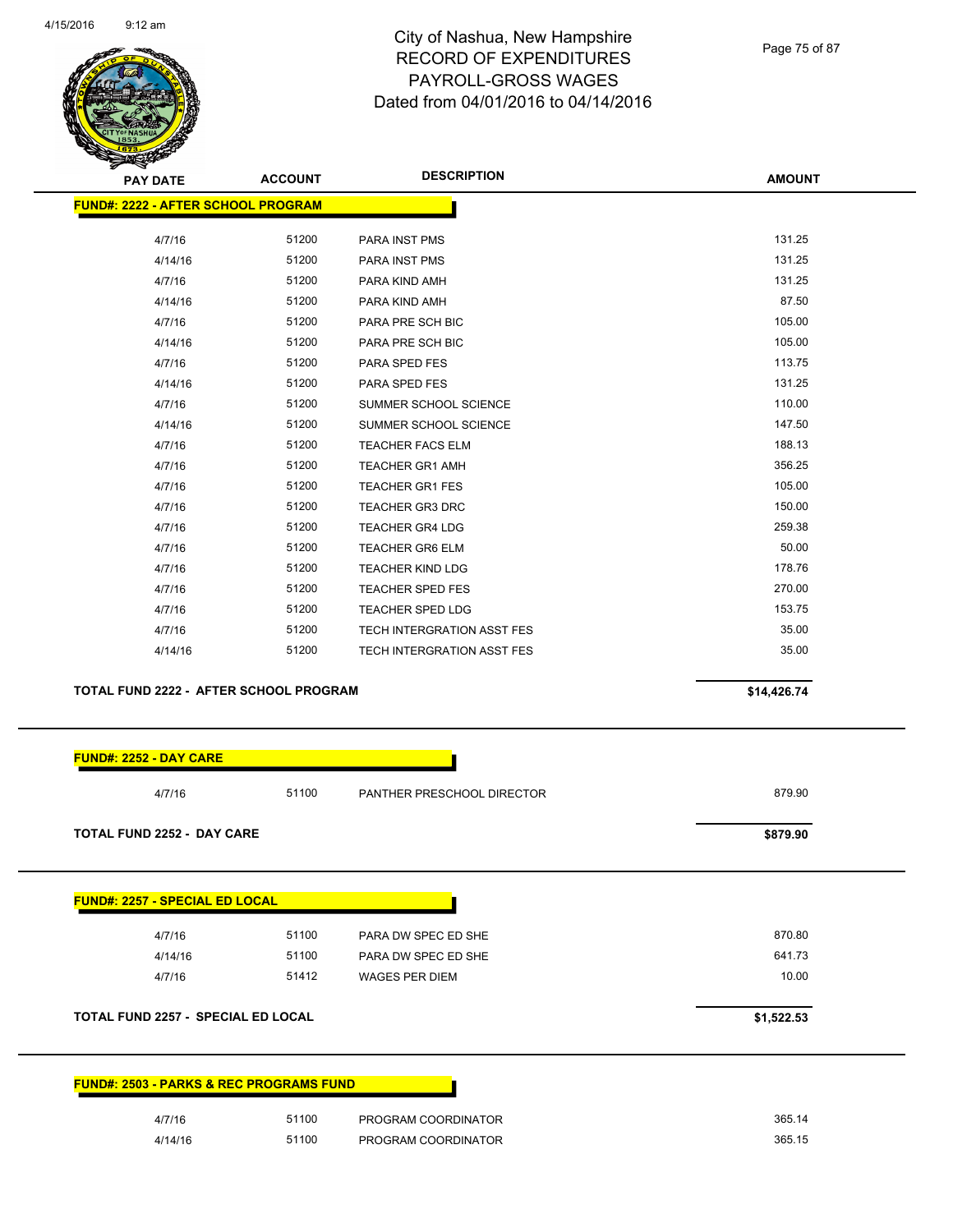| 4/15/2016 | $9:12$ am                               |                                                                   | City of Nashua, New Hampshire<br><b>RECORD OF EXPENDITURES</b><br>PAYROLL-GROSS WAGES<br>Dated from 04/01/2016 to 04/14/2016 | Page 76 of 87    |
|-----------|-----------------------------------------|-------------------------------------------------------------------|------------------------------------------------------------------------------------------------------------------------------|------------------|
|           | <b>PAY DATE</b>                         | <b>ACCOUNT</b>                                                    | <b>DESCRIPTION</b>                                                                                                           | <b>AMOUNT</b>    |
|           |                                         | <b>TOTAL FUND 2503 - PARKS &amp; REC PROGRAMS FUND</b>            |                                                                                                                              | \$730.29         |
|           |                                         | <b>FUND#: 2505 - GOVT &amp; EDUCATION CHANNELS FUND</b>           |                                                                                                                              |                  |
|           | 4/7/16                                  | 51100                                                             | ECHANNEL ACCESS ADMINISTRATOR                                                                                                | 1,075.60         |
|           | 4/14/16                                 | 51100                                                             | ECHANNEL ACCESS ADMINISTRATOR                                                                                                | 1,075.60         |
|           | 4/7/16                                  | 51100                                                             | PEG PROGRAM MANAGER                                                                                                          | 1,192.40         |
|           | 4/14/16                                 | 51100                                                             | PEG PROGRAM MANAGER                                                                                                          | 1,192.40         |
|           |                                         | <b>TOTAL FUND 2505 - GOVT &amp; EDUCATION CHANNELS FUND</b>       |                                                                                                                              | \$4,536.00       |
|           | 4/7/16                                  | FUND#: 2507 - FIRE TRAINING FACILITY RENTAL<br>51300              | OVERTIME-REGULAR                                                                                                             | 532.32           |
|           |                                         | <b>TOTAL FUND 2507 - FIRE TRAINING FACILITY RENTAL</b>            |                                                                                                                              | \$532.32         |
|           | 4/7/16<br>4/14/16                       | <b>FUND#: 3030 - EMERGENCY MGMT GRANTS FUND</b><br>51200<br>51200 | EMERGENCY MANAGEMENT COORDINAT<br>EMERGENCY MANAGEMENT COORDINAT                                                             | 704.76<br>478.23 |
|           |                                         | <b>TOTAL FUND 3030 - EMERGENCY MGMT GRANTS FUND</b>               |                                                                                                                              | \$1,182.99       |
|           | <b>FUND#: 3050 - POLICE GRANTS FUND</b> |                                                                   |                                                                                                                              |                  |
|           | 4/7/16                                  | 51100                                                             | DOMESTIC VIOLENCE ADVOCATE                                                                                                   | 825.60           |
|           | 4/14/16                                 | 51100                                                             | DOMESTIC VIOLENCE ADVOCATE                                                                                                   | 825.60           |
|           | 4/7/16                                  | 51100                                                             | PATROLMAN ALL RANKS                                                                                                          | 1,292.35         |
|           | 4/14/16                                 | 51100                                                             | PATROLMAN ALL RANKS                                                                                                          | 1,292.35         |
|           | 4/7/16                                  | 51300                                                             | OVERTIME-REGULAR                                                                                                             | 159.08           |
|           | 4/14/16                                 | 51300                                                             | OVERTIME-REGULAR                                                                                                             | 318.16           |
|           |                                         | <b>TOTAL FUND 3050 - POLICE GRANTS FUND</b>                       |                                                                                                                              | \$4,713.14       |
|           |                                         | <b>FUND#: 3068 - COMMUNITY SERVICES GRANTS FUND</b>               |                                                                                                                              |                  |
|           | 3/31/16                                 | 51100                                                             | CONTINUUM OF CARE FACILITATOR                                                                                                | 1,489.95         |
|           | 4/7/16                                  | 51100                                                             | CONTINUUM OF CARE FACILITATOR                                                                                                | 827.75           |
|           | 4/14/16                                 | 51100                                                             | CONTINUUM OF CARE FACILITATOR                                                                                                | 827.75           |
|           | 4/7/16                                  | 51100                                                             | INTAKE SPECIALIST PROGRAM ASST                                                                                               | 192.10           |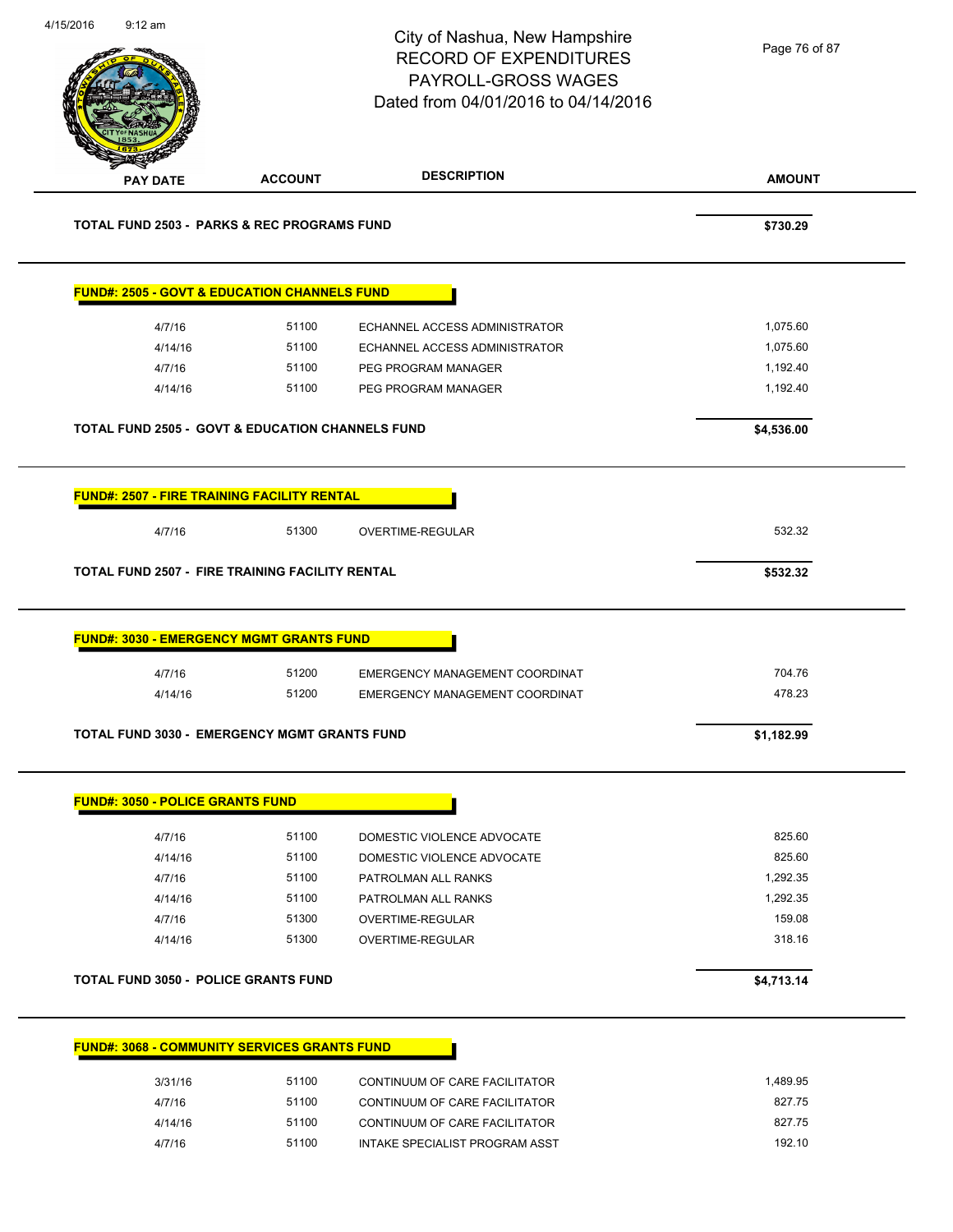

Page 77 of 87

| <b>PAY DATE</b>                                     | <b>ACCOUNT</b> | <b>DESCRIPTION</b>             | <b>AMOUNT</b> |
|-----------------------------------------------------|----------------|--------------------------------|---------------|
| <b>FUND#: 3068 - COMMUNITY SERVICES GRANTS FUND</b> |                |                                |               |
| 4/14/16                                             | 51100          | INTAKE SPECIALIST PROGRAM ASST | 192.10        |
| 4/7/16                                              | 51100          | PROGRAM ASSISTANT              | 323.90        |
| 4/14/16                                             | 51100          | PROGRAM ASSISTANT              | 323.90        |
| 4/7/16                                              | 51100          | PUB HEALTH NURSE               | 197.65        |
| 4/14/16                                             | 51100          | PUB HEALTH NURSE               | 209.45        |
| 4/7/16                                              | 51100          | PUB HEALTH PREPAREDNESS COORD  | 1,184.60      |
| 4/14/16                                             | 51100          | PUB HEALTH PREPAREDNESS COORD  | 1,184.60      |
| 4/7/16                                              | 51100          | SMP PROGRAM COORDINATOR        | 877.25        |
| 4/14/16                                             | 51100          | SMP PROGRAM COORDINATOR        | 877.26        |

#### **FUND#: 3070 - COMMUNITY HEALTH GRANTS FUND**

| 4/7/16  | 51100 | NURSE PER DIEM (PRACTIONER) | 133.25 |
|---------|-------|-----------------------------|--------|
| 4/14/16 | 51100 | NURSE PER DIEM (PRACTIONER) | 143.50 |
| 4/7/16  | 51100 | PROGRAM ASSISTANT           | 485.85 |
| 4/14/16 | 51100 | PROGRAM ASSISTANT           | 485.85 |
| 4/7/16  | 51100 | PUB HEALTH NURSE            | 790.55 |
| 4/14/16 | 51100 | PUB HEALTH NURSE            | 838.05 |
|         |       |                             |        |
|         |       |                             |        |

**TOTAL FUND 3070 - COMMUNITY HEALTH GRANTS FUND \$2,877.05** 

**FUND#: 3090 - URBAN PROGRAM GRANTS FUND**

| 4/7/16  | 51100 | CODE ENFORCEMENT OFFICER II    | 739.85   |
|---------|-------|--------------------------------|----------|
| 4/14/16 | 51100 | CODE ENFORCEMENT OFFICER II    | 739.85   |
| 4/7/16  | 51100 | <b>GRANT MGMT SPECIALIST</b>   | 1,007.95 |
| 4/14/16 | 51100 | <b>GRANT MGMT SPECIALIST</b>   | 1,007.95 |
| 4/7/16  | 51100 | INTAKE SPECIALIST PROGRAM ASST | 768.30   |
| 4/14/16 | 51100 | INTAKE SPECIALIST PROGRAM ASST | 768.30   |
| 4/7/16  | 51100 | <b>MANAGER URBAN PROGRAMS</b>  | 1,493.05 |
| 4/14/16 | 51100 | MANAGER URBAN PROGRAMS         | 1,493.05 |
| 4/7/16  | 51100 | PROGRAM COORDINATOR LP&HH      | 1,171.15 |
| 4/14/16 | 51100 | PROGRAM COORDINATOR LP&HH      | 1.171.15 |
| 4/7/16  | 51100 | PROJECT ADMINISTRATOR          | 1,218.50 |
| 4/14/16 | 51100 | PROJECT ADMINISTRATOR          | 1,218.50 |
| 4/7/16  | 51100 | PROJECT ADMINISTRATOR LP&HH    | 1.148.20 |
| 4/14/16 | 51100 | PROJECT ADMINISTRATOR LP&HH    | 1,148.20 |
|         |       |                                |          |

**TOTAL FUND 3090 - URBAN PROGRAM GRANTS FUND \$15,094.00**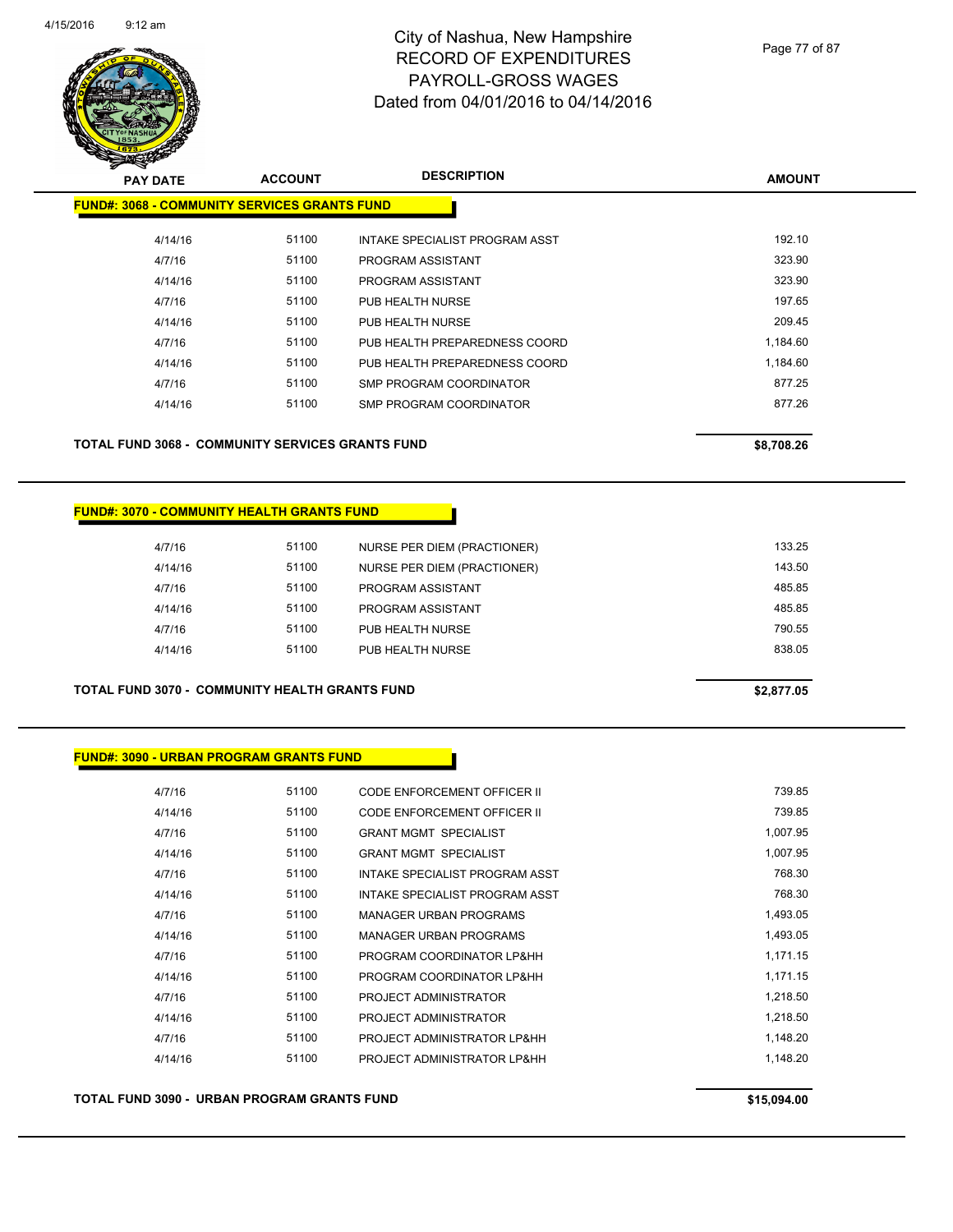

| $\tilde{\phantom{a}}$                    |                |                                       |               |
|------------------------------------------|----------------|---------------------------------------|---------------|
| <b>PAY DATE</b>                          | <b>ACCOUNT</b> | <b>DESCRIPTION</b>                    | <b>AMOUNT</b> |
| <b>FUND#: 3120 - TRANSIT GRANTS FUND</b> |                |                                       |               |
| 4/7/16                                   | 51100          | <b>TRANSIT FINANCE COORDINATOR</b>    | 1,194.59      |
| 4/14/16                                  | 51100          | <b>TRANSIT FINANCE COORDINATOR</b>    | 1,194.60      |
| 4/7/16                                   | 51100          | <b>TRANSIT FLEET FACILITIES SUPV</b>  | 1,007.95      |
| 4/14/16                                  | 51100          | <b>TRANSIT FLEET FACILITIES SUPV</b>  | 1,007.94      |
| 4/7/16                                   | 51100          | <b>TRANSIT MECHANICS</b>              | 1,828.10      |
| 4/14/16                                  | 51100          | <b>TRANSIT MECHANICS</b>              | 1,862.71      |
| 4/7/16                                   | 51100          | <b>TRANSIT OPER MKTG SUPV</b>         | 1,044.25      |
| 4/14/16                                  | 51100          | <b>TRANSIT OPER MKTG SUPV</b>         | 1,044.25      |
| 4/7/16                                   | 51100          | <b>TRANSIT OPERATIONS COORDINATOR</b> | 905.00        |
| 4/14/16                                  | 51100          | <b>TRANSIT OPERATIONS COORDINATOR</b> | 905.00        |
| 4/7/16                                   | 51100          | <b>TRANSIT UTILITY SERVICE WORKER</b> | 676.95        |
| 4/14/16                                  | 51100          | <b>TRANSIT UTILITY SERVICE WORKER</b> | 676.95        |
| 4/7/16                                   | 51200          | <b>TRANSIT UTILITY SERVICE WORKER</b> | 156.77        |
| 4/14/16                                  | 51200          | <b>TRANSIT UTILITY SERVICE WORKER</b> | 156.77        |
| 4/7/16                                   | 51300          | OVERTIME-REGULAR                      | 42.42         |
|                                          |                |                                       |               |

#### **TOTAL FUND 3120 - TRANSIT GRANTS FUND \$13,704.25**

### **FUND#: 3800 - SCHOOL GRANTS FUND**

| 4/7/16  | 51100 | 21 CENTURY ELEM MFAM RES COORD | 6,039.90 |
|---------|-------|--------------------------------|----------|
| 4/7/16  | 51100 | ASSISTANT PRINCIPAL AMH        | 1,403.90 |
| 4/7/16  | 51100 | <b>ASSISTANT PRINCIPAL BIR</b> | 1,403.90 |
| 4/7/16  | 51100 | ASSISTANT PRINCIPAL BRO        | 1,451.90 |
| 4/7/16  | 51100 | ASSISTANT PRINCIPAL DR CRSP    | 1,476.00 |
| 4/7/16  | 51100 | ASSISTANT PRINCIPAL SHE        | 1,451.90 |
| 4/7/16  | 51100 | AYP FACILITATOR FES            | 2,873.00 |
| 4/7/16  | 51100 | <b>CLERICAL 21 CENTURY</b>     | 716.03   |
| 4/14/16 | 51100 | <b>CLERICAL 21 CENTURY</b>     | 741.26   |
| 4/7/16  | 51100 | <b>DIRECTOR TITLE 1</b>        | 3,279.50 |
| 4/7/16  | 51100 | DW TECHNOLOGY PEER COACH       | 2,960.00 |
| 4/7/16  | 51100 | ELL OUTREACH WORKER HOURLY     | 731.25   |
| 4/14/16 | 51100 | ELL OUTREACH WORKER HOURLY     | 968.75   |
| 4/7/16  | 51100 | <b>GUIDANCE COUNSELOR FES</b>  | 2,626.20 |
| 4/7/16  | 51100 | <b>GUIDANCE COUNSELOR NHN</b>  | 1,017.30 |
| 4/7/16  | 51100 | <b>GUIDANCE COUNSELOR NHS</b>  | 2,374.92 |
| 4/7/16  | 51100 | INTRUCTIONAL LEADER FES        | 2,609.10 |
| 4/7/16  | 51100 | LICENSED PRACTICAL NURSE NHS   | 1,426.70 |
| 4/7/16  | 51100 | <b>OFFICE MANAGER TITLE 1</b>  | 1,499.90 |
| 4/7/16  | 51100 | <b>PARA INST FES</b>           | 2,320.38 |
| 4/14/16 | 51100 | <b>PARA INST FES</b>           | 1,688.22 |
| 4/7/16  | 51100 | PARA INST LDG                  | 748.77   |
| 4/14/16 | 51100 | <b>PARA INST LDG</b>           | 537.60   |
| 4/7/16  | 51100 | PARA INST MTP                  | 548.37   |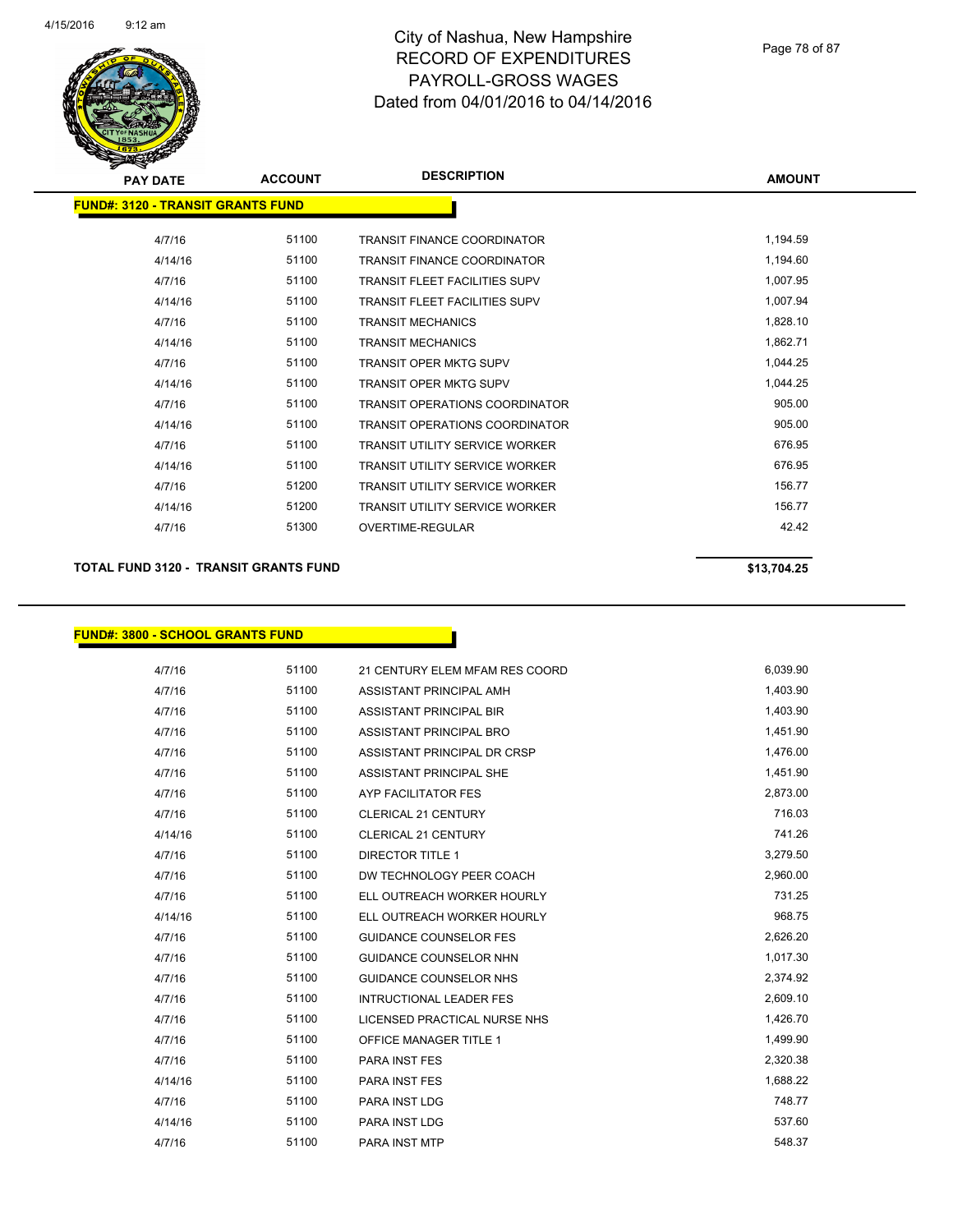

Page 79 of 87

| <b>PAY DATE</b>                         | <b>ACCOUNT</b> | <b>DESCRIPTION</b>           | <b>AMOUNT</b> |
|-----------------------------------------|----------------|------------------------------|---------------|
| <b>FUND#: 3800 - SCHOOL GRANTS FUND</b> |                |                              |               |
|                                         |                |                              |               |
| 4/14/16                                 | 51100          | PARA INST MTP                | 394.36        |
| 4/7/16                                  | 51100          | PARA KIND FES                | 580.51        |
| 4/14/16                                 | 51100          | PARA KIND FES                | 416.85        |
| 4/7/16                                  | 51100          | PARA SPED FES                | 701.08        |
| 4/14/16                                 | 51100          | PARA SPED FES                | 503.75        |
| 4/7/16                                  | 51100          | PARA TTI AMH                 | 783.21        |
| 4/14/16                                 | 51100          | PARA TTI AMH                 | 568.88        |
| 4/7/16                                  | 51100          | PARA TTI DRC                 | 1,630.82      |
| 4/14/16                                 | 51100          | PARA TTI DRC                 | 1,257.86      |
| 4/7/16                                  | 51100          | PARA TTI LDG                 | 2,294.53      |
| 4/14/16                                 | 51100          | PARA TTI LDG                 | 1,611.76      |
| 4/7/16                                  | 51100          | PARA TTI NURSERY             | 1,596.66      |
| 4/14/16                                 | 51100          | PARA TTI NURSERY             | 1,151.80      |
| 4/7/16                                  | 51100          | PARA VOC NHS                 | 588.25        |
| 4/14/16                                 | 51100          | PARA VOC NHS                 | 427.91        |
| 4/7/16                                  | 51100          | PEER COACH                   | 4,177.50      |
| 4/7/16                                  | 51100          | SIGN LANGUAGE INTERPRETER    | 1,025.34      |
| 4/14/16                                 | 51100          | SIGN LANGUAGE INTERPRETER    | 995.62        |
| 4/7/16                                  | 51100          | <b>TEACHER DWSE BRO</b>      | 3,639.30      |
| 4/7/16                                  | 51100          | TEACHER DWSE CHA             | 3,633.20      |
| 4/7/16                                  | 51100          | <b>TEACHER DWSE ELM</b>      | 1,683.50      |
| 4/7/16                                  | 51100          | <b>TEACHER DWSE NSE</b>      | 1,625.80      |
| 4/7/16                                  | 51100          | TEACHER GR1 AMH              | 1,622.40      |
| 4/7/16                                  | 51100          | <b>TEACHER GR5 BRO</b>       | 1,270.10      |
| 4/7/16                                  | 51100          | <b>TEACHER KIND MTP</b>      | 1,622.40      |
| 4/7/16                                  | 51100          | <b>TEACHER MATH FMS</b>      | 1,878.90      |
| 4/7/16                                  | 51100          | TEACHER PRESCHOOL NHS        | 1,580.20      |
| 4/7/16                                  | 51100          | <b>TEACHER SPED AMH</b>      | 1,949.70      |
| 4/7/16                                  | 51100          | TEACHER SPED BIC             | 1,810.20      |
| 4/7/16                                  | 51100          | <b>TEACHER SPED DRC</b>      | 1,810.20      |
| 4/7/16                                  | 51100          | TEACHER SPED ELM             | 1,683.50      |
| 4/7/16                                  | 51100          | <b>TEACHER SPED FES</b>      | 6,421.30      |
| 4/7/16                                  | 51100          | <b>TEACHER SPED FMS</b>      | 1,694.50      |
| 4/7/16                                  | 51100          | TEACHER SPED LDG             | 1,949.70      |
| 4/7/16                                  | 51100          | TEACHER SPED MDE             | 3,979.40      |
| 4/7/16                                  | 51100          | <b>TEACHER SPED NHN</b>      | 7,328.40      |
| 4/7/16                                  | 51100          | TEACHER SPED NHS             | 8,167.70      |
| 4/7/16                                  | 51100          | TEACHER SPED NSE             | 4,004.30      |
| 4/7/16                                  | 51100          | <b>TEACHER SPED PMS</b>      | 3,577.30      |
| 4/7/16                                  | 51100          | TEACHER TEAM FACILITATOR MTP | 2,034.50      |
| 4/7/16                                  | 51100          | TITLE ONE PARA FES           | 525.48        |
| 4/14/16                                 | 51100          | TITLE ONE PARA FES           | 384.67        |
| 4/7/16                                  | 51200          | 21ST CENTURY INSTRUCTOR      | 487.50        |
| 4/14/16                                 | 51200          | 21ST CENTURY INSTRUCTOR      | 450.00        |
| 4/7/16                                  | 51200          | ADULT ED DIPOLMA INST        | 43.75         |
|                                         |                |                              |               |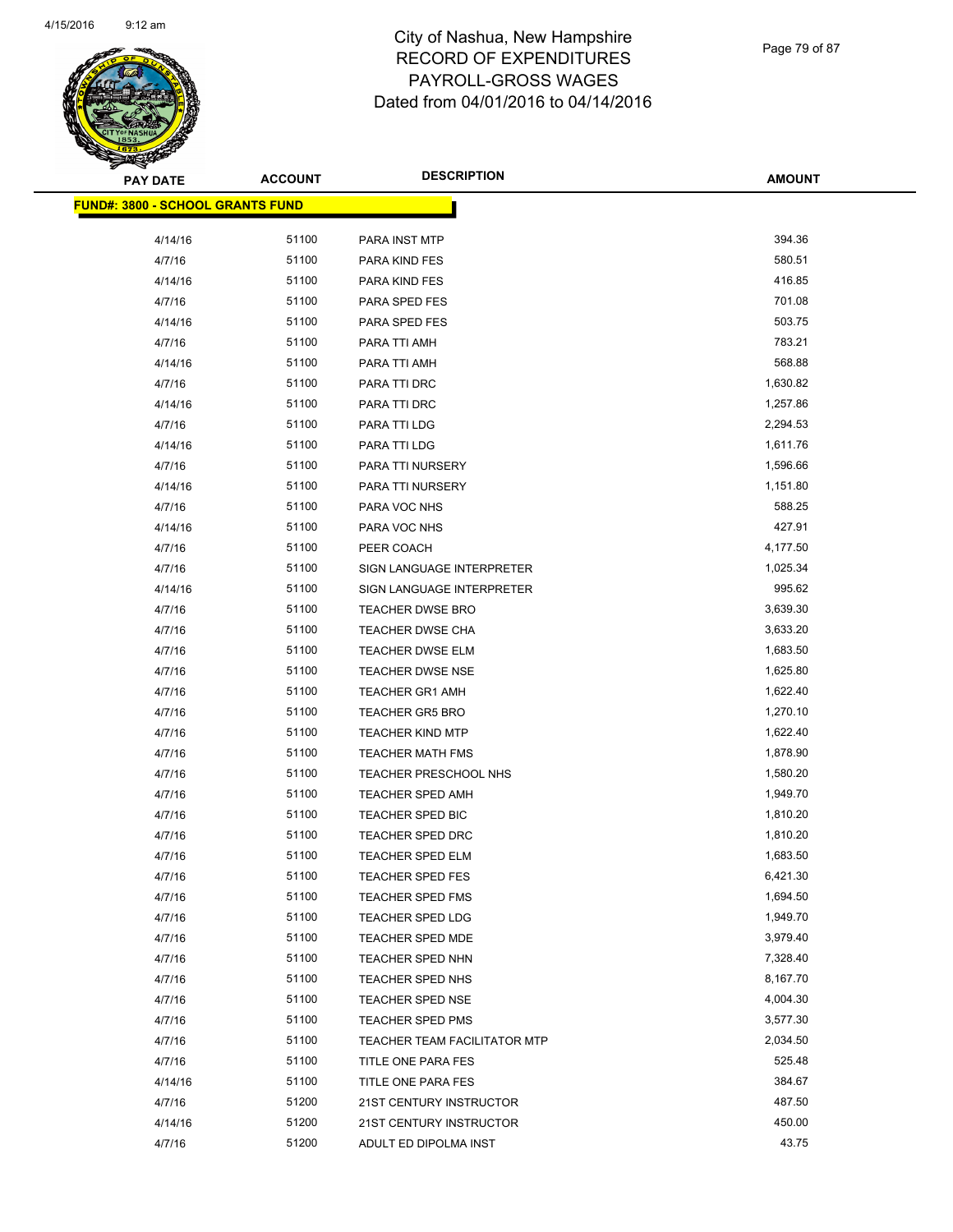

| <b>PAY DATE</b>                         | <b>ACCOUNT</b> | <b>DESCRIPTION</b>            | AMOUNT   |
|-----------------------------------------|----------------|-------------------------------|----------|
| <b>FUND#: 3800 - SCHOOL GRANTS FUND</b> |                |                               |          |
| 4/7/16                                  | 51200          | ADULT ED DIPOLMA TEACHER      | 75.00    |
| 4/14/16                                 | 51200          | ADULT ED DIPOLMA TEACHER      | 75.00    |
| 4/7/16                                  | 51200          | ADULT ED ENRICHMENT TEACHER   | 200.00   |
| 4/14/16                                 | 51200          | ADULT ED ENRICHMENT TEACHER   | 225.00   |
| 4/7/16                                  | 51200          | ADULT ED INSTRUCTOR           | 225.00   |
| 4/14/16                                 | 51200          | ADULT ED INSTRUCTOR           | 75.00    |
| 4/7/16                                  | 51200          | ASSISTANT PRINCIPAL BIR       | 75.00    |
| 4/7/16                                  | 51200          | ASST SYSTEMS ADMIN FULL YEAR  | 25.00    |
| 4/7/16                                  | 51200          | ELL OUTREACH WORKER HOURLY    | 243.75   |
| 4/7/16                                  | 51200          | ELL TUTOR                     | 200.00   |
| 4/14/16                                 | 51200          | ELL TUTOR                     | 250.00   |
| 4/7/16                                  | 51200          | <b>FAMILY LIAISON</b>         | 425.00   |
| 4/14/16                                 | 51200          | <b>FAMILY LIAISON</b>         | 437.50   |
| 4/7/16                                  | 51200          | FOCUS MONITORING DATA ANALYST | 1,789.90 |
| 4/7/16                                  | 51200          | HOME SCHOOL CORD TTI          | 3,368.50 |
| 4/14/16                                 | 51200          | HOME SCHOOL CORD TTI          | 3,610.77 |
| 4/7/16                                  | 51200          | LIBRARIAN NHN                 | 100.00   |
| 4/7/16                                  | 51200          | <b>LIBRARIAN NHS</b>          | 100.00   |
| 4/7/16                                  | 51200          | PARA DW SPEC ED BIR           | 25.00    |
| 4/14/16                                 | 51200          | PARA DW SPEC ED BIR           | 60.00    |
| 4/7/16                                  | 51200          | PARA DW SPEC ED WID           | 39.70    |
| 4/14/16                                 | 51200          | PARA ELL ELM                  | 17.50    |
| 4/7/16                                  | 51200          | PARA ELL PMS                  | 227.50   |
| 4/14/16                                 | 51200          | PARA INST BIR                 | 70.00    |
| 4/7/16                                  | 51200          | PARA INST CHA                 | 70.00    |
| 4/14/16                                 | 51200          | PARA INST CHA                 | 70.00    |
| 4/7/16                                  | 51200          | PARA INST FES                 | 221.20   |
| 4/7/16                                  | 51200          | PARA INST LDG                 | 140.00   |
| 4/7/16                                  | 51200          | PARA INST SHE                 | 192.50   |
| 4/14/16                                 | 51200          | PARA INST SHE                 | 218.75   |
| 4/7/16                                  | 51200          | PARA KIND FES                 | 70.00    |
| 4/7/16                                  | 51200          | PARA TTI DRC                  | 52.50    |
| 4/14/16                                 | 51200          | PARA TTI DRC                  | 52.50    |
| 4/7/16                                  | 51200          | SUB FOOD SERVICE              | 93.75    |
| 4/7/16                                  | 51200          | SUB TEACHER                   | 75.00    |
| 4/14/16                                 | 51200          | SUB TEACHER                   | 100.00   |
| 4/7/16                                  | 51200          | <b>TEACHER ART NHN</b>        | 150.00   |
| 4/7/16                                  | 51200          | TEACHER BUSINESS NHN          | 400.00   |
| 4/7/16                                  | 51200          | TEACHER ELL BIR               | 50.00    |
| 4/7/16                                  | 51200          | <b>TEACHER ELL ELM</b>        | 275.00   |
| 4/7/16                                  | 51200          | TEACHER ELL FES               | 275.00   |
| 4/7/16                                  | 51200          | TEACHER ELL FMS               | 250.00   |
| 4/7/16                                  | 51200          | TEACHER ELL LDG               | 675.00   |
| 4/7/16                                  | 51200          | TEACHER ELL NHN               | 150.00   |
| 4/7/16                                  | 51200          | <b>TEACHER ELL PMS</b>        | 300.00   |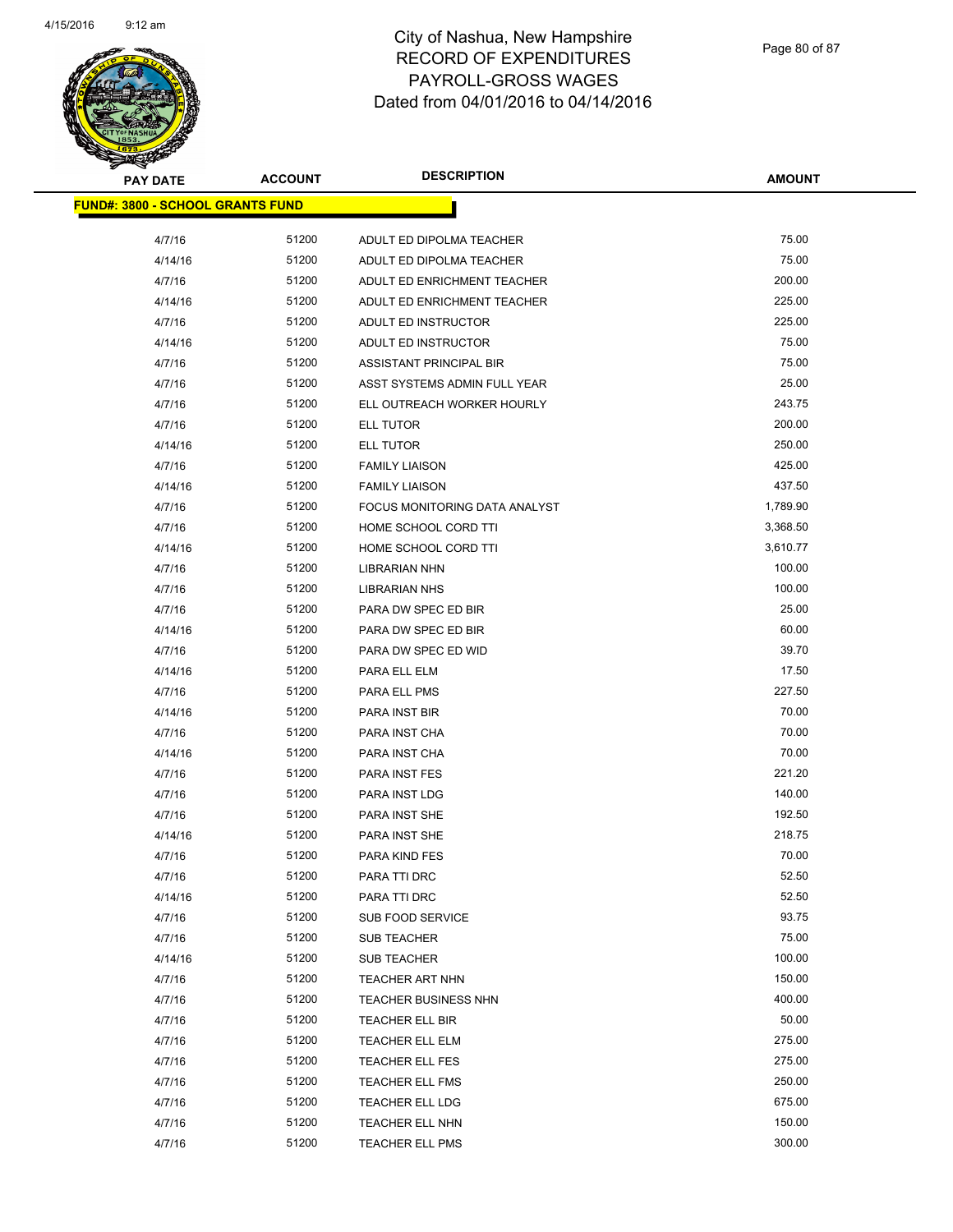

Page 81 of 87

| <b>PAY DATE</b>                         | <b>ACCOUNT</b> | <b>DESCRIPTION</b>         | <b>AMOUNT</b> |
|-----------------------------------------|----------------|----------------------------|---------------|
| <b>FUND#: 3800 - SCHOOL GRANTS FUND</b> |                |                            |               |
|                                         |                |                            |               |
| 4/7/16                                  | 51200          | TEACHER ELL SHE            | 150.00        |
| 4/7/16                                  | 51200          | TEACHER ENGLISH NHN        | 225.00        |
| 4/7/16                                  | 51200          | TEACHER FOREIGN LANG NHN   | 25.00         |
| 4/7/16                                  | 51200          | <b>TEACHER GR1 DRC</b>     | 75.00         |
| 4/7/16                                  | 51200          | <b>TEACHER GR1 FES</b>     | 425.00        |
| 4/7/16                                  | 51200          | <b>TEACHER GR2 AMH</b>     | 900.00        |
| 4/7/16                                  | 51200          | TEACHER GR2 FES            | 225.00        |
| 4/7/16                                  | 51200          | <b>TEACHER GR2 SHE</b>     | 225.00        |
| 4/7/16                                  | 51200          | <b>TEACHER GR3 AMH</b>     | 400.00        |
| 4/7/16                                  | 51200          | TEACHER GR3 BIC            | 125.00        |
| 4/7/16                                  | 51200          | <b>TEACHER GR3 CHA</b>     | 200.00        |
| 4/7/16                                  | 51200          | <b>TEACHER GR3 FES</b>     | 200.00        |
| 4/7/16                                  | 51200          | <b>TEACHER GR4 BIC</b>     | 125.00        |
| 4/7/16                                  | 51200          | <b>TEACHER GR4 BIR</b>     | 87.50         |
| 4/7/16                                  | 51200          | <b>TEACHER GR4 DRC</b>     | 150.00        |
| 4/7/16                                  | 51200          | <b>TEACHER GR4 FES</b>     | 281.25        |
| 4/7/16                                  | 51200          | <b>TEACHER GR5 FES</b>     | 125.00        |
| 4/7/16                                  | 51200          | <b>TEACHER GR5 LDG</b>     | 250.00        |
| 4/7/16                                  | 51200          | <b>TEACHER GR6 ELM</b>     | 75.00         |
| 4/7/16                                  | 51200          | <b>TEACHER GR6 FMS</b>     | 175.00        |
| 4/7/16                                  | 51200          | <b>TEACHER KIND FES</b>    | 187.50        |
| 4/7/16                                  | 51200          | <b>TEACHER KIND LDG</b>    | 200.00        |
| 4/7/16                                  | 51200          | <b>TEACHER MATH FMS</b>    | 275.00        |
| 4/7/16                                  | 51200          | TEACHER MATH NHN           | 350.00        |
| 4/7/16                                  | 51200          | <b>TEACHER MATH NHS</b>    | 150.00        |
| 4/7/16                                  | 51200          | <b>TEACHER SCIENCE ELM</b> | 25.00         |
| 4/7/16                                  | 51200          | TEACHER SCIENCE NHN        | 150.00        |
| 4/7/16                                  | 51200          | <b>TEACHER SCIENCE NHS</b> | 225.00        |
| 4/7/16                                  | 51200          | TEACHER SOCIAL STUDIES NHN | 950.00        |
| 4/7/16                                  | 51200          | <b>TEACHER SPED BIC</b>    | 125.00        |
| 4/7/16                                  | 51200          | <b>TEACHER SPED ELM</b>    | 25.00         |
| 4/7/16                                  | 51200          | TEACHER SPED NHS           | 450.00        |
| 4/7/16                                  | 51200          | <b>TEACHER SPED PMS</b>    | 350.00        |
| 4/7/16                                  | 51200          | <b>TEACHER TTI AMH</b>     | 8,149.20      |
| 4/7/16                                  | 51200          | TEACHER TTI FES            | 6,612.70      |
| 4/7/16                                  | 51200          | <b>TEACHER TTI LDG</b>     | 9,664.80      |
| 4/7/16                                  | 51200          | <b>TEACHER TTI MTP</b>     | 5,136.70      |
| 4/7/16                                  | 51200          | <b>TEACHER TTI NURSERY</b> | 4,770.49      |
| 4/7/16                                  | 51200          | <b>TEACHER TTIDRC</b>      | 8,746.30      |
| 4/7/16                                  | 51650          | ADDITIONAL HOURS           | 2,112.50      |
| 4/7/16                                  | 51700          | <b>STIPENDS</b>            | 250.00        |
|                                         |                |                            |               |

**TOTAL FUND 3800 - SCHOOL GRANTS FUND \$199,629.60**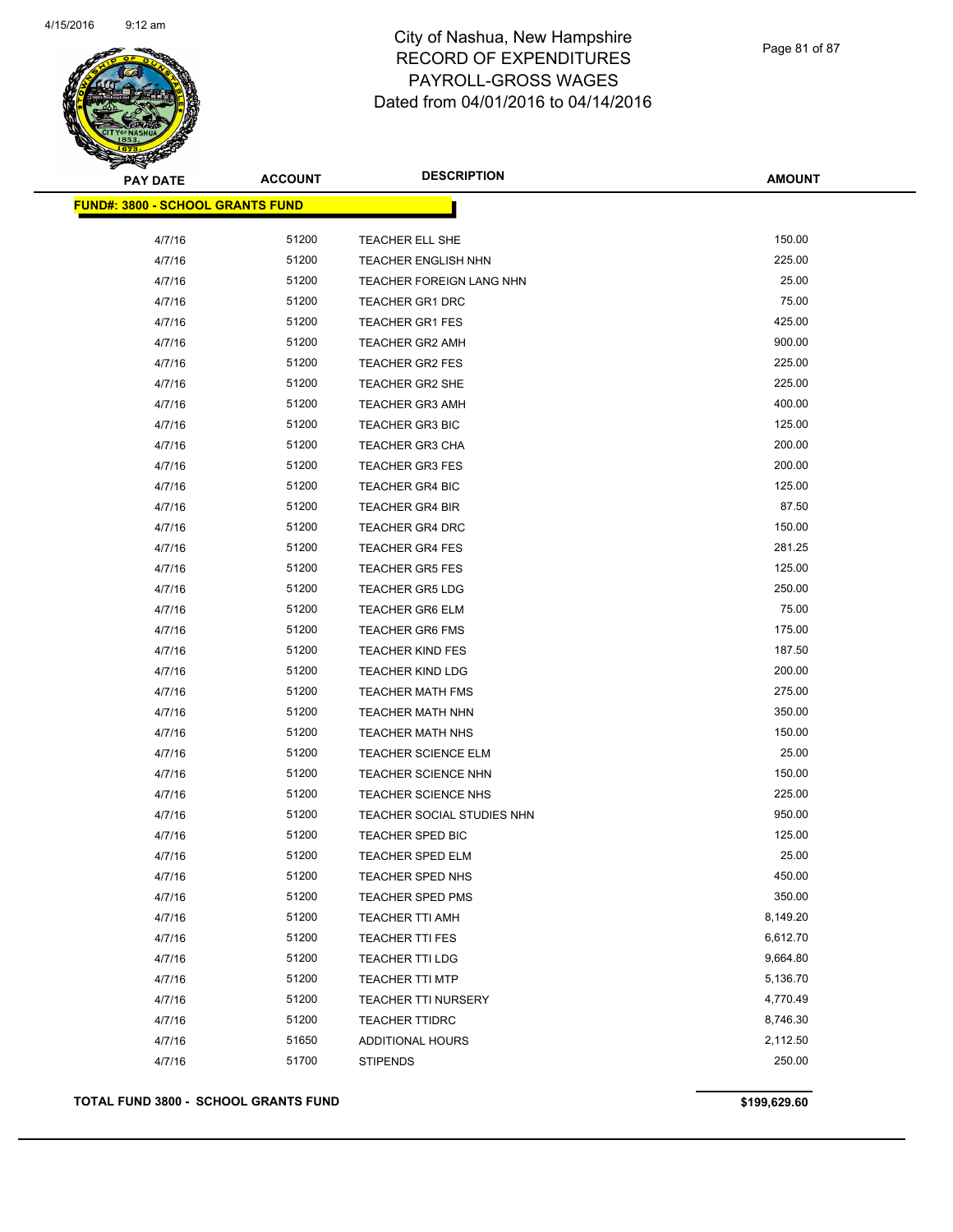

Page 82 of 87

| $\sim$<br><b>PAY DATE</b>                         | <b>ACCOUNT</b> | <b>DESCRIPTION</b> | <b>AMOUNT</b> |
|---------------------------------------------------|----------------|--------------------|---------------|
| <b>FUND#: 3810 - FOOD SERVICE GRANTS FUND</b>     |                |                    |               |
| 4/7/16                                            | 51300          | OVERTIME-REGULAR   | 1,345.66      |
| 4/14/16                                           | 51300          | OVERTIME-REGULAR   | 698.44        |
| <b>TOTAL FUND 3810 - FOOD SERVICE GRANTS FUND</b> |                |                    | \$2,044.10    |

#### **FUND#: 4005 - TRAFFIC VIOLATIONS FUND**

| 4/7/16  | 51100 | PARKING ENFORCEMENT SPEC               | 3,226.60 |
|---------|-------|----------------------------------------|----------|
| 4/14/16 | 51100 | PARKING ENFORCEMENT SPEC               | 3,226.60 |
| 4/7/16  | 51100 | PV/MV COORDINATOR                      | 833.70   |
| 4/14/16 | 51100 | PV/MV COORDINATOR                      | 833.70   |
| 4/7/16  | 51100 | <b>VEHICLE REGISTRATION CLERK</b>      | 279.25   |
| 4/14/16 | 51100 | <b>VEHICLE REGISTRATION CLERK</b>      | 279.25   |
| 4/7/16  | 51200 | <b>VEHICLE REGISTRATION CLERK</b>      | 1,460.15 |
| 4/14/16 | 51200 | <b>VEHICLE REGISTRATION CLERK</b>      | 913.70   |
| 4/7/16  | 51300 | OVERTIME-REGULAR                       | 95.05    |
| 4/14/16 | 51300 | OVERTIME-REGULAR                       | 26.89    |
| 4/7/16  | 51390 | OVERTIME-OTHER                         | 579.09   |
| 4/14/16 | 51390 | OVERTIME-OTHER                         | 372.36   |
| 4/14/16 | 51750 | <b>RETIREMENT &amp; SEPARATION PAY</b> | 96.80    |
|         |       |                                        |          |

#### **TOTAL FUND 4005 - TRAFFIC VIOLATIONS FUND \$12,223.14**

#### **FUND#: 4010 - MOTOR VEHICLE ADMIN FUND**

| <b>TOTAL FUND 4010 - MOTOR VEHICLE ADMIN FUND</b> | \$1,657.83 |                                   |        |
|---------------------------------------------------|------------|-----------------------------------|--------|
| 4/7/16                                            | 51300      | OVERTIME-REGULAR                  | 5.13   |
| 4/14/16                                           | 51100      | <b>VEHICLE REGISTRATION CLERK</b> | 826.35 |
| 4/7/16                                            | 51100      | <b>VEHICLE REGISTRATION CLERK</b> | 826.35 |
|                                                   |            |                                   |        |

# **FUND#: 4030 - POLICE SPECIAL DETAILS FUND**

| <b>TOTAL FUND 4030 - POLICE SPECIAL DETAILS FUND</b> | \$10,265.64 |                               |          |
|------------------------------------------------------|-------------|-------------------------------|----------|
| 4/14/16                                              | 51712       | <b>SPECIAL DETAIL</b>         | 4.148.85 |
| 4/7/16                                               | 51712       | <b>SPECIAL DETAIL</b>         | 4.880.71 |
| 4/14/16                                              | 51200       | <b>OUTSIDE DETAIL SPEC PT</b> | 618.04   |
| 4/7/16                                               | 51200       | <b>OUTSIDE DETAIL SPEC PT</b> | 618.04   |
|                                                      |             |                               |          |

**FUND#: 4035 - POLICE OVERTIME BILLING FUND**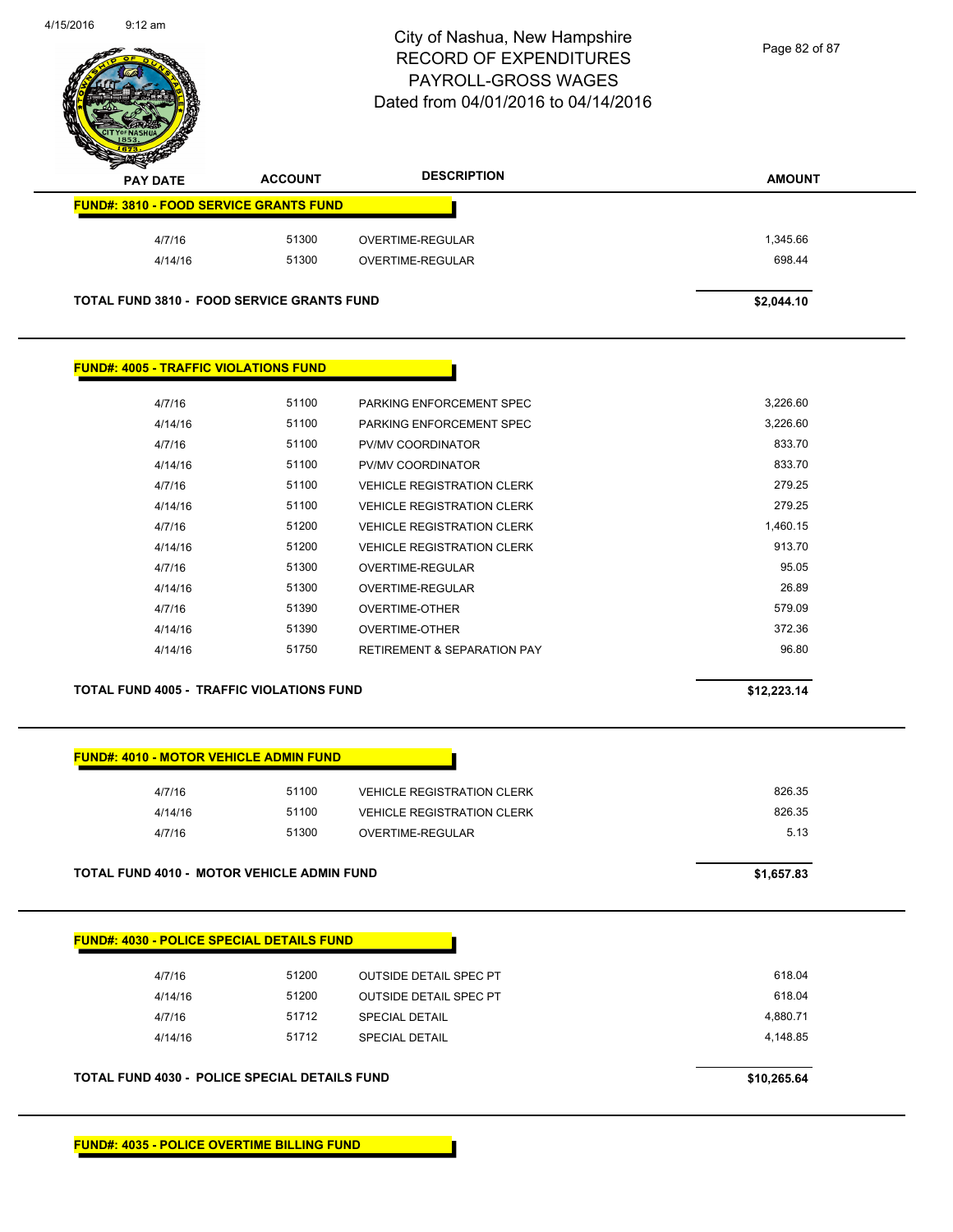

Page 83 of 87

| <b>PAY DATE</b>                                   | <b>ACCOUNT</b> | <b>DESCRIPTION</b>                | <b>AMOUNT</b> |
|---------------------------------------------------|----------------|-----------------------------------|---------------|
| <b>FUND#: 4035 - POLICE OVERTIME BILLING FUND</b> |                |                                   |               |
| 4/7/16                                            | 51300          | <b>OVERTIME-REGULAR</b>           | 1,115.09      |
| 4/14/16                                           | 51300          | <b>OVERTIME-REGULAR</b>           | 740.82        |
| TOTAL FUND 4035 - POLICE OVERTIME BILLING FUND    |                |                                   |               |
| <b>FUND#: 5800 - SCHOOL CAPITAL PROJECTS FUND</b> |                |                                   | \$1,855.91    |
|                                                   |                |                                   |               |
| 4/7/16                                            | 81200          | <b>BUILDINGS AND IMPROVEMENTS</b> | 1,050.00      |

| 4/14/16 | 51100 | ACCOUNTING COMPLIANCE MGR            | 162.65   |
|---------|-------|--------------------------------------|----------|
| 4/7/16  | 51100 | ADMINISTRATIVE ASSISTANT I           | 666.90   |
| 4/14/16 | 51100 | ADMINISTRATIVE ASSISTANT I           | 666.90   |
| 4/7/16  | 51100 | ADMINISTRATIVE ASSISTANT II          | 704.60   |
| 4/14/16 | 51100 | ADMINISTRATIVE ASSISTANT II          | 704.60   |
| 4/7/16  | 51100 | AUTOMATED TRASH COLLECTION OPR       | 4,802.00 |
| 4/14/16 | 51100 | AUTOMATED TRASH COLLECTION OPR       | 4,802.00 |
| 4/7/16  | 51100 | <b>CITY ENGINEER</b>                 | 309.10   |
| 4/14/16 | 51100 | <b>CITY ENGINEER</b>                 | 309.10   |
| 4/7/16  | 51100 | <b>COLLECTION EQUIP OPR</b>          | 7,277.60 |
| 4/14/16 | 51100 | <b>COLLECTION EQUIP OPR</b>          | 7,267.20 |
| 4/7/16  | 51100 | <b>COLLECTION EQUIP OPR LANDFILL</b> | 951.21   |
| 4/14/16 | 51100 | <b>COLLECTION EQUIP OPR LANDFILL</b> | 951.20   |
| 4/7/16  | 51100 | DEP TREASURER TAX COLLECTOR          | 239.20   |
| 4/14/16 | 51100 | DEP TREASURER TAX COLLECTOR          | 239.20   |
| 4/7/16  | 51100 | DEPUTY MANAGER OF ENGINEERING        | 78.95    |
| 4/14/16 | 51100 | DEPUTY MANAGER OF ENGINEERING        | 78.95    |
| 4/7/16  | 51100 | <b>DIRECTOR PUBLIC WORKS</b>         | 218.30   |
| 4/14/16 | 51100 | <b>DIRECTOR PUBLIC WORKS</b>         | 218.30   |
| 4/7/16  | 51100 | <b>DIVISION OPERATIONS MANAGER</b>   | 181.95   |
| 4/14/16 | 51100 | DIVISION OPERATIONS MANAGER          | 181.95   |
| 4/7/16  | 51100 | DPW BILLING ACCOUNTANT               | 463.55   |
| 4/14/16 | 51100 | DPW BILLING ACCOUNTANT               | 463.55   |
| 4/7/16  | 51100 | DPW COLLECTIONS SPEC III             | 378.86   |
| 4/14/16 | 51100 | DPW COLLECTIONS SPEC III             | 378.86   |
| 4/7/16  | 51100 | DPW CONTRACT ADMINISTRATOR           | 113.45   |
| 4/14/16 | 51100 | DPW CONTRACT ADMINISTRATOR           | 113.48   |
| 4/7/16  | 51100 | <b>ENVIRONMENTAL ENGINEER</b>        | 1,331.45 |
| 4/14/16 | 51100 | <b>ENVIRONMENTAL ENGINEER</b>        | 1,331.45 |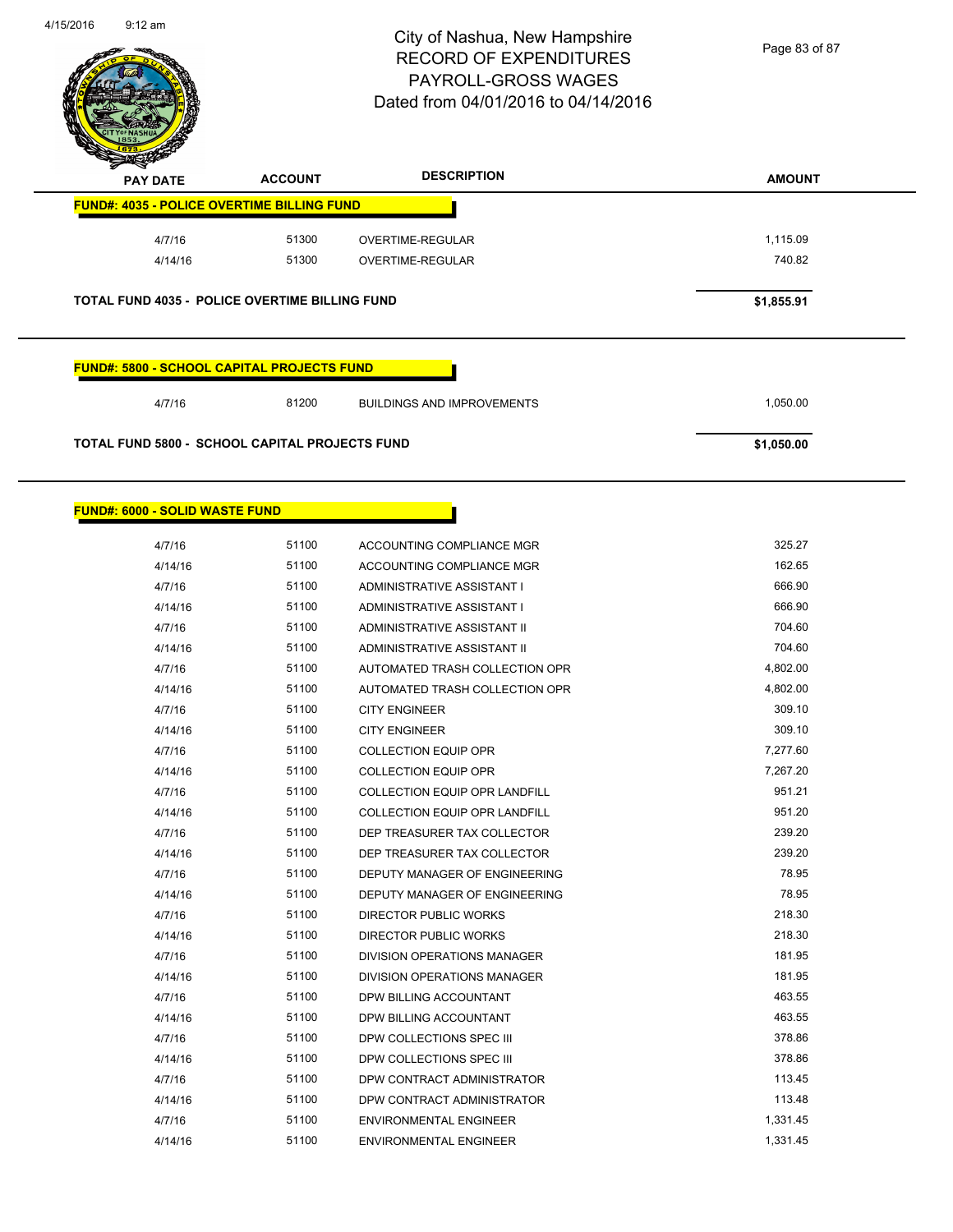

Page 84 of 87

**AMOUNT**

| <b>FUND#: 6000 - SOLID WASTE FUND</b> |       |                                  |          |
|---------------------------------------|-------|----------------------------------|----------|
| 4/7/16                                | 51100 | <b>EQUIPMENT OPR LANDFILL</b>    | 6,859.72 |
| 4/14/16                               | 51100 | <b>EQUIPMENT OPR LANDFILL</b>    | 6,774.80 |
| 4/7/16                                | 51100 | <b>EXECUTIVE ASSISTANT</b>       | 147.80   |
| 4/14/16                               | 51100 | <b>EXECUTIVE ASSISTANT</b>       | 147.80   |
| 4/7/16                                | 51100 | <b>FINANCE AND ADMIN MANAGER</b> | 394.80   |
| 4/14/16                               | 51100 | <b>FINANCE AND ADMIN MANAGER</b> | 394.80   |
| 4/7/16                                | 51100 | FLEET MANAGER STREET DEPT        | 313.55   |
| 4/14/16                               | 51100 | FLEET MANAGER STREET DEPT        | 313.55   |
| 4/7/16                                | 51100 | LICENSED SCALE OPERATOR          | 712.90   |
| 4/14/16                               | 51100 | LICENSED SCALE OPERATOR          | 712.90   |
| 4/7/16                                | 51100 | <b>RECYCLING COORDINATOR</b>     | 1,112.85 |
| 4/14/16                               | 51100 | RECYCLING COORDINATOR            | 1,112.85 |
| 4/7/16                                | 51100 | SOLID WASTE FOREMAN              | 2,419.60 |
| 4/14/16                               | 51100 | <b>SOLID WASTE FOREMAN</b>       | 2,419.60 |
| 4/7/16                                | 51100 | SOLID WASTE TECHNICIAN           | 1,014.69 |
| 4/14/16                               | 51100 | SOLID WASTE TECHNICIAN           | 1,014.70 |
| 4/7/16                                | 51100 | SUPERINTENDENT OF SOLID WASTE    | 1,622.10 |
| 4/14/16                               | 51100 | SUPERINTENDENT OF SOLID WASTE    | 1,622.11 |
| 4/7/16                                | 51300 | <b>OVERTIME-REGULAR</b>          | 1,809.39 |
| 4/14/16                               | 51300 | OVERTIME-REGULAR                 | 1,831.90 |
| 4/14/16                               | 51400 | <b>WAGES TEMP-SEASONAL</b>       | 3,280.00 |
|                                       |       |                                  |          |

#### **TOTAL FUND 6000 - SOLID WASTE FUND \$71,944.19**

#### **FUND#: 6200 - WASTEWATER FUND**

4/7/16 51100 ACCOUNTING COMPLIANCE MGR 650.42 4/14/16 51100 ACCOUNTING COMPLIANCE MGR 325.20 4/7/16 51100 ADMINISTRATIVE ASSISTANT II 850.35 4/14/16 51100 ADMINISTRATIVE ASSISTANT II 850.35 4/7/16 51100 ANALYTICAL CHEMIST 836.65 4/14/16 51100 ANALYTICAL CHEMIST 836.65 4/7/16 51100 CITY ENGINEER 721.30 4/14/16 51100 CITY ENGINEER 721.30 4/7/16 51100 COLLECTION SYSTEMS OPERATOR 2,944.80 4/14/16 51100 COLLECTION SYSTEMS OPERATOR 2,881.20 4/7/16 51100 COLLECTION SYSTEMS TECHNICIAN 1,030.80 4/14/16 51100 COLLECTION SYSTEMS TECHNICIAN 1,030.80 4/7/16 51100 COLLECTIONS SPEC II 833.70 4/14/16 51100 COLLECTIONS SPEC II 833.70 4/7/16 51100 CONST INSP ENGINEERING ASST 236.90 4/14/16 51100 CONST INSP ENGINEERING ASST 236.90 4/7/16 51100 CSO STORM WATER ENGINEER 1,285.00 4/14/16 51100 CSO STORM WATER ENGINEER 1,285.00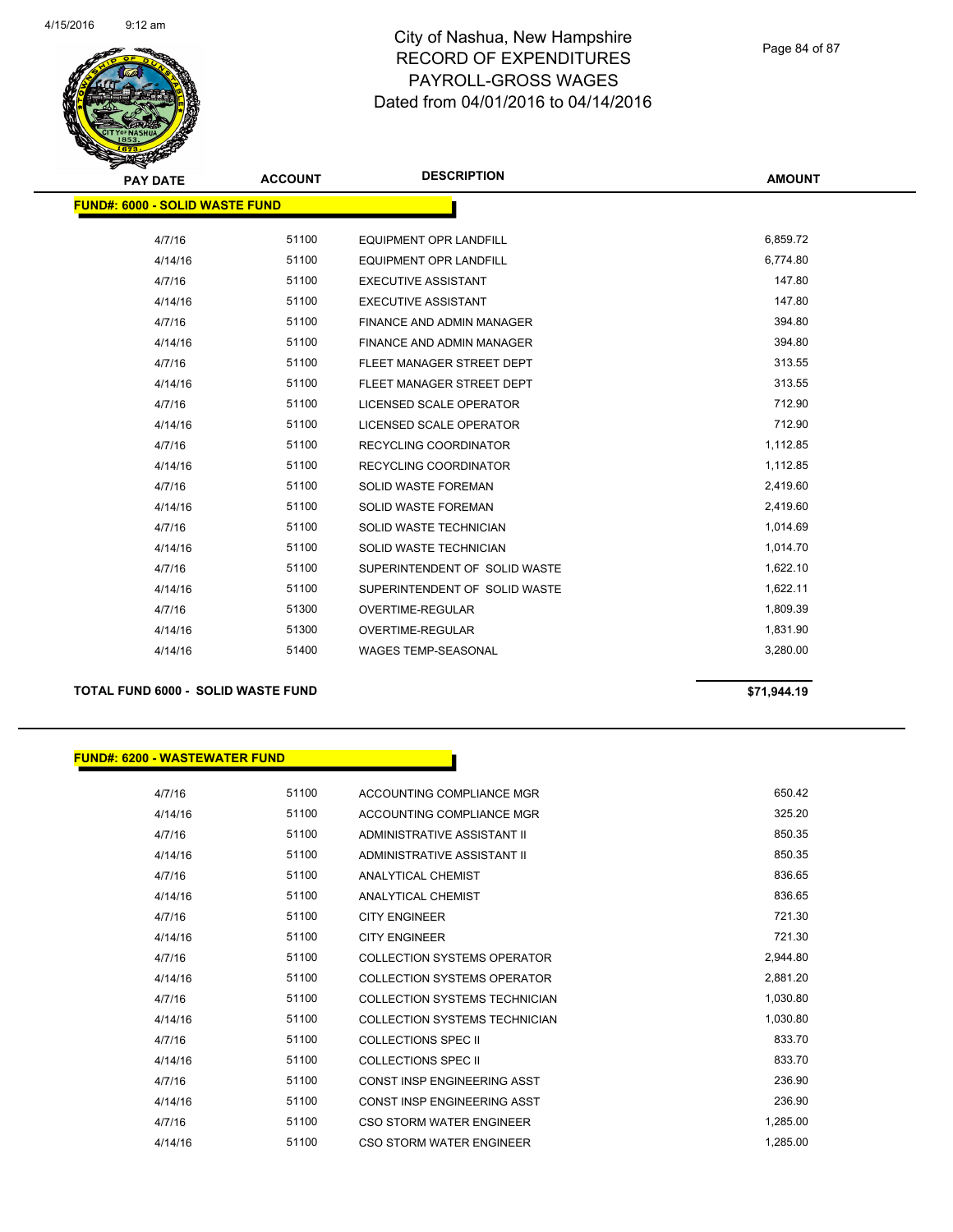

| <b>PAY DATE</b>                      | <b>ACCOUNT</b> | <b>DESCRIPTION</b>            | <b>AMOUNT</b> |
|--------------------------------------|----------------|-------------------------------|---------------|
| <b>FUND#: 6200 - WASTEWATER FUND</b> |                |                               |               |
| 4/7/16                               | 51100          | CSO TECHNICIAN INSPECTOR      | 1,041.60      |
| 4/14/16                              | 51100          | CSO TECHNICIAN INSPECTOR      | 1,041.60      |
| 4/7/16                               | 51100          | DEP TREASURER TAX COLLECTOR   | 239.20        |
| 4/14/16                              | 51100          | DEP TREASURER TAX COLLECTOR   | 239.20        |
| 4/7/16                               | 51100          | DEPUTY MANAGER OF ENGINEERING | 789.60        |
| 4/14/16                              | 51100          | DEPUTY MANAGER OF ENGINEERING | 789.60        |
| 4/7/16                               | 51100          | DIRECTOR PUBLIC WORKS         | 436.80        |
| 4/14/16                              | 51100          | <b>DIRECTOR PUBLIC WORKS</b>  | 436.80        |
| 4/7/16                               | 51100          | DIVISION OPERATIONS MANAGER   | 181.90        |
| 4/14/16                              | 51100          | DIVISION OPERATIONS MANAGER   | 181.90        |
| 4/7/16                               | 51100          | DPW BILLING ACCOUNTANT        | 463.50        |
| 4/14/16                              | 51100          | DPW BILLING ACCOUNTANT        | 463.50        |
| 4/7/16                               | 51100          | DPW COLLECTIONS SPEC III      | 378.88        |
| 4/14/16                              | 51100          | DPW COLLECTIONS SPEC III      | 378.88        |
| 4/7/16                               | 51100          | DPW CONTRACT ADMINISTRATOR    | 681.10        |
| 4/14/16                              | 51100          | DPW CONTRACT ADMINISTRATOR    | 681.08        |
| 4/7/16                               | 51100          | ELECTRICAL DIAGNOSTIC TECH I  | 1,098.00      |
| 4/14/16                              | 51100          | ELECTRICAL DIAGNOSTIC TECH I  | 1,098.00      |
| 4/7/16                               | 51100          | <b>EXECUTIVE ASSISTANT</b>    | 147.85        |
| 4/14/16                              | 51100          | <b>EXECUTIVE ASSISTANT</b>    | 147.85        |
| 4/7/16                               | 51100          | FINANCE AND ADMIN MANAGER     | 394.80        |
| 4/14/16                              | 51100          | FINANCE AND ADMIN MANAGER     | 394.80        |
| 4/7/16                               | 51100          | FLEET MANAGER STREET DEPT     | 104.50        |
| 4/14/16                              | 51100          | FLEET MANAGER STREET DEPT     | 104.50        |
| 4/7/16                               | 51100          | FOREMAN MAINTENANCE           | 1,162.80      |
| 4/14/16                              | 51100          | FOREMAN MAINTENANCE           | 1,162.80      |
| 4/7/16                               | 51100          | INDUSTRIAL PRETREATMENT COORD | 1,209.55      |
| 4/14/16                              | 51100          | INDUSTRIAL PRETREATMENT COORD | 1,209.55      |
| 4/7/16                               | 51100          | MECHANIC WWTP 1ST CLASS       | 3,959.39      |
| 4/14/16                              | 51100          | MECHANIC WWTP 1ST CLASS       | 2,538.24      |
| 4/7/16                               | 51100          | <b>OPERATOR II WWTP 1st</b>   | 3,159.60      |
| 4/14/16                              | 51100          | OPERATOR II WWTP 1st          | 3,159.60      |
| 4/7/16                               | 51100          | OPERATOR II WWTP 2nd          | 1,065.20      |
| 4/14/16                              | 51100          | OPERATOR II WWTP 2nd          | 1,065.20      |
| 4/7/16                               | 51100          | OPERATOR II WWTP 3rd          | 2,130.40      |
| 4/14/16                              | 51100          | OPERATOR II WWTP 3rd          | 1,589.80      |
| 4/7/16                               | 51100          | <b>OPERATOR III WWTP 1st</b>  | 3,323.48      |
| 4/14/16                              | 51100          | <b>OPERATOR III WWTP 1st</b>  | 3,323.60      |
| 4/7/16                               | 51100          | PLANT OPERATIONS SUPERVISOR   | 1,475.35      |
| 4/14/16                              | 51100          | PLANT OPERATIONS SUPERVISOR   | 1,416.00      |
| 4/7/16                               | 51100          | PROCESS CHEMIST               | 998.30        |
| 4/14/16                              | 51100          | PROCESS CHEMIST               | 998.30        |
| 4/7/16                               | 51100          | SUPERINTENDENT OF WASTEWATER  | 1,771.20      |
| 4/14/16                              | 51100          | SUPERINTENDENT OF WASTEWATER  | 1,771.20      |
| 4/7/16                               | 51100          | TRUCK DRIVER STREET REPAIR    | 894.80        |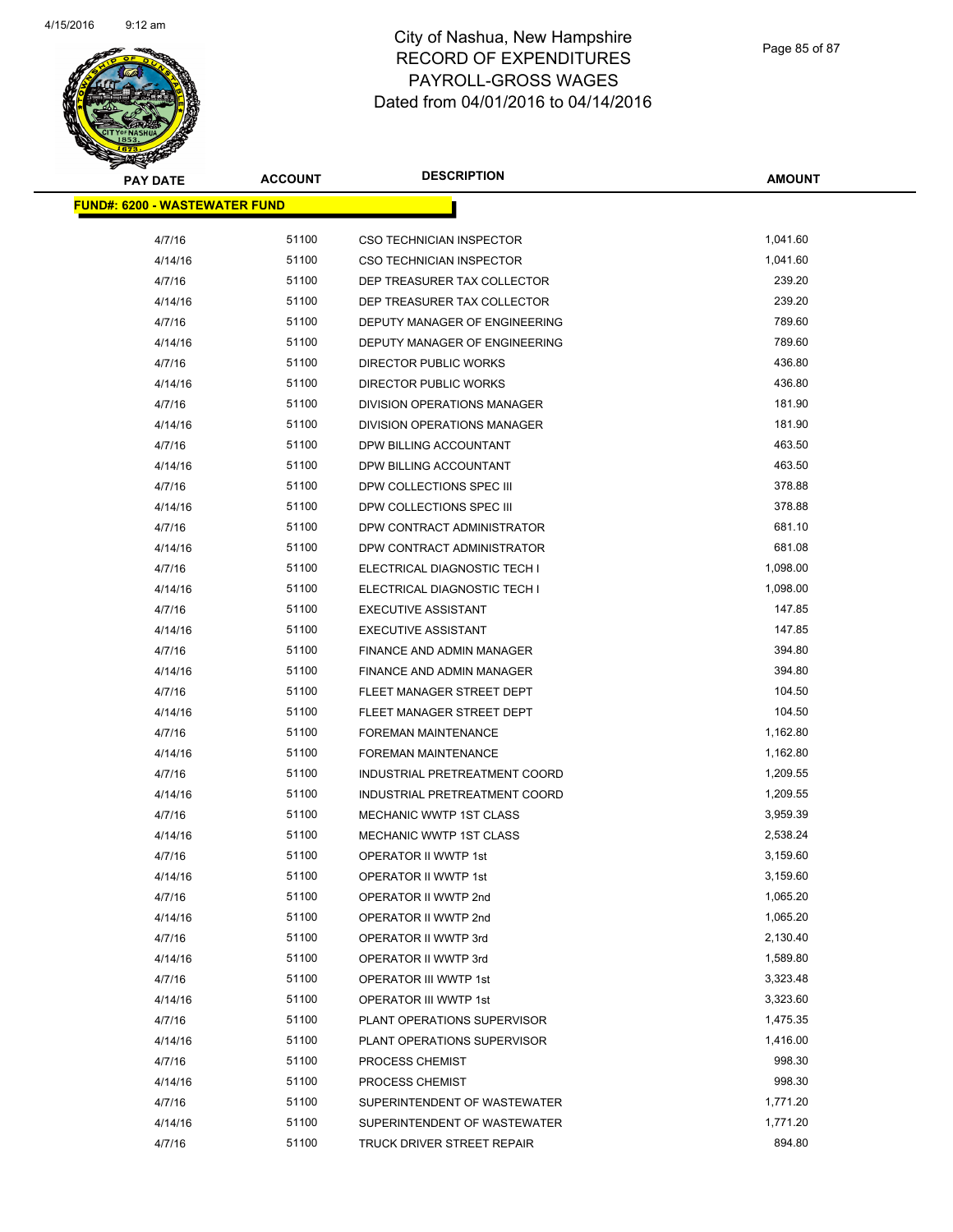

| $\mathbf{z}$<br>$\sim$<br><b>PAY DATE</b> | <b>ACCOUNT</b> | <b>DESCRIPTION</b>                 | <b>AMOUNT</b> |
|-------------------------------------------|----------------|------------------------------------|---------------|
| <b>FUND#: 6200 - WASTEWATER FUND</b>      |                |                                    |               |
| 4/14/16                                   | 51100          | TRUCK DRIVER STREET REPAIR         | 896.40        |
| 4/7/16                                    | 51100          | <b>WASTEWATER PROJECT ENGINEER</b> | 1,371.00      |
| 4/14/16                                   | 51100          | WASTEWATER PROJECT ENGINEER        | 1,371.00      |
| 4/7/16                                    | 51300          | OVERTIME-REGULAR                   | 6.140.47      |
| 4/14/16                                   | 51300          | OVERTIME-REGULAR                   | 5,897.27      |
| 4/7/16                                    | 61107          | <b>CLOTHING &amp; UNIFORMS</b>     | 110.00        |
| <b>TOTAL FUND 6200 - WASTEWATER FUND</b>  |                |                                    | \$85,476.96   |

#### **FUND#: 6500 - PROPERTY & CASUALTY FUND**

| 4/7/16  | 51100 | <b>PROGRAM SUPV</b>            | 1.212.06 |
|---------|-------|--------------------------------|----------|
| 4/14/16 | 51100 | <b>PROGRAM SUPV</b>            | 1.212.05 |
| 4/7/16  | 51100 | PROPERTY AND CASUALTY ADJUSTER | 2,059.90 |
| 4/14/16 | 51100 | PROPERTY AND CASUALTY ADJUSTER | 2,059.89 |
| 4/7/16  | 51100 | <b>RISK MANAGER</b>            | 1.626.10 |
| 4/14/16 | 51100 | <b>RISK MANAGER</b>            | 1.626.10 |
| 4/7/16  | 51100 | SAFETY LOSS PREVENTION SPEC    | 1.060.80 |
| 4/14/16 | 51100 | SAFETY LOSS PREVENTION SPEC    | 1,060.80 |
| 4/7/16  | 59207 | WORKERS COMPENSATION CLAIMS    | 7,164.85 |
| 4/14/16 | 59207 | WORKERS COMPENSATION CLAIMS    | 7.553.57 |
| 4/7/16  | 59290 | LONG TERM DISABILITY CLAIMS    | 1.384.62 |
| 4/14/16 | 59290 | LONG TERM DISABILITY CLAIMS    | 2.967.04 |

#### **TOTAL FUND 6500 - PROPERTY & CASUALTY FUND \$30,987.78**

#### **FUND#: 6600 - BENEFITS SELF INSURANCE FUND**

| 4/7/16  | 51100 | EMPLOYEE BENEFITS ASSISTANT   | 676.90   |
|---------|-------|-------------------------------|----------|
| 4/14/16 | 51100 | EMPLOYEE BENEFITS ASSISTANT   | 676.90   |
| 4/7/16  | 51100 | EMPLOYEE BENEFITS MANAGER     | 1.293.10 |
| 4/14/16 | 51100 | EMPLOYEE BENEFITS MANAGER     | 1.293.10 |
| 4/7/16  | 51100 | <b>EMPLOYEE BENEFITS SPEC</b> | 929.40   |
| 4/14/16 | 51100 | EMPLOYEE BENEFITS SPEC        | 929.40   |
| 4/7/16  | 51100 | HUMAN RESOURCES DIRECTOR      | 265.00   |
| 4/14/16 | 51100 | HUMAN RESOURCES DIRECTOR      | 265.00   |
| 4/7/16  | 51300 | OVERTIME-REGULAR              | 26.14    |
| 4/14/16 | 51300 | OVERTIME-REGULAR              | 1742     |
|         |       |                               |          |

TOTAL FUND 6600 - BENEFITS SELF INSURANCE FUND<br>
\$6,372.36